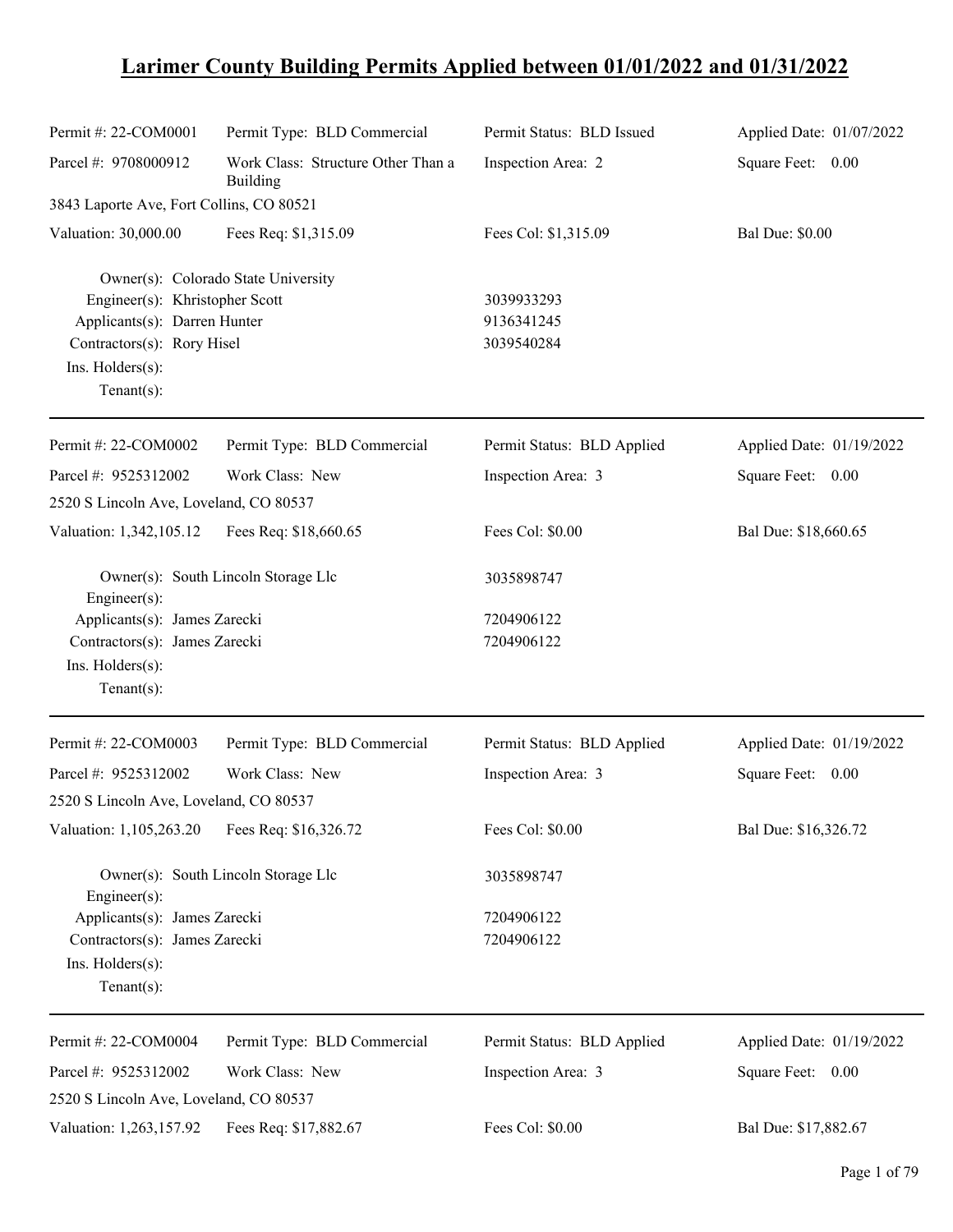| Engineer(s):                                                                                                                                                                   | Owner(s): South Lincoln Storage Llc | 3035898747                                                           |                          |
|--------------------------------------------------------------------------------------------------------------------------------------------------------------------------------|-------------------------------------|----------------------------------------------------------------------|--------------------------|
| Applicants(s): James Zarecki<br>Contractors(s): James Zarecki<br>Ins. Holders(s):<br>$Tenant(s)$ :                                                                             |                                     | 7204906122<br>7204906122                                             |                          |
| Permit #: 22-COM0005                                                                                                                                                           | Permit Type: BLD Commercial         | Permit Status: BLD Applied                                           | Applied Date: 01/19/2022 |
| Parcel #: 9525312002                                                                                                                                                           | Work Class: New                     | Inspection Area: 3                                                   | Square Feet: 0.00        |
| 2520 S Lincoln Ave, Loveland, CO 80537                                                                                                                                         |                                     |                                                                      |                          |
| Valuation: 1,026,315.84                                                                                                                                                        | Fees Req: \$15,662.23               | Fees Col: \$0.00                                                     | Bal Due: \$15,662.23     |
| Engineer $(s)$ :                                                                                                                                                               | Owner(s): South Lincoln Storage Llc | 3035898747                                                           |                          |
| Applicants(s): James Zarecki                                                                                                                                                   |                                     | 7204906122                                                           |                          |
| Contractors(s): James Zarecki<br>Ins. Holders(s):<br>$Tenant(s)$ :                                                                                                             |                                     | 7204906122                                                           |                          |
| Permit #: 22-COM0006                                                                                                                                                           | Permit Type: BLD Commercial         | Permit Status: BLD Applied                                           | Applied Date: 01/19/2022 |
| Parcel #: 9525312002                                                                                                                                                           | Work Class: New                     | Inspection Area: 3                                                   | Square Feet: 0.00        |
| 2520 S Lincoln Ave, Loveland, CO 80537                                                                                                                                         |                                     |                                                                      |                          |
| Valuation: 1,263,157.92                                                                                                                                                        | Fees Req: \$17,882.67               | Fees Col: \$0.00                                                     | Bal Due: \$17,882.67     |
| Engineer(s):                                                                                                                                                                   | Owner(s): South Lincoln Storage Llc | 3035898747                                                           |                          |
| Applicants(s): James Zarecki<br>Contractors(s): James Zarecki<br>Ins. Holders(s):<br>$Tenant(s)$ :                                                                             |                                     | 7204906122<br>7204906122                                             |                          |
| Permit #: 22-COM0007                                                                                                                                                           | Permit Type: BLD Commercial         | Permit Status: BLD Applied                                           | Applied Date: 01/19/2022 |
| Parcel #: 8532000004                                                                                                                                                           | Work Class: Alteration              | Inspection Area: 3                                                   | Square Feet: 0.00        |
| 3553 E Highway 60, Loveland, CO 80537                                                                                                                                          |                                     |                                                                      |                          |
| Valuation: 74,595.00                                                                                                                                                           | Fees Req: \$2,315.00                | Fees Col: \$791.87                                                   | Bal Due: \$1,523.13      |
| Owner(s): Todd Olander<br><b>Steve Olander</b><br>Engineer(s): Mathew Doll<br>Applicants(s): Steve Olander<br>Contractors(s): Derek Cohen<br>Ins. Holders(s):<br>$Tenant(s)$ : |                                     | 9702270475<br>9702172342<br>970-568-8762<br>9702172342<br>9708259400 |                          |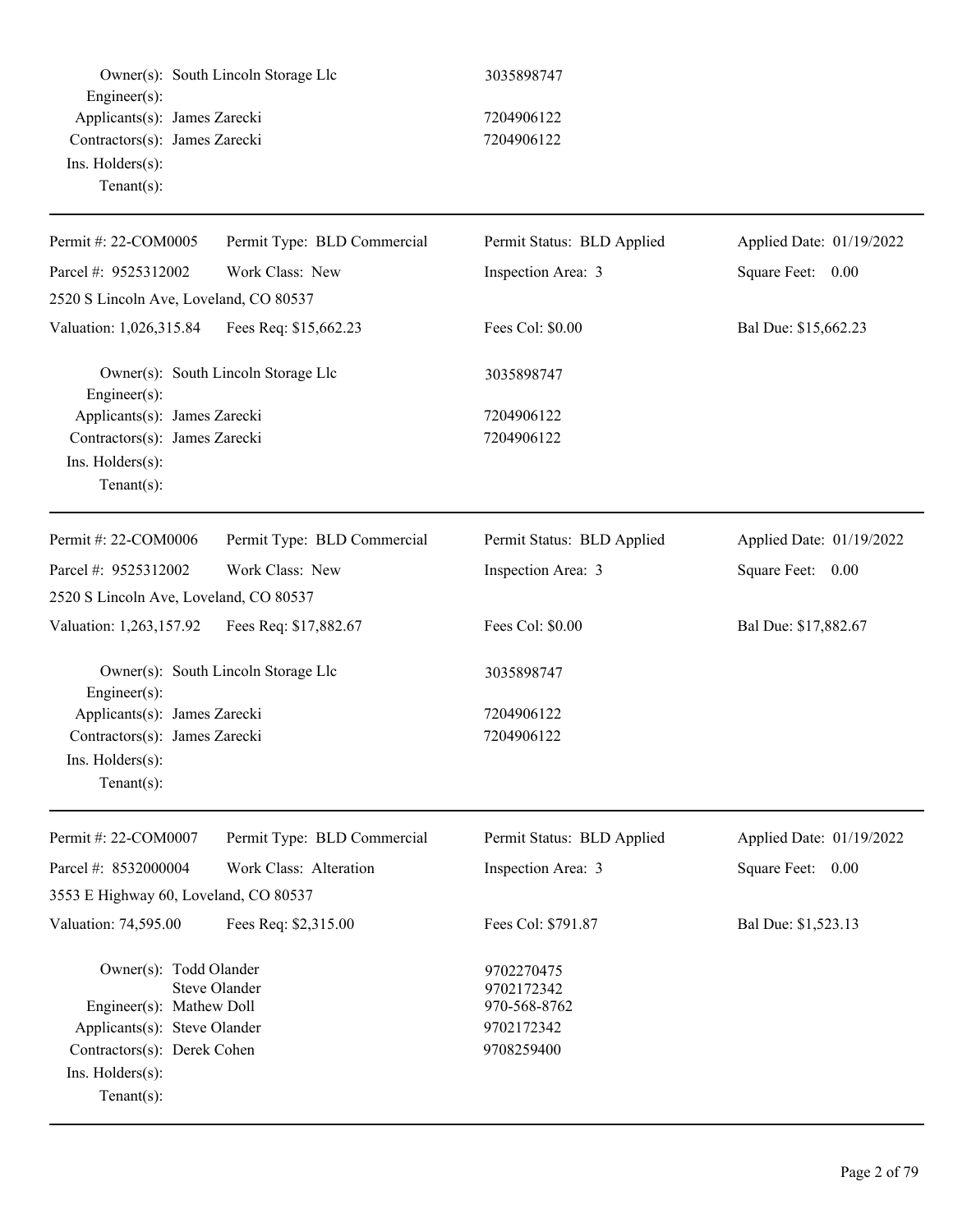| Permit #: 22-COM0008                                                                                                                                        | Permit Type: BLD Commercial                            | Permit Status: BLD Issued                                    | Applied Date: 01/28/2022 |
|-------------------------------------------------------------------------------------------------------------------------------------------------------------|--------------------------------------------------------|--------------------------------------------------------------|--------------------------|
| Parcel #: 0528000947                                                                                                                                        | Work Class: Structure Other Than a<br>Building         | Inspection Area: 3                                           | Square Feet: 1,369.00    |
| 2145 Chimney Hollow Rd, Loveland, CO 80537                                                                                                                  |                                                        |                                                              |                          |
| Valuation: 30,000.00                                                                                                                                        | Fees Req: \$1,197.09                                   | Fees Col: \$1,197.09                                         | <b>Bal Due: \$0.00</b>   |
| Engineer(s):<br>Applicants(s): Keelan Butler<br>Contractors(s):<br>Ins. Holders(s):<br>Tenant $(s)$ :                                                       | Owner(s): Northern Colorado Water/Conservancy District | 2088199156                                                   |                          |
| Permit #: 22-COM0009                                                                                                                                        | Permit Type: BLD Commercial                            | Permit Status: BLD Applied                                   | Applied Date: 01/31/2022 |
| Parcel #: 8609000002                                                                                                                                        | Work Class: Structure Other Than a<br>Building         | Inspection Area: 2                                           | Square Feet: 0.00        |
| 6101 S County Road 7, Fort Collins, CO 80528                                                                                                                |                                                        |                                                              |                          |
| Valuation: 25,000.00                                                                                                                                        | Fees Req: \$1,214.84                                   | Fees Col: \$0.00                                             | Bal Due: \$1,214.84      |
| Owner(s): Swift Farms Llc<br>Engineer(s): Michael Plahovinsak<br>Applicants(s): Ashley Christensen<br>Contractors(s):<br>Ins. Holders(s):<br>Tenant $(s)$ : |                                                        | 6143986250<br>7205441848                                     |                          |
| Permit #: 22-ENER0001                                                                                                                                       | Permit Type: BLD Energy                                | Permit Status: BLD Applied                                   | Applied Date: 01/05/2022 |
| Parcel #: 1433300012                                                                                                                                        | Work Class: Roof/Wall Mounted                          | Inspection Area: 4                                           | Square Feet:<br>0.00     |
| 83 Deer Hollow Ct, Lyons, CO 80540                                                                                                                          |                                                        |                                                              |                          |
| Valuation: 5,901.00                                                                                                                                         | Fees Req: \$215.15                                     | Fees Col: \$0.00                                             | Bal Due: \$215.15        |
| Owner(s): Serena Jura<br>Engineer(s): John Calvert<br>Applicants(s): Dave Rasmussen<br>Contractors(s): Dave Rasmussen<br>Ins. Holders(s):<br>Tenant $(s)$ : |                                                        | $(941) 705 - 5417$<br>3034663014<br>8887817074<br>8887817074 |                          |
| Permit #: 22-ENER0002                                                                                                                                       | Permit Type: BLD Energy                                | Permit Status: BLD Issued                                    | Applied Date: 01/05/2022 |
| Parcel #: 1836000040                                                                                                                                        | Work Class: Roof/Wall Mounted                          | Inspection Area: 1                                           | Square Feet: 0.00        |
| 4111 Davis Ranch Rd, Bellvue, CO 80512                                                                                                                      |                                                        |                                                              |                          |
| Valuation: 8,047.00                                                                                                                                         | Fees Req: \$337.45                                     | Fees Col: \$337.45                                           | <b>Bal Due: \$0.00</b>   |

Owner(s): Jennifer Kirkpatrick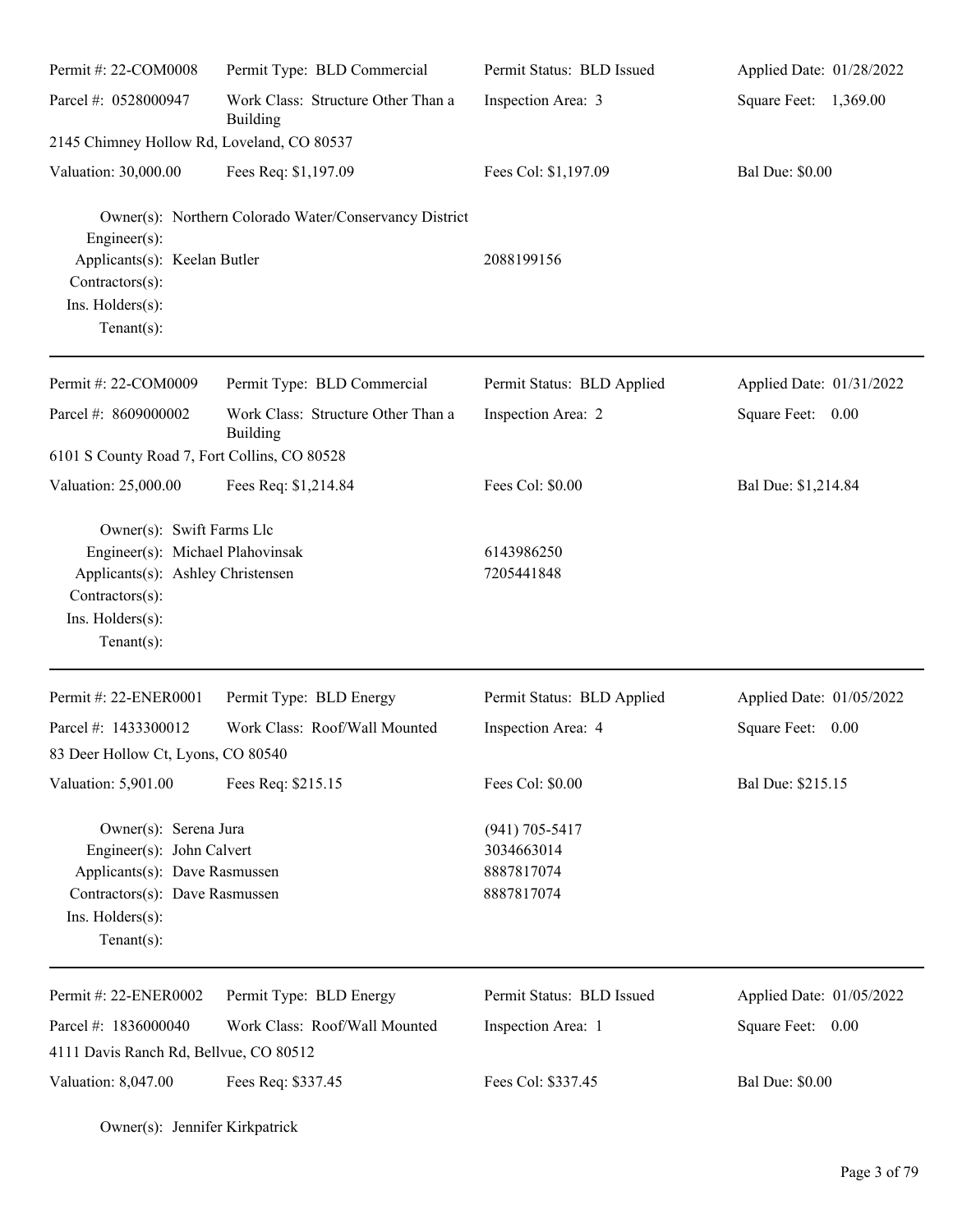Engineer(s): Brandon Little 5308647055 Applicants(s): Leroy Brown Contractors(s): Dave Rasmussen 8887817074 Ins. Holders(s): Tenant(s):

| Permit #: 22-ENER0003                                                                                                                                                       | Permit Type: BLD Energy       | Permit Status: BLD Approved                                | Applied Date: 01/05/2022 |
|-----------------------------------------------------------------------------------------------------------------------------------------------------------------------------|-------------------------------|------------------------------------------------------------|--------------------------|
| Parcel #: 9420405004                                                                                                                                                        | Work Class: Ground Mounted    | Inspection Area: 3                                         | Square Feet:<br>0.00     |
| 3216 Branding Iron Way, Berthoud, CO 80513                                                                                                                                  |                               |                                                            |                          |
| Valuation: 15,000.00                                                                                                                                                        | Fees Req: \$432.03            | Fees Col: \$0.00                                           | Bal Due: \$432.03        |
| Owner(s): Edward Capizzi<br>Engineer(s): Eric Gilliland<br>Applicants(s): Melissa Theesen<br>$Contractors(s)$ :<br>Ins. Holders(s):<br>Tenant $(s)$ :                       | Kelly Springer                | 9705329968<br>3306123756<br>8019901775<br>720-545-5254     |                          |
| Permit #: 22-ENER0004                                                                                                                                                       | Permit Type: BLD Energy       | Permit Status: BLD LOC                                     | Applied Date: 01/05/2022 |
| Parcel #: 9830109023                                                                                                                                                        | Work Class: Roof/Wall Mounted | Inspection Area: 1                                         | Square Feet: 0.00        |
| 3605 Buckskin Trl, Laporte, CO 80535                                                                                                                                        |                               |                                                            |                          |
| Valuation: 10,500.00                                                                                                                                                        | Fees Req: \$335.64            | Fees Col: \$335.64                                         | <b>Bal Due: \$0.00</b>   |
| Owner(s): Patrick Shafroth<br>Engineer(s): Mark Benjamin<br>Applicants(s): Clara (Sam) Burnham<br>Contractors(s): Clara (Sam) Burnham<br>Ins. Holders(s):<br>Tenant $(s)$ : |                               | 9704200109<br>970-472-2394<br>970-482-6924<br>970-482-6924 |                          |
| Permit #: 22-ENER0005                                                                                                                                                       | Permit Type: BLD Energy       | Permit Status: BLD Issued                                  | Applied Date: 01/05/2022 |
| Parcel #: 0830000010                                                                                                                                                        | Work Class: Roof/Wall Mounted | Inspection Area: 1                                         | Square Feet:<br>0.00     |
| 11430 Rist Canyon Rd, Bellvue, CO 80512                                                                                                                                     |                               |                                                            |                          |
| Valuation: 66,037.60                                                                                                                                                        | Fees Req: \$500.00            | Fees Col: \$500.00                                         | <b>Bal Due: \$0.00</b>   |
| Owner(s): Catherine Falkenburg<br>Engineer(s): Eric Sumsion<br>Applicants(s): Amy Pike<br>Contractors(s):<br>Ins. Holders(s):<br>Tenant $(s)$ :                             |                               | 9704980448<br>8019901775                                   |                          |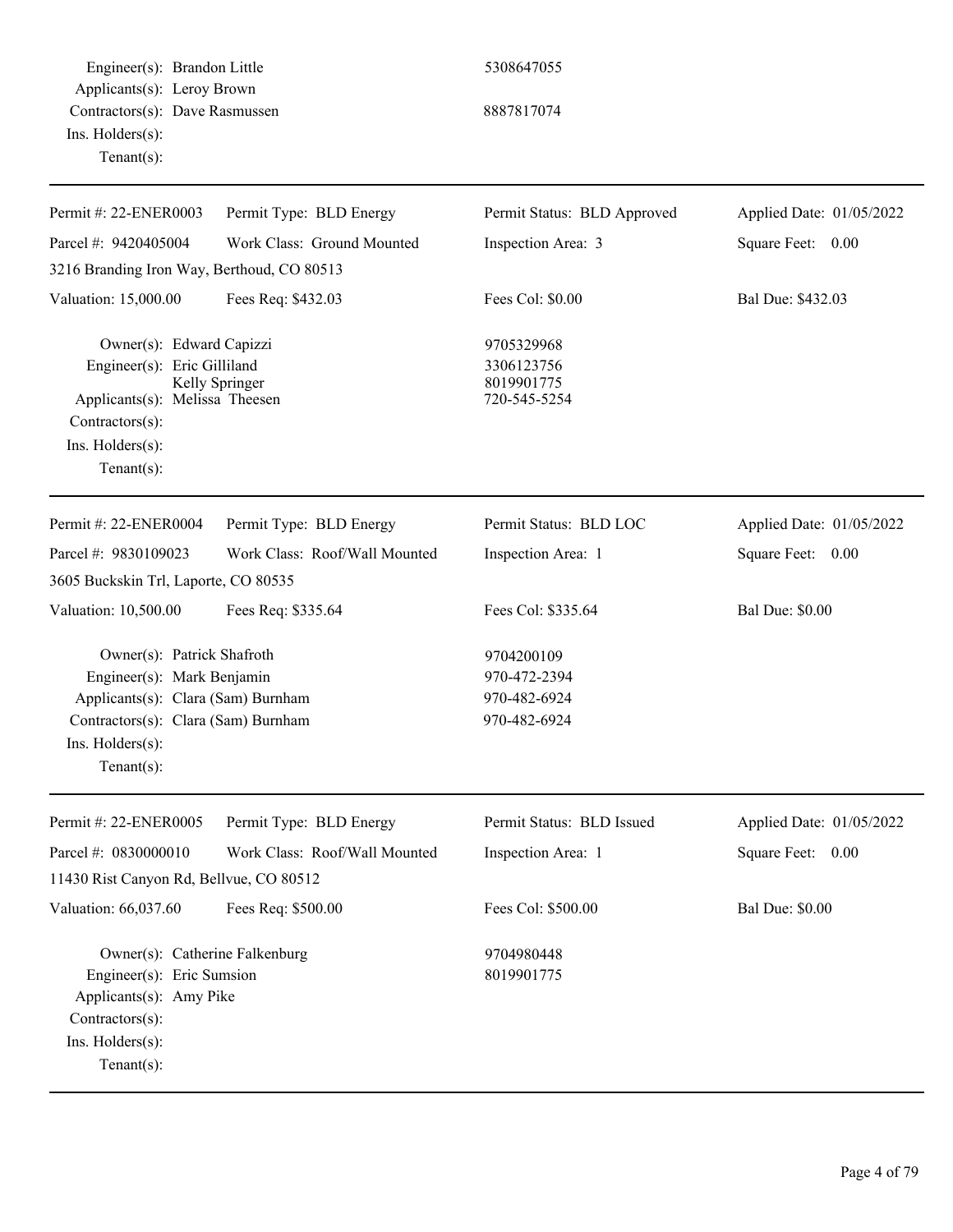| Permit #: 22-ENER0006                                                                                                                                                        | Permit Type: BLD Energy       | Permit Status: BLD Issued                                            | Applied Date: 01/06/2022 |
|------------------------------------------------------------------------------------------------------------------------------------------------------------------------------|-------------------------------|----------------------------------------------------------------------|--------------------------|
| Parcel #: 1801307033                                                                                                                                                         | Work Class: Roof/Wall Mounted | Inspection Area: 1                                                   | Square Feet: 0.00        |
| 10104 W Highway 14, Bellvue, CO 80512                                                                                                                                        |                               |                                                                      |                          |
| Valuation: 36,458.00                                                                                                                                                         | Fees Req: \$500.00            | Fees Col: \$500.00                                                   | <b>Bal Due: \$0.00</b>   |
| Owner(s): Philip Daley<br>Engineer(s): Vincent Mwumvaneza<br>Applicants(s): Bailey Campbell<br>Contractors(s):<br>Ins. Holders(s):<br>Tenant $(s)$ :                         |                               | 970-616-2209<br>9512545655<br>8554759765                             |                          |
| Permit #: 22-ENER0007                                                                                                                                                        | Permit Type: BLD Energy       | Permit Status: BLD Approved                                          | Applied Date: 01/06/2022 |
| Parcel #: 9505408004<br>3554 Backbone Dr, Loveland, CO 80538                                                                                                                 | Work Class: Roof/Wall Mounted | Inspection Area: 2                                                   | Square Feet: 0.00        |
| Valuation: 40,263.00                                                                                                                                                         | Fees Req: \$500.00            | Fees Col: \$500.00                                                   | <b>Bal Due: \$0.00</b>   |
| Owner(s): Ray Aley<br>Engineer(s): Christopher Schabron<br>Applicants(s): Collins Control & Electric<br>Contractors(s): Douglas Medina<br>Ins. Holders(s):<br>Tenant $(s)$ : | Andrew Luehring               | 5185691256<br>3077605661<br>9705671787<br>9706585596<br>970-658-6759 |                          |
| Permit #: 22-ENER0008                                                                                                                                                        | Permit Type: BLD Energy       | Permit Status: BLD Issued                                            | Applied Date: 01/10/2022 |
| Parcel #: 9428200006<br>3001 W County Road 6, Berthoud, CO 80513                                                                                                             | Work Class: Roof/Wall Mounted | Inspection Area: 3                                                   | Square Feet: 0.00        |
| Valuation: 21,351.00                                                                                                                                                         | Fees Req: \$500.00            | Fees Col: \$500.00                                                   | <b>Bal Due: \$0.00</b>   |
| Owner(s): Michael Marzano<br>$Engineering(s)$ :<br>Applicants(s): Jeff Lee<br>Contractors(s): Jeff Lee<br>Ins. Holders(s):                                                   |                               | 516-729-7500<br>3854820045<br>3854820045                             |                          |
| Tenant $(s)$ :                                                                                                                                                               |                               |                                                                      |                          |
| Permit #: 22-ENER0009                                                                                                                                                        | Permit Type: BLD Energy       | Permit Status: BLD Approved                                          | Applied Date: 01/11/2022 |
| Parcel #: 0420400002                                                                                                                                                         | Work Class: Roof/Wall Mounted | Inspection Area: 4                                                   | Square Feet: 0.00        |
| 2790 Dry Creek Dr, Lyons, CO 80540                                                                                                                                           |                               |                                                                      |                          |
| Valuation: 29,014.00                                                                                                                                                         | Fees Req: \$500.00            | Fees Col: \$500.00                                                   | <b>Bal Due: \$0.00</b>   |
| Owner(s): Thomas Casanova<br>Engineer(s): Josh Meade                                                                                                                         |                               | 6054211212                                                           |                          |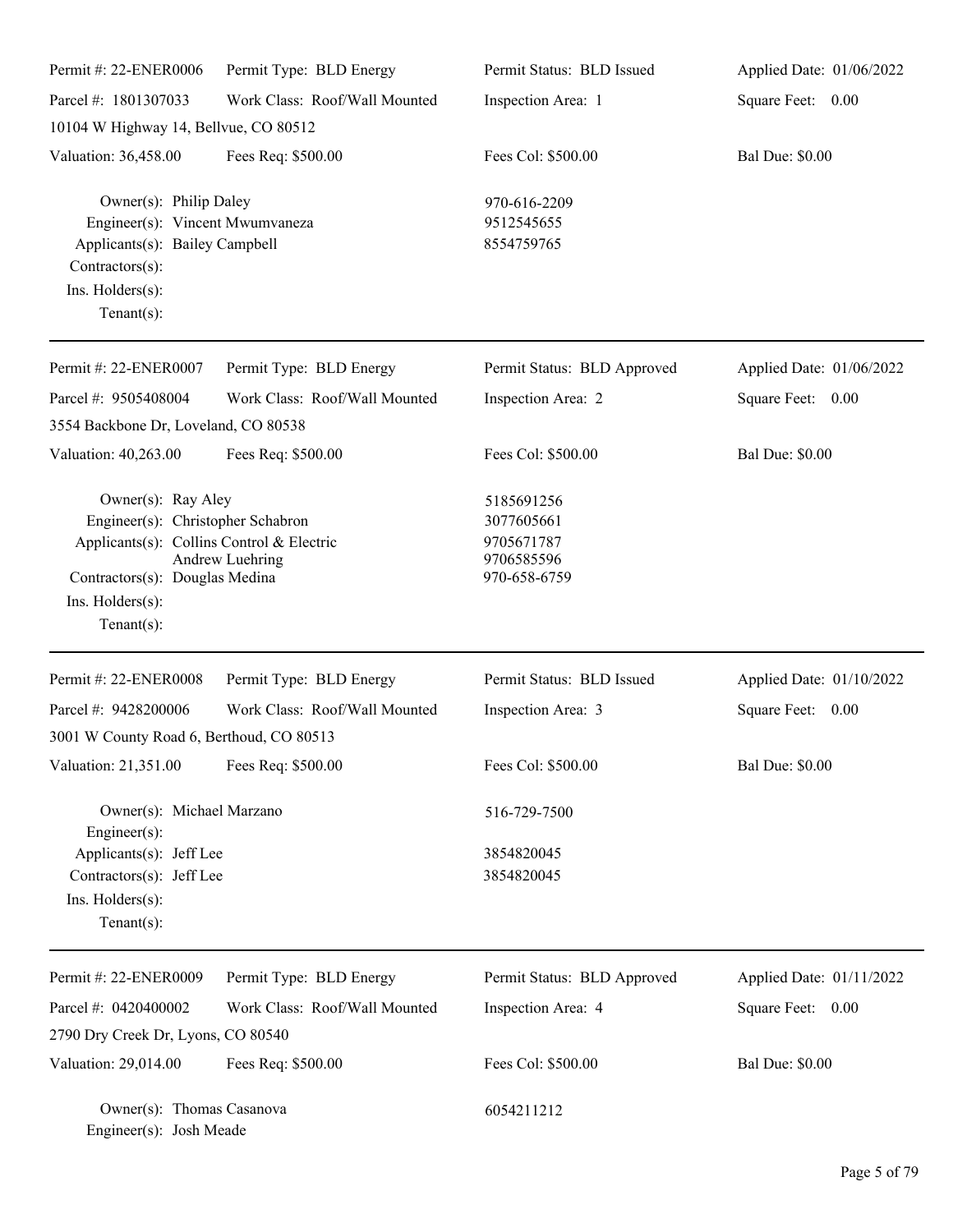| Permit #: 22-ENER0010                                                                                                                                     | Permit Type: BLD Energy                                                         | Permit Status: BLD Issued              | Applied Date: 01/24/2022 |
|-----------------------------------------------------------------------------------------------------------------------------------------------------------|---------------------------------------------------------------------------------|----------------------------------------|--------------------------|
| Parcel #: 8914000044                                                                                                                                      | Work Class: Ground Mounted                                                      | Inspection Area: 1                     | Square Feet: 0.00        |
| 5501 Rusty Spur Ln, Wellington, CO 80549                                                                                                                  |                                                                                 |                                        |                          |
| Valuation: 39,730.00                                                                                                                                      | Fees Req: \$500.00                                                              | Fees Col: \$500.00                     | <b>Bal Due: \$0.00</b>   |
| Owner(s): Kent Withheld<br>Engineer(s):<br>Applicants(s): Rick Pike<br>Contractors(s):<br>$Ins.$ Holders $(s)$ :<br>Tenant $(s)$ :                        | Alt E Wind & Solar Inc                                                          | 970-482-7652<br>9704827652             |                          |
| Permit #: 22-ENER0011                                                                                                                                     | Permit Type: BLD Energy                                                         | Permit Status: BLD Issued              | Applied Date: 01/31/2022 |
| Parcel #: 9825209052                                                                                                                                      | Work Class: Roof/Wall Mounted                                                   | Inspection Area: 1                     | Square Feet: 0.00        |
| 3504 Shore Rd, Fort Collins, CO 80524                                                                                                                     |                                                                                 |                                        |                          |
| Valuation: 57,316.00                                                                                                                                      | Fees Req: \$500.00                                                              | Fees Col: \$500.00                     | <b>Bal Due: \$0.00</b>   |
| Owner(s): Daniel Meyer<br>Engineer(s): John Calvert<br>Applicants(s): Jeff Lee<br>Contractors(s): Jeff Lee<br>Ins. Holders(s):<br>$Tenant(s)$ :           |                                                                                 | 3034663014<br>3854820045<br>3854820045 |                          |
| Permit #: 22-MISC0001                                                                                                                                     | Permit Type: BLD Miscellaneous                                                  | Permit Status: BLD Issued              | Applied Date: 01/02/2022 |
| Parcel #: 9534407007                                                                                                                                      | Work Class: Gas Fireplace or Stove/Lo <sub>1</sub> Inspection Area: 3<br>Insert |                                        | Square Feet:<br>0.00     |
| 3919 Lissa Dr, Loveland, CO 80537                                                                                                                         |                                                                                 |                                        |                          |
| Valuation: 21,000.00                                                                                                                                      | Fees Req: \$495.71                                                              | Fees Col: \$495.71                     | <b>Bal Due: \$0.00</b>   |
| Owner(s): David Barber<br>Engineer(s):<br>Applicants(s): Darryl Schlotthauer<br>Contractors(s): Darryl Schlotthauer<br>Ins. Holders(s):<br>Tenant $(s)$ : |                                                                                 | 970-214-2073<br>970-214-2073           |                          |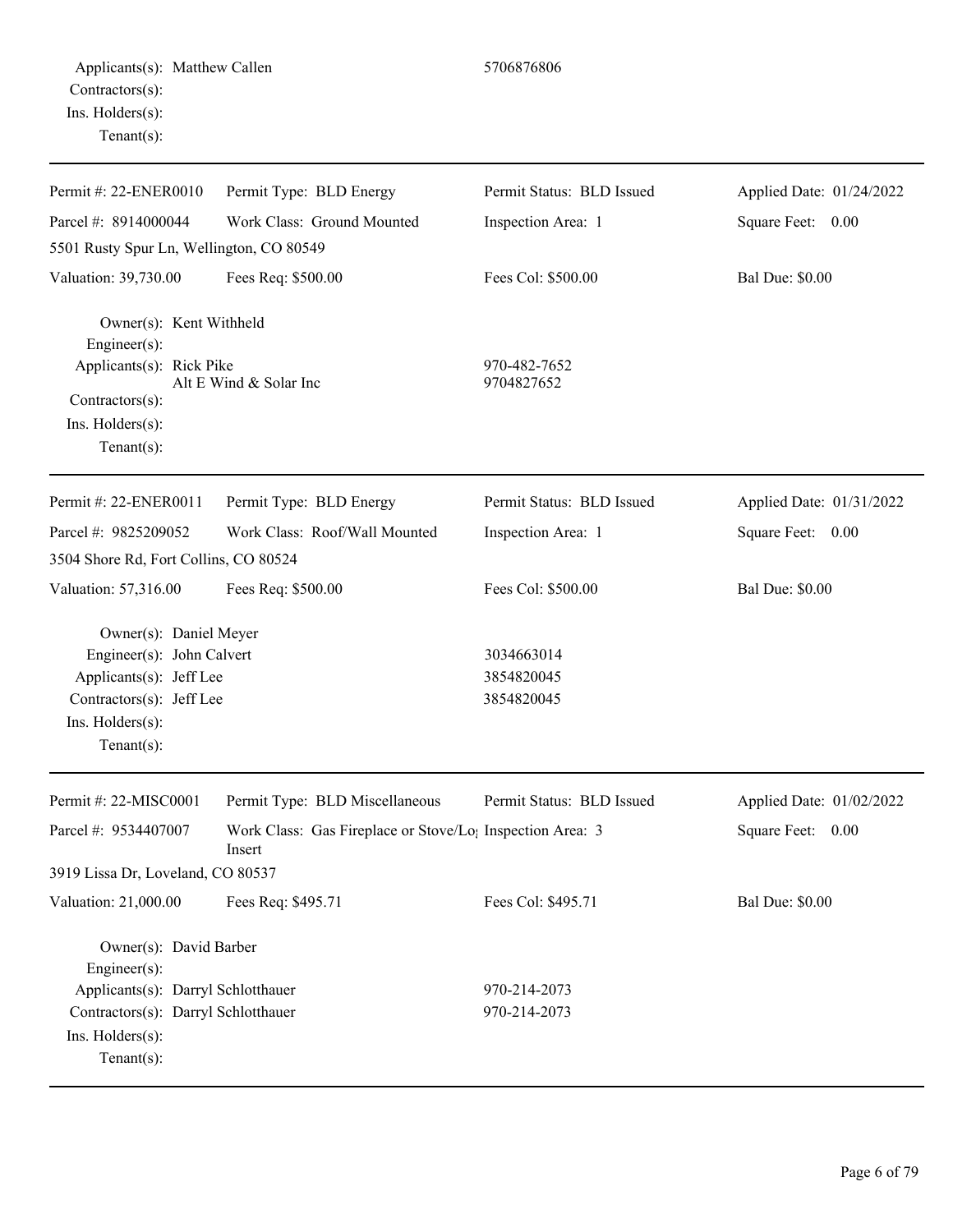| Permit #: 22-MISC0002                                                                                                              | Permit Type: BLD Miscellaneous                                                  | Permit Status: BLD LOC       | Applied Date: 01/03/2022 |
|------------------------------------------------------------------------------------------------------------------------------------|---------------------------------------------------------------------------------|------------------------------|--------------------------|
| Parcel #: 9706000905                                                                                                               | Work Class: Electrical                                                          | Inspection Area: 2           | Square Feet: 0.00        |
| 4330 Laporte Ave, Fort Collins, CO 80521                                                                                           |                                                                                 |                              |                          |
| Valuation: 800.00                                                                                                                  | Fees Req: \$120.00                                                              | Fees Col: \$120.00           | <b>Bal Due: \$0.00</b>   |
| Owner(s): Maicie Sykes<br>Engineer $(s)$ :<br>Applicants(s): James Sanders<br>Contractors(s):<br>Ins. Holders(s):<br>$Tenant(s)$ : |                                                                                 | 9708524480                   |                          |
| Permit #: 22-MISC0003                                                                                                              | Permit Type: BLD Miscellaneous                                                  | Permit Status: BLD LOC       | Applied Date: 01/03/2022 |
| Parcel #: 9635109011                                                                                                               | Work Class: Mechanical                                                          | Inspection Area: 2           | Square Feet: 0.00        |
| 312 W 52nd St, Loveland, CO 80538                                                                                                  |                                                                                 |                              |                          |
| Valuation: 9,364.95                                                                                                                | Fees Req: \$267.50                                                              | Fees Col: \$267.50           | <b>Bal Due: \$0.00</b>   |
| Owner(s): Andrew Vasquez<br>$Engineering(s)$ :                                                                                     |                                                                                 | $(970)$ 667-6573             |                          |
| Applicants(s): Glenn Frank<br>Contractors(s): Glenn Frank<br>Ins. Holders(s):<br>Tenant $(s)$ :                                    |                                                                                 | 970-484-4552<br>970-484-4552 |                          |
| Permit #: 22-MISC0004                                                                                                              | Permit Type: BLD Miscellaneous                                                  | Permit Status: BLD LOC       | Applied Date: 01/03/2022 |
| Parcel #: 1501305001                                                                                                               | Work Class: Gas Fireplace or Stove/Lo <sub>1</sub> Inspection Area: 4<br>Insert |                              | Square Feet: 0.00        |
| 3 Idlewild Ln, Loveland, CO 80537                                                                                                  |                                                                                 |                              |                          |
| Valuation: 7,500.00                                                                                                                | Fees Req: \$166.00                                                              | Fees Col: \$166.00           | <b>Bal Due: \$0.00</b>   |
| Owner(s): Jeffrey Brent                                                                                                            |                                                                                 | $(970) 744 - 1463$           |                          |
| $Engineering(s)$ :<br>Applicants(s): Catherina Reynolds<br>Contractors(s): Jeffrey Reynolds<br>Ins. Holders(s):<br>Tenant $(s)$ :  |                                                                                 | 9702137962<br>970-213-7962   |                          |
| Permit #: 22-MISC0005                                                                                                              | Permit Type: BLD Miscellaneous                                                  | Permit Status: BLD LOC       | Applied Date: 01/03/2022 |
| Parcel #: 8710000014<br>4412 E Mulberry St Unit 191, Fort Collins, CO 80524                                                        | Work Class: Mechanical                                                          | Inspection Area: 2           | Square Feet: 0.00        |
| Valuation: 2,550.00                                                                                                                | Fees Req: \$62.27                                                               | Fees Col: \$62.27            | <b>Bal Due: \$0.00</b>   |

Owner(s): Javier Arreola Engineer(s):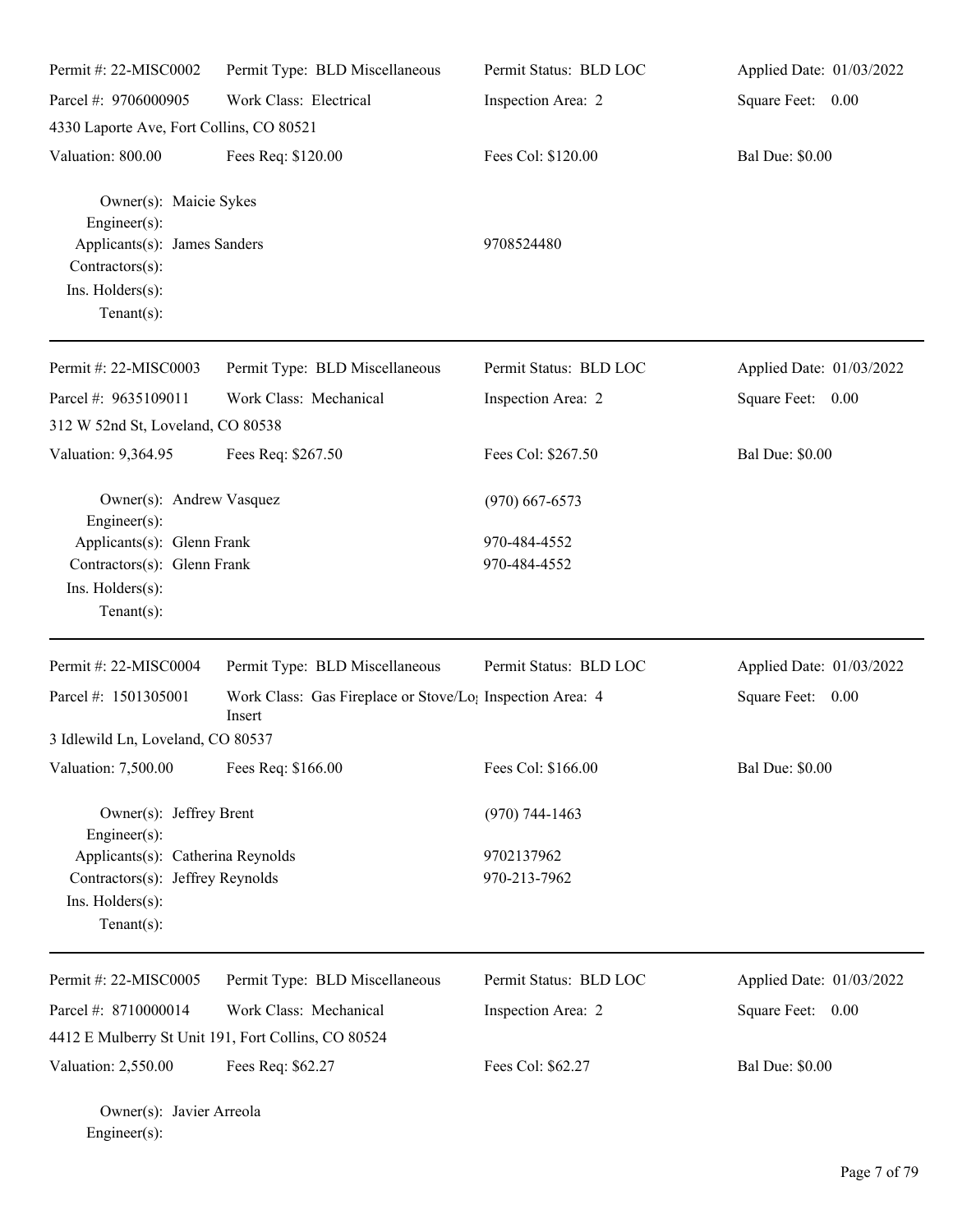| Permit #: 22-MISC0006                                                                              | Permit Type: BLD Miscellaneous | Permit Status: BLD LOC    | Applied Date: 01/04/2022 |
|----------------------------------------------------------------------------------------------------|--------------------------------|---------------------------|--------------------------|
| Parcel #: 0601105239                                                                               | Work Class: Mechanical         | Inspection Area: 2        | Square Feet: 0.00        |
| 4909 Sandstone Dr, Fort Collins, CO 80526                                                          |                                |                           |                          |
| Valuation: 5,500.00                                                                                | Fees Req: \$184.51             | Fees Col: \$184.51        | <b>Bal Due: \$0.00</b>   |
| Owner(s): Khaled Ksaibati                                                                          |                                | $(307) 760 - 2555$        |                          |
| Engineer $(s)$ :<br>Applicants(s): Tim Swan                                                        |                                | 970-215-5870              |                          |
| Contractors(s): Tim Swan                                                                           |                                | 970-215-5870              |                          |
| Ins. Holders(s):<br>Tenant $(s)$ :                                                                 |                                |                           |                          |
| Permit #: 22-MISC0007                                                                              | Permit Type: BLD Miscellaneous | Permit Status: BLD Issued | Applied Date: 01/04/2022 |
| Parcel #: 2407406013                                                                               | Work Class: Mechanical         | Inspection Area: 4        | Square Feet: 0.00        |
| 3855 Star Way, Estes Park, CO 80517                                                                |                                |                           |                          |
| Valuation: 11,334.00                                                                               | Fees Req: \$248.99             | Fees Col: \$248.99        | <b>Bal Due: \$0.00</b>   |
| Owner(s): Andrew Glasgow<br>Engineer(s):                                                           |                                | 5853293954                |                          |
| Applicants(s): Karen Arnold<br>Contractors(s): William Kusmik<br>Ins. Holders(s):<br>$Tenant(s)$ : |                                | 9704844440<br>9705670184  |                          |
| Permit #: 22-MISC0008                                                                              | Permit Type: BLD Miscellaneous | Permit Status: BLD Issued | Applied Date: 01/04/2022 |
| Parcel #: 9636100047                                                                               | Work Class: Plumbing           | Inspection Area: 2        | Square Feet:<br>0.00     |
| 866 E 57th St, Loveland, CO 80538                                                                  |                                |                           |                          |
| Valuation: 1,500.00                                                                                | Fees Req: \$53.93              | Fees Col: \$53.93         | <b>Bal Due: \$0.00</b>   |
| Owner(s): Casey Kikendall<br>Engineer $(s)$ :                                                      |                                | $(970)$ 316-2273          |                          |
| Applicants(s): Matthew Markle                                                                      |                                | 9703080807                |                          |
| Contractors(s):                                                                                    | Brinda Hadeen                  | 9707757321                |                          |
| $Ins.$ Holders $(s)$ :                                                                             |                                |                           |                          |
| Tenant $(s)$ :                                                                                     |                                |                           |                          |
| Permit #: 22-MISC0009                                                                              | Permit Type: BLD Miscellaneous | Permit Status: BLD LOC    | Applied Date: 01/04/2022 |
| Parcel #: 8710000014                                                                               | Work Class: Mechanical         | Inspection Area: 2        | Square Feet: 0.00        |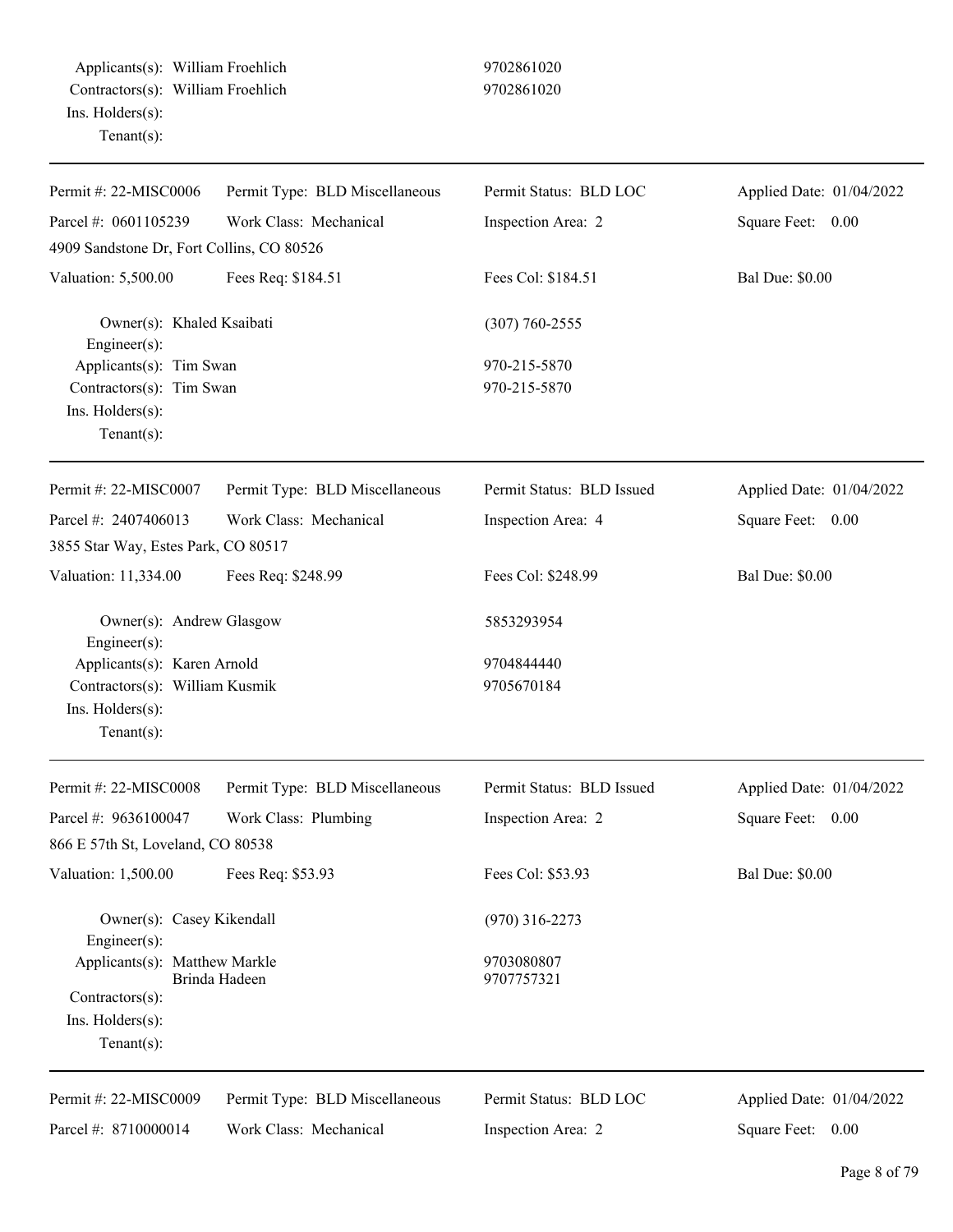4412 E Mulberry St #40, Fort Collins, CO 80524 Valuation: 2,550.00 Fees Req: \$62.27 Fees Col: \$62.27 Bal Due: \$0.00 Owner(s): Susan Manz (970) 308-8857 Engineer(s): Applicants(s): William Froehlich 9702861020 Contractors(s): William Froehlich 9702861020 Ins. Holders(s): Tenant(s): Permit #: 22-MISC0010 Parcel #: 9411114702 Permit Type: BLD Miscellaneous Work Class: Electrical Permit Status: BLD Issued Inspection Area: 3 Applied Date: 01/04/2022 Square Feet: 0.00 2486 N Berthoud Pkwy, Berthoud, CO 80513 Valuation: 3,000.00 Fees Req: \$148.80 Fees Col: \$148.80 Bal Due: \$0.00 Owner(s): Leslie Rice (970) 689-2545 Engineer(s): Applicants(s): Cameron Williams (970) 330-1656 Contractors(s): Ins. Holders(s): Tenant(s): Permit #: 22-MISC0011 Parcel #: 9606208010 Permit Type: BLD Miscellaneous Work Class: Electrical Permit Status: BLD LOC Inspection Area: 2 Applied Date: 01/04/2022 Square Feet: 0.00 4621 Canyon View Dr, Fort Collins, CO 80526 Valuation: 1,000.00 Fees Req: \$120.00 Fees Col: \$120.00 Bal Due: \$0.00 Owner(s): David 9282214481 Engineer(s): Applicants(s): Chris Ojeda 9705152767 Contractors(s): Ins. Holders(s): Tenant(s): Permit #: 22-MISC0012 Parcel #: 9407000014 Permit Type: BLD Miscellaneous Work Class: Gas Piping Permit Status: BLD LOC Inspection Area: 3 Applied Date: 01/04/2022 Square Feet: 0.00 4980 Getaway Dr, Berthoud, CO 80513 Valuation: 2,000.00 Fees Req: \$113.93 Fees Col: \$113.93 Bal Due: \$0.00 Owner(s): Francis Thompson 5628819002 Engineer(s): Applicants(s): Douglas Medina 970-658-6759 Contractors(s): Ins. Holders(s):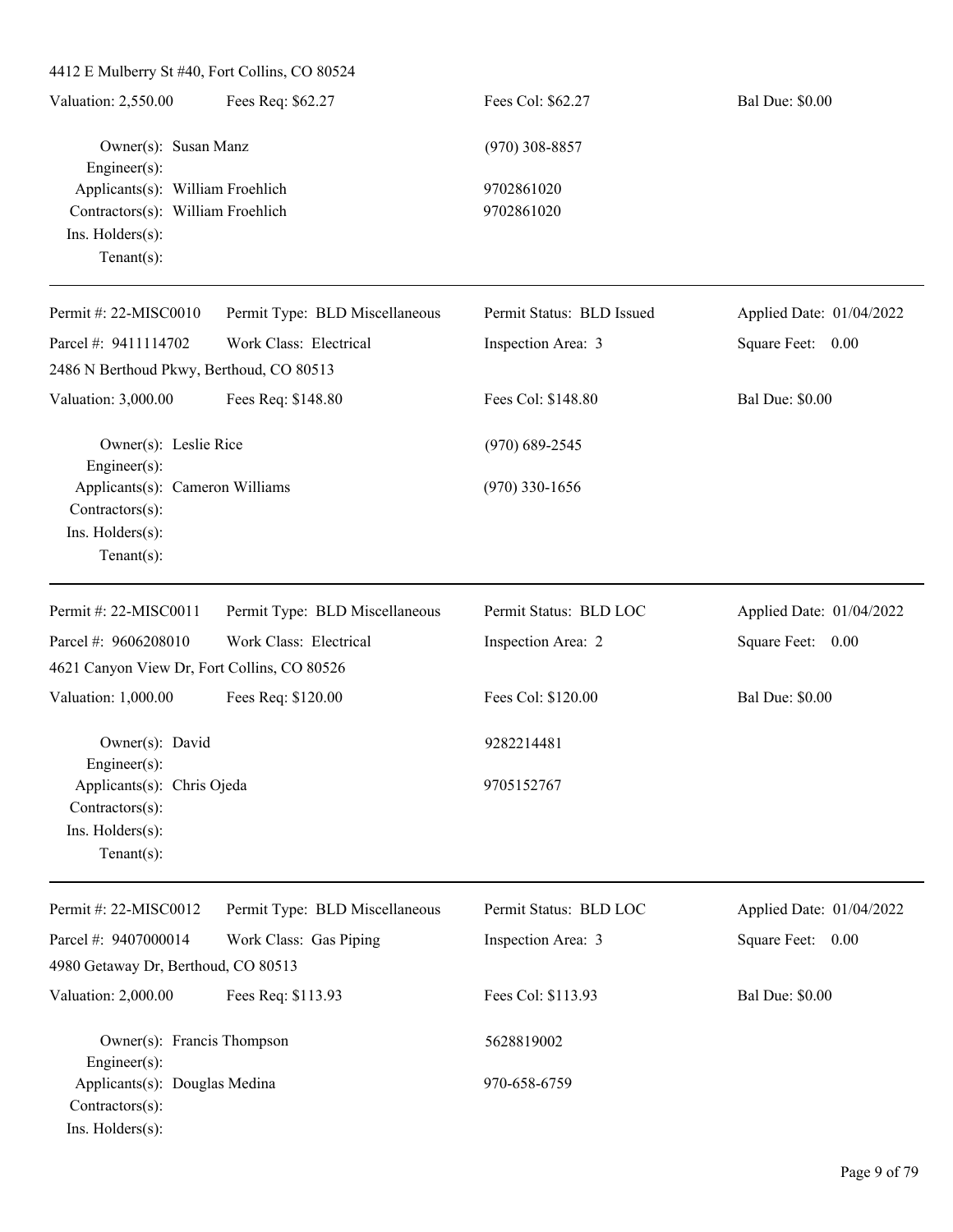| Permit #: 22-MISC0013                        | Permit Type: BLD Miscellaneous | Permit Status: BLD Issued | Applied Date: 01/04/2022 |
|----------------------------------------------|--------------------------------|---------------------------|--------------------------|
| Parcel #: 9435205006                         | Work Class: Mechanical         | Inspection Area: 3        | Square Feet: 0.00        |
| 1048 Glenview Dr, Berthoud, CO 80513         |                                |                           |                          |
| Valuation: 1,685.00                          | Fees Req: \$53.93              | Fees Col: \$53.93         | <b>Bal Due: \$0.00</b>   |
| Engineer(s):                                 | Owner(s): John Reilly          |                           |                          |
| Applicants(s): Beth Cullum                   |                                | 970-484-4552              |                          |
| Contractors(s): Devin Cullum                 |                                | 303-548-8128              |                          |
| Ins. Holders(s):                             |                                |                           |                          |
| $Tenant(s)$ :                                |                                |                           |                          |
| Permit #: 22-MISC0014                        | Permit Type: BLD Miscellaneous | Permit Status: BLD LOC    | Applied Date: 01/04/2022 |
| Parcel #: 9710200026                         | Work Class: Electrical         | Inspection Area: 2        | Square Feet: 0.00        |
| 616 N Taft Hill Rd, Fort Collins, CO 80521   |                                |                           |                          |
| Valuation: 4,800.00                          | Fees Req: \$166.08             | Fees Col: \$166.08        | <b>Bal Due: \$0.00</b>   |
| Owner(s): Zachary Scott                      |                                | $(814) 571 - 0667$        |                          |
| Engineer(s):<br>Applicants(s): Daniel Harber |                                | 9708173159                |                          |
| Contractors(s):                              |                                |                           |                          |
| Ins. Holders(s):                             |                                |                           |                          |
| $Tenant(s)$ :                                |                                |                           |                          |
| Permit #: 22-MISC0015                        | Permit Type: BLD Miscellaneous | Permit Status: BLD Issued | Applied Date: 01/05/2022 |
| Parcel #: 9524223049                         | Work Class: Mechanical         | Inspection Area: 3        | Square Feet: 0.00        |
| 241 S Monroe Ave, Loveland, CO 80537         |                                |                           |                          |
| Valuation: 8,052.00                          | Fees Req: \$186.75             | Fees Col: \$186.75        | <b>Bal Due: \$0.00</b>   |
| Owner(s): John Schmidt<br>Engineer $(s)$ :   |                                | $(970)$ 494-7632          |                          |
| Applicants(s): Mike Ducett                   |                                | 970-484-4841              |                          |
| Contractors(s): Mike Ducett                  |                                | 970-484-4841              |                          |
| Ins. Holders(s):                             |                                |                           |                          |
| $Tenant(s)$ :                                |                                |                           |                          |
| Permit #: 22-MISC0016                        | Permit Type: BLD Miscellaneous | Permit Status: BLD LOC    | Applied Date: 01/05/2022 |
| Parcel #: 2914207020                         | Work Class: Gas Piping         | Inspection Area: 5        | Square Feet: 0.00        |
| 419 Ute Peak Dr, Livermore, CO 80536         |                                |                           |                          |
| Valuation: 2,000.00                          | Fees Req: \$113.93             | Fees Col: \$113.93        | <b>Bal Due: \$0.00</b>   |
|                                              |                                |                           |                          |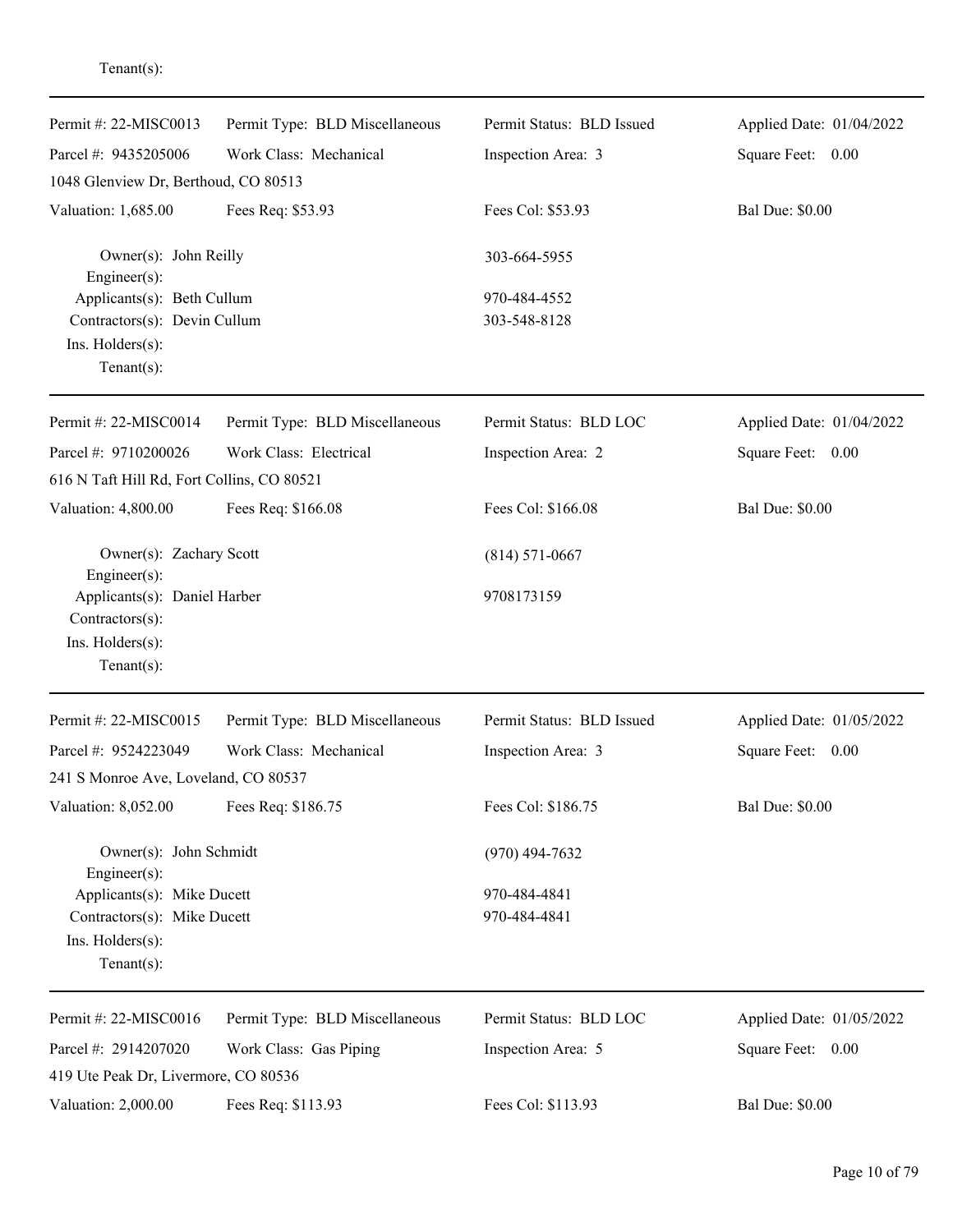| Owner(s): Peggy McNicol                                                                                      |                                                              | $(801) 860 - 7971$        |                          |
|--------------------------------------------------------------------------------------------------------------|--------------------------------------------------------------|---------------------------|--------------------------|
| $Engineering(s)$ :<br>Applicants(s): Douglas Medina<br>Contractors(s):<br>Ins. Holders(s):<br>Tenant $(s)$ : |                                                              | 970-658-6759              |                          |
| Permit #: 22-MISC0017                                                                                        | Permit Type: BLD Miscellaneous                               | Permit Status: BLD Issued | Applied Date: 01/05/2022 |
| Parcel #: 1626207005                                                                                         | Work Class: Re-roof                                          | Inspection Area: 4        | Square Feet: 0.00        |
| 196 Spruce Mountain Dr, Drake, CO 80515                                                                      |                                                              |                           |                          |
| Valuation: 8,338.32                                                                                          | Fees Req: \$224.98                                           | Fees Col: \$224.98        | <b>Bal Due: \$0.00</b>   |
| Owner(s): Sarah Seipp<br>Engineer(s):                                                                        |                                                              | 9706630249                |                          |
| Contractors(s):<br>Ins. Holders(s):<br>Tenant $(s)$ :                                                        | Applicants(s): Marrick Industries LLC dba Elite Construction | 720-446-9633              |                          |
| Permit #: 22-MISC0018                                                                                        | Permit Type: BLD Miscellaneous                               | Permit Status: BLD Issued | Applied Date: 01/05/2022 |
| Parcel #: 8622141082                                                                                         | Work Class: Mechanical                                       | Inspection Area: 2        | Square Feet: 0.00        |
| 5025 Harvest Moon Cir, Fort Collins, CO 80528                                                                |                                                              |                           |                          |
| Valuation: 5,756.65                                                                                          | Fees Req: \$124.51                                           | Fees Col: \$124.51        | <b>Bal Due: \$0.00</b>   |
| Owner(s): Brian O'Keefe<br>Engineer(s):                                                                      |                                                              | 9702317857                |                          |
| Applicants(s): Poudre Valley Air                                                                             |                                                              | 970-493-2050              |                          |
| Contractors(s): Robert Weisser<br>Ins. Holders(s):<br>Tenant $(s)$ :                                         |                                                              | 970-493-2050              |                          |
| Permit #: 22-MISC0019                                                                                        | Permit Type: BLD Miscellaneous                               | Permit Status: BLD LOC    | Applied Date: 01/05/2022 |
| Parcel #: 9424008703                                                                                         | Work Class: Gas Piping                                       | Inspection Area: 3        | Square Feet: 0.00        |
| 332 E County Road 6c, Berthoud, CO 80513                                                                     |                                                              |                           |                          |
| Valuation: 5,777.00                                                                                          | Fees Req: \$236.15                                           | Fees Col: \$236.15        | <b>Bal Due: \$0.00</b>   |
| Owner(s): Karen Cheronoff<br>Engineer(s):                                                                    | Martin Chernoff                                              | $(970) 889 - 9888$        |                          |
| Applicants(s): Douglas Medina<br>Contractors(s):<br>Ins. Holders(s):<br>Tenant $(s)$ :                       |                                                              | 970-658-6759              |                          |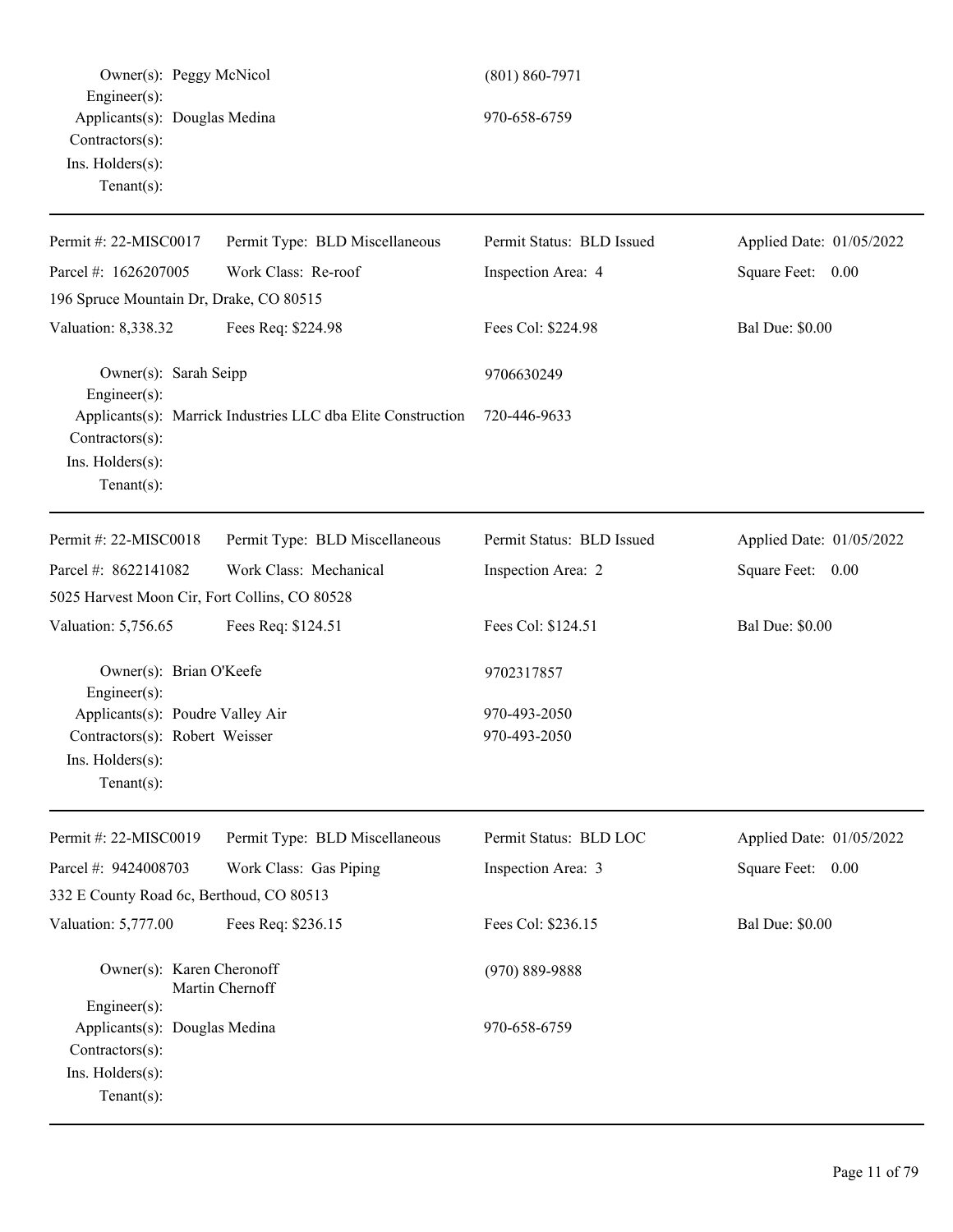| Permit #: 22-MISC0020                                                                                          | Permit Type: BLD Miscellaneous                                                  | Permit Status: BLD Issued    | Applied Date: 01/06/2022 |
|----------------------------------------------------------------------------------------------------------------|---------------------------------------------------------------------------------|------------------------------|--------------------------|
| Parcel #: 8622137006                                                                                           | Work Class: Mechanical                                                          | Inspection Area: 2           | Square Feet: 0.00        |
| 7731 Pingree Cir, Fort Collins, CO 80528                                                                       |                                                                                 |                              |                          |
| Valuation: 4,400.00                                                                                            | Fees Req: \$103.77                                                              | Fees Col: \$103.77           | <b>Bal Due: \$0.00</b>   |
| Owner(s): Brandon Tompkins<br>$Engineering(s)$ :                                                               |                                                                                 | 9705450633                   |                          |
| Applicants(s): Northern Colorado Air Inc<br>Contractors(s): Jeff Richard<br>Ins. Holders(s):<br>Tenant $(s)$ : |                                                                                 | 970-223-8873<br>970-223-8873 |                          |
| Permit #: 22-MISC0021                                                                                          | Permit Type: BLD Miscellaneous                                                  | Permit Status: BLD Issued    | Applied Date: 01/06/2022 |
| Parcel #: 8623109011                                                                                           | Work Class: Gas Fireplace or Stove/Lo <sub>1</sub> Inspection Area: 2<br>Insert |                              | Square Feet: 0.00        |
| 5623 Sierra Ct, Fort Collins, CO 80528                                                                         |                                                                                 |                              |                          |
| Valuation: 1,400.00                                                                                            | Fees Req: \$53.93                                                               | Fees Col: \$53.93            | <b>Bal Due: \$0.00</b>   |
| Owner(s): Aaron Eide<br>Engineer $(s)$ :                                                                       |                                                                                 | $(970)$ 420-9522             |                          |
| Applicants(s): Jeff Gallagher<br>Contractors(s):<br>Ins. Holders(s):<br>$Tenant(s)$ :                          |                                                                                 | 970-461-2412                 |                          |
| Permit #: 22-MISC0022                                                                                          | Permit Type: BLD Miscellaneous                                                  | Permit Status: BLD LOC       | Applied Date: 01/06/2022 |
| Parcel #: 9733105034                                                                                           | Work Class: Mechanical                                                          | Inspection Area: 2           | Square Feet:<br>0.00     |
| 4020 Windom St, Fort Collins, CO 80526                                                                         |                                                                                 |                              |                          |
| Valuation: 2,325.00                                                                                            | Fees Req: \$62.27                                                               | Fees Col: \$62.27            | <b>Bal Due: \$0.00</b>   |
| Owner(s): Douglas Deutsch<br>Engineer(s):                                                                      |                                                                                 | $(970)$ 691-5352             |                          |
| Applicants(s): William Froehlich<br>Contractors(s): William Froehlich<br>Ins. Holders(s):<br>Tenant $(s)$ :    |                                                                                 | 9702861020<br>9702861020     |                          |
| Permit #: 22-MISC0023                                                                                          | Permit Type: BLD Miscellaneous                                                  | Permit Status: BLD Issued    | Applied Date: 01/06/2022 |
| Parcel #: 8621105004                                                                                           | Work Class: Re-roof                                                             | Inspection Area: 2           | Square Feet: 0.00        |
| 7919 Eagle Ranch Rd, Fort Collins, CO 80528                                                                    |                                                                                 |                              |                          |
| Valuation: 23,888.00                                                                                           | Fees Req: \$528.16                                                              | Fees Col: \$528.16           | <b>Bal Due: \$0.00</b>   |
| Owner(s): Mark Kramer                                                                                          | Carolyn Kramer                                                                  | 9702266148                   |                          |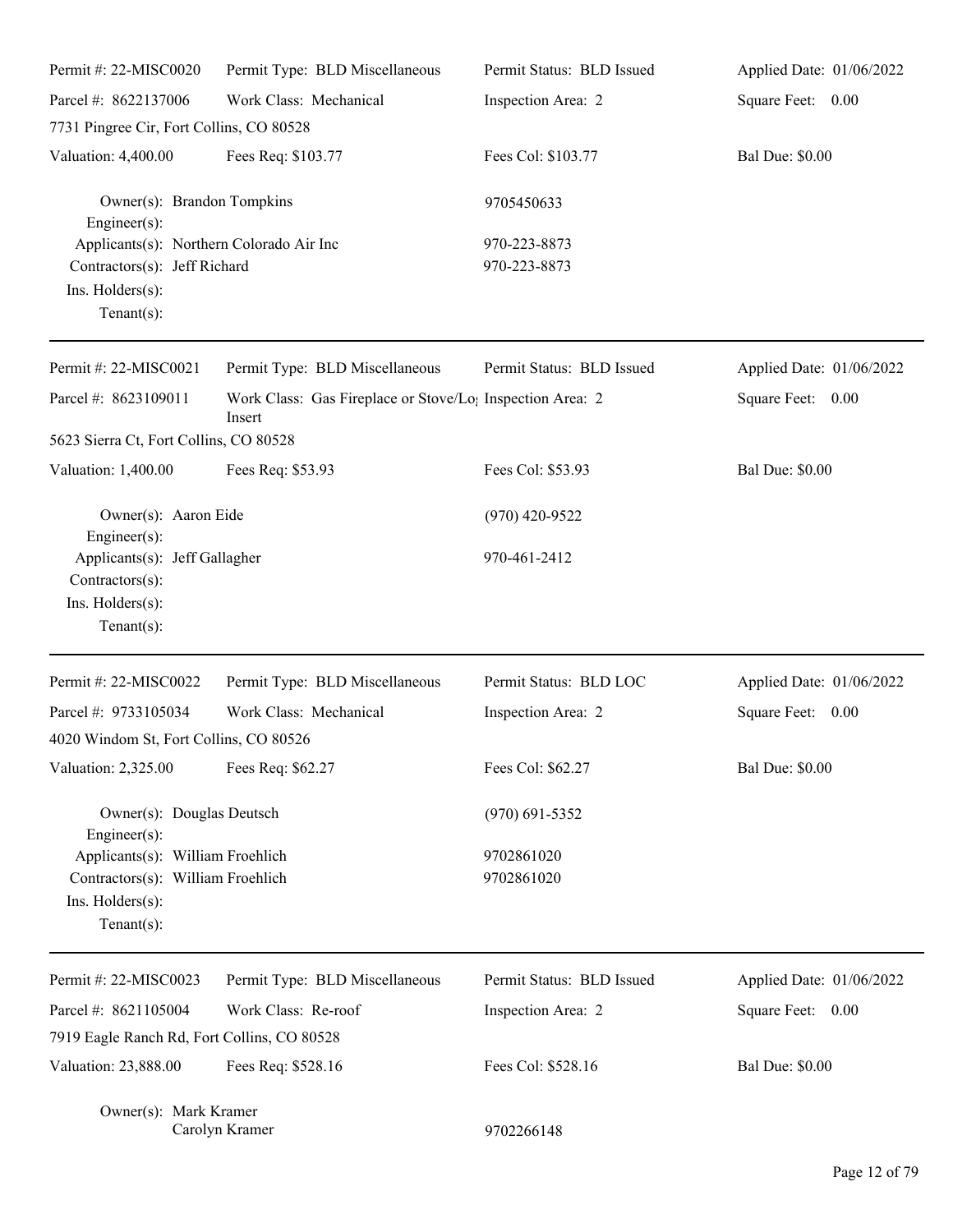Engineer(s): Applicants(s): Cami Bowker Bob Bellitt 303-466-7386 Contractors(s): Ins. Holders(s): Tenant(s): Permit #: 22-MISC0024 Parcel #: 9824309009 Permit Type: BLD Miscellaneous Work Class: Gas Piping Permit Status: BLD Void Inspection Area: 1 Applied Date: 01/07/2022 Square Feet: 0.00 3817 La Mesa Dr, Fort Collins, CO 80524 Valuation: 6,238.76 Fees Req: \$205.26 Fees Col: \$205.26 Bal Due: \$0.00 Owner(s): Linda Bush 9702277270 Engineer(s): Applicants(s): JMP Heat Inc dba Lion Home Service 9708972337 Contractors(s): Ins. Holders(s): Tenant(s): Permit #: 22-MISC0025 Parcel #: 8805000020 Permit Type: BLD Miscellaneous Work Class: Mechanical Permit Status: BLD Issued Inspection Area: 1 Applied Date: 01/07/2022 Square Feet: 0.00 2901 Falcon View Dr, Wellington, CO 80549 Valuation: 8,435.93 Fees Req: \$186.75 Fees Col: \$186.75 Bal Due: \$0.00 Owner(s): Stephen Martin 970-215-4725 Engineer(s): Applicants(s): Glenn Frank 970-484-4552 Contractors(s): Glenn Frank 970-484-4552 Ins. Holders(s): Tenant(s): Permit #: 22-MISC0026 Parcel #: 1429410232 Permit Type: BLD Miscellaneous Work Class: Gas Piping Permit Status: BLD Issued Inspection Area: 4 Applied Date: 01/07/2022 Square Feet: 0.00 98 Choctaw, Lyons, CO 80540 Valuation: 12,464.13 Fees Req: \$329.74 Fees Col: \$329.74 Bal Due: \$0.00 Owner(s): Anita Lunt 303-823-6200 Engineer(s): Applicants(s): JMP Heat Inc dba Lion Home Service 9708972337 Joseph Rusch 9708972337 Contractors(s): Ins. Holders(s): Tenant(s):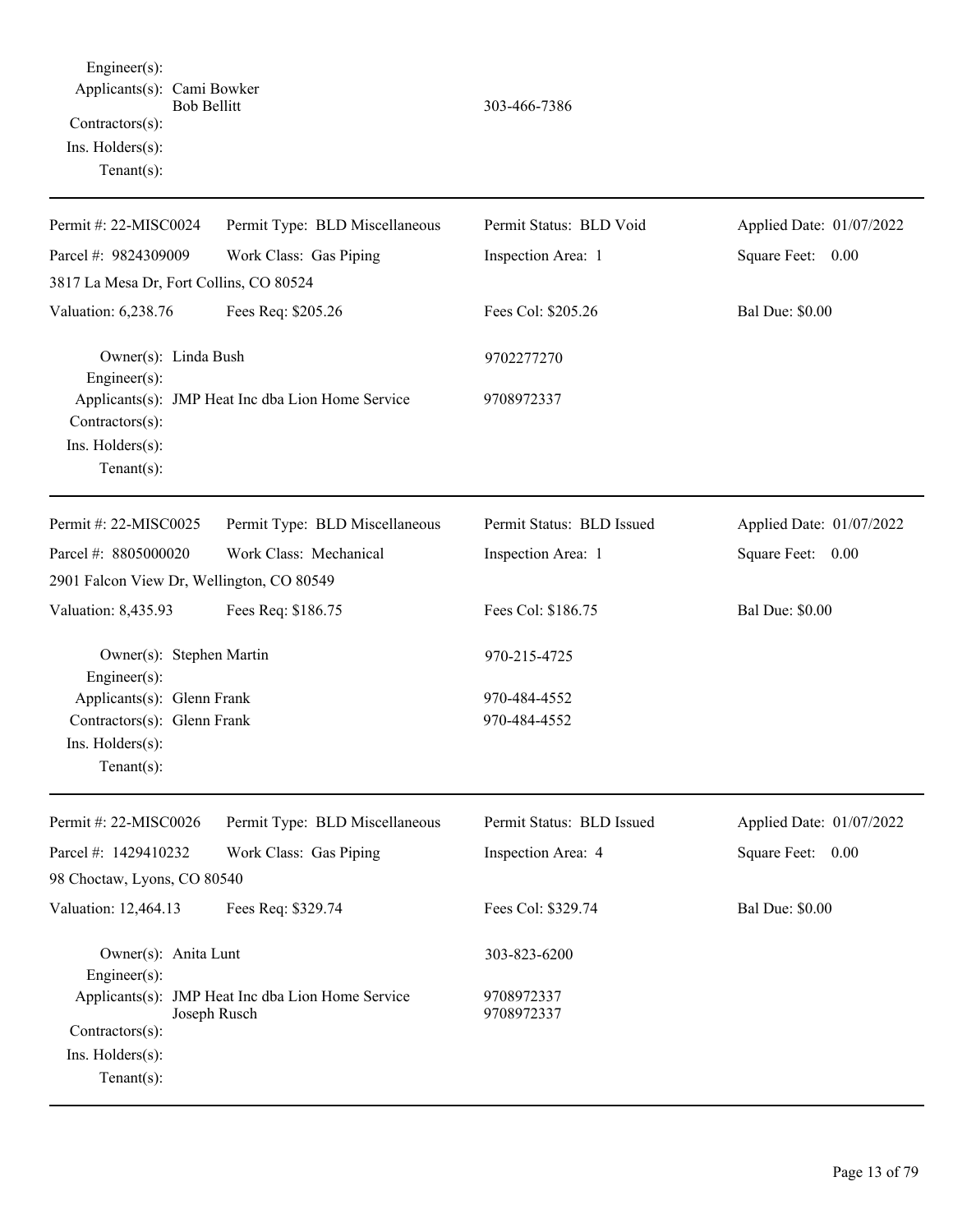| Permit #: 22-MISC0027                                                                                               | Permit Type: BLD Miscellaneous                    | Permit Status: BLD Issued    | Applied Date: 01/07/2022 |
|---------------------------------------------------------------------------------------------------------------------|---------------------------------------------------|------------------------------|--------------------------|
| Parcel #: 1429410232                                                                                                | Work Class: Mechanical                            | Inspection Area: 4           | Square Feet: 0.00        |
| 98 Choctaw, Lyons, CO 80540                                                                                         |                                                   |                              |                          |
| Valuation: 10,472.73                                                                                                | Fees Req: \$228.24                                | Fees Col: \$228.24           | <b>Bal Due: \$0.00</b>   |
| Owner(s): Anita Lunt<br>Engineer $(s)$ :                                                                            |                                                   | 303-823-6200                 |                          |
| Contractors(s): Mark Lancaster<br>Ins. Holders(s):<br>Tenant $(s)$ :                                                | Applicants(s): JMP Heat Inc dba Lion Home Service | 9708972337<br>9705560544     |                          |
| Permit #: 22-MISC0028                                                                                               | Permit Type: BLD Miscellaneous                    | Permit Status: BLD Issued    | Applied Date: 01/07/2022 |
| Parcel #: 1635206008                                                                                                | Work Class: Re-roof                               | Inspection Area: 4           | Square Feet: 0.00        |
| 237 Wolf Dr, Drake, CO 80515                                                                                        |                                                   |                              |                          |
| Valuation: 5,684.00                                                                                                 | Fees Req: \$166.17                                | Fees Col: \$166.17           | <b>Bal Due: \$0.00</b>   |
| Owner(s): Patricia Robinson<br>Engineer $(s)$ :                                                                     |                                                   | $(719)$ 433-1950             |                          |
| Applicants(s): William Goldsberry Jr<br>Contractors(s): William Goldsberry Jr<br>Ins. Holders(s):<br>Tenant $(s)$ : |                                                   | 970-593-3080<br>970-593-3080 |                          |
| Permit #: 22-MISC0029                                                                                               | Permit Type: BLD Miscellaneous                    | Permit Status: BLD LOC       | Applied Date: 01/07/2022 |
| Parcel #: 9818000029<br>4824 W County Road 56, Laporte, CO 80535                                                    | Work Class: Re-roof                               | Inspection Area: 1           | Square Feet: 0.00        |
| Valuation: 17,000.00                                                                                                | Fees Req: \$388.14                                | Fees Col: \$388.14           | <b>Bal Due: \$0.00</b>   |
| Owner(s): Bernadette Bastar<br>Engineer $(s)$ :                                                                     |                                                   | 9704930649                   |                          |
| Applicants(s): Wolf Roofing<br>Contractors(s):<br>Ins. Holders(s):<br>Tenant $(s)$ :                                | <b>Bridgette Gruenstein</b>                       | 970-493-7472<br>9706900958   |                          |
| Permit #: 22-MISC0030                                                                                               | Permit Type: BLD Miscellaneous                    | Permit Status: BLD LOC       | Applied Date: 01/10/2022 |
| Parcel #: 9833000018<br>2809 W County Road 54g, Fort Collins, CO 80524                                              | Work Class: Gas Piping                            | Inspection Area: 1           | Square Feet: 0.00        |
| Valuation: 4,741.00                                                                                                 | Fees Req: \$103.77                                | Fees Col: \$103.77           | <b>Bal Due: \$0.00</b>   |
| Owner(s): Steele McAndrew                                                                                           |                                                   | $(970)$ 494-7632             |                          |

Engineer(s):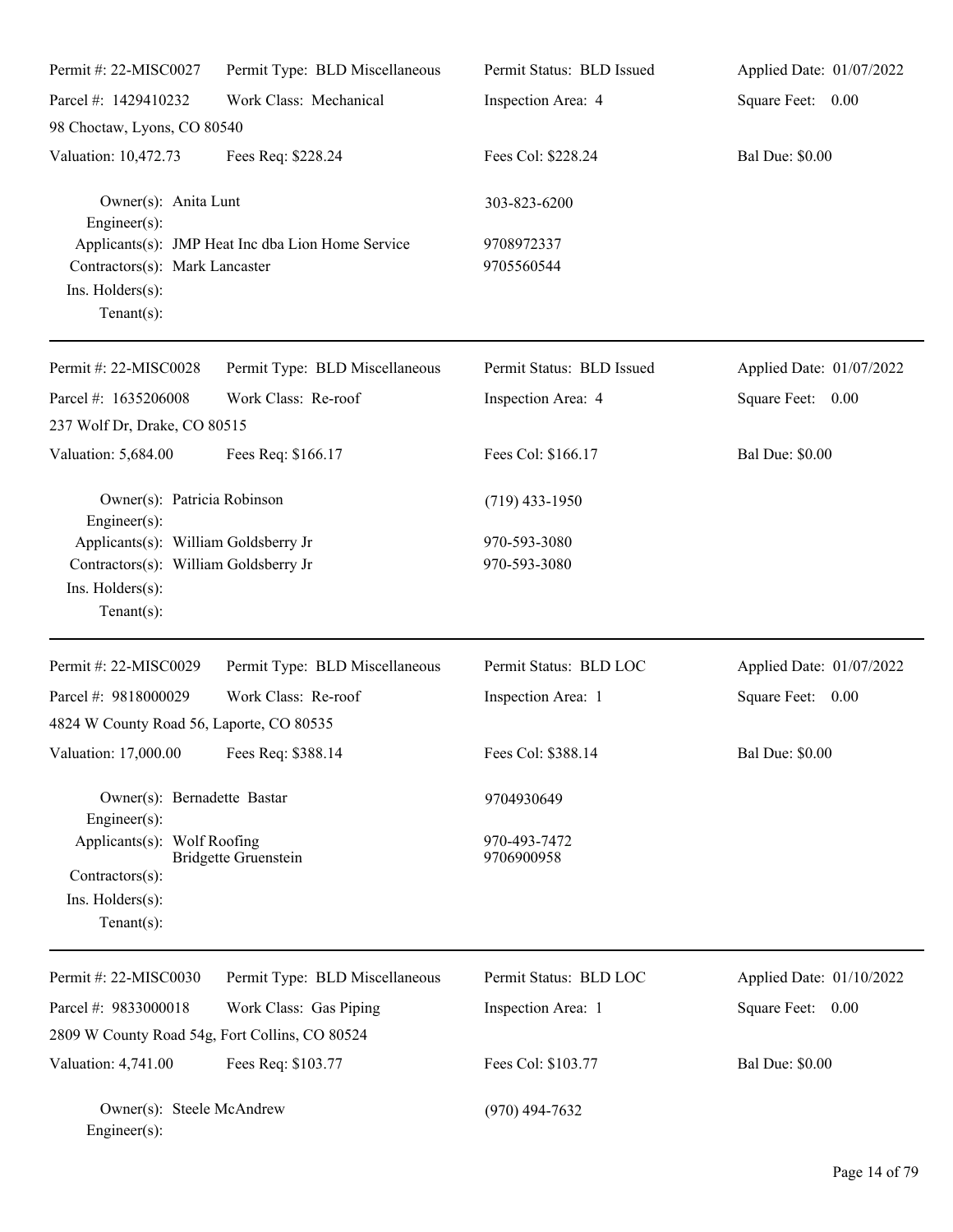Applicants(s): Mike Ducett 970-484-4841 Contractors(s): Mike Ducett 970-484-4841 Ins. Holders(s): Tenant(s):

| Permit #: 22-MISC0031                                                                                                                                        | Permit Type: BLD Miscellaneous    | Permit Status: BLD Issued                                                | Applied Date: 01/10/2022 |
|--------------------------------------------------------------------------------------------------------------------------------------------------------------|-----------------------------------|--------------------------------------------------------------------------|--------------------------|
| Parcel #: 0823000018                                                                                                                                         | Work Class: Re-roof               | Inspection Area: 1                                                       | Square Feet: 0.00        |
| 6220 W County Road 54e, Bellvue, CO 80512                                                                                                                    |                                   |                                                                          |                          |
| Valuation: 6,000.00                                                                                                                                          | Fees Req: \$167.43                | Fees Col: \$167.43                                                       | <b>Bal Due: \$0.00</b>   |
| Owner(s): Robert Schleppy<br>Engineer(s):<br>Applicants(s): Joshua Scheuring<br>Contractors(s): Joshua Scheuring<br>$Ins.$ Holders $(s)$ :<br>Tenant $(s)$ : | Kim Schleppy<br>Alexandra Millsap | 9702130856<br>$(970)$ 213-0856<br>9703429800<br>9705730149<br>9703429800 |                          |
| Permit #: 22-MISC0032                                                                                                                                        | Permit Type: BLD Miscellaneous    | Permit Status: BLD LOC                                                   | Applied Date: 01/10/2022 |
| Parcel #: 9709108002                                                                                                                                         | Work Class: Mechanical            | Inspection Area: 2                                                       | Square Feet: 0.00        |
| 502 Irish Dr, Fort Collins, CO 80521                                                                                                                         |                                   |                                                                          |                          |
| Valuation: 1,441.25                                                                                                                                          | Fees Req: \$53.93                 | Fees Col: \$53.93                                                        | <b>Bal Due: \$0.00</b>   |
| Owner(s): John Raguse<br>Engineer(s):                                                                                                                        |                                   | $(970) 599 - 2972$                                                       |                          |
| Applicants(s): Poudre Valley Air<br>Contractors(s): Robert Weisser<br>Ins. Holders(s):<br>Tenant $(s)$ :                                                     |                                   | 970-493-2050<br>970-493-2050                                             |                          |
| Permit #: 22-MISC0033                                                                                                                                        | Permit Type: BLD Miscellaneous    | Permit Status: BLD LOC                                                   | Applied Date: 01/10/2022 |
| Parcel #: 9626000005                                                                                                                                         | Work Class: Mechanical            | Inspection Area: 2                                                       | Square Feet: 0.00        |
| 605 W 57th St #46, Loveland, CO 80538                                                                                                                        |                                   |                                                                          |                          |
| Valuation: 10,618.00                                                                                                                                         | Fees Req: \$228.24                | Fees Col: \$228.24                                                       | <b>Bal Due: \$0.00</b>   |
| Owner(s): Bonnie Kreycik<br>$Engineering(s)$ :                                                                                                               |                                   | 970-663-1088                                                             |                          |
| Applicants(s): Mike Ducett                                                                                                                                   |                                   | 970-484-4841                                                             |                          |
| Contractors(s): Mike Ducett                                                                                                                                  |                                   | 970-484-4841                                                             |                          |
| Ins. Holders(s):<br>Tenant $(s)$ :                                                                                                                           |                                   |                                                                          |                          |
|                                                                                                                                                              |                                   |                                                                          |                          |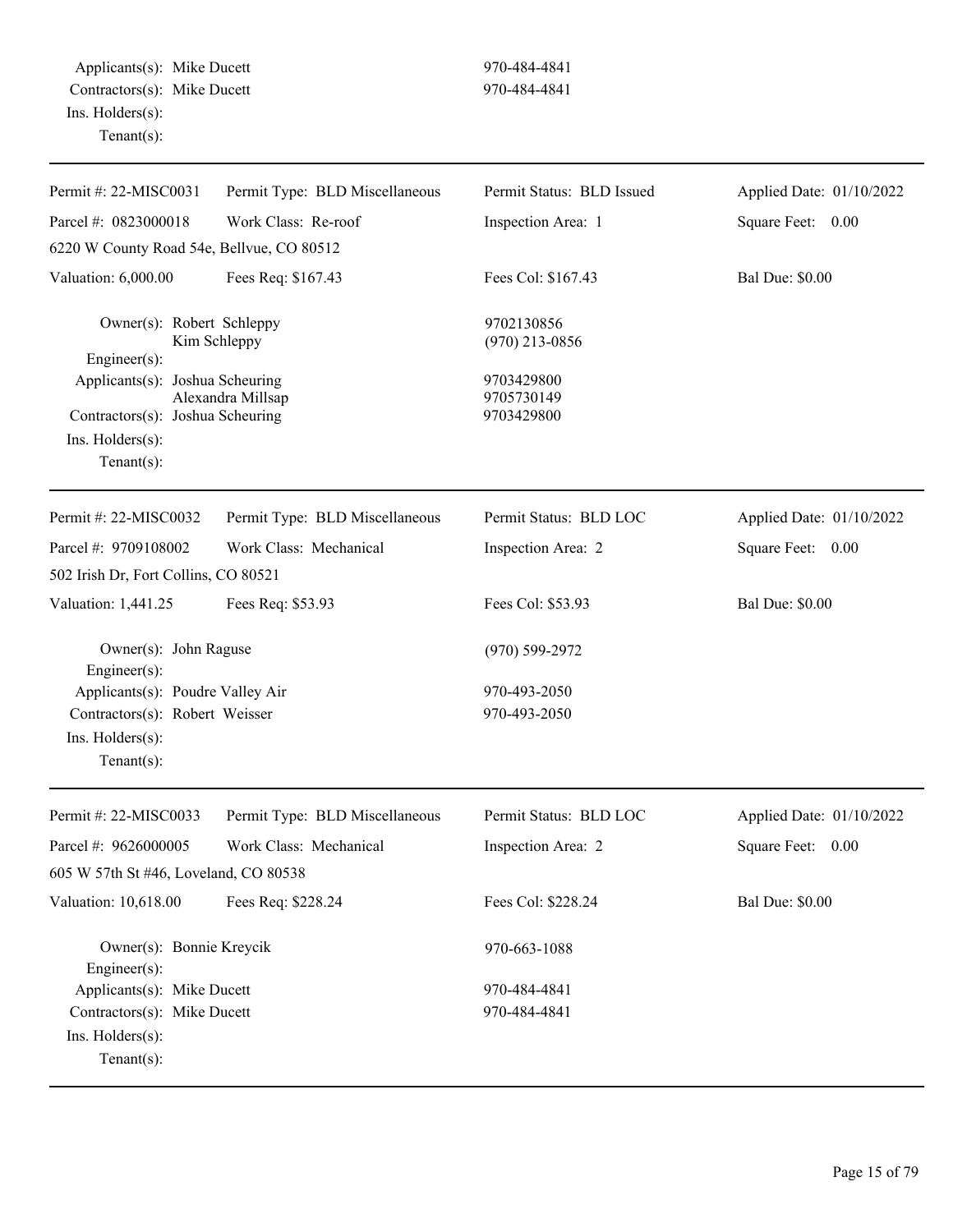| Permit #: 22-MISC0034                                                                                               | Permit Type: BLD Miscellaneous | Permit Status: BLD Issued                    | Applied Date: 01/10/2022 |
|---------------------------------------------------------------------------------------------------------------------|--------------------------------|----------------------------------------------|--------------------------|
| Parcel #: 8712306012                                                                                                | Work Class: Mechanical         | Inspection Area: 2                           | Square Feet: 0.00        |
| 401 Aspen Ridge Dr, Fort Collins, CO 80524                                                                          |                                |                                              |                          |
| Valuation: 11,421.00                                                                                                | Fees Req: \$308.99             | Fees Col: \$308.99                           | <b>Bal Due: \$0.00</b>   |
| Owner(s): Alan Hill<br>Engineer(s):                                                                                 |                                | $(970)$ 493-6749                             |                          |
| Applicants(s): Gary Hooley Heating & Air<br>Contractors(s): Dennis Shortridge<br>Ins. Holders(s):<br>Tenant $(s)$ : |                                | 970-493-3272<br>970-493-3272                 |                          |
| Permit #: 22-MISC0035                                                                                               | Permit Type: BLD Miscellaneous | Permit Status: BLD Void                      | Applied Date: 01/10/2022 |
| Parcel #:                                                                                                           | Work Class: Gas Piping         | Inspection Area:                             | Square Feet: 0.00        |
| 1101 Academy Ct Unit 1, Fort Collins, CO 80524                                                                      |                                |                                              |                          |
| Valuation: 250.00                                                                                                   | Fees Req: \$53.93              | Fees Col: \$53.93                            | <b>Bal Due: \$0.00</b>   |
| Owner(s): Robert Nitchen<br>Engineer(s):                                                                            |                                | 9706312375                                   |                          |
| Applicants(s): Robert Nitchen<br>Contractors(s):<br>Ins. Holders(s):<br>Tenant $(s)$ :                              |                                | 9706312375                                   |                          |
| Permit #: 22-MISC0036                                                                                               | Permit Type: BLD Miscellaneous | Permit Status: BLD LOC                       | Applied Date: 01/10/2022 |
| Parcel #: 8602411002                                                                                                | Work Class: Gas Piping         | Inspection Area: 2                           | Square Feet: 0.00        |
| 5400 S County Road 3f, Fort Collins, CO 80528                                                                       |                                |                                              |                          |
| Valuation: 14,192.00 Fees Req: \$371.23                                                                             |                                | Fees Col: \$371.23                           | <b>Bal Due: \$0.00</b>   |
| Owner(s): Nancy Pallaoro Trust<br>Engineer(s):                                                                      |                                | 7192071176                                   |                          |
| Applicants(s): Douglas Medina<br>Josh Fair<br>Contractors(s): Josh Fair<br>Ins. Holders(s):<br>Tenant $(s)$ :       |                                | 970-658-6759<br>970-999-2598<br>970-999-2598 |                          |
| Permit #: 22-MISC0037                                                                                               | Permit Type: BLD Miscellaneous | Permit Status: BLD Issued                    | Applied Date: 01/10/2022 |
| Parcel #: 9823113055                                                                                                | Work Class: Gas Piping         | Inspection Area: 1                           | Square Feet: 0.00        |
| 438 Pelican Bay, Fort Collins, CO 80524                                                                             |                                |                                              |                          |
| Valuation: 2,000.00                                                                                                 | Fees Req: \$113.93             | Fees Col: \$113.93                           | <b>Bal Due: \$0.00</b>   |
| Owner(s): Harry Sheline<br>Engineer(s):                                                                             |                                | $(918) 629 - 4322$                           |                          |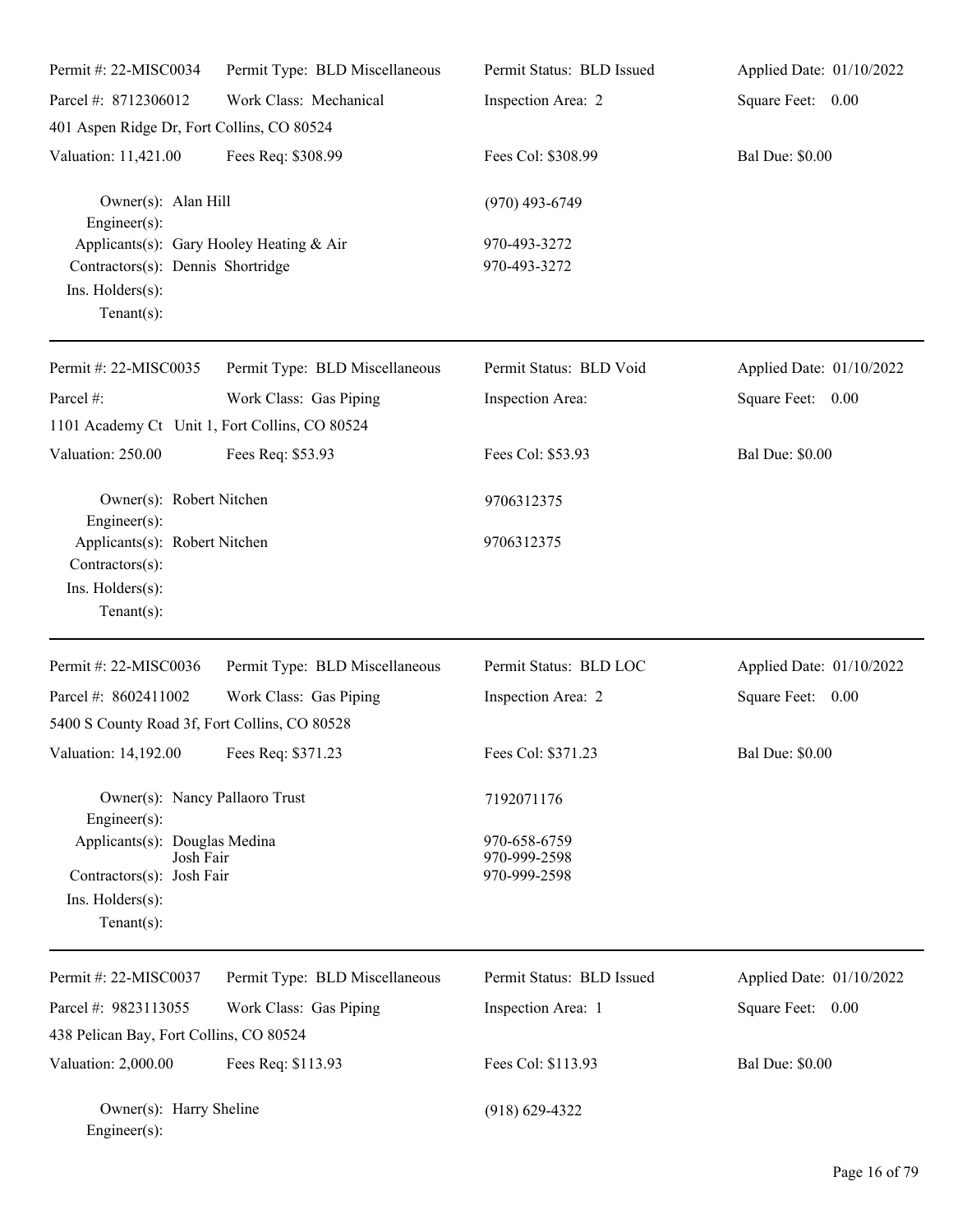| Permit #: 22-MISC0038                                                             | Permit Type: BLD Miscellaneous                 | Permit Status: BLD Issued    | Applied Date: 01/11/2022 |
|-----------------------------------------------------------------------------------|------------------------------------------------|------------------------------|--------------------------|
| Parcel #: 2622206014                                                              | Work Class: Gas Piping                         | Inspection Area: 4           | Square Feet: 0.00        |
| 1617 Dunraven Glade Rd, Glen Haven, CO 80532                                      |                                                |                              |                          |
| Valuation: 2,000.00                                                               | Fees Req: \$165.57                             | Fees Col: \$165.57           | <b>Bal Due: \$0.00</b>   |
| Owner(s): Steven Lambert<br>Engineer(s):                                          |                                                | 9705867037                   |                          |
| Applicants(s): Douglas Medina                                                     | Steven Lambert                                 | 970-658-6759<br>9705867037   |                          |
| Contractors(s):<br>Ins. Holders(s):<br>$Tenant(s)$ :                              |                                                |                              |                          |
| Permit #: 22-MISC0039                                                             | Permit Type: BLD Miscellaneous                 | Permit Status: BLD Issued    | Applied Date: 01/11/2022 |
| Parcel #: 0636205033                                                              | Work Class: Re-roof                            | Inspection Area: 2           | Square Feet:<br>$0.00\,$ |
| 5201 Glade Rd, Loveland, CO 80538                                                 |                                                |                              |                          |
| Valuation: 3,600.00                                                               | Fees Req: \$125.70                             | Fees Col: \$125.70           | <b>Bal Due: \$0.00</b>   |
| Owner(s): Lawrence Orto<br>Engineer(s):                                           |                                                | $(970)$ 663-9178             |                          |
| Contractors(s): Darcey Gunn<br>Ins. Holders(s):<br>$Tenant(s)$ :                  | Applicants(s): 5 Star Roofing Home Improvement | 970-663-0110<br>970-663-0110 |                          |
| Permit #: 22-MISC0040                                                             | Permit Type: BLD Miscellaneous                 | Permit Status: BLD LOC       | Applied Date: 01/11/2022 |
| Parcel #: 2913205013<br>363 Green Mountain Dr, Livermore, CO 80536                | Work Class: Electrical                         | Inspection Area: 5           | Square Feet:<br>0.00     |
| Valuation: 1,000.00                                                               | Fees Req: \$120.00                             | Fees Col: \$120.00           | <b>Bal Due: \$0.00</b>   |
| Owner(s): Stuart Tolen<br>Engineer(s):                                            |                                                |                              |                          |
| Applicants(s): Terry Enke<br>Contractors(s):<br>Ins. Holders(s):<br>$Tenant(s)$ : |                                                | 9704845085                   |                          |
| Permit #: 22-MISC0041                                                             | Permit Type: BLD Miscellaneous                 | Permit Status: BLD Void      | Applied Date: 01/11/2022 |
| Parcel #:                                                                         | Work Class: Mechanical                         | Inspection Area:             | Square Feet: 0.00        |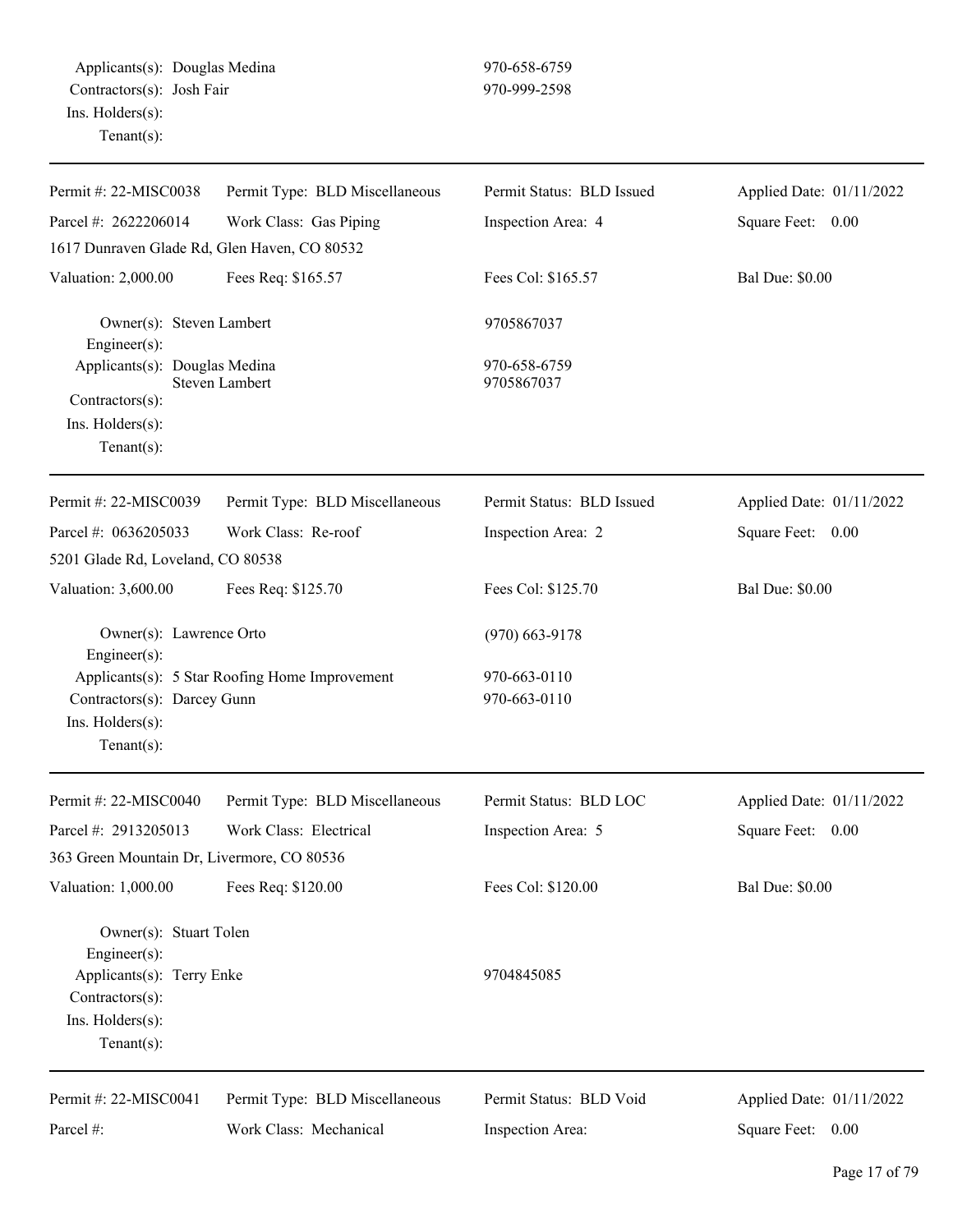1475 Selix Grove, Colorado Springs, CO 80915 Valuation: 1,800.00 Fees Req: Fees Col: Fees Col: Bal Due: Owner(s): Yimaj Kalifa (202) 621-2247 Engineer(s): Applicants(s): Robbin Mitchell 719-596-6677 Sam Moore (719) 596-6677 Contractors(s): Ins. Holders(s): Tenant(s): Permit #: 22-MISC0042 Parcel #: 2534300012 Permit Type: BLD Miscellaneous Work Class: Plumbing Permit Status: BLD Issued Inspection Area: 4 Applied Date: 01/11/2022 Square Feet: 0.00 5000 E Highway 36, Estes Park, CO 80517 Valuation: 15,430.00 Fees Req: \$391.97 Fees Col: \$391.97 Bal Due: \$0.00 Owner(s): Toni Brown 415-589-1058 Engineer(s): Applicants(s): Byron Francis 9702273622 Byron Francis 9702273622 Contractors(s): Byron Francis 9702273622 Ins. Holders(s): Tenant(s): Permit #: 22-MISC0043 Parcel #: 9536300016 Permit Type: BLD Miscellaneous Work Class: Mechanical Permit Status: BLD LOC Inspection Area: 3 Applied Date: 01/11/2022 Square Feet: 0.00 107 42nd St SE, Loveland, CO 80537 Valuation: 5,000.00 Fees Req: \$103.77 Fees Col: \$103.77 Bal Due: \$0.00 Owner(s): Dave Gleeson (970) 980-8729 Engineer(s): Applicants(s): Matthew Markle 9703080807 Brinda Hadeen 9707757321 Contractors(s): Matthew Markle 9703080807 Ins. Holders(s): Tenant(s): Permit #: 22-MISC0044 Parcel #: Permit Type: BLD Miscellaneous Work Class: Re-roof Permit Status: BLD Void Inspection Area: Applied Date: 01/11/2022 Square Feet: 0.00 2052 huntington Cir, Fort collins, CO 80526 Valuation: 4,960.00 Fees Req: Fees Col: Fees Col: Bal Due: Owner(s): Keith Jensen 9709993279 Engineer(s): Applicants(s): William Steeves 9706190284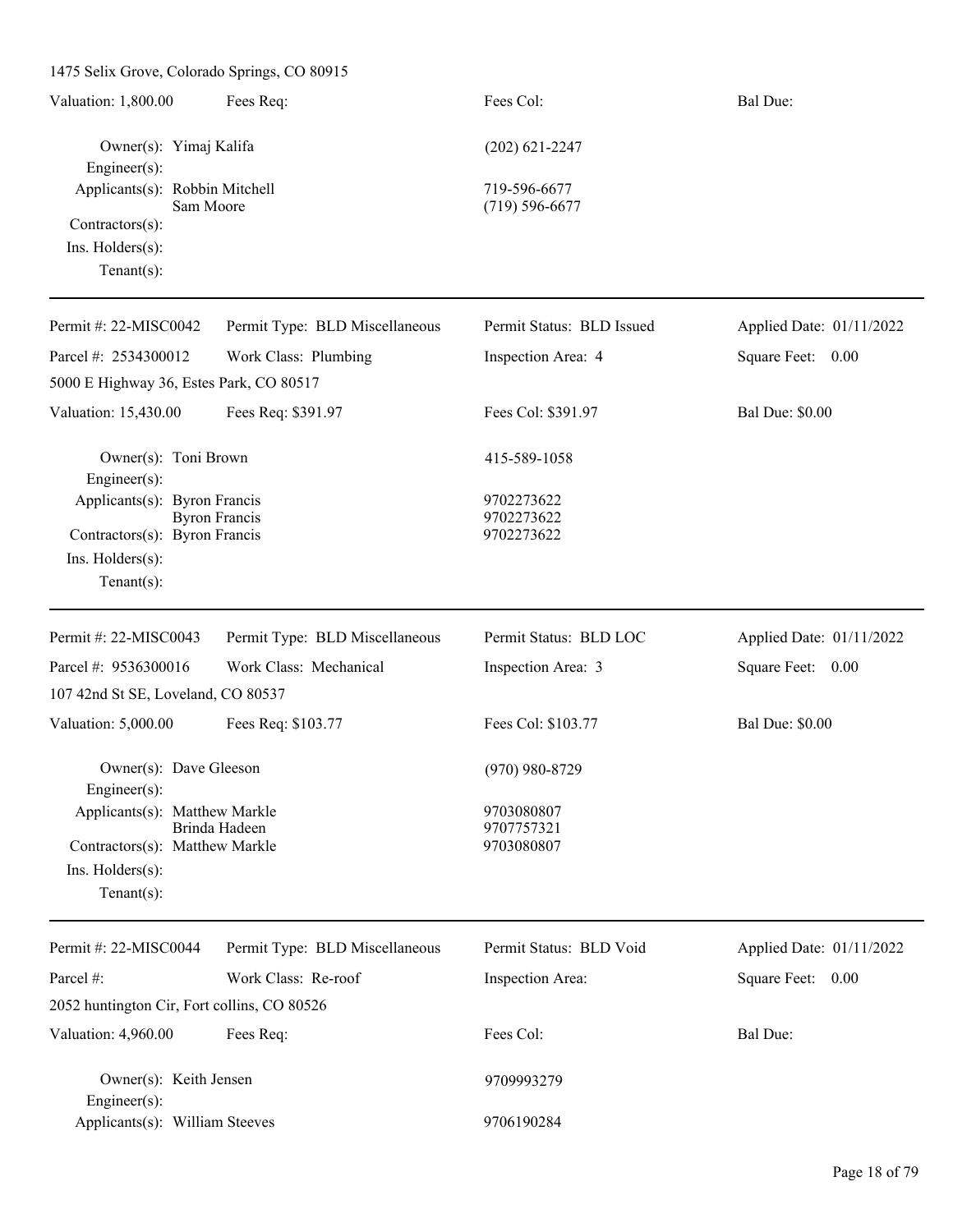Contractors(s): Ins. Holders(s): Tenant(s):

| Permit #: 22-MISC0045                                                                           | Permit Type: BLD Miscellaneous            | Permit Status: BLD Issued    | Applied Date: 01/11/2022 |
|-------------------------------------------------------------------------------------------------|-------------------------------------------|------------------------------|--------------------------|
| Parcel #: 9836121021                                                                            | Work Class: Mechanical                    | Inspection Area: 1           | Square Feet: 0.00        |
| 2428 Ridgecrest Rd, Fort Collins, CO 80524                                                      |                                           |                              |                          |
| Valuation: 14,309.00                                                                            | Fees Req: \$311.23                        | Fees Col: \$311.23           | <b>Bal Due: \$0.00</b>   |
| Owner(s): Melinda Lacy<br>Engineer(s):                                                          |                                           | $(970)$ 980-8787             |                          |
| Contractors(s):                                                                                 | Applicants(s): Pauls Plumbing And Heating | 9706696555                   |                          |
| Ins. Holders(s):<br>Tenant $(s)$ :                                                              |                                           |                              |                          |
| Permit #: 22-MISC0046                                                                           | Permit Type: BLD Miscellaneous            | Permit Status: BLD Issued    | Applied Date: 01/12/2022 |
| Parcel #: 8614409006<br>5930 Nicklaus Dr, Fort Collins, CO 80528                                | Work Class: Plumbing                      | Inspection Area: 2           | Square Feet: 0.00        |
| Valuation: 6,461.00                                                                             | Fees Req: \$145.26                        | Fees Col: \$145.26           | <b>Bal Due: \$0.00</b>   |
| Owner(s): Keith Harper<br>Engineer(s):                                                          |                                           | $(970)$ 494-7632             |                          |
| Applicants(s): Mike Ducett<br>Contractors(s): Mike Ducett<br>Ins. Holders(s):<br>Tenant $(s)$ : |                                           | 970-484-4841<br>970-484-4841 |                          |
| Permit #: 22-MISC0047                                                                           | Permit Type: BLD Miscellaneous            | Permit Status: BLD Issued    | Applied Date: 01/12/2022 |
| Parcel #: 8614309009                                                                            | Work Class: Plumbing                      | Inspection Area: 2           | Square Feet: 0.00        |
| 5405 Taylor Ln, Fort Collins, CO 80528                                                          |                                           |                              |                          |
| Valuation: 4,612.00                                                                             | Fees Req: \$103.77                        | Fees Col: \$103.77           | <b>Bal Due: \$0.00</b>   |
| Owner(s): Brandon Carlucci<br>Engineer(s):                                                      |                                           | 9705560027                   |                          |
| Applicants(s): Mike Ducett                                                                      |                                           | 970-484-4841                 |                          |
| Contractors(s): Mike Ducett<br>Ins. Holders(s):<br>Tenant $(s)$ :                               |                                           | 970-484-4841                 |                          |
| Permit #: 22-MISC0048                                                                           | Permit Type: BLD Miscellaneous            | Permit Status: BLD Issued    | Applied Date: 01/12/2022 |
| Parcel #: 8831309024<br>2617 Greenmont Dr, Fort Collins, CO 80524                               | Work Class: Plumbing                      | Inspection Area: 1           | Square Feet: 0.00        |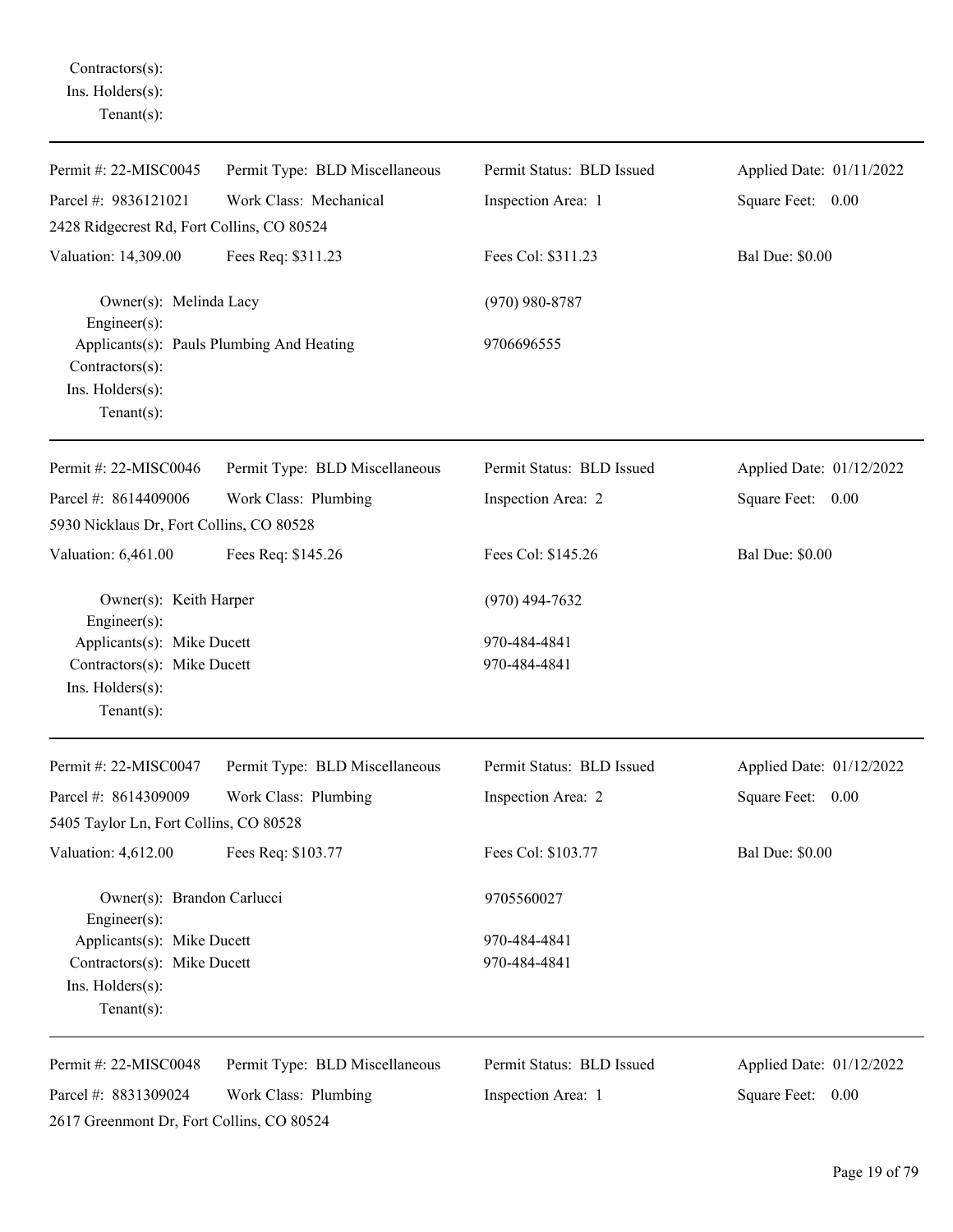| Owner(s): John Molenar<br>Engineer(s):<br>Applicants(s): Mike Ducett<br>Contractors(s): Mike Ducett<br>Ins. Holders(s):<br>Tenant $(s)$ : |                                                                  | 970-484-4841<br>970-484-4841               |                          |
|-------------------------------------------------------------------------------------------------------------------------------------------|------------------------------------------------------------------|--------------------------------------------|--------------------------|
| Permit #: 22-MISC0049                                                                                                                     | Permit Type: BLD Miscellaneous                                   | Permit Status: BLD Issued                  | Applied Date: 01/12/2022 |
| Parcel #: 9635109009                                                                                                                      | Work Class: Mechanical                                           | Inspection Area: 2                         | Square Feet: 0.00        |
| 5108 Ranch Acres Dr, Loveland, CO 80538                                                                                                   |                                                                  |                                            |                          |
| Valuation: 3,499.50                                                                                                                       | Fees Req: \$83.02                                                | Fees Col: \$83.02                          | <b>Bal Due: \$0.00</b>   |
| Owner(s): Nels Sale<br>Engineer(s):                                                                                                       |                                                                  | $(970)$ 999-4670                           |                          |
| Applicants(s): Cassie Garofolo<br>Tim Swan<br>Contractors(s): Tim Swan<br>Ins. Holders(s):<br>Tenant $(s)$ :                              |                                                                  | 9702155870<br>970-215-5870<br>970-215-5870 |                          |
| Permit #: 22-MISC0050                                                                                                                     | Permit Type: BLD Miscellaneous                                   | Permit Status: BLD Issued                  | Applied Date: 01/13/2022 |
| Parcel #: 9704400027                                                                                                                      | Work Class: Mechanical                                           | Inspection Area: 1                         | Square Feet: 0.00        |
| 2536 W Vine Dr, Fort Collins, CO 80521                                                                                                    |                                                                  |                                            |                          |
| Valuation: 14,464.00                                                                                                                      | Fees Req: \$311.23                                               | Fees Col: \$311.23                         | <b>Bal Due: \$0.00</b>   |
| Owner(s): Bianca Katz<br>Engineer $(s)$ :                                                                                                 |                                                                  | 9704947632                                 |                          |
| Applicants(s): Mike Ducett                                                                                                                |                                                                  | 970-484-4841                               |                          |
| Contractors(s): Mike Ducett                                                                                                               |                                                                  | 970-484-4841                               |                          |
| Ins. $H$ olders $(s)$ :<br>Tenant $(s)$ :                                                                                                 |                                                                  |                                            |                          |
| Permit#: 22-MISC0051                                                                                                                      | Permit Type: BLD Miscellaneous                                   | Permit Status: BLD Withdrawn               | Applied Date: 01/13/2022 |
| Parcel #: 8707427001                                                                                                                      | Work Class: Re-roof                                              | Inspection Area: 2                         | Square Feet: 0.00        |
| 1800 Heath Pkwy, Fort Collins, CO 80524                                                                                                   |                                                                  |                                            |                          |
| Valuation: 100,000.00                                                                                                                     | Fees Req:                                                        | Fees Col:                                  | <b>Bal Due:</b>          |
| Engineer(s):                                                                                                                              | Owner(s): Genesis Health Clubs North Ft Collins<br>Rodney Steven | 3167344437<br>$(316) 734 - 4437$           |                          |
| Applicants(s): Jessica Judd                                                                                                               |                                                                  | 3177101727                                 |                          |
| Contractors(s): Jessica Judd<br>Ins. Holders(s):                                                                                          |                                                                  | 3177101727                                 |                          |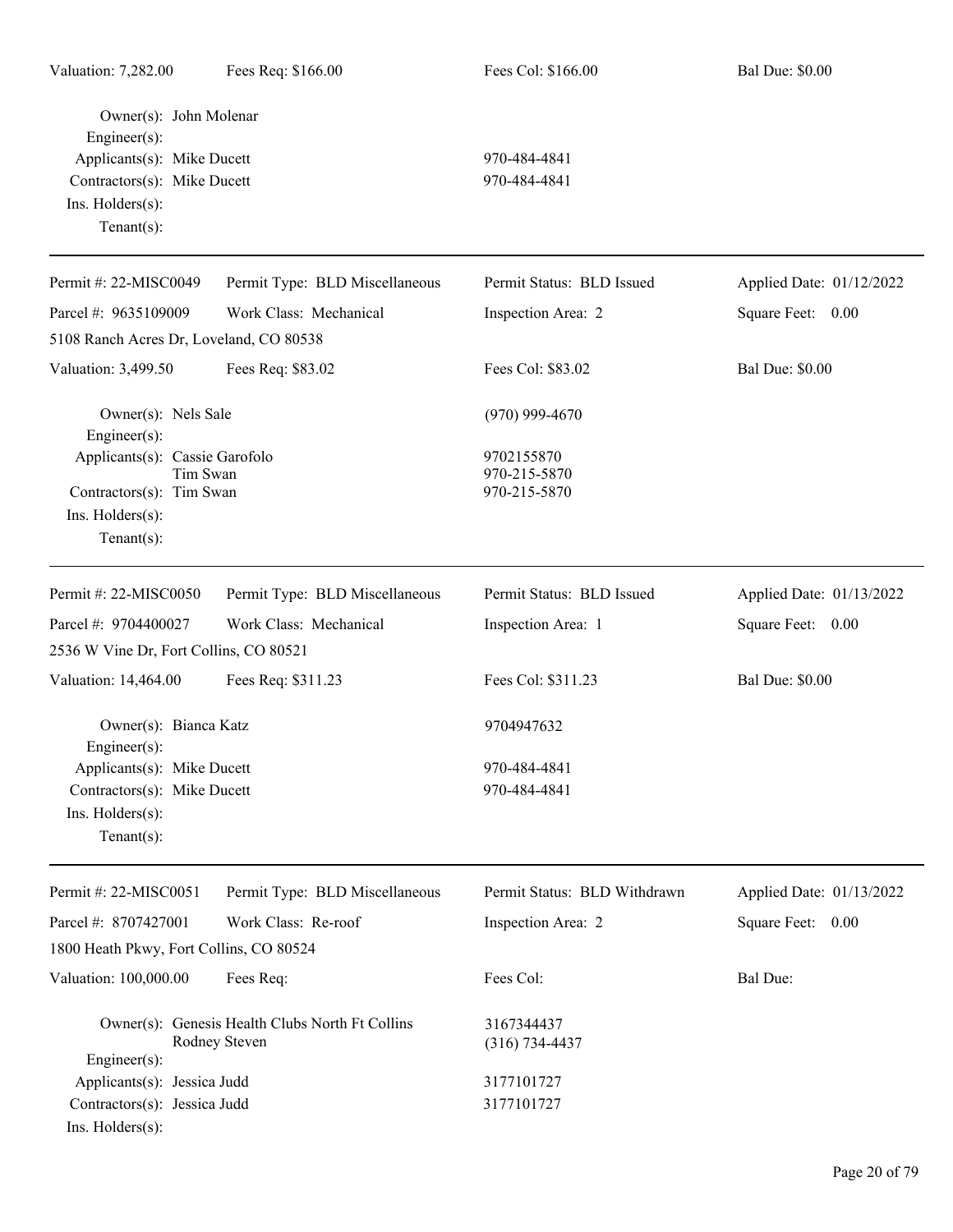| Permit #: 22-MISC0052                                                                      | Permit Type: BLD Miscellaneous | Permit Status: BLD Issued | Applied Date: 01/13/2022 |
|--------------------------------------------------------------------------------------------|--------------------------------|---------------------------|--------------------------|
| Parcel #: 0130000008                                                                       | Work Class: Gas Piping         | Inspection Area: 6        | Square Feet: 0.00        |
| 675 Red Mountain Rd, Livermore, CO 80536                                                   |                                |                           |                          |
| Valuation: 25,904.00                                                                       | Fees Req: \$651.08             | Fees Col: \$651.08        | <b>Bal Due: \$0.00</b>   |
| Owner(s): Don Maul<br>Engineer(s):                                                         |                                | 9705565610                |                          |
| Applicants(s): Douglas Medina<br>Contractors(s):<br>Ins. Holders(s):<br>Tenant $(s)$ :     |                                | 970-658-6759              |                          |
|                                                                                            |                                |                           |                          |
| Permit #: 22-MISC0053                                                                      | Permit Type: BLD Miscellaneous | Permit Status: BLD Issued | Applied Date: 01/13/2022 |
| Parcel #: 9604205003                                                                       | Work Class: Gas Piping         | Inspection Area: 2        | Square Feet: 0.00        |
| 4656 Westridge Dr, Fort Collins, CO 80526                                                  |                                |                           |                          |
| Valuation: 13,982.00                                                                       | Fees Req: \$350.48             | Fees Col: \$350.48        | <b>Bal Due: \$0.00</b>   |
| Owner(s): Linda Hair<br>Engineer(s):                                                       |                                | 9702260791                |                          |
| Applicants(s): Douglas Medina<br>Contractors(s):<br>Ins. Holders(s):<br>Tenant $(s)$ :     |                                | 970-658-6759              |                          |
| Permit #: 22-MISC0054                                                                      | Permit Type: BLD Miscellaneous | Permit Status: BLD LOC    | Applied Date: 01/13/2022 |
| Parcel #: 9420107005                                                                       | Work Class: Electrical         | Inspection Area: 3        | Square Feet:<br>$0.00\,$ |
| 240 Goose Hollow Rd, Berthoud, CO 80513                                                    |                                |                           |                          |
| Valuation: 8,408.00                                                                        | Fees Req: \$200.71             | Fees Col: \$200.71        | <b>Bal Due: \$0.00</b>   |
| Owner(s): Joel Christensen<br>Engineer(s):                                                 |                                | $(970)$ 420-4341          |                          |
| Applicants(s): Gerald Palaszewski<br>Contractors(s):<br>Ins. Holders(s):<br>Tenant $(s)$ : | George Stolz                   | 9702243242<br>9706697609  |                          |
|                                                                                            |                                |                           |                          |
| Permit #: 22-MISC0055                                                                      | Permit Type: BLD Miscellaneous | Permit Status: BLD LOC    | Applied Date: 01/13/2022 |
| Parcel #: 9829307015                                                                       | Work Class: Re-roof            | Inspection Area: 1        | Square Feet: 0.00        |
| 3416 Loch Lomond Ct, Laporte, CO 80535                                                     |                                |                           |                          |
| Valuation: 6,700.00                                                                        | Fees Req: \$186.31             | Fees Col: \$186.31        | <b>Bal Due: \$0.00</b>   |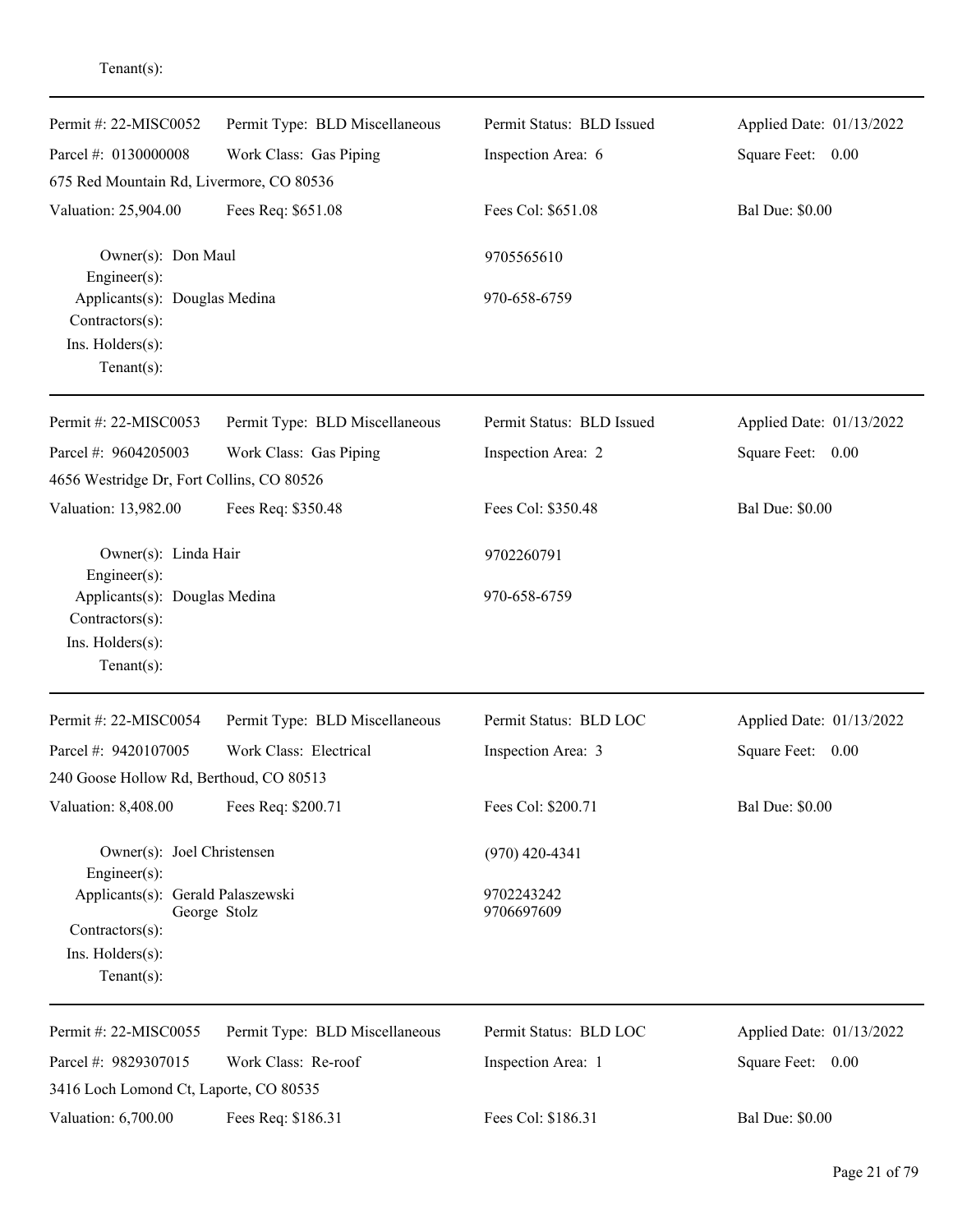| Owner(s): Bridgette Masters                                                                                                                     |                                | $(970)$ 388-5959                                 |                          |
|-------------------------------------------------------------------------------------------------------------------------------------------------|--------------------------------|--------------------------------------------------|--------------------------|
| Engineer(s):<br>Applicants(s): Wolf Roofing<br>Contractors(s): Jeffrey Wolf<br>$Ins.$ Holders $(s)$ :<br>Tenant $(s)$ :                         | <b>Bridgette Gruenstein</b>    | 970-493-7472<br>9706900958<br>970-493-7472       |                          |
| Permit #: 22-MISC0056                                                                                                                           | Permit Type: BLD Miscellaneous | Permit Status: BLD Issued                        | Applied Date: 01/13/2022 |
| Parcel #: 8614408006                                                                                                                            | Work Class: Mechanical         | Inspection Area: 2                               | Square Feet: 0.00        |
| 7546 Vardon Way, Fort Collins, CO 80528                                                                                                         |                                |                                                  |                          |
| Valuation: 8,489.00                                                                                                                             | Fees Req: \$186.75             | Fees Col: \$186.75                               | <b>Bal Due: \$0.00</b>   |
| Owner(s): Brian Anderson<br>Engineer(s):                                                                                                        |                                | $(970)$ 494-7632                                 |                          |
| Applicants(s): Mike Ducett<br>Contractors(s): Mike Ducett                                                                                       |                                | 970-484-4841<br>970-484-4841                     |                          |
| Ins. Holders(s):<br>$Tenant(s)$ :                                                                                                               |                                |                                                  |                          |
| Permit #: 22-MISC0057                                                                                                                           | Permit Type: BLD Miscellaneous | Permit Status: BLD Issued                        | Applied Date: 01/14/2022 |
| Parcel #: 9733417010                                                                                                                            | Work Class: Mechanical         | Inspection Area: 2                               | Square Feet: 0.00        |
| 4416 Picadilly Ct, Fort Collins, CO 80526                                                                                                       |                                |                                                  |                          |
| Valuation: 14,176.00                                                                                                                            | Fees Req: \$311.23             | Fees Col: \$311.23                               | <b>Bal Due: \$0.00</b>   |
| Owner(s): Ryan Smith<br>Engineer(s):<br>Applicants(s): Mike Ducett<br>Contractors(s): Mike Ducett                                               |                                | $(970)$ 494-7632<br>970-484-4841<br>970-484-4841 |                          |
| $Ins.$ Holders $(s)$ :<br>$Tenant(s)$ :                                                                                                         |                                |                                                  |                          |
| Permit #: 22-MISC0058                                                                                                                           | Permit Type: BLD Miscellaneous | Permit Status: BLD Issued                        | Applied Date: 01/14/2022 |
| Parcel #: 8802206001                                                                                                                            | Work Class: Electrical         | Inspection Area: 1                               | Square Feet: 0.00        |
| 5111 E County Road 62, Wellington, CO 80549                                                                                                     |                                |                                                  |                          |
| Valuation: 1,250.00                                                                                                                             | Fees Req: \$120.00             | Fees Col: \$120.00                               | <b>Bal Due: \$0.00</b>   |
| Owner(s): Thomas Nomina<br>Engineer(s):<br>Applicants(s): Thomas Nomina<br>Katie James<br>Contractors(s):<br>Ins. Holders(s):<br>Tenant $(s)$ : |                                |                                                  |                          |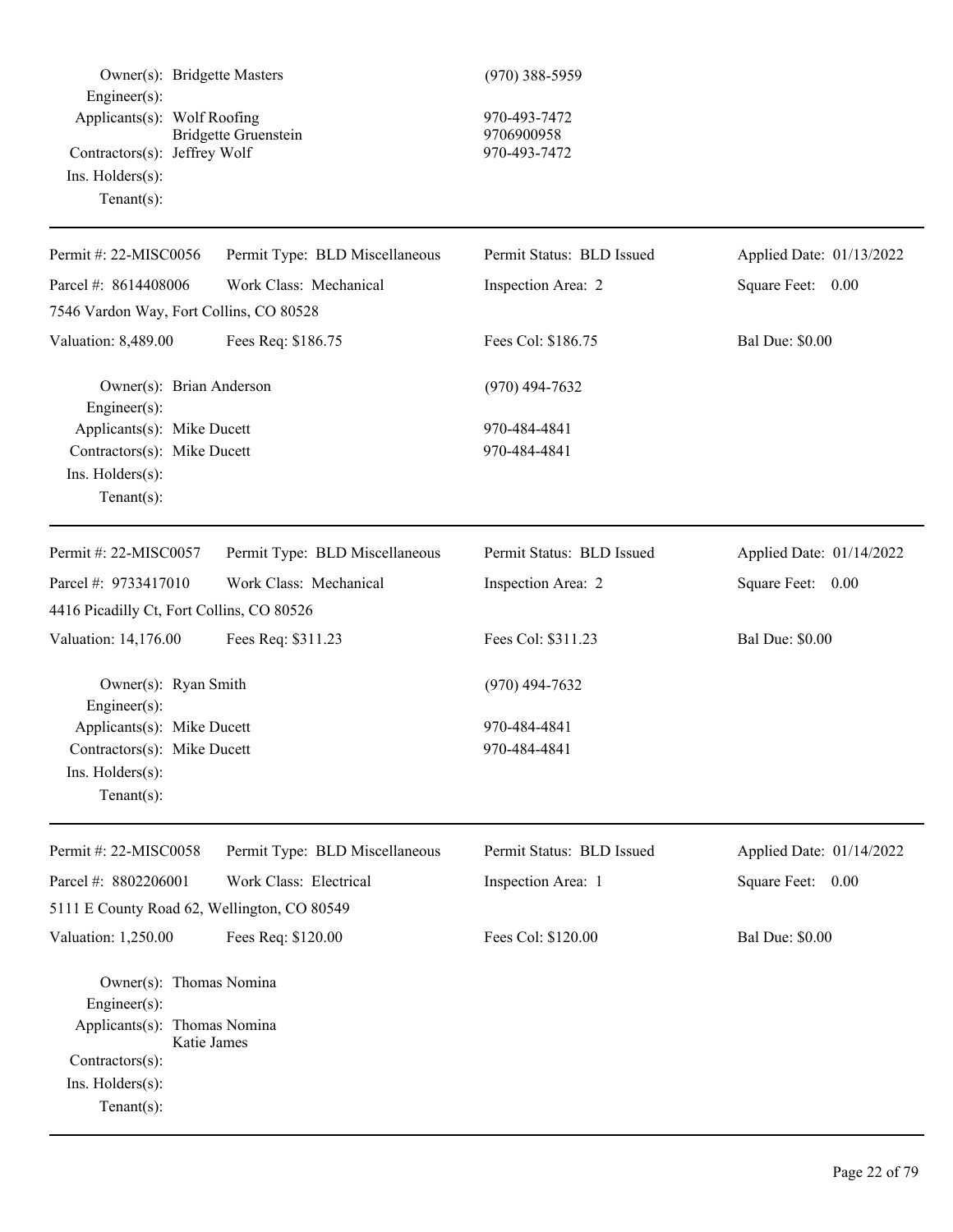| Permit #: 22-MISC0059                                                                                                                  | Permit Type: BLD Miscellaneous                                                  | Permit Status: BLD Void   | Applied Date: 01/14/2022 |
|----------------------------------------------------------------------------------------------------------------------------------------|---------------------------------------------------------------------------------|---------------------------|--------------------------|
| Parcel #: 8718200047                                                                                                                   | Work Class: Plumbing                                                            | Inspection Area: 2        | Square Feet: 0.00        |
| 1301 E Mulberry St, Fort Collins, CO 80524                                                                                             |                                                                                 |                           |                          |
| Valuation: 1,800.00                                                                                                                    | Fees Req: \$53.93                                                               | Fees Col: \$53.93         | <b>Bal Due: \$0.00</b>   |
| Owner(s): Jessica Judd<br>Engineer(s):<br>Applicants(s): Tyler Summers<br>Contractors(s):<br>Ins. Holders(s):<br>$Tenant(s)$ :         |                                                                                 | 3177101727                |                          |
| Permit #: 22-MISC0060                                                                                                                  | Permit Type: BLD Miscellaneous                                                  | Permit Status: BLD Issued | Applied Date: 01/14/2022 |
| Parcel #: 8513109005                                                                                                                   | Work Class: Mechanical                                                          | Inspection Area: 3        | Square Feet: 0.00        |
| 1327 Poplar St, Johnstown, CO 80534                                                                                                    |                                                                                 |                           |                          |
| Valuation: 4,000.00                                                                                                                    | Fees Req: \$143.02                                                              | Fees Col: \$143.02        | <b>Bal Due: \$0.00</b>   |
| Owner(s): Gary Chitwood<br>Engineer(s):                                                                                                |                                                                                 | $(970)$ 443-5234          |                          |
| Applicants(s): Northern Colorado Air Inc<br>Contractors(s):<br>Ins. Holders(s):<br>$Tenant(s)$ :                                       |                                                                                 | 970-223-8873              |                          |
| Permit #: 22-MISC0061                                                                                                                  | Permit Type: BLD Miscellaneous                                                  | Permit Status: BLD Issued | Applied Date: 01/14/2022 |
| Parcel #: 9836119006                                                                                                                   | Work Class: Gas Fireplace or Stove/Lo <sub>1</sub> Inspection Area: 1<br>Insert |                           | Square Feet: 0.00        |
| 716 E Ridgecrest Rd, Fort Collins, CO 80524                                                                                            |                                                                                 |                           |                          |
| Valuation: 5,000.00                                                                                                                    | Fees Req: \$103.77                                                              | Fees Col: \$103.77        | <b>Bal Due: \$0.00</b>   |
| Owner(s): Jeffrey Callaway<br>Engineer(s):<br>Applicants(s): Jeffrey Callaway<br>Contractors(s):<br>Ins. Holders(s):<br>Tenant $(s)$ : |                                                                                 |                           |                          |
| Permit #: 22-MISC0062                                                                                                                  | Permit Type: BLD Miscellaneous                                                  | Permit Status: BLD Issued | Applied Date: 01/14/2022 |
| Parcel #: 9636405028                                                                                                                   | Work Class: Gas Piping                                                          | Inspection Area: 2        | Square Feet: 0.00        |
| 1113 Knobcone Pl, Loveland, CO 80538                                                                                                   |                                                                                 |                           |                          |
| Valuation: 3,309.00                                                                                                                    | Fees Req: \$83.02                                                               | Fees Col: \$83.02         | <b>Bal Due: \$0.00</b>   |
| Owner(s): Richard Mommer<br>Engineer(s):                                                                                               |                                                                                 | 9705874614                |                          |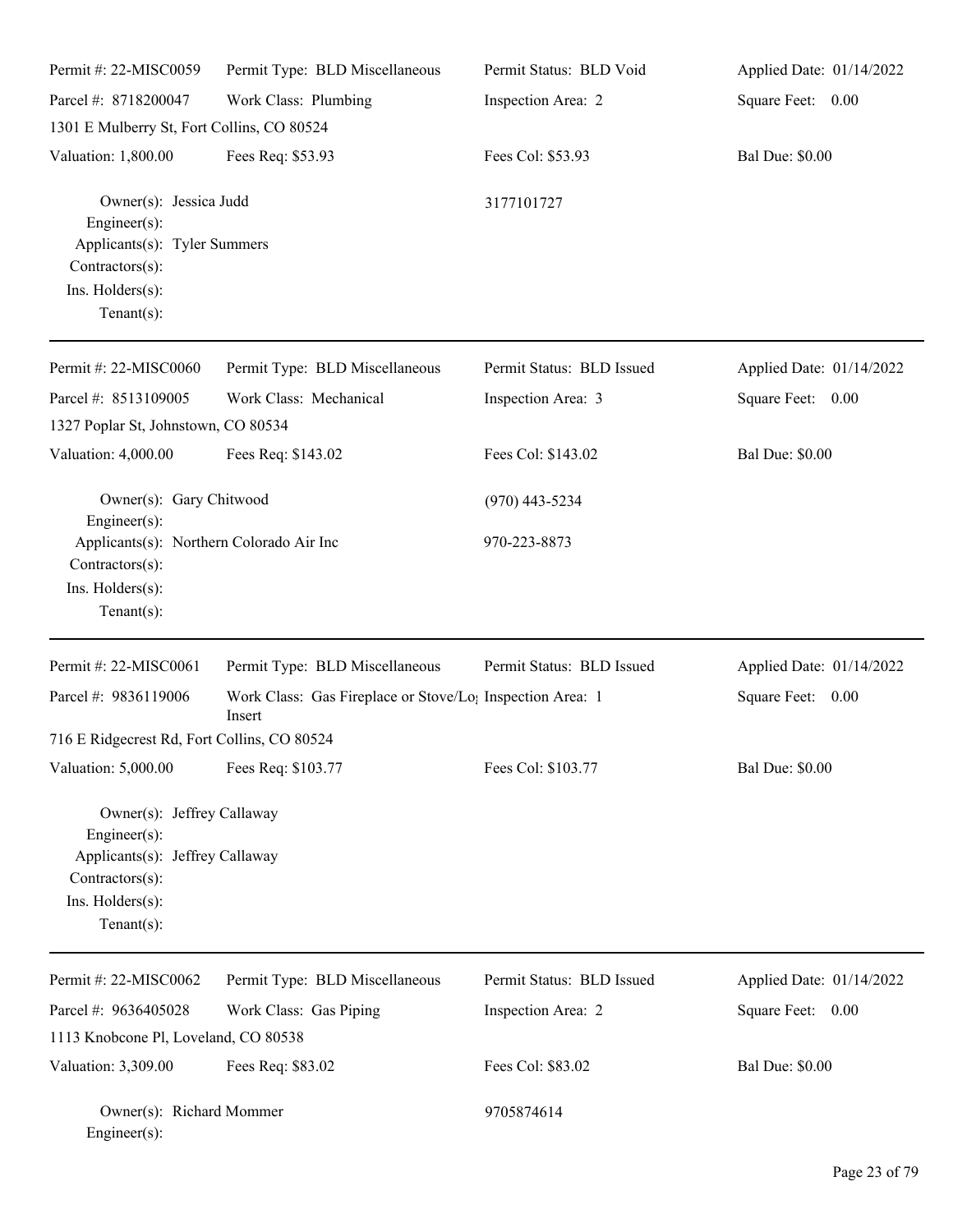Applicants(s): Mike Ducett 970-484-4841 Contractors(s): Mike Ducett 970-484-4841 Ins. Holders(s): Tenant(s):

| Permit #: 22-MISC0063                                    | Permit Type: BLD Miscellaneous                                                  | Permit Status: BLD Issued            | Applied Date: 01/14/2022 |
|----------------------------------------------------------|---------------------------------------------------------------------------------|--------------------------------------|--------------------------|
| Parcel #: 8926000006                                     | Work Class: Re-roof                                                             | Inspection Area: 1                   | Square Feet: 0.00        |
| 9200 N County Road 5, Wellington, CO 80549               |                                                                                 |                                      |                          |
| Valuation: 41,809.00                                     | Fees Req: \$810.96                                                              | Fees Col: \$810.96                   | <b>Bal Due: \$0.00</b>   |
| Owner(s): Gary Smith<br>Engineer $(s)$ :                 |                                                                                 | $(970)$ 568-3156                     |                          |
| Applicants(s): Gary Smith<br>Gary Smith                  |                                                                                 | $(970)$ 568-3156<br>$(970)$ 568-3156 |                          |
| Contractors(s):                                          |                                                                                 |                                      |                          |
| Ins. Holders(s):                                         |                                                                                 |                                      |                          |
| $Tenant(s)$ :                                            |                                                                                 |                                      |                          |
| Permit #: 22-MISC0064                                    | Permit Type: BLD Miscellaneous                                                  | Permit Status: BLD Issued            | Applied Date: 01/14/2022 |
| Parcel #: 9136400010                                     | Work Class: Gas Fireplace or Stove/Lo <sub>1</sub> Inspection Area: 1<br>Insert |                                      | Square Feet: 0.00        |
| 20032 Cattle Dr, Wellington, CO 80549                    |                                                                                 |                                      |                          |
| Valuation: 4,000.00                                      | Fees Req: \$143.02                                                              | Fees Col: \$143.02                   | <b>Bal Due: \$0.00</b>   |
| Owner(s): Christopher Gail<br>Ellen Gail<br>Engineer(s): |                                                                                 | 9706586659<br>$(805) 630 - 8771$     |                          |
| Applicants(s): Michael Bockelman                         |                                                                                 | 970-412-9858                         |                          |
| Contractors(s): Western Fireplace Supply                 | Michael Bockelman                                                               | 97049896793<br>970-412-9858          |                          |
| $Ins.$ Holders $(s)$ :                                   |                                                                                 |                                      |                          |
| $Tenant(s)$ :                                            |                                                                                 |                                      |                          |
| Permit #: 22-MISC0065                                    | Permit Type: BLD Miscellaneous                                                  | Permit Status: BLD LOC               | Applied Date: 01/16/2022 |
| Parcel #: 9012100001                                     | Work Class: Gas Piping                                                          | Inspection Area: 1                   | Square Feet: 0.00        |
| 18447 Bandana Ln, Wellington, CO 80549                   |                                                                                 |                                      |                          |
| Valuation: 2,000.00                                      | Fees Req: \$164.93                                                              | Fees Col: \$164.93                   | <b>Bal Due: \$0.00</b>   |
| Owner(s): Tyler Walter<br>Engineer(s):                   |                                                                                 | $(303)$ 718-2374                     |                          |
| Applicants(s): Douglas Medina<br>Contractors(s):         |                                                                                 | 970-658-6759                         |                          |
| Ins. Holders(s):<br>Tenant $(s)$ :                       |                                                                                 |                                      |                          |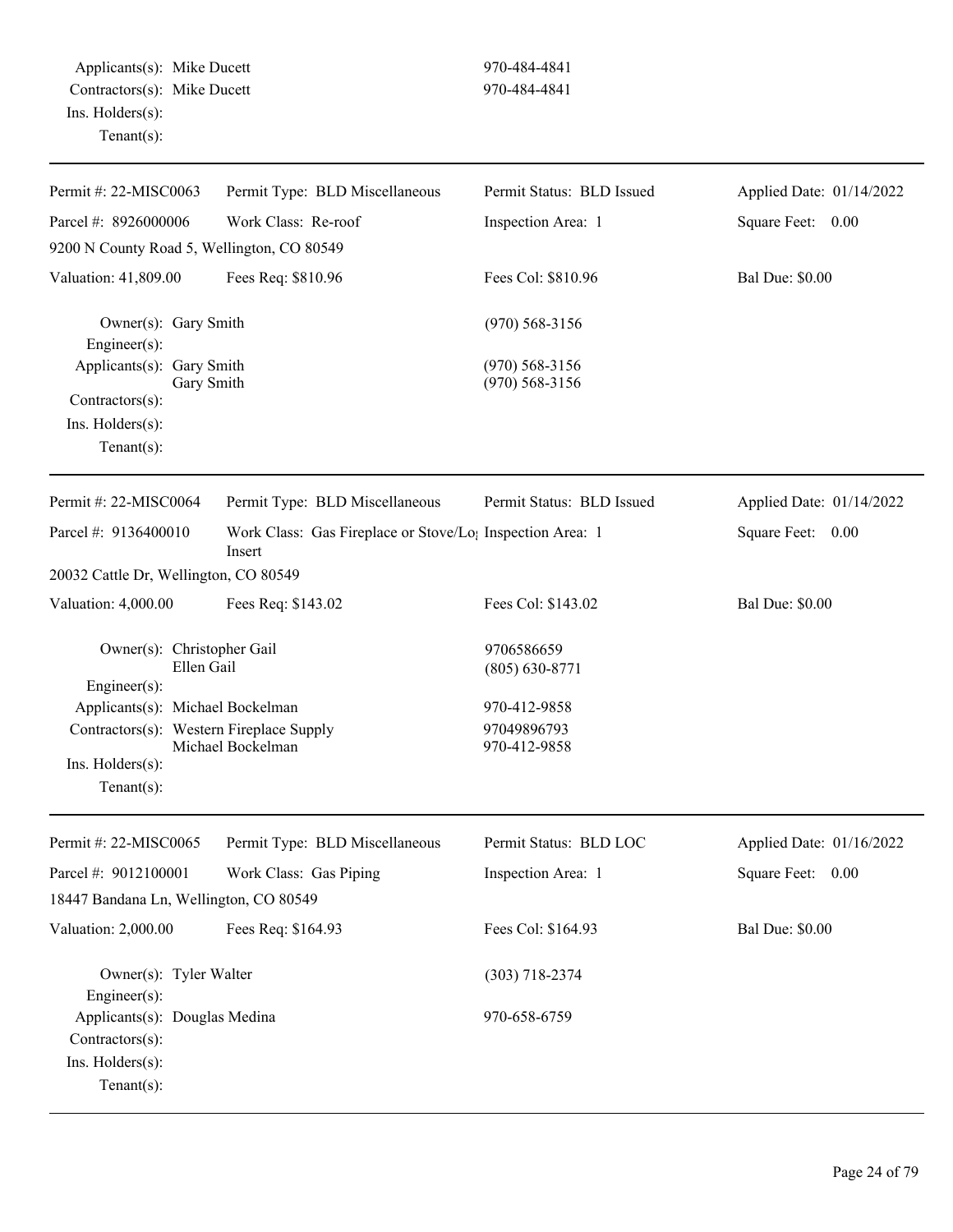| Permit #: 22-MISC0066                                                                                              | Permit Type: BLD Miscellaneous | Permit Status: BLD Issued                  | Applied Date: 01/16/2022 |
|--------------------------------------------------------------------------------------------------------------------|--------------------------------|--------------------------------------------|--------------------------|
| Parcel #: 1523000028                                                                                               | Work Class: Electrical         | Inspection Area: 3                         | Square Feet: 0.00        |
| 637 Sawmill Rd, Loveland, CO 80537                                                                                 |                                |                                            |                          |
| Valuation: 500.00                                                                                                  | Fees Req: \$120.00             | Fees Col: \$120.00                         | <b>Bal Due: \$0.00</b>   |
| Owner(s): Joshua Campbell<br>$Engineering(s)$ :                                                                    |                                | 3096130866                                 |                          |
| Applicants(s): Joshua Campbell<br>Contractors(s):<br>Ins. Holders(s):<br>Tenant $(s)$ :                            |                                | 3096130866                                 |                          |
| Permit #: 22-MISC0067                                                                                              | Permit Type: BLD Miscellaneous | Permit Status: BLD LOC                     | Applied Date: 01/17/2022 |
| Parcel #: 9830412013<br>2924 Galway Dr, Laporte, CO 80535                                                          | Work Class: Mechanical         | Inspection Area: 1                         | Square Feet: 0.00        |
| Valuation: 4,246.95                                                                                                | Fees Req: \$103.77             | Fees Col: \$103.77                         | <b>Bal Due: \$0.00</b>   |
| Owner(s): John Ruppert<br>$Engineering(s)$ :                                                                       |                                | 9702185120                                 |                          |
| Applicants(s): Cassie Garofolo<br>Tim Swan<br>Contractors(s): Tim Swan<br>Ins. Holders(s):<br>Tenant $(s)$ :       |                                | 9702155870<br>970-215-5870<br>970-215-5870 |                          |
| Permit #: 22-MISC0068                                                                                              | Permit Type: BLD Miscellaneous | Permit Status: BLD Issued                  | Applied Date: 01/17/2022 |
| Parcel #: 2504405013                                                                                               | Work Class: Re-roof            | Inspection Area: 4                         | Square Feet: 0.00        |
| 3231 Circle Dr, Estes Park, CO 80517                                                                               |                                |                                            |                          |
| Valuation: 10,743.00                                                                                               | Fees Req: \$266.73             | Fees Col: \$266.73                         | <b>Bal Due: \$0.00</b>   |
| Owner(s): Kurt Johnson<br>Engineer(s):                                                                             |                                | $(970)$ 980-3442                           |                          |
| Applicants(s): William Goldsberry Jr<br>Contractors(s): William Goldsberry Jr<br>Ins. Holders(s):<br>$Tenant(s)$ : |                                | 970-593-3080<br>970-593-3080               |                          |
| Permit #: 22-MISC0069                                                                                              | Permit Type: BLD Miscellaneous | Permit Status: BLD LOC                     | Applied Date: 01/17/2022 |
| Parcel #: 9430405002                                                                                               | Work Class: Re-roof            | Inspection Area: 3                         | Square Feet: 0.00        |
| 4412 Meining Rd, Berthoud, CO 80513                                                                                |                                |                                            |                          |
| Valuation: 10,870.00                                                                                               | Fees Req: \$267.23             | Fees Col: \$267.23                         | <b>Bal Due: \$0.00</b>   |
| Owner(s): James Kelly<br>$Engineer(s)$ :                                                                           |                                | $(303)$ 263-7630                           |                          |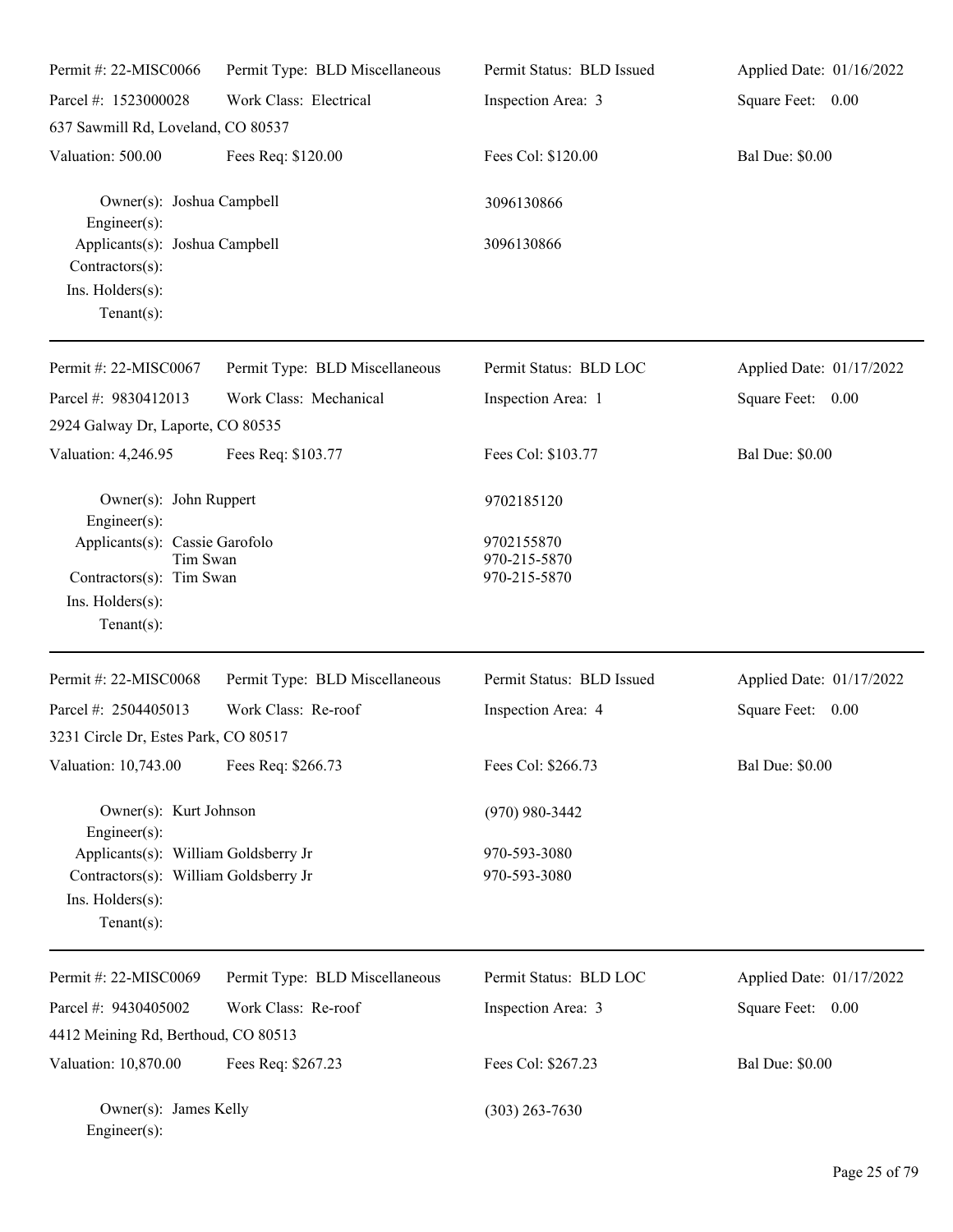| Permit #: 22-MISC0070                                                                      | Permit Type: BLD Miscellaneous            | Permit Status: BLD LOC    | Applied Date: 01/17/2022 |
|--------------------------------------------------------------------------------------------|-------------------------------------------|---------------------------|--------------------------|
| Parcel #: 0824000009                                                                       | Work Class: Electrical                    | Inspection Area: 1        | Square Feet: 0.00        |
| 3825 N County Road 25e, Bellvue, CO 80512                                                  |                                           |                           |                          |
| Valuation: 0.00                                                                            | Fees Req: \$120.00                        | Fees Col: \$120.00        | <b>Bal Due: \$0.00</b>   |
| Engineer(s):                                                                               | Owner(s): Rocky Mountain Investment Group | 970-231-4731              |                          |
| Applicants(s): Shannon Mclaughlin<br>Contractors(s):<br>Ins. Holders(s):<br>Tenant $(s)$ : |                                           | 9706692464                |                          |
| Permit #: 22-MISC0070                                                                      | Permit Type: BLD Miscellaneous            | Permit Status: BLD LOC    | Applied Date: 01/17/2022 |
| Parcel #: 0824000037                                                                       | Work Class: Electrical                    | Inspection Area: 1        | Square Feet:<br>0.00     |
| 3825 N County Road 25e, Bellvue, CO 80512                                                  |                                           |                           |                          |
| Valuation: 0.00                                                                            | Fees Req: \$120.00                        | Fees Col: \$120.00        | <b>Bal Due: \$0.00</b>   |
| Owner(s): Rocky Mountain Investment Group<br>Engineer(s):                                  |                                           | 970-231-4731              |                          |
| Applicants(s): Shannon Mclaughlin<br>Contractors(s):<br>Ins. Holders(s):<br>$Tenant(s)$ :  |                                           | 9706692464                |                          |
| Permit #: 22-MISC0071                                                                      | Permit Type: BLD Miscellaneous            | Permit Status: BLD Issued | Applied Date: 01/17/2022 |
| Parcel #: 9508418117                                                                       | Work Class: Boiler                        | Inspection Area: 2        | Square Feet:<br>0.00     |
| 2001 Morning Dr, Loveland, CO 80538                                                        |                                           |                           |                          |
| Valuation: 12,668.00                                                                       | Fees Req: \$269.74                        | Fees Col: \$269.74        | <b>Bal Due: \$0.00</b>   |
| Owner(s): Ivy Andersen<br>Engineer(s):                                                     |                                           | $(608)$ 461-0780          |                          |
| Applicants(s): John Buttenback                                                             |                                           | 303-466-4209              |                          |
| Contractors(s): John Buttenback<br>Ins. Holders(s):<br>$Tenant(s)$ :                       |                                           | 303-466-4209              |                          |
| Permit #: 22-MISC0072                                                                      | Permit Type: BLD Miscellaneous            | Permit Status: BLD Issued | Applied Date: 01/18/2022 |
| Parcel #: 9836127005                                                                       | Work Class: Mechanical                    | Inspection Area: 1        | Square Feet:<br>0.00     |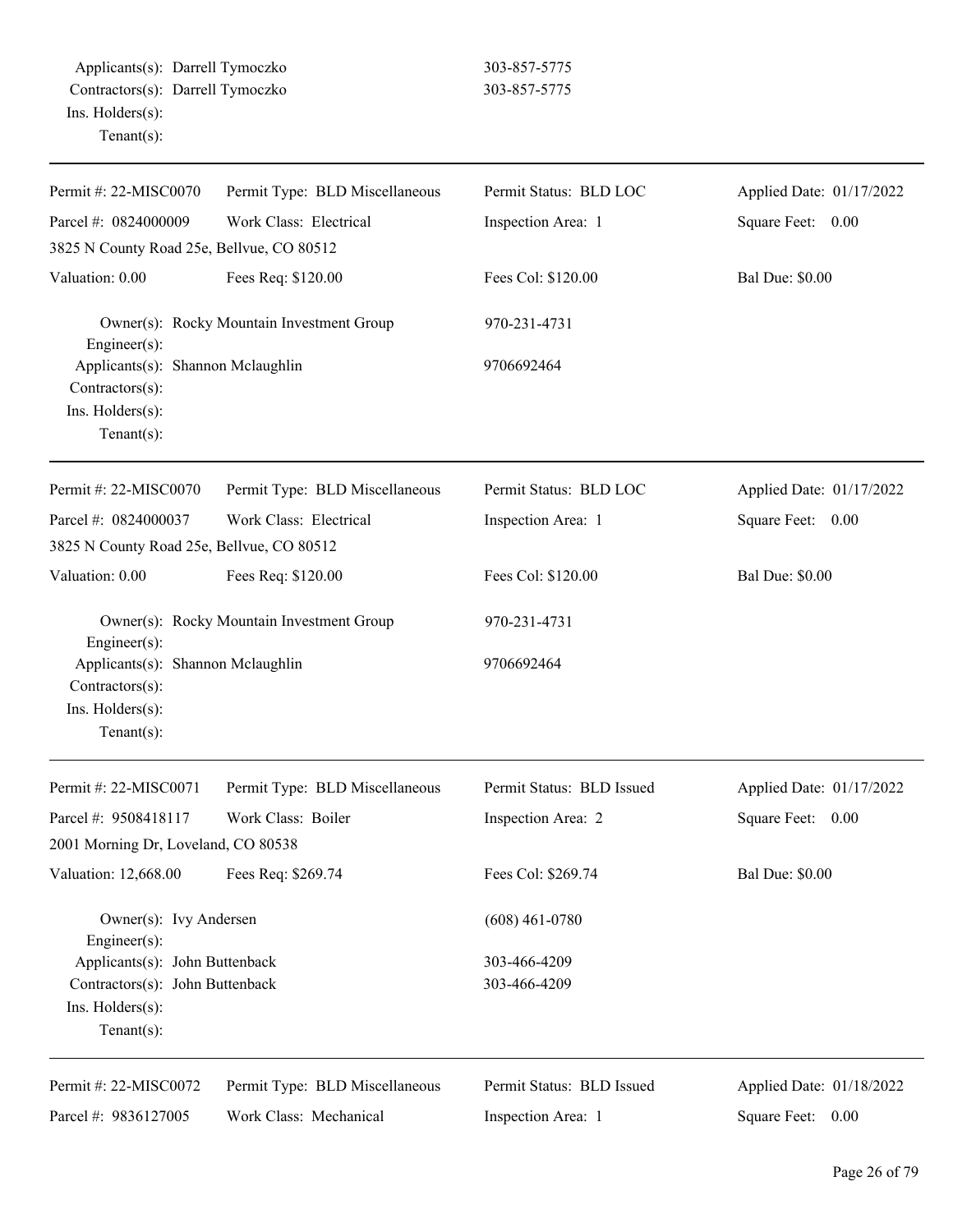1011 Gregory Rd, Fort Collins, CO 80524

| Valuation: 2,454.00          | Fees Req: \$62.27 | Fees Col: \$62.27 | <b>Bal Due: \$0.00</b> |
|------------------------------|-------------------|-------------------|------------------------|
| Owner(s): Fred Zipp          |                   | $(970)$ 556-8210  |                        |
| Engineer $(s)$ :             |                   |                   |                        |
| Applicants(s): Jeff Richard  |                   | 970-223-8873      |                        |
| Contractors(s): Jeff Richard |                   | 970-223-8873      |                        |
| $Ins.$ Holders $(s)$ :       |                   |                   |                        |
| Tenant $(s)$ :               |                   |                   |                        |

| Permit #: 22-MISC0073                              | Permit Type: BLD Miscellaneous | Permit Status: BLD LOC    | Applied Date: 01/18/2022 |
|----------------------------------------------------|--------------------------------|---------------------------|--------------------------|
| Parcel #: 8910000013                               | Work Class: Re-roof            | Inspection Area: 1        | Square Feet: 0.00        |
| 12257 N County Road 5, Wellington, CO 80549        |                                |                           |                          |
| Valuation: 6,000.00                                | Fees Req: \$167.43             | Fees Col: \$167.43        | <b>Bal Due: \$0.00</b>   |
| Owner(s): Johnny Hockaday                          |                                | 9708259671                |                          |
| Engineer $(s)$ :<br>Applicants $(s)$ : Julie Stock |                                | 7197830309                |                          |
| Contractors(s): Joshua Vicars                      |                                | 970-663-3400              |                          |
| $Ins.$ Holders $(s)$ :                             |                                |                           |                          |
| Tenant $(s)$ :                                     |                                |                           |                          |
| Permit #: $22-MISCO074$                            | Permit Type: BLD Miscellaneous | Permit Status: BLD Issued | Applied Date: 01/18/2022 |

| Parcel #: $2925206064$                                  | Insert             | Work Class: Gas Fireplace or Stove/Lo; Inspection Area: 5 | 0.00<br>Square Feet:   |
|---------------------------------------------------------|--------------------|-----------------------------------------------------------|------------------------|
| 2350 Montcalm Dr, Livermore, CO 80536                   |                    |                                                           |                        |
| Valuation: 9,500.00                                     | Fees Req: \$207.50 | Fees Col: \$207.50                                        | <b>Bal Due: \$0.00</b> |
| Owner(s): Steven Butherus                               |                    | $(970)$ 978-0705                                          |                        |
| $Engineering(s)$ :<br>Applicants(s): Catherina Reynolds |                    | 9702137962                                                |                        |
| Contractors(s): Jeffrey Reynolds                        |                    | 970-213-7962                                              |                        |
| $Ins.$ Holders $(s)$ :                                  |                    |                                                           |                        |
| $Tenant(s)$ :                                           |                    |                                                           |                        |
|                                                         |                    |                                                           |                        |

| Permit #: $22-MISCO075$       | Permit Type: BLD Miscellaneous                       | Permit Status: BLD Issued        | Applied Date: 01/18/2022 |
|-------------------------------|------------------------------------------------------|----------------------------------|--------------------------|
| Parcel #: $8530000031$        | Work Class: Demolition                               | Inspection Area: 3               | Square Feet: 0.00        |
|                               | 1820 E Highway 402, Loveland, CO 80537               |                                  |                          |
| Valuation: 40,000.00          | Fees Req: \$51.64                                    | Fees Col: \$51.64                | <b>Bal Due: \$0.00</b>   |
|                               | Owner(s): Colorado Precast Concrete<br>Paul Kamnikar | 970-669-0535<br>$(602)$ 352-3502 |                          |
| $Engineering(s)$ :            |                                                      |                                  |                          |
| Applicants $(s)$ : Tim Fiegel | Michelle Warnemunde                                  | (303) 841-3881                   |                          |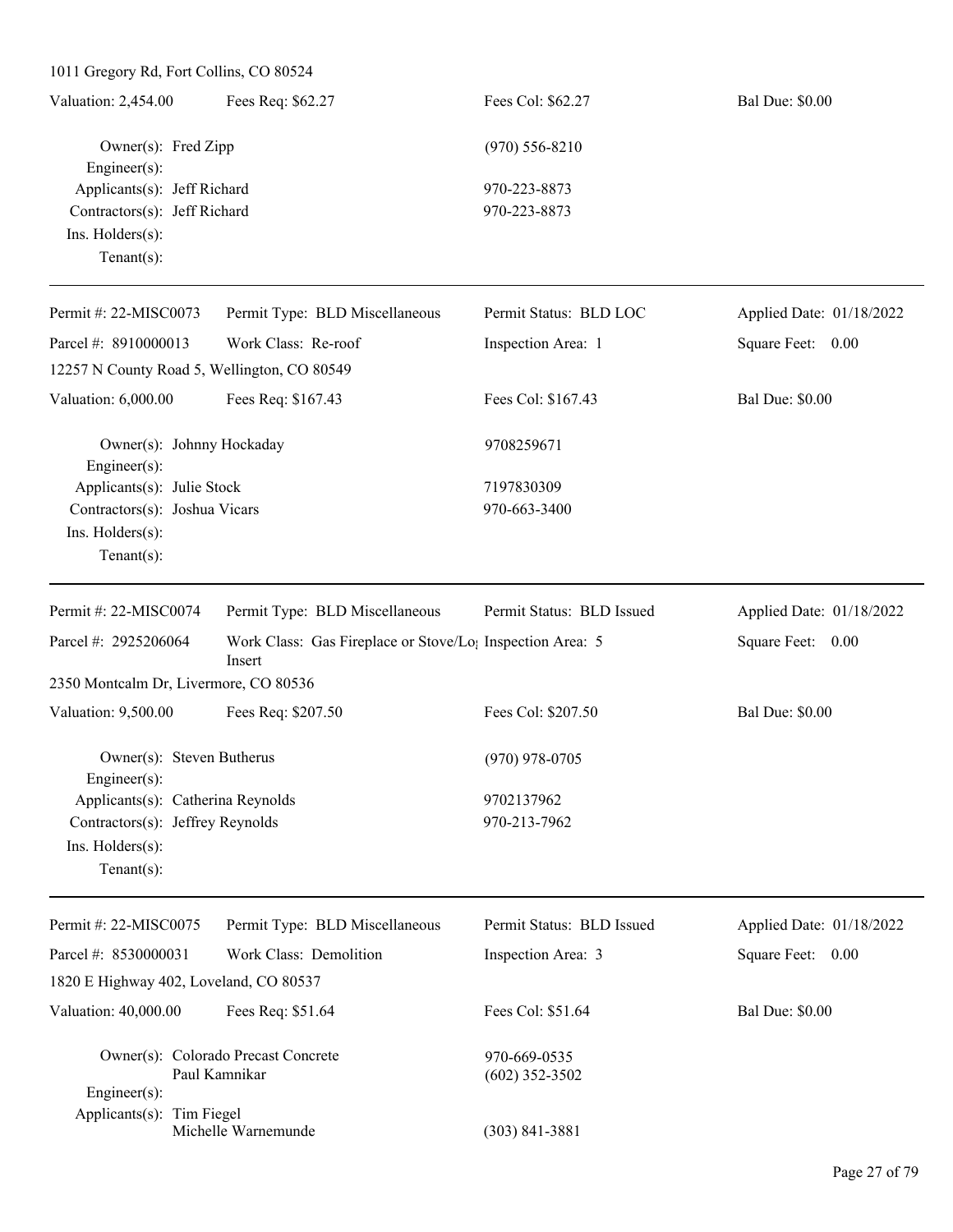Contractors(s): Ins. Holders(s): Tenant(s):

| Permit #: 22-MISC0076                                                                | Permit Type: BLD Miscellaneous                                                  | Permit Status: BLD Issued      | Applied Date: 01/18/2022 |
|--------------------------------------------------------------------------------------|---------------------------------------------------------------------------------|--------------------------------|--------------------------|
| Parcel #: 8831314016                                                                 | Work Class: Gas Fireplace or Stove/Lo <sub>1</sub> Inspection Area: 1<br>Insert |                                | Square Feet: 0.00        |
| 1932 Lindenridge Dr, Fort Collins, CO 80524                                          |                                                                                 |                                |                          |
| Valuation: 5,000.00                                                                  | Fees Req: \$163.77                                                              | Fees Col: \$163.77             | <b>Bal Due: \$0.00</b>   |
| $Owner(s)$ :<br>Engineer(s):                                                         | Cheryl Sayers B Revocable Trust                                                 | 9702146309                     |                          |
| Applicants(s): David Motichka                                                        |                                                                                 | 970-556-9618                   |                          |
| Contractors(s): David Motichka<br>Ins. Holders(s):<br>Tenant $(s)$ :                 |                                                                                 | 970-556-9618                   |                          |
| Permit #: 22-MISC0077                                                                | Permit Type: BLD Miscellaneous                                                  | Permit Status: BLD Issued      | Applied Date: 01/18/2022 |
| Parcel #: 9429400033                                                                 | Work Class: Gas Fireplace or Stove/Lo <sub>1</sub> Inspection Area: 3<br>Insert |                                | Square Feet: 0.00        |
| 3428 W County Road 4, Berthoud, CO 80513                                             |                                                                                 |                                |                          |
| Valuation: 11,600.00                                                                 | Fees Req: \$308.99                                                              | Fees Col: \$308.99             | <b>Bal Due: \$0.00</b>   |
| Owner(s): Heidi Zeller-Dart<br>Ryan Dart<br>Engineer(s):                             |                                                                                 | 3038591827<br>3038591827       |                          |
| Applicants(s): Shane Sexton<br>Contractors(s):<br>Ins. Holders(s):<br>Tenant $(s)$ : | Jacquline Woods                                                                 | 9702130624<br>$(515)$ 344-2800 |                          |
| Permit #: 22-MISC0078                                                                | Permit Type: BLD Miscellaneous                                                  | Permit Status: BLD LOC         | Applied Date: 01/18/2022 |
| Parcel #: 8831305014                                                                 | Work Class: Mechanical                                                          | Inspection Area: 1             | Square Feet: 0.00        |
| 1523 Country Club Rd, Fort Collins, CO 80524                                         |                                                                                 |                                |                          |
| Valuation: 2,792.79                                                                  | Fees Req: \$62.27                                                               | Fees Col: \$62.27              | <b>Bal Due: \$0.00</b>   |
| Owner(s): Marilyn Pultz<br>$Engineering(s)$ :                                        |                                                                                 | $(970)$ 224-9478               |                          |
| Applicants(s): Poudre Valley Air                                                     |                                                                                 | 970-493-2050                   |                          |
| Contractors(s): Robert Weisser<br>Ins. Holders(s):<br>Tenant $(s)$ :                 |                                                                                 | 970-493-2050                   |                          |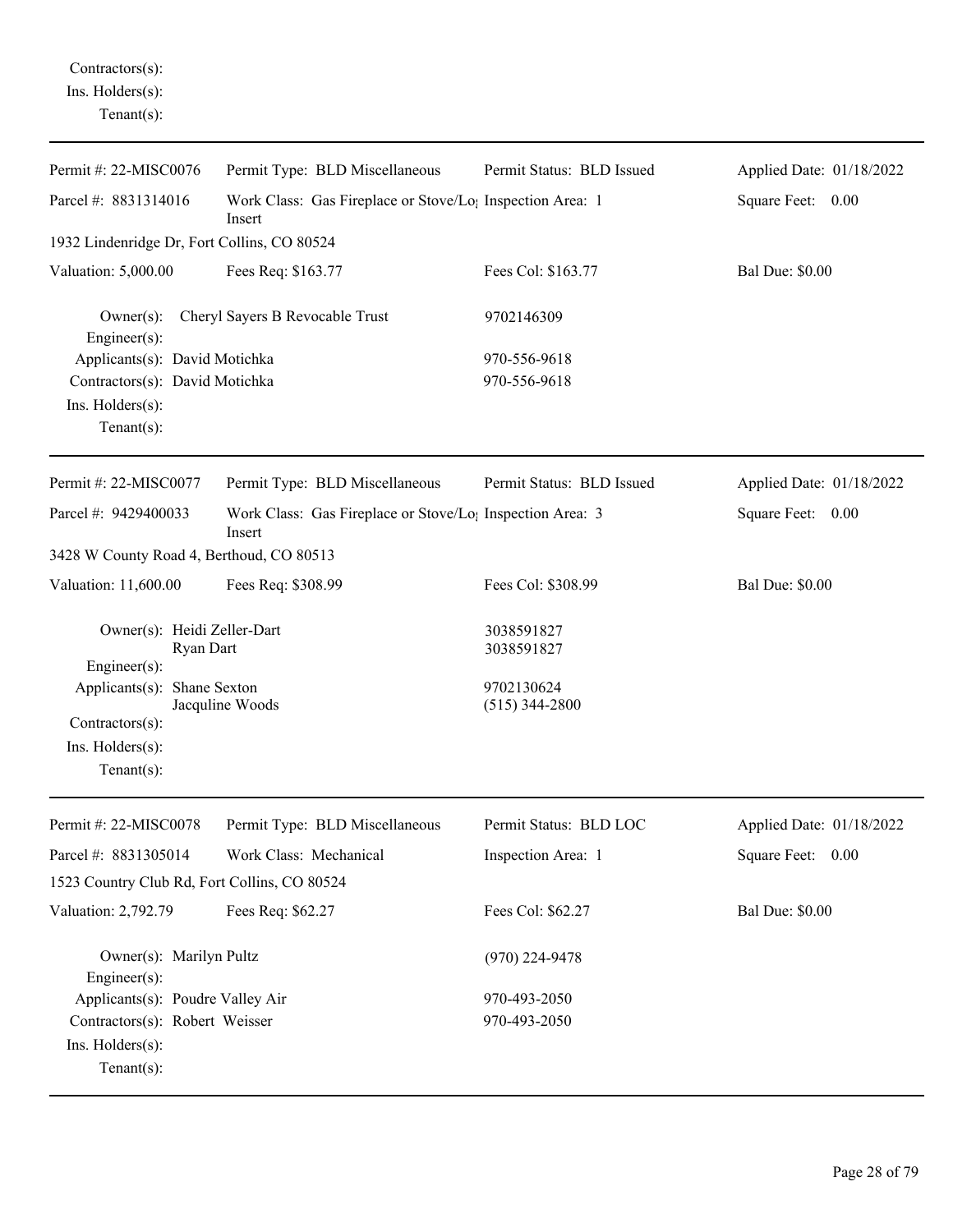| Permit #: 22-MISC0079                                                                                                          | Permit Type: BLD Miscellaneous | Permit Status: BLD Issued    | Applied Date: 01/18/2022 |
|--------------------------------------------------------------------------------------------------------------------------------|--------------------------------|------------------------------|--------------------------|
| Parcel #: 9836437701                                                                                                           | Work Class: Demolition         | Inspection Area: 1           | Square Feet: 0.00        |
| 1005 Country Club Rd, Fort Collins, CO 80524                                                                                   |                                |                              |                          |
| Valuation: 3,500.00                                                                                                            | Fees Req: \$51.64              | Fees Col: \$51.64            | <b>Bal Due: \$0.00</b>   |
| Owner(s): Pink Puma LLC<br>Engineer(s):<br>Applicants(s): Eric Johnson<br>Contractors(s): Chandler Souther<br>Ins. Holders(s): |                                | 9703817699<br>970-381-7699   |                          |
| $Tenant(s)$ :                                                                                                                  |                                |                              |                          |
| Permit #: 22-MISC0080                                                                                                          | Permit Type: BLD Miscellaneous | Permit Status: BLD LOC       | Applied Date: 01/18/2022 |
| Parcel #: 9836400013                                                                                                           | Work Class: Re-roof            | Inspection Area: 1           | Square Feet: 0.00        |
| 733 Country Club Rd, Fort Collins, CO 80524                                                                                    |                                |                              |                          |
| Valuation: 5,800.00                                                                                                            | Fees Req: \$166.64             | Fees Col: \$166.64           | <b>Bal Due: \$0.00</b>   |
| Owner(s): Haywood Bartlett<br>Engineer(s):                                                                                     |                                | 7208100970                   |                          |
| Applicants(s): Robert Sexton<br>Contractors(s): Robert Sexton<br>Ins. Holders(s):<br>Tenant $(s)$ :                            |                                | 970-568-0589<br>970-568-0589 |                          |
| Permit #: 22-MISC0081                                                                                                          | Permit Type: BLD Miscellaneous | Permit Status: BLD LOC       | Applied Date: 01/19/2022 |
| Parcel #: 9825105015                                                                                                           | Work Class: Mechanical         | Inspection Area: 1           | Square Feet: 0.00        |
| 601 Gutscher Dr, Fort Collins, CO 80524                                                                                        |                                |                              |                          |
| Valuation: 5,834.00                                                                                                            | Fees Req: \$124.51             | Fees Col: \$124.51           | <b>Bal Due: \$0.00</b>   |
| Owner(s): Stephen Thompson<br>Engineer $(s)$ :                                                                                 |                                | 9704947632                   |                          |
| Applicants(s): Mike Ducett<br>Contractors(s): Mike Ducett<br>Ins. Holders(s):<br>Tenant $(s)$ :                                |                                | 970-484-4841<br>970-484-4841 |                          |
| Permit #: 22-MISC0082                                                                                                          | Permit Type: BLD Miscellaneous | Permit Status: BLD Issued    | Applied Date: 01/19/2022 |
| Parcel #: 8831107009                                                                                                           | Work Class: Plumbing           | Inspection Area: 1           | Square Feet: 0.00        |
| 1817 Cottonwood Point Dr, Fort Collins, CO 80524                                                                               |                                |                              |                          |
| Valuation: 6,061.00                                                                                                            | Fees Req: \$145.26             | Fees Col: \$145.26           | <b>Bal Due: \$0.00</b>   |
| Owner(s): Timothy Schwartz<br>Engineer(s):                                                                                     |                                | $(970)$ 494-7632             |                          |
| Applicants(s): Mike Ducett                                                                                                     |                                | 970-484-4841                 |                          |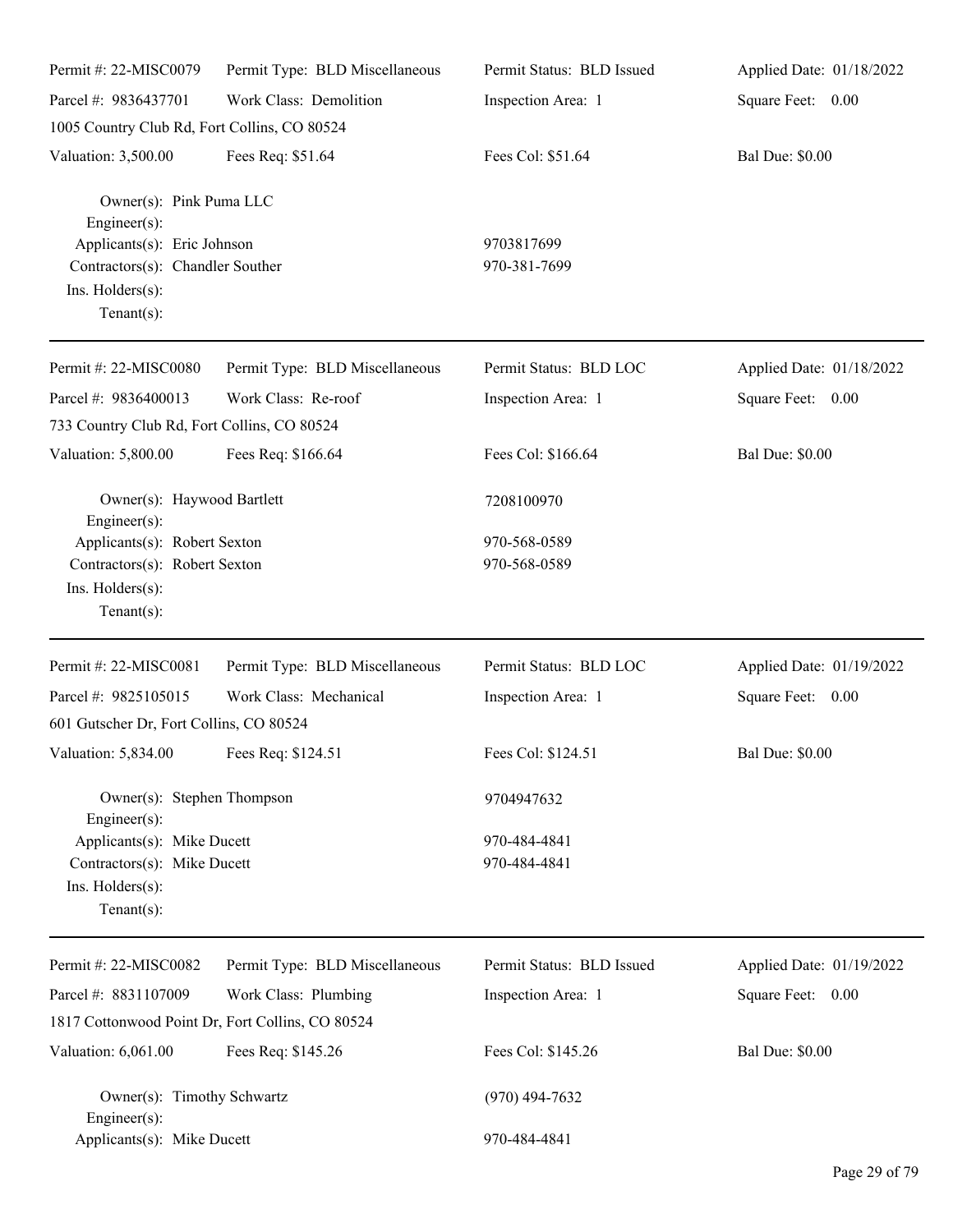Contractors(s): Mike Ducett 970-484-4841 Ins. Holders(s): Tenant(s):

| Permit #: 22-MISC0083                                                      | Permit Type: BLD Miscellaneous                                    | Permit Status: BLD Void                | Applied Date: 01/19/2022 |
|----------------------------------------------------------------------------|-------------------------------------------------------------------|----------------------------------------|--------------------------|
| Parcel #: 2915413056                                                       | Work Class: Gas Piping                                            | Inspection Area: 5                     | Square Feet: 0.00        |
| 480 Manhead Mountain Dr, Livermore, CO 80536                               |                                                                   |                                        |                          |
| Valuation: 1,500.00                                                        | Fees Req: \$105.57                                                | Fees Col: \$105.57                     | <b>Bal Due: \$0.00</b>   |
| Owner(s): Steven Burt<br>Engineer $(s)$ :                                  |                                                                   | 303-475-0676                           |                          |
| Applicants(s): Alex Hendricks                                              |                                                                   | 7204128300                             |                          |
| Contractors(s): Alex Hendricks<br>$Ins.$ Holders $(s)$ :<br>Tenant $(s)$ : |                                                                   | 7204128300                             |                          |
| Permit #: 22-MISC0084                                                      | Permit Type: BLD Miscellaneous                                    | Permit Status: BLD Issued              | Applied Date: 01/19/2022 |
| Parcel #: 9835400046                                                       | Work Class: Gas Piping                                            | Inspection Area: 1                     | Square Feet: 0.00        |
| 2025 N College Ave 101, Fort Collins, CO 80524                             |                                                                   |                                        |                          |
| Valuation: 3,466.10                                                        | Fees Req: \$134.66                                                | Fees Col: \$134.66                     | <b>Bal Due: \$0.00</b>   |
| Owner(s): Mike Kreitlow<br>$Engineering(s)$ :                              |                                                                   | $(970)$ 218-5947                       |                          |
| Contractors(s): Mark Lancaster<br>Ins. Holders(s):<br>Tenant $(s)$ :       | Applicants(s): JMP Heat Inc dba Lion Home Service<br>Morgan Lopez | 9708972337<br>9702156539<br>9705560544 |                          |
| Permit #: 22-MISC0085                                                      | Permit Type: BLD Miscellaneous                                    | Permit Status: BLD Issued              | Applied Date: 01/19/2022 |
| Parcel #: 3535105005                                                       | Work Class: Re-roof                                               | Inspection Area: 4                     | Square Feet: 0.00        |
| 806 Riverside Dr, Estes Park, CO 80517                                     |                                                                   |                                        |                          |
| Valuation: 3,330.00                                                        | Fees Req: \$124.62                                                | Fees Col: \$124.62                     | <b>Bal Due: \$0.00</b>   |
| Owner(s): Alissa Anderson<br>$Engineering(s)$ :                            |                                                                   | 9704812152                             |                          |
| Applicants(s): Misty Krebs                                                 |                                                                   | 9708884763                             |                          |
| Contractors(s): Misty Krebs<br>Ins. Holders(s):<br>Tenant $(s)$ :          |                                                                   | 9708884763                             |                          |
| Permit #: 22-MISC0086                                                      | Permit Type: BLD Miscellaneous                                    | Permit Status: BLD Issued              | Applied Date: 01/19/2022 |
| Parcel #: 2225105001                                                       | Work Class: Mechanical                                            | Inspection Area: 6                     | Square Feet: 0.00        |
| 35632 N Highway 287, Livermore, CO 80536                                   |                                                                   |                                        |                          |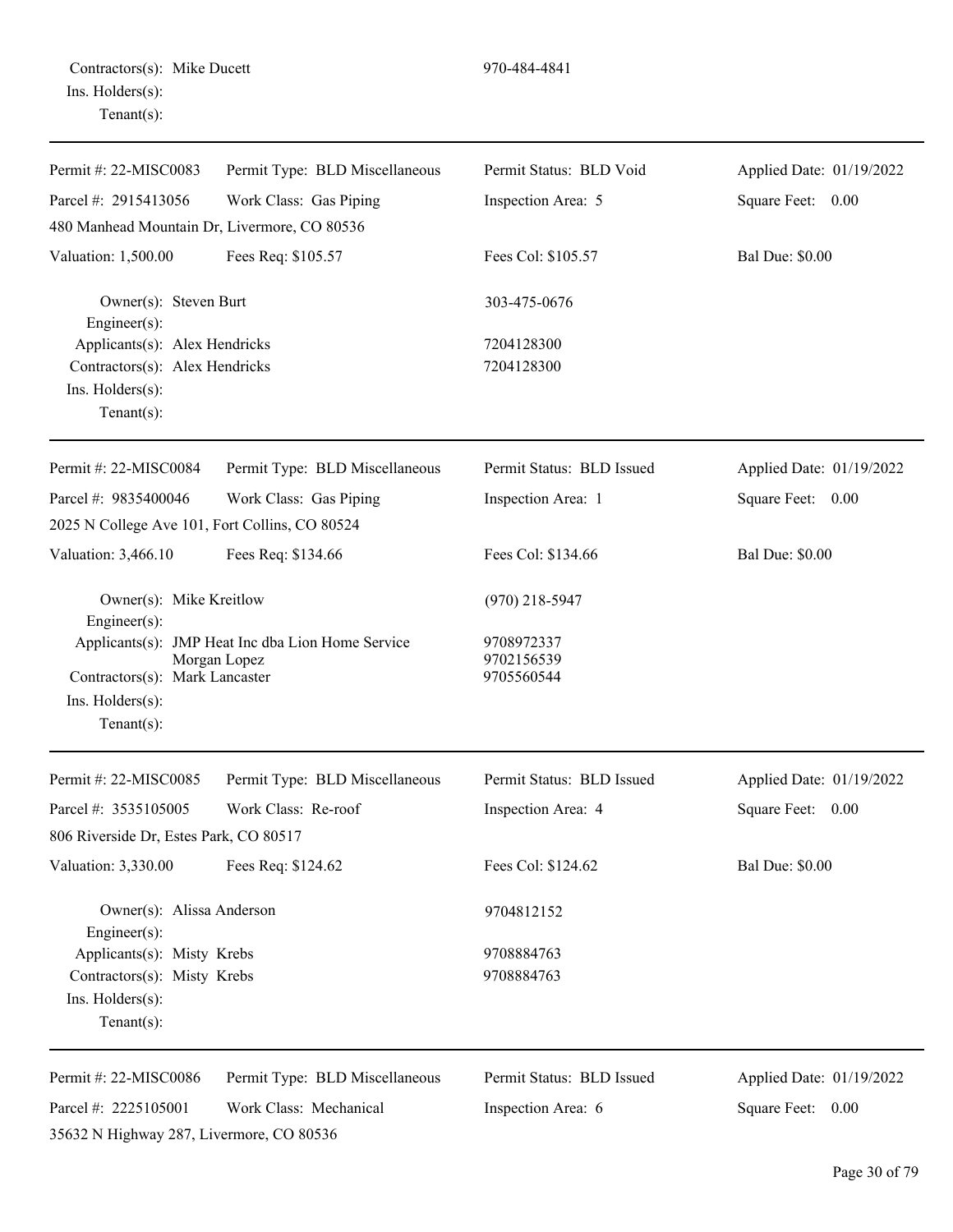| Valuation: 7,444.30                                                  | Fees Req: \$166.00             | Fees Col: \$166.00        | <b>Bal Due: \$0.00</b>   |
|----------------------------------------------------------------------|--------------------------------|---------------------------|--------------------------|
| Owner(s): Courtney Cook<br>Engineer(s):                              |                                | $(970)$ 420-2065          |                          |
| Applicants(s): Glenn Frank                                           |                                | 970-484-4552              |                          |
| Contractors(s): Glenn Frank                                          |                                | 970-484-4552              |                          |
| Ins. Holders(s):<br>$Tenant(s)$ :                                    |                                |                           |                          |
| Permit #: 22-MISC0087                                                | Permit Type: BLD Miscellaneous | Permit Status: BLD Issued | Applied Date: 01/19/2022 |
| Parcel #: 0402000008                                                 | Work Class: Re-roof            | Inspection Area: 3        | Square Feet: 0.00        |
| 4300 Lakefront Dr, Loveland, CO 80537                                |                                |                           |                          |
| Valuation: 10,621.23                                                 | Fees Req: \$266.23             | Fees Col: \$266.23        | <b>Bal Due: \$0.00</b>   |
| Owner(s): Richard Hatanaka<br>Engineer(s):                           |                                | $(970)$ 599-4363          |                          |
| Applicants(s): John Sokoll                                           |                                | 9707448411                |                          |
| Contractors(s): John Sokoll                                          |                                | 9707448411                |                          |
| Ins. Holders(s):<br>Tenant $(s)$ :                                   |                                |                           |                          |
| Permit #: 22-MISC0088                                                | Permit Type: BLD Miscellaneous | Permit Status: BLD Issued | Applied Date: 01/19/2022 |
| Parcel #: 3932300024                                                 | Work Class: Electrical         | Inspection Area: 1        | Square Feet: 0.00        |
| 14 U Bar U Ln, Bellvue, CO 80512                                     |                                |                           |                          |
| Valuation: 3,600.00                                                  | Fees Req: \$154.56             | Fees Col: \$154.56        | <b>Bal Due: \$0.00</b>   |
| Owner(s): Anthony Valdez<br>$Engineering(s)$ :                       |                                | $(970)$ 672-6823          |                          |
| Applicants(s): Patrick Conway<br>Contractors(s):                     |                                | 9705663803                |                          |
| Ins. Holders(s):<br>$Tenant(s)$ :                                    |                                |                           |                          |
| Permit #: 22-MISC0089                                                | Permit Type: BLD Miscellaneous | Permit Status: BLD LOC    | Applied Date: 01/19/2022 |
| Parcel #: 9432405003                                                 | Work Class: Electrical         | Inspection Area: 3        | Square Feet: 0.00        |
| 3304 Harmony Ct, Berthoud, CO 80513                                  |                                |                           |                          |
| Valuation: 400.00                                                    | Fees Req: \$120.00             | Fees Col: \$120.00        | <b>Bal Due: \$0.00</b>   |
| Owner(s): Robert Gillett<br>Engineer(s):                             |                                | 3036849214                |                          |
| Applicants(s): Robert Gillett<br>Contractors(s):<br>Ins. Holders(s): |                                | 3036849214                |                          |
| $Tenant(s)$ :                                                        |                                |                           |                          |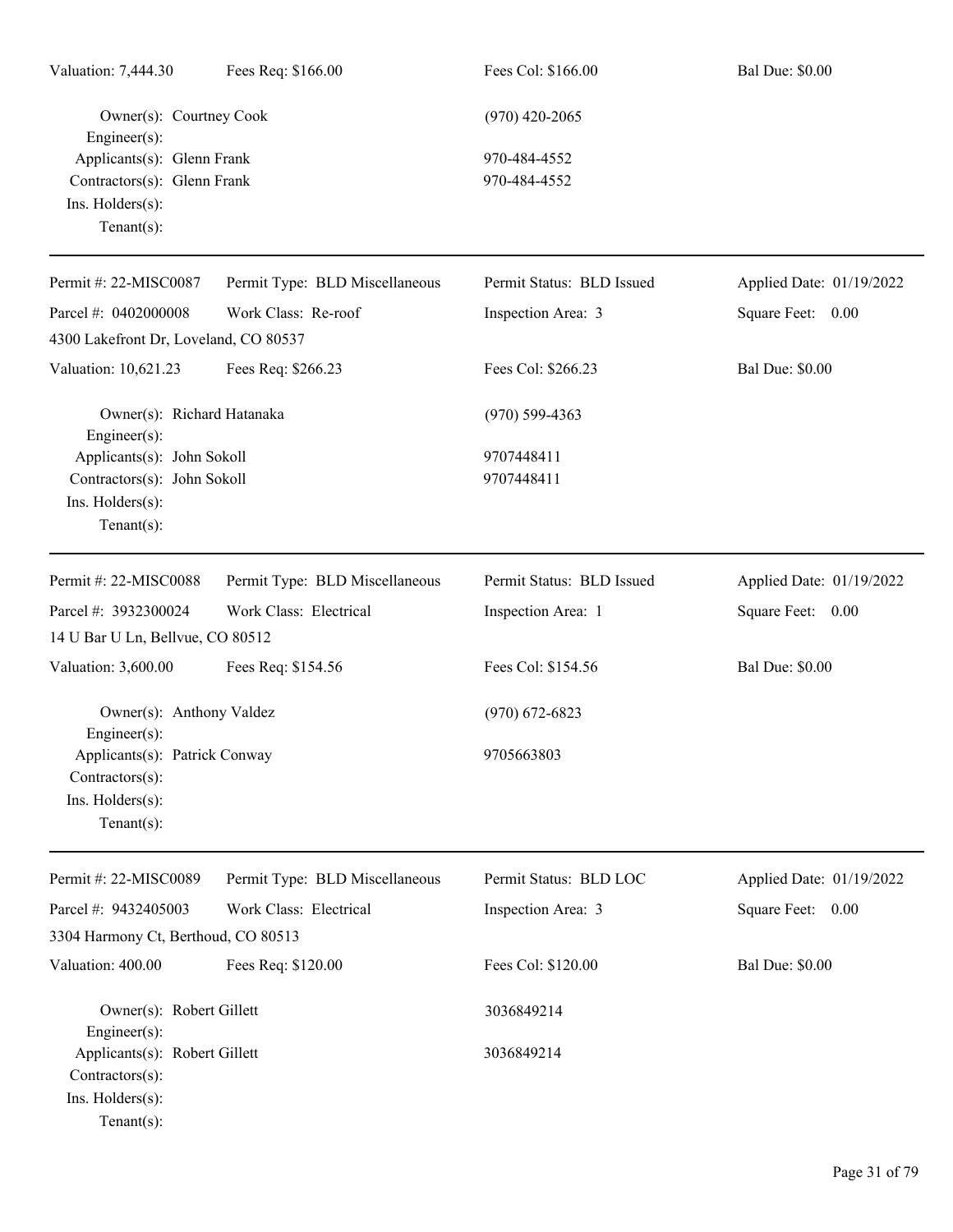| Permit #: 22-MISC0090                                                                | Permit Type: BLD Miscellaneous                                            | Permit Status: BLD Issued    | Applied Date: 01/20/2022 |
|--------------------------------------------------------------------------------------|---------------------------------------------------------------------------|------------------------------|--------------------------|
| Parcel #: 9613306006                                                                 | Work Class: Plumbing                                                      | Inspection Area: 2           | Square Feet: 0.00        |
| 116 Victoria Dr, Fort Collins, CO 80525                                              |                                                                           |                              |                          |
| Valuation: 620.00                                                                    | Fees Req: \$53.93                                                         | Fees Col: \$53.93            | <b>Bal Due: \$0.00</b>   |
| Owner(s): Ryan Fitzpatrick<br>Engineer(s):                                           |                                                                           | 9702158619                   |                          |
| Contractors(s):<br>Ins. Holders(s):                                                  | Applicants(s): Hahn Plumbing & Heating Inc<br>Hahn Plumbing & Heating Inc | 970-484-7668<br>970-484-7668 |                          |
| Tenant $(s)$ :                                                                       |                                                                           |                              |                          |
| Permit #: 22-MISC0091                                                                | Permit Type: BLD Miscellaneous                                            | Permit Status: BLD Issued    | Applied Date: 01/20/2022 |
| Parcel #: 9826000009                                                                 | Work Class: Re-roof                                                       | Inspection Area: 1           | Square Feet: 0.00        |
| 2704 N Shields St #3, Fort Collins, CO 80524                                         |                                                                           |                              |                          |
| Valuation: 8,000.00                                                                  | Fees Req: \$207.57                                                        | Fees Col: \$207.57           | <b>Bal Due: \$0.00</b>   |
| Owner(s): Kathy Eichman<br>$Engineering(s)$ :                                        |                                                                           | 9706915831                   |                          |
| Applicants(s): Wolf Roofing<br>Contractors(s):<br>Ins. Holders(s):<br>Tenant $(s)$ : | <b>Bridgette Gruenstein</b>                                               | 970-493-7472<br>9706900958   |                          |
| Permit #: 22-MISC0092                                                                | Permit Type: BLD Miscellaneous                                            | Permit Status: BLD LOC       | Applied Date: 01/20/2022 |
| Parcel #: 3401424004                                                                 | Work Class: Electrical                                                    | Inspection Area: 4           | Square Feet: 0.00        |
| 732 Sanborn Dr, Estes Park, CO 80517                                                 |                                                                           |                              |                          |
| Valuation: 3,500.00                                                                  | Fees Req: \$153.60                                                        | Fees Col: \$153.60           | <b>Bal Due: \$0.00</b>   |
| Owner(s): Janet Biasi<br>Engineer(s):                                                |                                                                           | 9705860339                   |                          |
| Applicants(s): Zachary Heath<br>Contractors(s):<br>Ins. Holders(s):<br>$Tenant(s)$ : |                                                                           | 9704021715                   |                          |
| Permit #: 22-MISC0093                                                                | Permit Type: BLD Miscellaneous                                            | Permit Status: BLD LOC       | Applied Date: 01/20/2022 |
| Parcel #: 9825105029<br>3516 Kenyon Dr, Fort Collins, CO 80524                       | Work Class: Mechanical                                                    | Inspection Area: 1           | Square Feet: 0.00        |
| Valuation: 6,084.00                                                                  | Fees Req: \$145.26                                                        | Fees Col: \$145.26           | <b>Bal Due: \$0.00</b>   |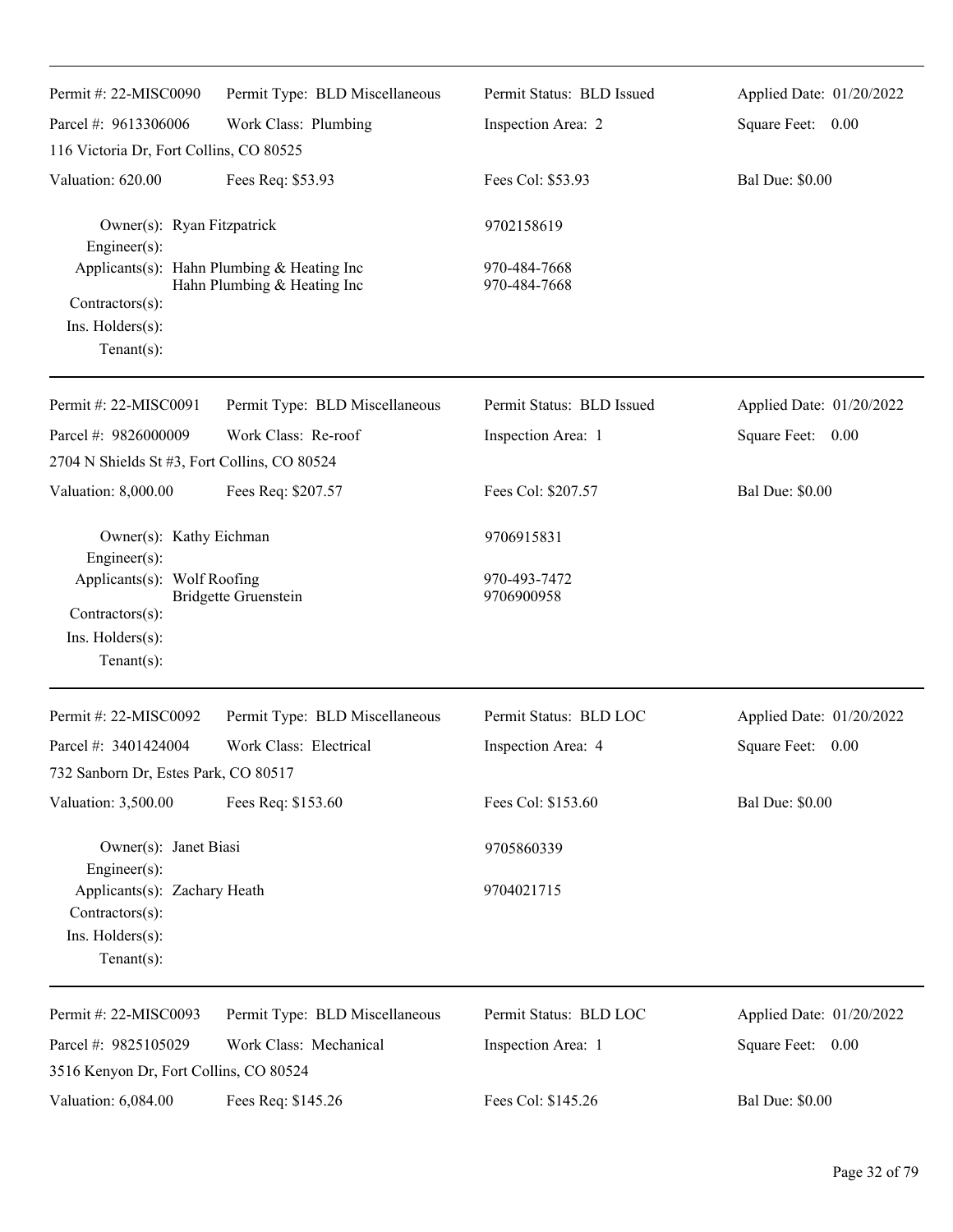| Owner(s): Nathan Kaczmarek<br>Engineer(s):<br>Applicants(s): IMS Heating $& Air Inc$<br>Contractors(s): Dwayne Shawver |                                | $(970)$ 209-8085<br>970-532-0123 |                          |  |
|------------------------------------------------------------------------------------------------------------------------|--------------------------------|----------------------------------|--------------------------|--|
|                                                                                                                        |                                |                                  |                          |  |
|                                                                                                                        |                                | Ins. Holders(s):                 |                          |  |
| Tenant $(s)$ :                                                                                                         |                                |                                  |                          |  |
|                                                                                                                        |                                |                                  |                          |  |
| Permit #: 22-MISC0094                                                                                                  | Permit Type: BLD Miscellaneous | Permit Status: BLD Issued        | Applied Date: 01/20/2022 |  |
| Parcel #: 8530000042                                                                                                   | Work Class: Mechanical         | Inspection Area: 3               | Square Feet: 0.00        |  |
| 2054 E Highway 402, Loveland, CO 80537                                                                                 |                                |                                  |                          |  |
| Valuation: 3,636.00                                                                                                    | Fees Req: \$143.02             | Fees Col: \$143.02               | <b>Bal Due: \$0.00</b>   |  |
| Owner(s): Steven Tungesvick                                                                                            | <b>Steven Tungesvick</b>       | 9706692783<br>9706692783         |                          |  |
| Engineer(s):                                                                                                           |                                |                                  |                          |  |
| Applicants(s): IMS Heating $& Air Inc$                                                                                 |                                | 970-532-0123                     |                          |  |
| Contractors(s): Dwayne Shawver<br>Ins. Holders(s):                                                                     |                                | 970-532-0123                     |                          |  |
| Tenant $(s)$ :                                                                                                         |                                |                                  |                          |  |
|                                                                                                                        |                                |                                  |                          |  |
| Permit #: 22-MISC0095                                                                                                  | Permit Type: BLD Miscellaneous | Permit Status: BLD Issued        | Applied Date: 01/21/2022 |  |
| Parcel #: 9836310021                                                                                                   | Work Class: Plumbing           | Inspection Area: 1               | Square Feet: 0.00        |  |
| 2115 Sage Dr, Fort Collins, CO 80524                                                                                   |                                |                                  |                          |  |
| Valuation: 2,770.00                                                                                                    | Fees Req: \$62.27              | Fees Col: \$62.27                | <b>Bal Due: \$0.00</b>   |  |
| Owner(s): David Ellis                                                                                                  |                                | 9706820032                       |                          |  |
| Engineer $(s)$ :                                                                                                       |                                |                                  |                          |  |
| Applicants(s): Glenn Frank                                                                                             |                                | 970-484-4552                     |                          |  |
| Contractors(s): Glenn Frank                                                                                            |                                | 970-484-4552                     |                          |  |
| Ins. Holders(s):                                                                                                       |                                |                                  |                          |  |
| Tenant $(s)$ :                                                                                                         |                                |                                  |                          |  |
| Permit #: 22-MISC0096                                                                                                  | Permit Type: BLD Miscellaneous | Permit Status: BLD Issued        | Applied Date: 01/21/2022 |  |
| Parcel #: 9836311031                                                                                                   | Work Class: Mechanical         | Inspection Area: 1               | Square Feet: 0.00        |  |
| 2104 Ford Ln, Fort Collins, CO 80524                                                                                   |                                |                                  |                          |  |
| Valuation: 935.00                                                                                                      | Fees Req: \$53.93              | Fees Col: \$53.93                | <b>Bal Due: \$0.00</b>   |  |
| Owner(s): Keith Williams                                                                                               |                                | 970.567.2627                     |                          |  |
| Engineer(s):                                                                                                           |                                |                                  |                          |  |
| Applicants(s): Jesse Trout                                                                                             |                                | 970-573-8450                     |                          |  |
| Contractors(s): Jesse Trout                                                                                            |                                | 970-573-8450                     |                          |  |
| Ins. Holders(s):                                                                                                       |                                |                                  |                          |  |
| Tenant $(s)$ :                                                                                                         |                                |                                  |                          |  |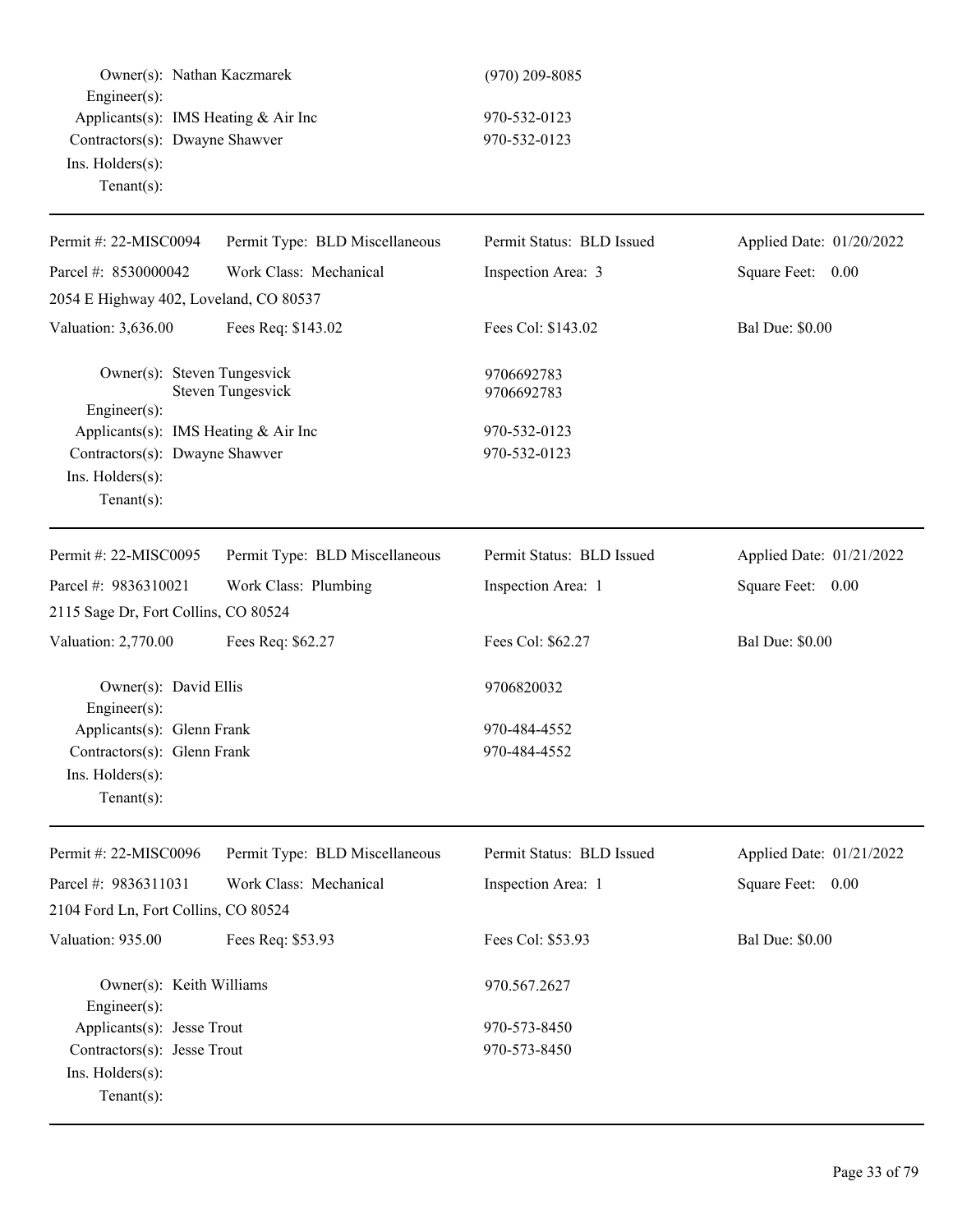| Permit #: 22-MISC0097                                                                                                                                | Permit Type: BLD Miscellaneous | Permit Status: BLD Issued    | Applied Date: 01/21/2022 |
|------------------------------------------------------------------------------------------------------------------------------------------------------|--------------------------------|------------------------------|--------------------------|
| Parcel #: 8802106004                                                                                                                                 | Work Class: Mechanical         | Inspection Area: 1           | Square Feet: 0.00        |
| 5848 Pawnee Ct, Wellington, CO 80549                                                                                                                 |                                |                              |                          |
| Valuation: 12,734.02                                                                                                                                 | Fees Req: \$269.74             | Fees Col: \$269.74           | <b>Bal Due: \$0.00</b>   |
| Owner(s): Lisa Carroll<br>Engineer(s):                                                                                                               |                                | 3072871022                   |                          |
| Applicants(s): Glenn Frank<br>Contractors(s): Glenn Frank<br>Ins. Holders(s):<br>Tenant $(s)$ :                                                      |                                | 970-484-4552<br>970-484-4552 |                          |
| Permit #: 22-MISC0098                                                                                                                                | Permit Type: BLD Miscellaneous | Permit Status: BLD Issued    | Applied Date: 01/21/2022 |
| Parcel #: 0826000015<br>5866 Brianna Ln, Bellvue, CO 80512                                                                                           | Work Class: Mechanical         | Inspection Area: 1           | Square Feet: 0.00        |
| Valuation: 12,595.03                                                                                                                                 | Fees Req: \$329.74             | Fees Col: \$329.74           | <b>Bal Due: \$0.00</b>   |
| Owner(s): Leatrice Richards<br>$Engineering(s)$ :<br>Applicants(s): Glenn Frank<br>Contractors(s): Glenn Frank<br>Ins. Holders(s):<br>Tenant $(s)$ : |                                | 970-484-4552<br>970-484-4552 |                          |
| Permit #: 22-MISC0099                                                                                                                                | Permit Type: BLD Miscellaneous | Permit Status: BLD Issued    | Applied Date: 01/21/2022 |
| Parcel #: 9624213028                                                                                                                                 | Work Class: Mechanical         | Inspection Area: 2           | Square Feet: 0.00        |
| 7848 Handy Ct, Fort Collins, CO 80525                                                                                                                |                                |                              |                          |
| Valuation: 4,810.68 Fees Req: \$103.77                                                                                                               |                                | Fees Col: \$103.77           | <b>Bal Due: \$0.00</b>   |
| Owner(s): David Garrels<br>$Engineering(s)$ :                                                                                                        |                                | 9702155141                   |                          |
| Applicants(s): Poudre Valley Air<br>Contractors(s): Robert Weisser<br>Ins. Holders(s):<br>Tenant $(s)$ :                                             |                                | 970-493-2050<br>970-493-2050 |                          |
| Permit #: 22-MISC0100                                                                                                                                | Permit Type: BLD Miscellaneous | Permit Status: BLD LOC       | Applied Date: 01/21/2022 |
| Parcel #: 9635110011                                                                                                                                 | Work Class: Mechanical         | Inspection Area: 2           | Square Feet: 0.00        |
| 212 W 52nd St, Loveland, CO 80538                                                                                                                    |                                |                              |                          |
| Valuation: 28,000.00                                                                                                                                 | Fees Req: \$580.93             | Fees Col: \$580.93           | <b>Bal Due: \$0.00</b>   |
| Owner(s): Laurinda Downs<br>$Engineering(s)$ :                                                                                                       |                                | $(970)$ 388-2073             |                          |
| Applicants(s): One Hour Heating & Air Conditioning dba Autl 970-663-4002                                                                             |                                |                              |                          |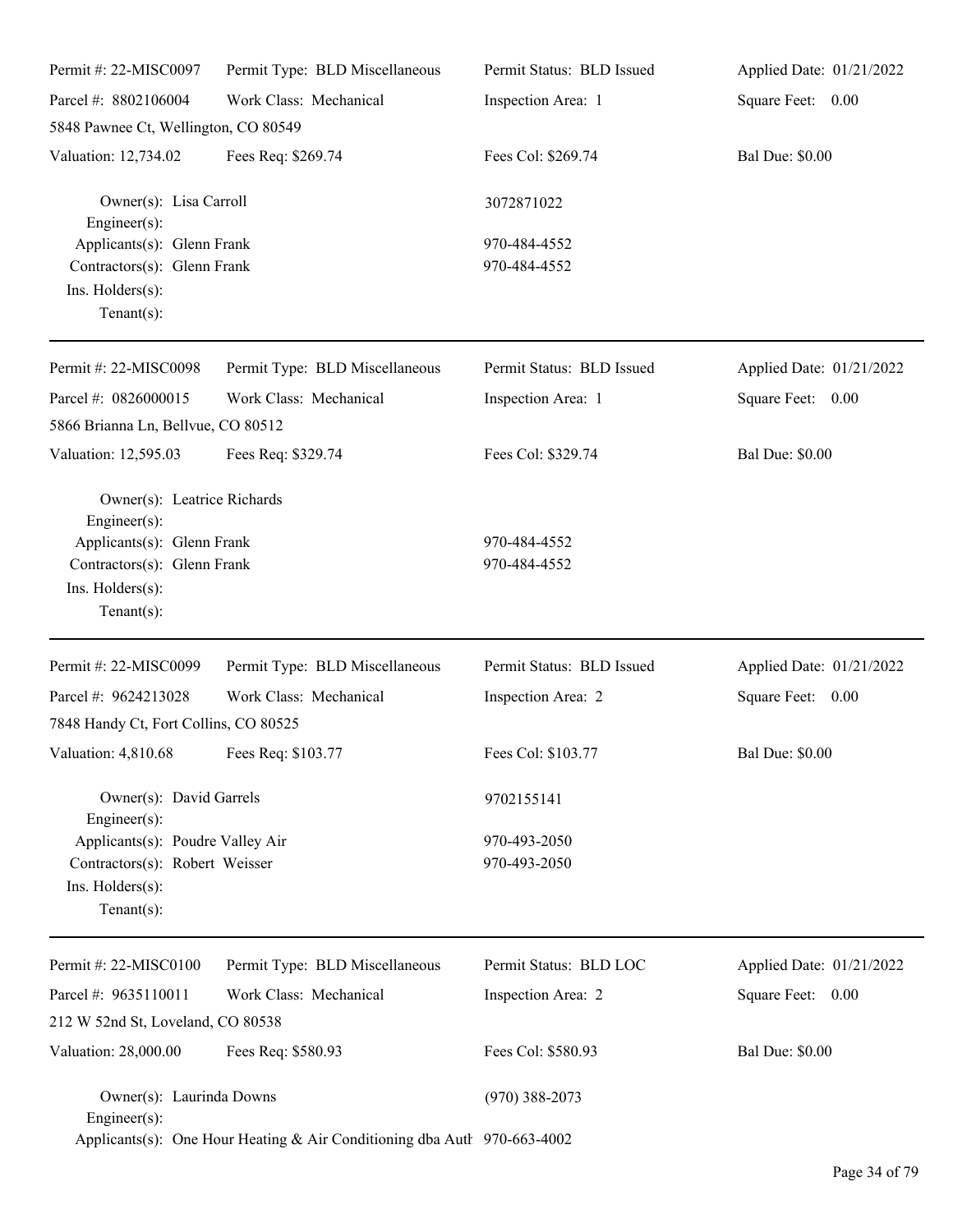Permit #: 22-MISC0101 Parcel #: 8717400048 Permit Type: BLD Miscellaneous Work Class: Electrical Permit Status: BLD LOC Inspection Area: 2 Applied Date: 01/23/2022 Square Feet: 0.00 1023 S Summit View Dr, Fort Collins, CO 80524 Valuation: 1,800.00 Fees Req: \$120.00 Fees Col: \$120.00 Bal Due: \$0.00 Owner(s): Jean Cloos Engineer(s): Applicants(s): Dan Newman 9709992762 Contractors(s): Ins. Holders(s): Tenant(s): Permit #: 22-MISC0102 Parcel #: 9704217007 Permit Type: BLD Miscellaneous Work Class: Plumbing Permit Status: BLD Issued Inspection Area: 1 Applied Date: 01/24/2022 Square Feet: 0.00 1410 Ripple Ct, Fort Collins, CO 80521 Valuation: 7,575.00 Fees Req: \$166.00 Fees Col: \$166.00 Bal Due: \$0.00 Owner(s): Mary Freese 9705686805 Kenneth Freese Joint Trust 9705686805 Engineer(s): Applicants(s): Mike Ducett 970-484-4841 Contractors(s): Mike Ducett 970-484-4841 Ins. Holders(s): Tenant(s): Permit #: 22-MISC0103 Parcel #: 8922000006 Permit Type: BLD Miscellaneous Work Class: Re-roof Permit Status: BLD Issued Inspection Area: 1 Applied Date: 01/24/2022 Square Feet: 0.00 9974 NE Frontage Rd, Wellington, CO 80549 Valuation: 39,400.00 Fees Req: \$778.39 Fees Col: \$778.39 Bal Due: \$0.00 Owner(s): Richard Poche 9705687059 Engineer(s): Applicants(s): Brad Da Vault 970-568-3793 Contractors(s): Brad Da Vault 970-568-3793 Ins. Holders(s):

Tenant(s):

Permit #: 22-MISC0104 Parcel #: Permit Type: BLD Miscellaneous Work Class: Electrical 1012 n taft hill Rd, fort collins, CO

Permit Status: BLD Void

Inspection Area:

Applied Date: 01/24/2022 Square Feet: 0.00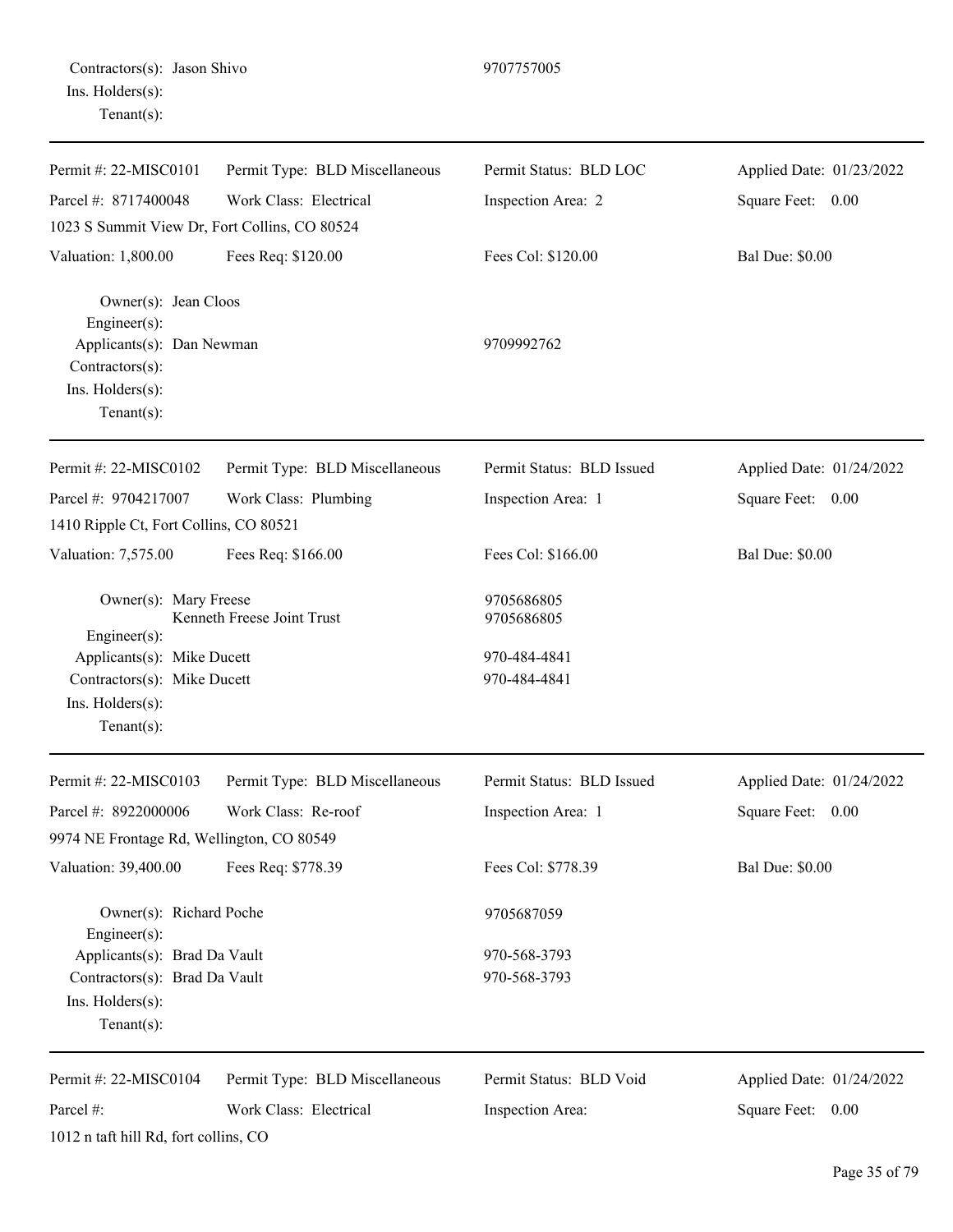| Valuation: 1,200.00                                                                              | Fees Req: \$120.00             | Fees Col: \$120.00        | <b>Bal Due: \$0.00</b>   |
|--------------------------------------------------------------------------------------------------|--------------------------------|---------------------------|--------------------------|
| Owner(s): Megan Lee<br>Engineer(s):                                                              |                                | 9704025411                |                          |
| Applicants(s): James Sanders<br>Contractors(s):<br>Ins. Holders(s):<br>$Tenant(s)$ :             | James Sanders                  | 9708524480<br>9708524480  |                          |
| Permit #: 22-MISC0105                                                                            | Permit Type: BLD Miscellaneous | Permit Status: BLD Void   | Applied Date: 01/24/2022 |
| Parcel #: 9420107005                                                                             | Work Class: Plumbing           | Inspection Area:          | Square Feet: 0.00        |
| 240 Goose Hollow Rd, Berthoud, CO 80513                                                          |                                |                           |                          |
| Valuation: 14,000.00                                                                             | Fees Req: \$290.48             | Fees Col: \$290.48        | <b>Bal Due: \$0.00</b>   |
| Owner(s): Joel Christensen<br>Engineer(s):                                                       |                                | $(970)$ 420-4341          |                          |
| Applicants(s): Joel Christensen<br>Contractors(s):<br>Ins. Holders(s):<br>$Tenant(s)$ :          |                                | $(970)$ 420-4341          |                          |
| Permit #: 22-MISC0106                                                                            | Permit Type: BLD Miscellaneous | Permit Status: BLD Issued | Applied Date: 01/24/2022 |
| Parcel #: 9531210005                                                                             | Work Class: Re-roof            | Inspection Area: 3        | Square Feet: 0.00        |
| 6127 Kelly Beth Ct, Loveland, CO 80537                                                           |                                |                           |                          |
| Valuation: 39,297.00                                                                             | Fees Req: \$777.97             | Fees Col: \$777.97        | <b>Bal Due: \$0.00</b>   |
| Owner(s): Beau Redstone<br>$Engineering(s)$ :                                                    |                                | $(707) 592 - 9337$        |                          |
| Applicants(s): Austin Davis<br>Contractors(s): Austin Davis<br>Ins. Holders(s):<br>$Tenant(s)$ : |                                | 9707182221<br>9707182221  |                          |
| Permit #: 22-MISC0107                                                                            | Permit Type: BLD Miscellaneous | Permit Status: BLD Issued | Applied Date: 01/24/2022 |
| Parcel #: 1730305020                                                                             | Work Class: Electrical         | Inspection Area: 6        | Square Feet: 0.00        |
| 423 Granite Rd, Bellvue, CO 80512                                                                |                                |                           |                          |
| Valuation: 10,000.00                                                                             | Fees Req: \$216.00             | Fees Col: \$216.00        | <b>Bal Due: \$0.00</b>   |
| Owner(s): * Asche Living Trust<br>Engineer(s):                                                   |                                | 9706851856                |                          |
| Applicants(s): * Asche Living Trust<br>Contractors(s):<br>Ins. Holders(s):<br>$Tenant(s)$ :      |                                | 9706851856                |                          |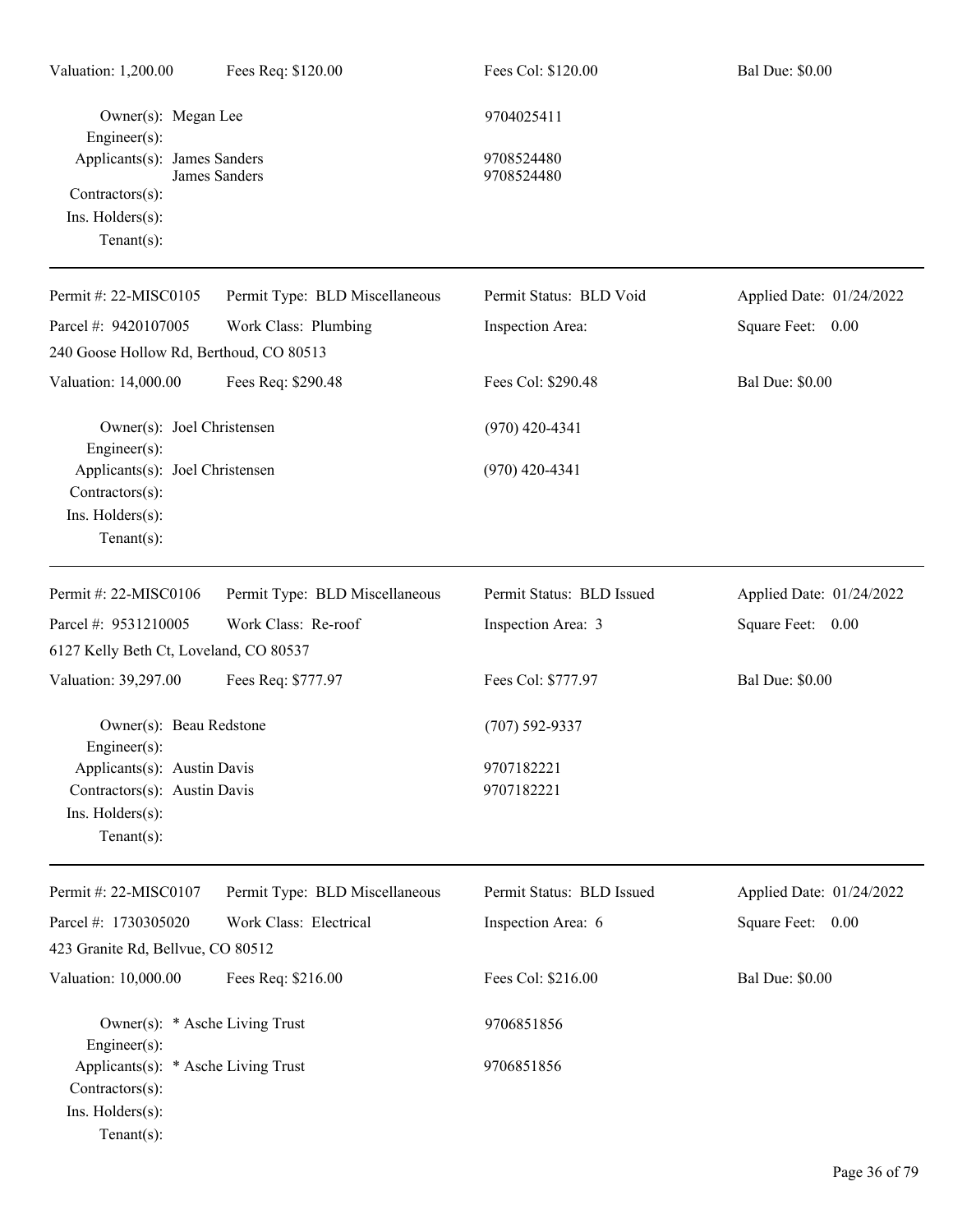| Permit #: 22-MISC0108<br>Parcel #: 8717400045                                            | Permit Type: BLD Miscellaneous<br>Work Class: Gas Piping | Permit Status: BLD Issued<br>Inspection Area: 2 | Applied Date: 01/24/2022<br>Square Feet: 0.00 |
|------------------------------------------------------------------------------------------|----------------------------------------------------------|-------------------------------------------------|-----------------------------------------------|
| 1011 S Summit View Dr, Fort Collins, CO 80524                                            |                                                          |                                                 |                                               |
| Valuation: 500.00                                                                        | Fees Req: \$53.93                                        | Fees Col: \$53.93                               | <b>Bal Due: \$0.00</b>                        |
| Owner(s): Alex Regner<br>Engineer(s):                                                    |                                                          | 9702949007                                      |                                               |
| Applicants(s): Alex Regner<br>Contractors(s):<br>Ins. Holders(s):<br>$Tenant(s)$ :       |                                                          | 9702949007                                      |                                               |
| Permit #: 22-MISC0109                                                                    | Permit Type: BLD Miscellaneous                           | Permit Status: BLD Issued                       | Applied Date: 01/24/2022                      |
| Parcel #: 3401116009                                                                     | Work Class: Re-roof                                      | Inspection Area: 4                              | Square Feet: 0.00                             |
| 2629 Wildwood Dr, Estes Park, CO 80517                                                   |                                                          |                                                 |                                               |
| Valuation: 5,655.00                                                                      | Fees Req: \$166.04                                       | Fees Col: \$166.04                              | <b>Bal Due: \$0.00</b>                        |
| Owner(s): Heather Wallsten<br>Engineer(s):                                               |                                                          | 7195107691                                      |                                               |
| Applicants(s): Wes Hill                                                                  |                                                          | 970-667-6777                                    |                                               |
| Contractors(s): Wes Hill<br>Ins. Holders(s):<br>$Tenant(s)$ :                            |                                                          | 970-667-6777                                    |                                               |
| Permit #: 22-MISC0110                                                                    | Permit Type: BLD Miscellaneous                           | Permit Status: BLD Issued                       | Applied Date: 01/24/2022                      |
| Parcel #: 9815000011                                                                     | Work Class: Mechanical                                   | Inspection Area: 1                              | Square Feet: 0.00                             |
| 2012 W County Road 56, Fort Collins, CO 80524                                            |                                                          |                                                 |                                               |
| Valuation: 6,579.00                                                                      | Fees Req: \$145.26                                       | Fees Col: \$145.26                              | <b>Bal Due: \$0.00</b>                        |
| Owner(s): Janet Cook<br>Engineer(s):                                                     |                                                          | $(970)$ 484-1686                                |                                               |
| Applicants(s): Tim Swan<br>Contractors(s): Tim Swan<br>Ins. Holders(s):<br>$Tenant(s)$ : |                                                          | 970-215-5870<br>970-215-5870                    |                                               |
| Permit #: 22-MISC0111                                                                    | Permit Type: BLD Miscellaneous                           | Permit Status: BLD LOC                          | Applied Date: 01/24/2022                      |
| Parcel #: 8614317022                                                                     | Work Class: Mechanical                                   | Inspection Area: 2                              | Square Feet: 0.00                             |
| 5115 Hogan Ct, Fort Collins, CO 80528                                                    |                                                          |                                                 |                                               |
| Valuation: 7,759.50                                                                      | Fees Req: \$166.00                                       | Fees Col: \$166.00                              | <b>Bal Due: \$0.00</b>                        |
| Owner(s): Cori Stepeck<br>Engineer(s):                                                   |                                                          | $(970)$ 217-1383                                |                                               |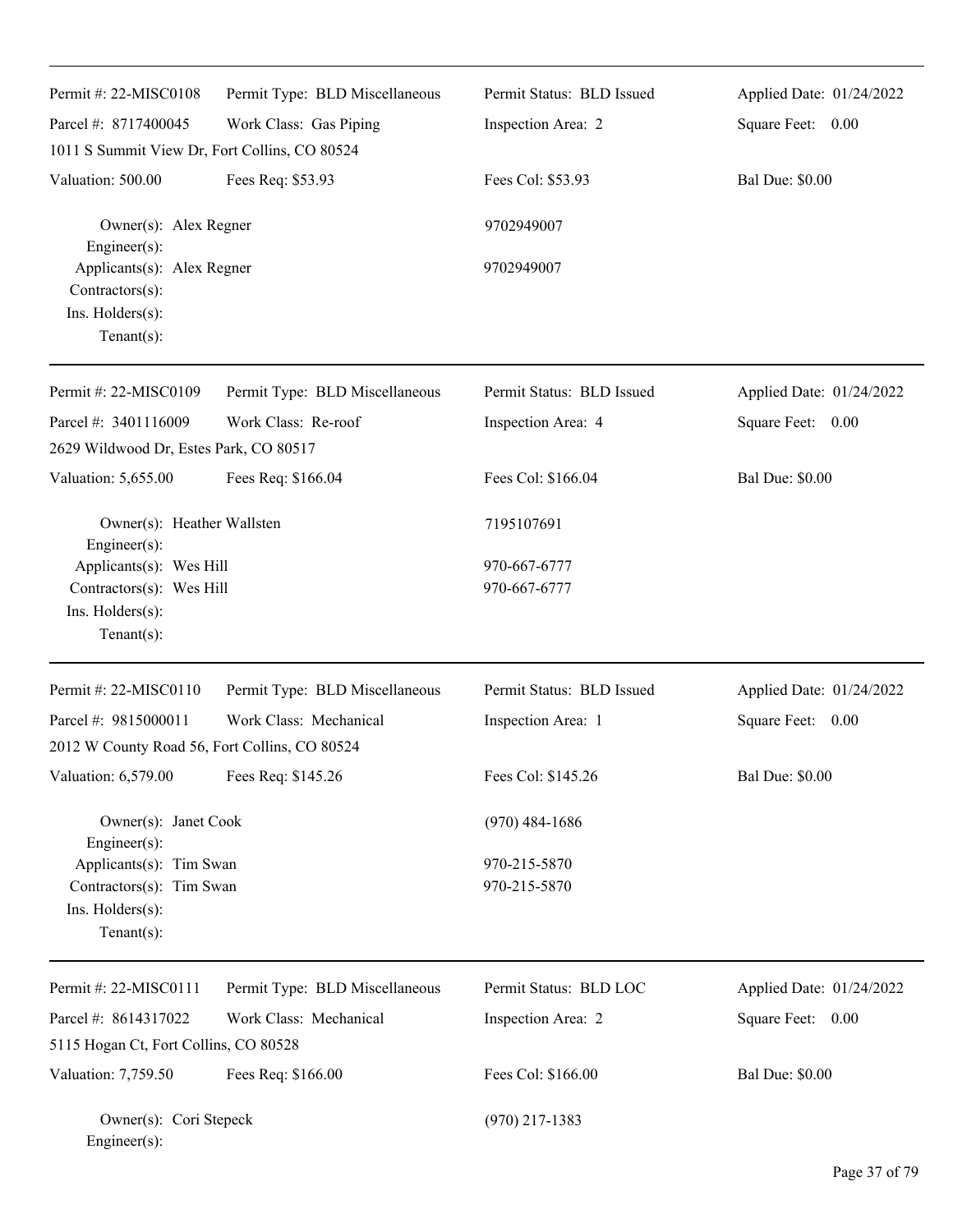| Permit #: 22-MISC0112                                                                                                         | Permit Type: BLD Miscellaneous | Permit Status: BLD LOC       | Applied Date: 01/24/2022 |
|-------------------------------------------------------------------------------------------------------------------------------|--------------------------------|------------------------------|--------------------------|
| Parcel #: 9709309030                                                                                                          | Work Class: Electrical         | Inspection Area: 2           | Square Feet: 0.00        |
| 2630 W Mulberry St, Fort Collins, CO 80521                                                                                    |                                |                              |                          |
| Valuation: 3,000.00                                                                                                           | Fees Req: \$148.80             | Fees Col: \$148.80           | <b>Bal Due: \$0.00</b>   |
| Owner(s): Audrey Weitzel<br>$Engineering(s)$ :                                                                                | * Audrey Family Trust          | 9702227314                   |                          |
| Applicants(s): James Sanders<br>Contractors(s):<br>Ins. Holders(s):<br>Tenant $(s)$ :                                         |                                | 9708524480                   |                          |
| Permit #: 22-MISC0113                                                                                                         | Permit Type: BLD Miscellaneous | Permit Status: BLD Issued    | Applied Date: 01/24/2022 |
| Parcel #: 9705000005                                                                                                          | Work Class: Electrical         | Inspection Area: 1           | Square Feet: 0.00        |
| 3855 Michaud Ln, Fort Collins, CO 80521                                                                                       |                                |                              |                          |
| Valuation: 2,804.00                                                                                                           | Fees Req: \$146.92             | Fees Col: \$146.92           | <b>Bal Due: \$0.00</b>   |
| Owner(s): Lynn Long                                                                                                           | Mike Taglialavore              | 9704124242                   |                          |
| Brian Long<br>$Engineering(s)$ :<br>Applicants(s): Mike Taglialavore<br>Contractors(s):<br>Ins. Holders(s):<br>Tenant $(s)$ : |                                | 970-691-2191                 |                          |
| Permit #: 22-MISC0114                                                                                                         | Permit Type: BLD Miscellaneous | Permit Status: BLD Issued    | Applied Date: 01/25/2022 |
| Parcel #: 9709108044                                                                                                          | Work Class: Mechanical         | Inspection Area: 2           | Square Feet: 0.00        |
| 525 N Impala Dr, Fort Collins, CO 80521                                                                                       |                                |                              |                          |
| Valuation: 6,978.00                                                                                                           | Fees Req: \$145.26             | Fees Col: \$145.26           | <b>Bal Due: \$0.00</b>   |
| Owner(s): Brandon Neibur<br>Engineer $(s)$ :                                                                                  |                                | $(970)$ 494-7632             |                          |
| Applicants(s): Mike Ducett<br>Contractors(s): Mike Ducett<br>Ins. Holders(s):<br>Tenant $(s)$ :                               |                                | 970-484-4841<br>970-484-4841 |                          |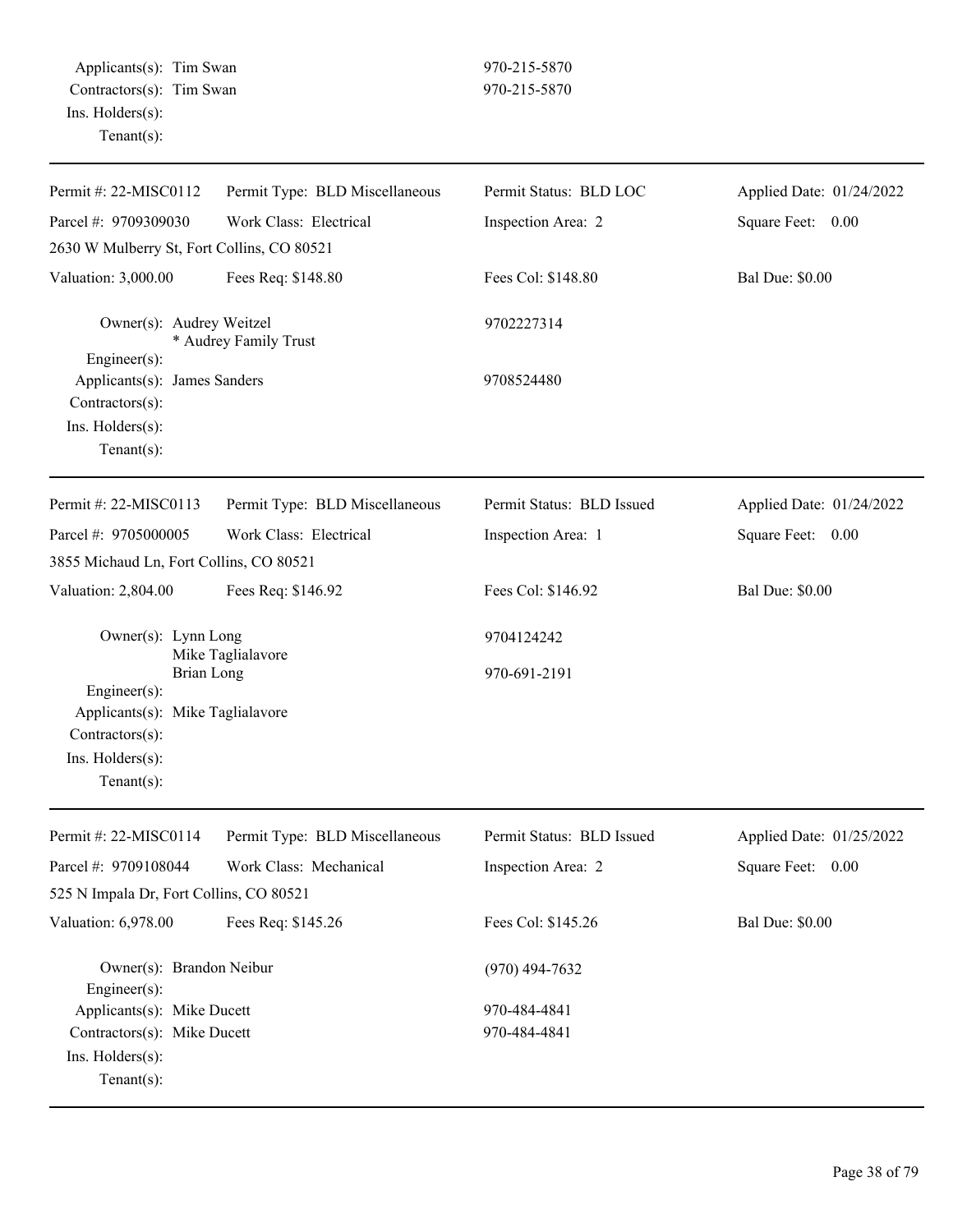| Permit #: 22-MISC0115                                                                                   | Permit Type: BLD Miscellaneous                                           | Permit Status: BLD Issued              | Applied Date: 01/25/2022 |
|---------------------------------------------------------------------------------------------------------|--------------------------------------------------------------------------|----------------------------------------|--------------------------|
| Parcel #: 3404111010                                                                                    | Work Class: Mechanical                                                   | Inspection Area: 4                     | Square Feet: 0.00        |
| 2410 Aspen Brook Dr, Estes Park, CO 80517                                                               |                                                                          |                                        |                          |
| Valuation: 2,042.81                                                                                     | Fees Req: \$62.27                                                        | Fees Col: \$62.27                      | <b>Bal Due: \$0.00</b>   |
| $Owner(s)$ :<br>$Engineering(s)$ :                                                                      | Shoemaker Family Revocable Trust                                         | 9704805096                             |                          |
| Applicants(s): Poudre Valley Air<br>Contractors(s): Robert Weisser<br>Ins. Holders(s):<br>$Tenant(s)$ : |                                                                          | 970-493-2050<br>970-493-2050           |                          |
| Permit #: 22-MISC0116                                                                                   | Permit Type: BLD Miscellaneous                                           | Permit Status: BLD Issued              | Applied Date: 01/25/2022 |
| Parcel #: 2924306008<br>62 Pagosa Peak Ct, Livermore, CO 80536                                          | Work Class: Boiler                                                       | Inspection Area: 5                     | Square Feet: 0.00        |
| Valuation: 31,000.00                                                                                    | Fees Req: \$643.17                                                       | Fees Col: \$643.17                     | <b>Bal Due: \$0.00</b>   |
| Owner(s): Richard Stroh<br>$Engineering(s)$ :                                                           |                                                                          | 9704848391                             |                          |
| Contractors(s): Jason Shivo<br>Ins. Holders(s):<br>$Tenant(s)$ :                                        | Applicants(s): One Hour Heating & Air Conditioning dba Autl 970-663-4002 | 9707757005                             |                          |
| Permit #: 22-MISC0117                                                                                   | Permit Type: BLD Miscellaneous                                           | Permit Status: BLD Issued              | Applied Date: 01/25/2022 |
| Parcel #: 8706110003                                                                                    | Work Class: Boiler                                                       | Inspection Area: 1                     | Square Feet: 0.00        |
| 1825 Elm Ct, Fort Collins, CO 80524                                                                     |                                                                          |                                        |                          |
| Valuation: 6,109.40                                                                                     | Fees Req: \$145.26                                                       | Fees Col: \$145.26                     | <b>Bal Due: \$0.00</b>   |
| Owner(s): Paul Lew<br>$Engineering(s)$ :                                                                |                                                                          | 970-215-5472                           |                          |
| Contractors(s): Mark Lancaster<br>$Ins.$ Holders $(s)$ :<br>$Tenant(s)$ :                               | Applicants(s): JMP Heat Inc dba Lion Home Service<br>Morgan Lopez        | 9708972337<br>9702156539<br>9705560544 |                          |
| Permit #: 22-MISC0118                                                                                   | Permit Type: BLD Miscellaneous                                           | Permit Status: BLD Issued              | Applied Date: 01/25/2022 |
| Parcel #: 9731309072                                                                                    | Work Class: Electrical                                                   | Inspection Area: 2                     | Square Feet: 0.00        |
| 4925 Highview Ct, Fort Collins, CO 80526                                                                |                                                                          |                                        |                          |
| Valuation: 1,500.00                                                                                     | Fees Req: \$60.00                                                        | Fees Col: \$60.00                      | <b>Bal Due: \$0.00</b>   |
| Owner(s): Ned Stankov<br>Engineer(s):                                                                   |                                                                          | $(979)$ 420-0105                       |                          |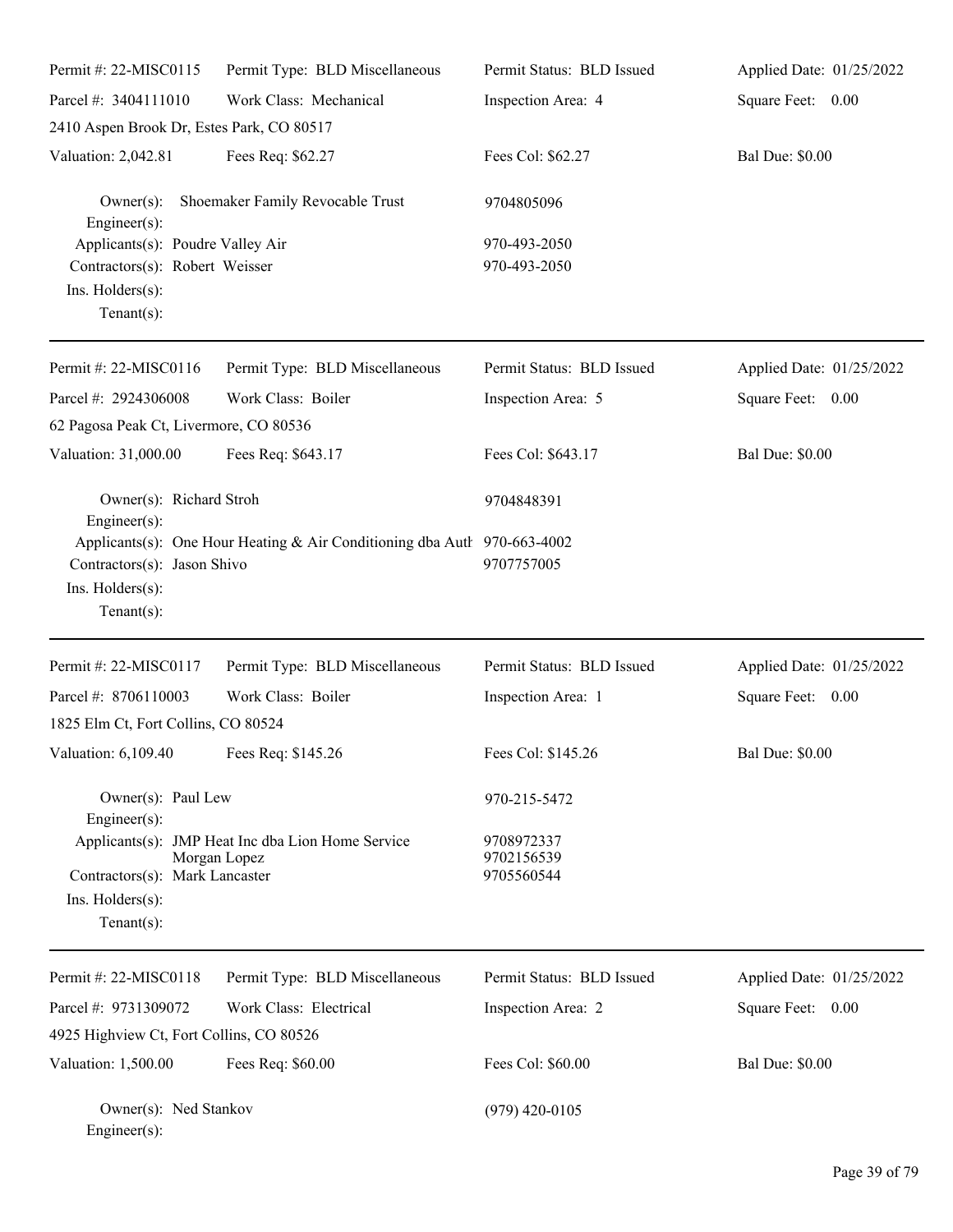| Permit #: 22-MISC0119                         | Permit Type: BLD Miscellaneous                                    | Permit Status: BLD LOC                 | Applied Date: 01/25/2022 |
|-----------------------------------------------|-------------------------------------------------------------------|----------------------------------------|--------------------------|
| Parcel #: 0432000060                          | Work Class: Boiler                                                | Inspection Area: 4                     | 0.00<br>Square Feet:     |
| 701 Indian Mountain Rd, Longmont, CO 80503    |                                                                   |                                        |                          |
| Valuation: 5,816.00                           | Fees Req: \$124.51                                                | Fees Col: \$124.51                     | <b>Bal Due: \$0.00</b>   |
| Owner(s): Lisanne Libner<br>Engineer $(s)$ :  |                                                                   | $(303)$ 955-1947                       |                          |
| Contractors(s): Mark Lancaster                | Applicants(s): JMP Heat Inc dba Lion Home Service<br>Morgan Lopez | 9708972337<br>9702156539<br>9705560544 |                          |
| $Ins.$ Holders $(s)$ :<br>Tenant $(s)$ :      |                                                                   |                                        |                          |
| Permit #: 22-MISC0120                         | Permit Type: BLD Miscellaneous                                    | Permit Status: BLD Issued              | Applied Date: 01/25/2022 |
| Parcel #: 8717400048                          | Work Class: Mechanical                                            | Inspection Area: 2                     | Square Feet: 0.00        |
| 1023 S Summit View Dr, Fort Collins, CO 80524 |                                                                   |                                        |                          |
| Valuation: 13,944.00                          | Fees Req: \$350.48                                                | Fees Col: \$350.48                     | <b>Bal Due: \$0.00</b>   |
| Owner(s): Jean Cloos<br>Engineer $(s)$ :      |                                                                   |                                        |                          |
| Applicants(s): IMS Heating & Air Inc          |                                                                   | 970-532-0123                           |                          |

Contractors(s): Mark Lancaster 9705560544 Ins. Holders(s): Tenant(s):

Permit #: 22-MISC0121 Parcel #: 3401114011 Permit Type: BLD Miscellaneous Work Class: Mechanical Permit Status: BLD LOC Inspection Area: 4 Applied Date: 01/25/2022 Square Feet: 0.00 924 Whispering Pines Dr, Estes Park, CO 80517 Valuation: 4,400.00 Fees Req: \$163.77 Fees Col: \$163.77 Bal Due: \$0.00 Owner(s): Don Benton (970) 586-5277 Engineer(s): Applicants(s): Michael Culp 970-203-9954 Contractors(s): Michael Culp 970-203-9954 Ins. Holders(s): Tenant(s): Permit #: 22-MISC0122 Permit Type: BLD Miscellaneous Permit Status: BLD LOC Applied Date: 01/25/2022

Parcel #: 9733100031 Work Class: Electrical

Inspection Area: 2

Square Feet: 0.00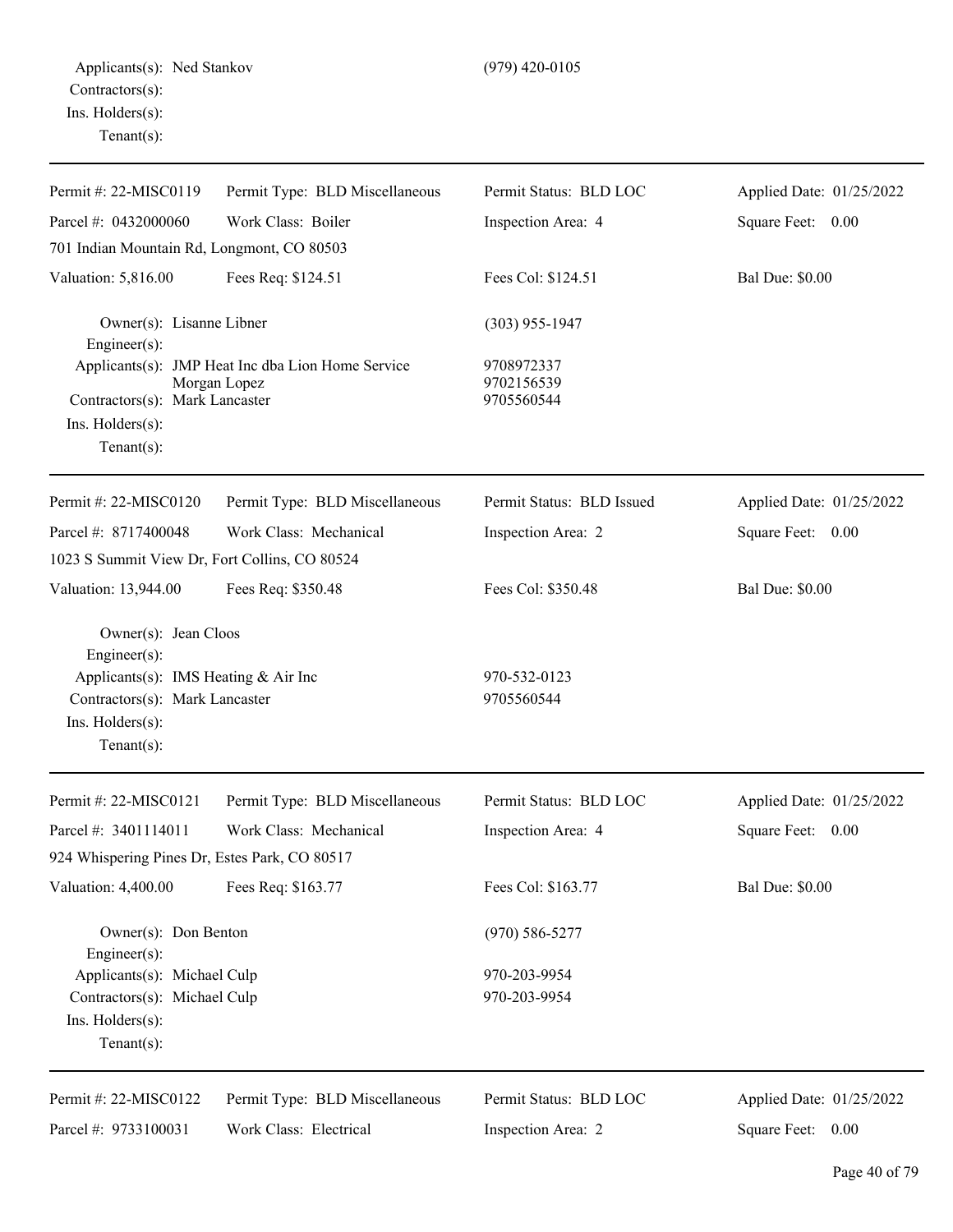3717 S Taft Hill Rd 291, Fort Collins, CO 80526 Valuation: 650.00 Fees Req: \$120.00 Fees Col: \$120.00 Bal Due: \$0.00 Owner(s): Dora Basurto (970) 430-8785 Engineer(s): Applicants(s): Mark Taylor 3032630437 Contractors(s): Ins. Holders(s): Tenant(s): Permit #: 22-MISC0123 Parcel #: 1630400022 Permit Type: BLD Miscellaneous Work Class: Mechanical Permit Status: BLD Issued Inspection Area: 4 Applied Date: 01/25/2022 Square Feet: 0.00 11855 County Road 43, Drake, CO 80515 Valuation: 7,220.81 Fees Req: \$166.00 Fees Col: \$166.00 Bal Due: \$0.00 Owner(s): Margaret McCreary (919) 682-7267 Engineer(s): Applicants(s): Poudre Valley Air 970-493-2050 Contractors(s): Robert Weisser 970-493-2050 Ins. Holders(s): Tenant(s): Permit #: 22-MISC0124 Parcel #: 9401000034 Permit Type: BLD Miscellaneous Work Class: Re-roof Permit Status: BLD Issued Inspection Area: 3 Applied Date: 01/25/2022 Square Feet: 0.00 796 Abrams Way, Loveland, CO 80537 Valuation: 23,215.00 Fees Req: \$525.45 Fees Col: \$525.45 Bal Due: \$0.00 Owner(s): Samaritan Properties LLC Engineer(s): Applicants(s): Larissa Sweet 9703718975 Contractors(s): Pat Sweet 9703718975 Ins. Holders(s): Tenant(s): Permit #: 22-MISC0125 Permit Type: BLD Miscellaneous  $A: \mathbf{A} \to \mathbf{A}$  01/25/2022

| Permit #: $22-MISCO125$                         | Permit Type: BLD Miscellaneous | Permit Status: BLD Issued | Applied Date: 01/25/2022 |
|-------------------------------------------------|--------------------------------|---------------------------|--------------------------|
| Parcel #: $8708200043$                          | Work Class: Mechanical         | Inspection Area: 2        | Square Feet:<br>0.00     |
| 401 N Timberline Rd 305, Fort Collins, CO 80524 |                                |                           |                          |
| Valuation: 4,918.00                             | Fees Req: \$103.77             | Fees Col: \$103.77        | <b>Bal Due: \$0.00</b>   |
| Owner(s): Jennifer Stonecipher                  |                                |                           |                          |
| $Engineering(s)$ :                              |                                |                           |                          |
| Applicants(s): IMS Heating $& Air Inc$          |                                | 970-532-0123              |                          |
| Contractors(s): Dwayne Shawver                  |                                | 970-532-0123              |                          |
| $Ins.$ Holders $(s)$ :                          |                                |                           |                          |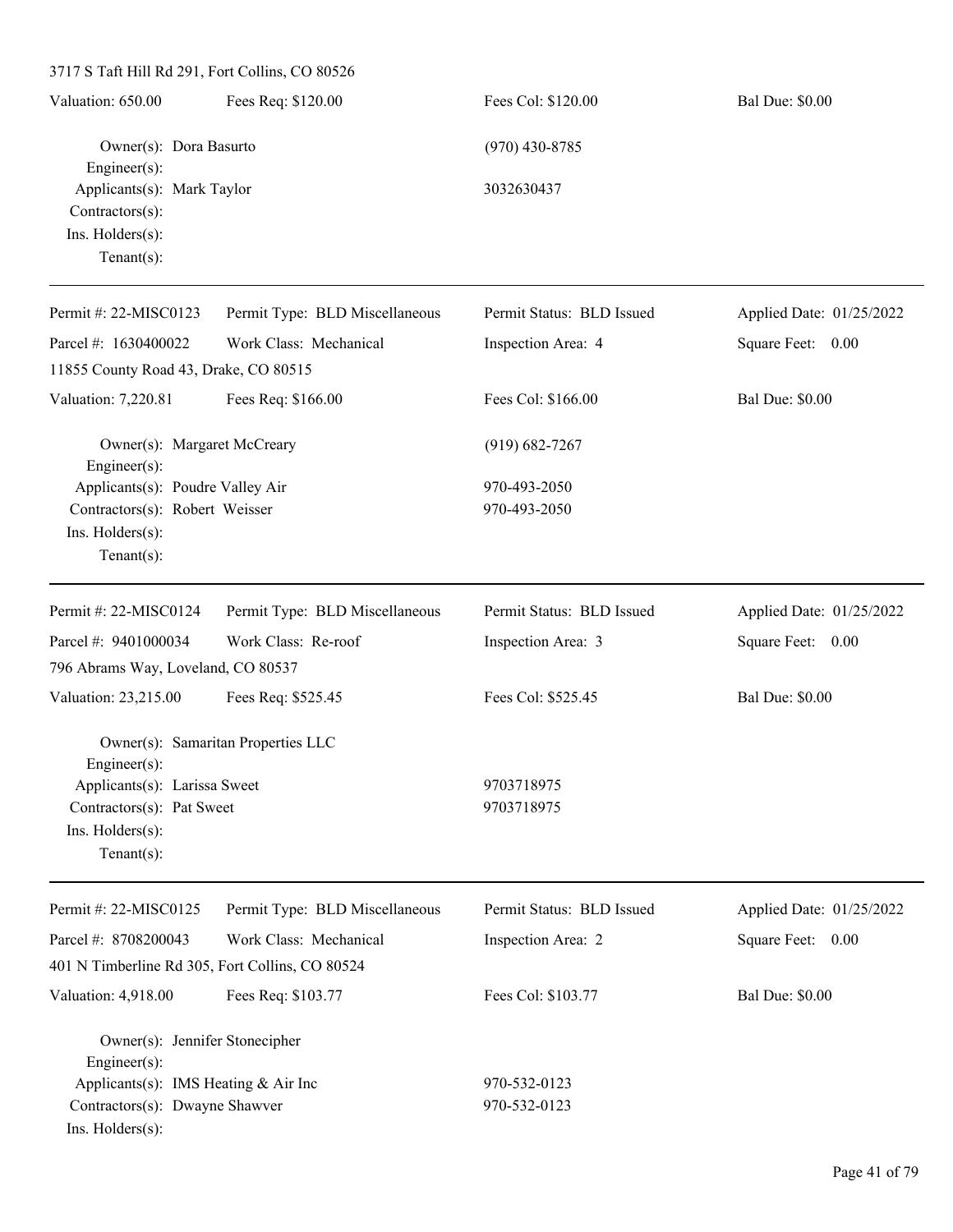| Permit #: $22-MISCO126$<br>Parcel #: 8825000048                                       | Permit Type: BLD Miscellaneous<br>Work Class: Electrical | Permit Status: BLD LOC<br>Inspection Area: 1 | Applied Date: 01/26/2022<br>Square Feet: 0.00 |
|---------------------------------------------------------------------------------------|----------------------------------------------------------|----------------------------------------------|-----------------------------------------------|
| 3277 Hinkley Dr, Fort Collins, CO 80524                                               |                                                          |                                              |                                               |
| Valuation: 300.00                                                                     | Fees Req: \$120.00                                       | Fees Col: \$120.00                           | <b>Bal Due: \$0.00</b>                        |
| Owner(s): Michael Bennett<br>$Engineering(s)$ :                                       |                                                          | 9702272714                                   |                                               |
| Applicants(s): Derek Jackson<br>Contractors(s):<br>Ins. Holders(s):<br>Tenant $(s)$ : |                                                          | 970-402-4443                                 |                                               |
| Permit #: 22-MISC0127                                                                 | Permit Type: BLD Miscellaneous                           | Permit Status: BLD Issued                    | Applied Date: 01/26/2022                      |
| Parcel #: 9733417021                                                                  | Work Class: Boiler                                       | Inspection Area: 2                           | Square Feet: 0.00                             |
| 4333 Picadilly Dr, Fort Collins, CO 80526                                             |                                                          |                                              |                                               |
| Valuation: 8,100.00                                                                   | Fees Req: \$186.75                                       | Fees Col: \$186.75                           | <b>Bal Due: \$0.00</b>                        |
| Owner(s): Harry Santner<br>$Engineering(s)$ :                                         |                                                          | $(970)$ 217-9988                             |                                               |
| Applicants(s): Michael Culp                                                           |                                                          | 970-203-9954                                 |                                               |
| Contractors(s): Michael Culp                                                          |                                                          | 970-203-9954                                 |                                               |
| Ins. $H$ olders $(s)$ :<br>Tenant $(s)$ :                                             |                                                          |                                              |                                               |
| Permit #: 22-MISC0128                                                                 | Permit Type: BLD Miscellaneous                           | Permit Status: BLD Issued                    | Applied Date: 01/26/2022                      |
| Parcel #: 9534408007                                                                  | Work Class: Mechanical                                   | Inspection Area: 3                           | Square Feet:<br>0.00                          |
| 3907 Joni Ln, Loveland, CO 80537                                                      |                                                          |                                              |                                               |
| Valuation: 10,060.00                                                                  | Fees Req: \$228.24                                       | Fees Col: \$228.24                           | <b>Bal Due: \$0.00</b>                        |
| Owner(s): Adrian Martinez<br>Engineer $(s)$ :                                         |                                                          | 970-646-3302                                 |                                               |
| Applicants(s): IMS Heating & Air Inc                                                  |                                                          | 970-532-0123                                 |                                               |
| Contractors(s): Dwayne Shawver                                                        |                                                          | 970-532-0123                                 |                                               |
| Ins. Holders(s):<br>$Tenant(s)$ :                                                     |                                                          |                                              |                                               |
| Permit #: 22-MISC0129                                                                 | Permit Type: BLD Miscellaneous                           | Permit Status: BLD Issued                    | Applied Date: 01/26/2022                      |
| Parcel #: 9434208003<br>1800 Callado St, Berthoud, CO 80513                           | Work Class: Mechanical                                   | Inspection Area: 3                           | Square Feet: 0.00                             |
| Valuation: 13,145.00                                                                  | Fees Req: \$290.48                                       | Fees Col: \$290.48                           | <b>Bal Due: \$0.00</b>                        |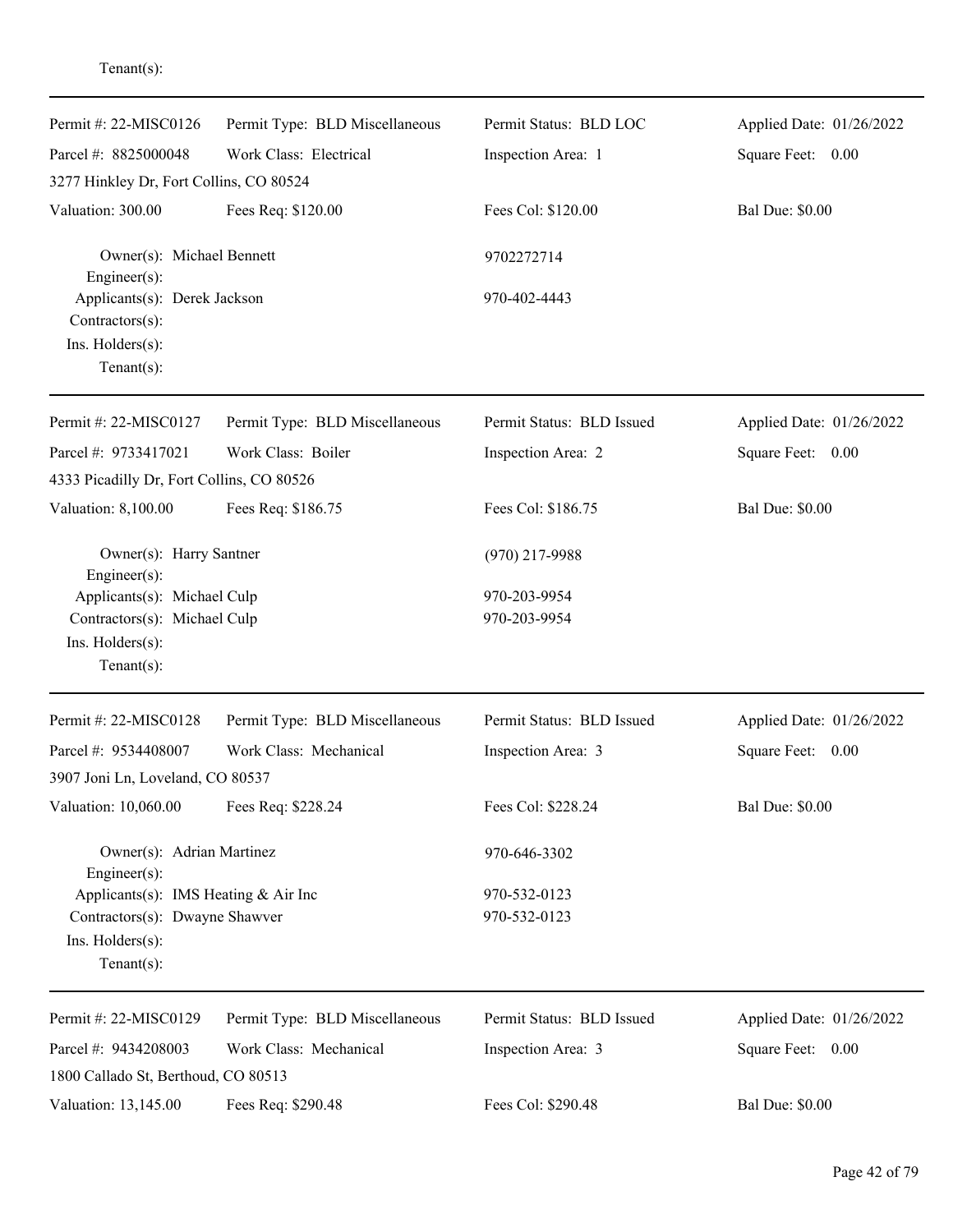Owner(s): Jamers Stover 3035178431 Engineer(s): Applicants(s): IMS Heating & Air Inc 970-532-0123 Contractors(s): Dwayne Shawver 970-532-0123 Ins. Holders(s): Tenant(s):

| Permit #: 22-MISC0130                                                                                           | Permit Type: BLD Miscellaneous | Permit Status: BLD Issued      | Applied Date: 01/26/2022 |
|-----------------------------------------------------------------------------------------------------------------|--------------------------------|--------------------------------|--------------------------|
| Parcel #: 9411206007                                                                                            | Work Class: Mechanical         | Inspection Area: 3             | Square Feet: 0.00        |
| 2137 Elmwood St, Berthoud, CO 80513                                                                             |                                |                                |                          |
| Valuation: 7,020.00                                                                                             | Fees Req: \$166.00             | Fees Col: \$166.00             | <b>Bal Due: \$0.00</b>   |
| Owner(s): John Mclaurin<br>Engineer(s):                                                                         |                                | $(970)$ 231-8014               |                          |
| Applicants(s): IMS Heating & Air Inc<br>Contractors(s): Dwayne Shawver<br>Ins. Holders(s):<br>Tenant $(s)$ :    |                                | 970-532-0123<br>970-532-0123   |                          |
| Permit #: 22-MISC0131                                                                                           | Permit Type: BLD Miscellaneous | Permit Status: BLD LOC         | Applied Date: 01/26/2022 |
| Parcel #: 3410129002                                                                                            | Work Class: Mechanical         | Inspection Area: 4             | Square Feet: 0.00        |
| 1440 Jungfrau Trl, Estes Park, CO 80517                                                                         |                                |                                |                          |
| Valuation: 10,000.00                                                                                            | Fees Req: \$207.50             | Fees Col: \$207.50             | <b>Bal Due: \$0.00</b>   |
| Owner(s): Manu Asthana<br>Engineer(s):                                                                          |                                | 4697336014                     |                          |
| Applicants(s): Nicholas Somerville<br>Contractors(s): Nicholas Somerville<br>Ins. Holders(s):<br>Tenant $(s)$ : |                                | 9702170132<br>9702170132       |                          |
| Permit #: 22-MISC0132                                                                                           | Permit Type: BLD Miscellaneous | Permit Status: BLD Issued      | Applied Date: 01/26/2022 |
| Parcel #: 9436300027                                                                                            | Work Class: Mechanical         | Inspection Area: 3             | Square Feet: 0.00        |
| 2504 Brehm Rd, Berthoud, CO 80513                                                                               |                                |                                |                          |
| Valuation: 8,438.00                                                                                             | Fees Req: \$186.75             | Fees Col: \$186.75             | <b>Bal Due: \$0.00</b>   |
| Owner(s): Matthew Johnstone<br>$Engineering(s)$ :                                                               | <b>Brittany Johnstone</b>      | 9702907491<br>$(970)$ 494-7632 |                          |
| Applicants(s): Mike Ducett<br>Contractors(s): Mike Ducett<br>Ins. Holders(s):<br>Tenant $(s)$ :                 |                                | 970-484-4841<br>970-484-4841   |                          |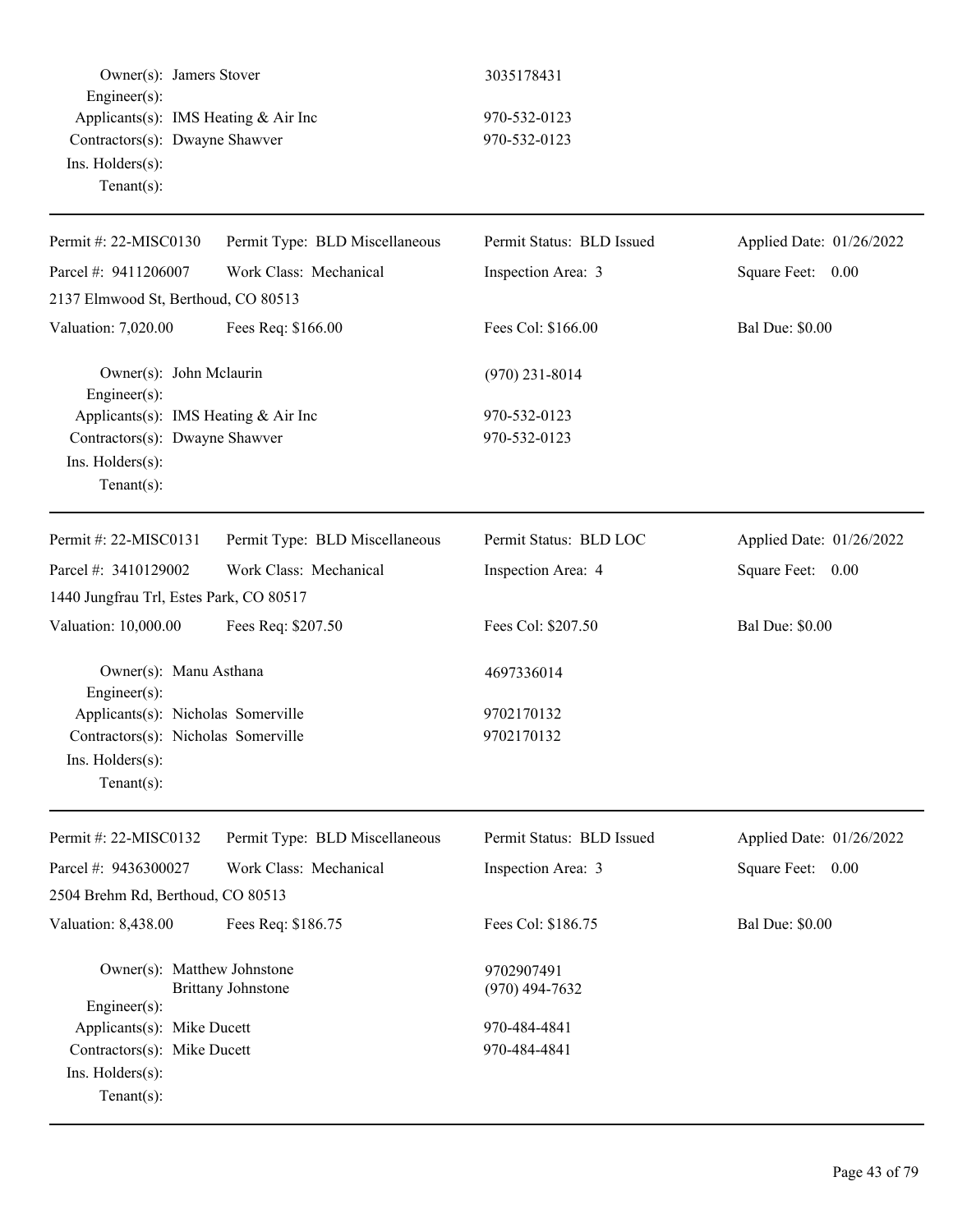| Permit #: 22-MISC0133                                                                           | Permit Type: BLD Miscellaneous                    | Permit Status: BLD LOC                   | Applied Date: 01/26/2022 |
|-------------------------------------------------------------------------------------------------|---------------------------------------------------|------------------------------------------|--------------------------|
| Parcel #: 9733100030                                                                            | Work Class: Re-roof                               | Inspection Area: 2                       | Square Feet: 0.00        |
|                                                                                                 | 2300 W County Road 38e 22, Fort Collins, CO 80526 |                                          |                          |
| Valuation: 7,554.53                                                                             | Fees Req: \$205.79                                | Fees Col: \$205.79                       | <b>Bal Due: \$0.00</b>   |
| $Engineer(s)$ :                                                                                 | Owner(s): Casey Pryor                             |                                          |                          |
| Applicants(s): Ian Davis<br>Contractors(s): Ian Davis<br>Ins. Holders(s):<br>Tenant $(s)$ :     |                                                   | $(720) 585 - 5192$<br>$(720) 585 - 5192$ |                          |
| Permit #: 22-MISC0134                                                                           | Permit Type: BLD Miscellaneous                    | Permit Status: BLD Issued                | Applied Date: 01/26/2022 |
| Parcel #: 9818000045<br>4732 Rutters Dr, Laporte, CO 80535                                      | Work Class: Electrical                            | Inspection Area: 1                       | Square Feet: 0.00        |
| Valuation: 6,000.00                                                                             | Fees Req: \$351.74                                | Fees Col: \$351.74                       | <b>Bal Due: \$0.00</b>   |
| Engineer(s):                                                                                    | Owner(s): Thomas O'Dell Huckaby                   | 9704934365                               |                          |
| Applicants(s): Andrew Lyle<br>Contractors(s):<br>Ins. Holders(s):<br>Tenant $(s)$ :             |                                                   | 9136608581                               |                          |
| Permit #: 22-MISC0135                                                                           | Permit Type: BLD Miscellaneous                    | Permit Status: BLD Issued                | Applied Date: 01/27/2022 |
| Parcel #: 8623109020                                                                            | Work Class: Mechanical                            | Inspection Area: 2                       | Square Feet: 0.00        |
| 5724 Sierra Dr, Fort Collins, CO 80528                                                          |                                                   |                                          |                          |
| Valuation: 14,500.00 Fees Req: \$311.23                                                         |                                                   | Fees Col: \$311.23                       | <b>Bal Due: \$0.00</b>   |
| Owner(s): William Milliken<br>$Engineer(s)$ :                                                   |                                                   | 970-222-6754                             |                          |
| Applicants(s): Derek Quint<br>Contractors(s): Derek Quint<br>Ins. Holders(s):<br>Tenant $(s)$ : |                                                   | 970-353-0315<br>970-353-0315             |                          |
| Permit #: 22-MISC0136                                                                           | Permit Type: BLD Miscellaneous                    | Permit Status: BLD Issued                | Applied Date: 01/27/2022 |
| Parcel #: 8708305028                                                                            | Work Class: Mechanical                            | Inspection Area: 2                       | Square Feet: 0.00        |
| 2040 Airway Ave, Fort Collins, CO 80524                                                         |                                                   |                                          |                          |
| Valuation: 9,900.00                                                                             | Fees Req: \$207.50                                | Fees Col: \$207.50                       | <b>Bal Due: \$0.00</b>   |
| Owner(s): J & J Enterprise LLC<br>Engineer $(s)$ :                                              |                                                   |                                          |                          |
| Applicants(s): Michael Wetzbarger                                                               |                                                   | 970-282-7220                             |                          |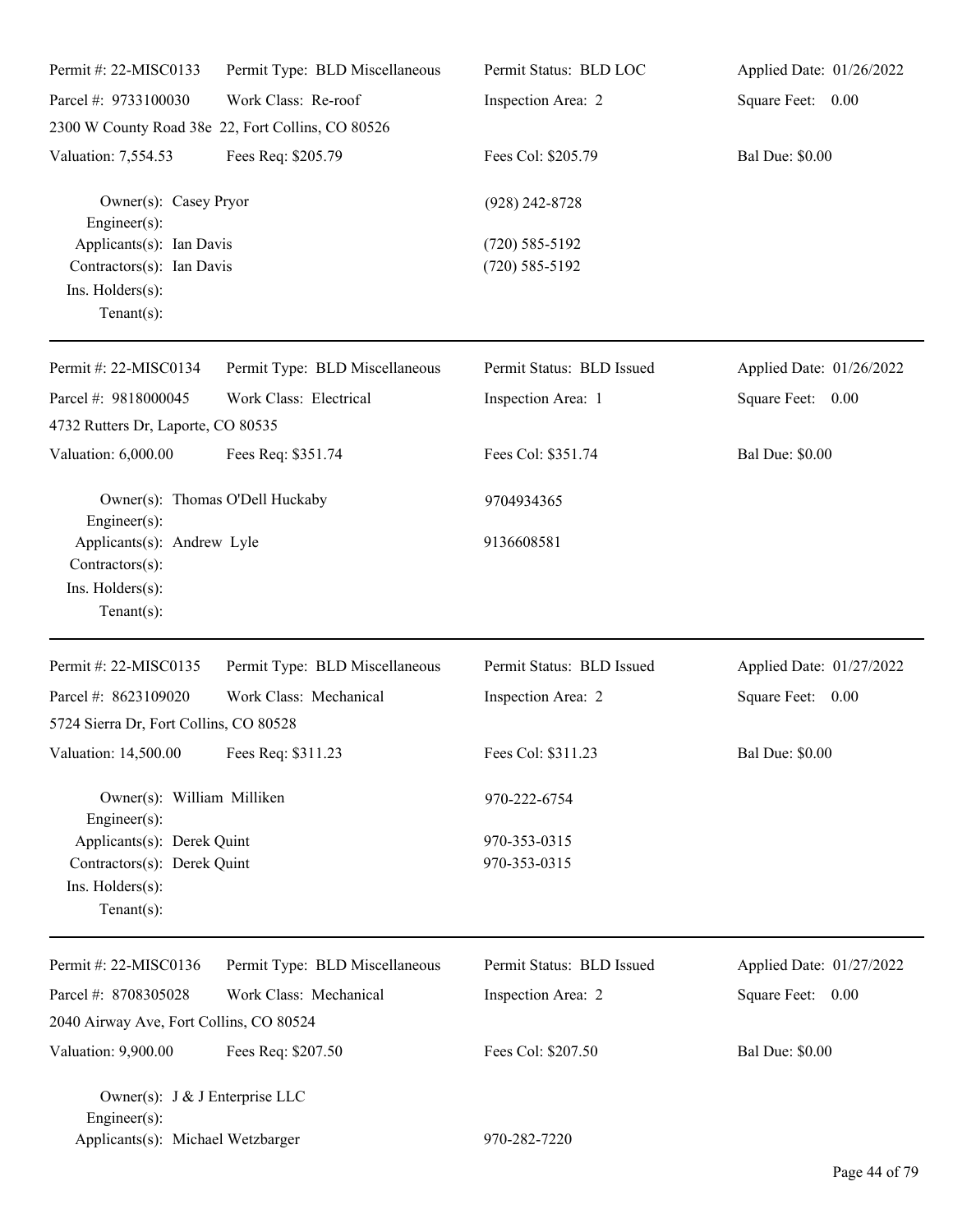| Permit #: 22-MISC0137                                                                                 | Permit Type: BLD Miscellaneous                 | Permit Status: BLD Issued  | Applied Date: 01/27/2022 |
|-------------------------------------------------------------------------------------------------------|------------------------------------------------|----------------------------|--------------------------|
| Parcel #: 9731109004                                                                                  | Work Class: Re-roof                            | Inspection Area: 2         | Square Feet: 0.00        |
| 3621 Soderburg Dr, Fort Collins, CO 80526                                                             |                                                |                            |                          |
| Valuation: 10,331.83                                                                                  | Fees Req: \$265.08                             | Fees Col: \$265.08         | <b>Bal Due: \$0.00</b>   |
| Owner(s): Karen Wirth<br>Engineer(s):                                                                 |                                                | 9708173805                 |                          |
| Contractors(s): David Prestwich<br>Ins. Holders(s):<br>$Tenant(s)$ :                                  | Applicants(s): Stone Creek Roofing & Exteriors | 3037725700<br>303-772-5700 |                          |
| Permit #: 22-MISC0138                                                                                 | Permit Type: BLD Miscellaneous                 | Permit Status: BLD Issued  | Applied Date: 01/27/2022 |
| Parcel #: 9704400026                                                                                  | Work Class: Mechanical                         | Inspection Area: 1         | Square Feet: 0.00        |
| 831 N Taft Hill Rd, Fort Collins, CO 80521                                                            |                                                |                            |                          |
| Valuation: 17,400.00                                                                                  | Fees Req: \$373.47                             | Fees Col: \$373.47         | <b>Bal Due: \$0.00</b>   |
| Owner(s): Allison Lindsay<br>Engineer(s):                                                             |                                                | 5514270815                 |                          |
| Applicants(s): Jason Shivo<br>Contractors(s): Jason Shivo<br>Ins. $H$ olders $(s)$ :<br>$Tenant(s)$ : |                                                | 9707757005<br>9707757005   |                          |
| Permit #: 22-MISC0139                                                                                 | Permit Type: BLD Miscellaneous                 | Permit Status: BLD Issued  | Applied Date: 01/27/2022 |
| Parcel #: 9704400026<br>831 N Taft Hill Rd, Fort Collins, CO 80521                                    | Work Class: Mechanical                         | Inspection Area: 1         | Square Feet: 0.00        |
| Valuation: 17,400.00                                                                                  | Fees Req: \$373.47                             | Fees Col: \$373.47         | <b>Bal Due: \$0.00</b>   |
| Owner(s): Allison Lindsay<br>Engineer(s):                                                             |                                                | 5514270815                 |                          |
| Applicants(s): Jason Shivo                                                                            |                                                | 9707757005                 |                          |
| Contractors(s): Jason Shivo<br>Ins. Holders(s):<br>Tenant $(s)$ :                                     |                                                | 9707757005                 |                          |
| Permit #: 22-MISC0140                                                                                 | Permit Type: BLD Miscellaneous                 | Permit Status: BLD Issued  | Applied Date: 01/27/2022 |
| Parcel #: 9733100031                                                                                  | Work Class: Mechanical                         | Inspection Area: 2         | Square Feet:<br>0.00     |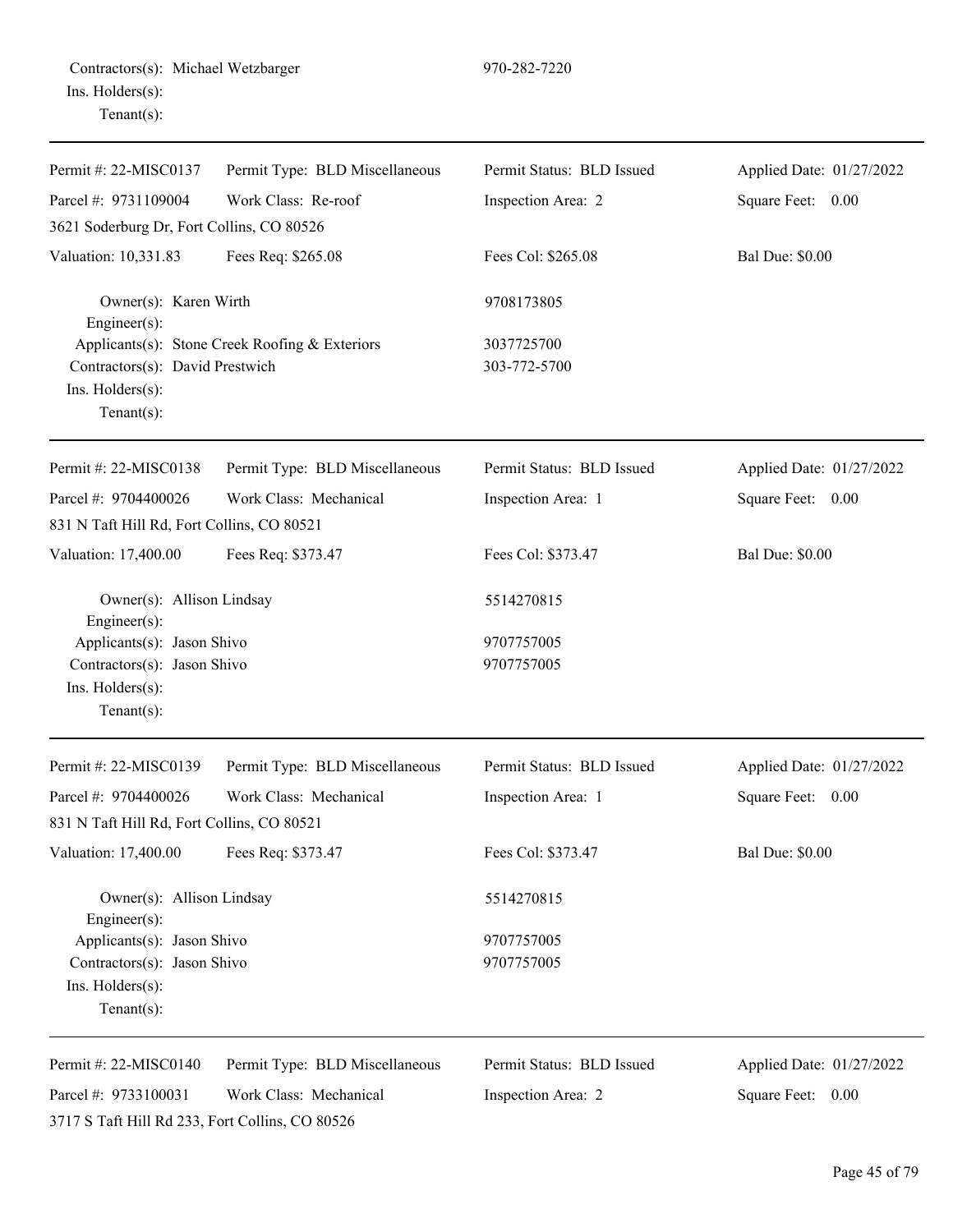| Valuation: 18,000.00                      | Fees Req: \$373.47             | Fees Col: \$373.47        | <b>Bal Due: \$0.00</b>   |
|-------------------------------------------|--------------------------------|---------------------------|--------------------------|
| Owner(s): Rebecca Brown<br>Engineer(s):   |                                |                           |                          |
| Applicants(s): Jason Shivo                |                                | 9707757005                |                          |
|                                           | Contractors(s): Jason Shivo    |                           |                          |
| Ins. Holders(s):                          |                                |                           |                          |
| Tenant $(s)$ :                            |                                |                           |                          |
| Permit #: 22-MISC0141                     | Permit Type: BLD Miscellaneous | Permit Status: BLD Void   | Applied Date: 01/27/2022 |
| Parcel #: 2226000029                      | Work Class: Electrical         | Inspection Area: 6        | Square Feet: 0.00        |
| 521 Raspberry Ln, Livermore, CO 80536     |                                |                           |                          |
| Valuation: 0.00                           | Fees Req:                      | Fees Col:                 | Bal Due:                 |
| Owner(s): Kimberly Martin<br>Engineer(s): |                                | $(303)$ 261-7891          |                          |
| Applicants(s): Kimberly Martin            |                                | $(303)$ 261-7891          |                          |
| Contractors(s):                           |                                |                           |                          |
| Ins. Holders(s):                          |                                |                           |                          |
| Tenant $(s)$ :                            |                                |                           |                          |
|                                           |                                |                           |                          |
| Permit #: 22-MISC0142                     | Permit Type: BLD Miscellaneous | Permit Status: BLD Issued | Applied Date: 01/27/2022 |
| Parcel #: 0911000045                      | Work Class: Gas Piping         | Inspection Area: 5        | Square Feet: 0.00        |
| 345 Red Bear Rd, Laporte, CO 80535        |                                |                           |                          |
| Valuation: 2,000.00                       | Fees Req: \$165.57             | Fees Col: \$165.57        | <b>Bal Due: \$0.00</b>   |
| Owner(s): Geoffrey Drummond               |                                |                           |                          |
| Engineer(s):                              |                                |                           |                          |
| Applicants(s): Douglas Medina             |                                | 970-658-6759              |                          |
| $Contractors(s)$ :                        |                                |                           |                          |
| Ins. Holders(s):<br>Tenant $(s)$ :        |                                |                           |                          |
|                                           |                                |                           |                          |
| Permit #: 22-MISC0143                     | Permit Type: BLD Miscellaneous | Permit Status: BLD Issued | Applied Date: 01/27/2022 |
| Parcel #: 9402406011                      | Work Class: Electrical         | Inspection Area: 3        | Square Feet: 0.00        |
| 5008 S Iowa Ave, Loveland, CO 80537       |                                |                           |                          |
| Valuation: 3,125.00                       | Fees Req: \$150.00             | Fees Col: \$150.00        | <b>Bal Due: \$0.00</b>   |
| Owner(s): Rorey Schreibvogel              |                                | $(970) 534 - 7387$        |                          |
| Engineer(s):                              |                                |                           |                          |
| Applicants(s): Eric Clinton               |                                | 8502926018                |                          |
| Contractors(s):                           |                                |                           |                          |

Ins. Holders(s): Tenant(s):

Page 46 of 79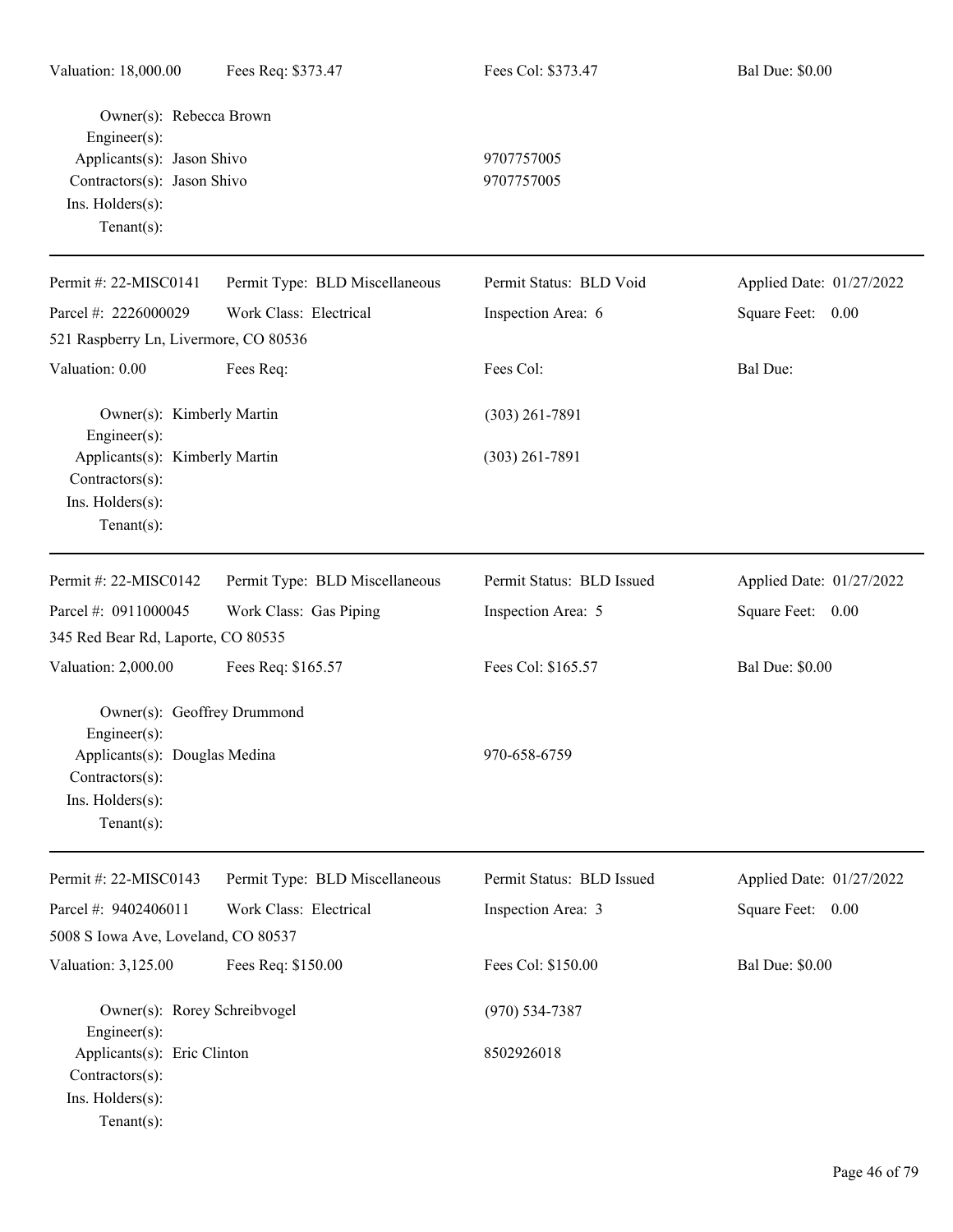| Permit#: 22-MISC0144                                                                                      | Permit Type: BLD Miscellaneous | Permit Status: BLD Issued    | Applied Date: 01/27/2022 |
|-----------------------------------------------------------------------------------------------------------|--------------------------------|------------------------------|--------------------------|
| Parcel #: 9402406011                                                                                      | Work Class: Electrical         | Inspection Area: 3           | Square Feet: 0.00        |
| 5006 S Iowa Ave, Loveland, CO 80537                                                                       |                                |                              |                          |
| Valuation: 3,125.00                                                                                       | Fees Req: \$150.00             | Fees Col: \$150.00           | <b>Bal Due: \$0.00</b>   |
| Owner(s): Rorey Schreibvogel<br>Engineer(s):                                                              |                                | $(970) 534 - 7387$           |                          |
| Applicants(s): Eric Clinton<br>Contractors(s):<br>Ins. Holders(s):<br>Tenant $(s)$ :                      |                                | 8502926018                   |                          |
| Permit #: 22-MISC0145                                                                                     | Permit Type: BLD Miscellaneous | Permit Status: BLD Issued    | Applied Date: 01/27/2022 |
| Parcel #: 8803000012                                                                                      | Work Class: Demolition         | Inspection Area: 1           | Square Feet: 0.00        |
| 4824 E County Road 60, Wellington, CO 80549                                                               |                                |                              |                          |
| Valuation: 4,000.00                                                                                       | Fees Req: \$51.64              | Fees Col: \$51.64            | <b>Bal Due: \$0.00</b>   |
| Owner(s): Chad Oster<br>Engineer(s):                                                                      |                                | 9703083758                   |                          |
| Applicants(s): Douglas Landers<br>Contractors(s): Douglas Landers<br>Ins. Holders(s):<br>Tenant $(s)$ :   |                                | 9704810897<br>9704810897     |                          |
| Permit #: 22-MISC0146                                                                                     | Permit Type: BLD Miscellaneous | Permit Status: BLD Issued    | Applied Date: 01/27/2022 |
| Parcel #: 8722105023                                                                                      | Work Class: Re-roof            | Inspection Area: 2           | Square Feet: 0.00        |
| 1701 Carriage Rd, Fort Collins, CO 80525                                                                  |                                |                              |                          |
| Valuation: 15,000.00                                                                                      | Fees Req: \$348.02             | Fees Col: \$348.02           | <b>Bal Due: \$0.00</b>   |
| Owner(s): Liz Mcgeehan<br>Engineer(s):                                                                    |                                | $(407)$ 429-9796             |                          |
| Applicants(s): Courtney Stoffel<br>Contractors(s): Courtney Stoffel<br>Ins. Holders(s):<br>Tenant $(s)$ : |                                | 970-888-1699<br>970-888-1699 |                          |
| Permit #: 22-MISC0147                                                                                     | Permit Type: BLD Miscellaneous | Permit Status: BLD Issued    | Applied Date: 01/27/2022 |
| Parcel #: 8623106004                                                                                      | Work Class: Re-roof            | Inspection Area: 2           | 0.00<br>Square Feet:     |
| 5804 Park Ridge Ct, Fort Collins, CO 80528                                                                |                                |                              |                          |
| Valuation: 28,595.00                                                                                      | Fees Req: \$608.93             | Fees Col: \$608.93           | <b>Bal Due: \$0.00</b>   |
| Owner(s): Richard Strick<br>Engineer(s):                                                                  |                                | $(970)$ 217-6077             |                          |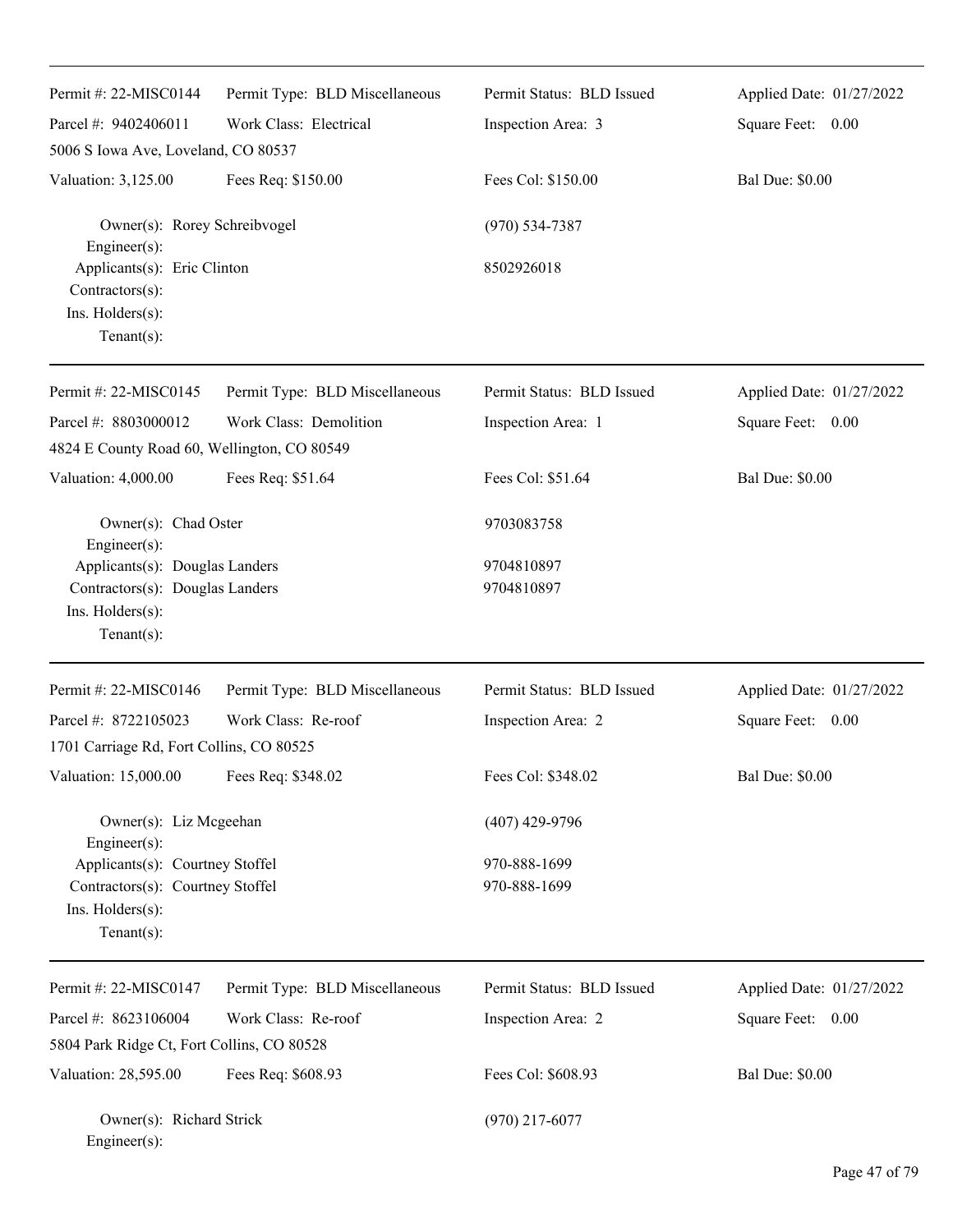| Permit #: 22-MISC0148                               | Permit Type: BLD Miscellaneous                                      | Permit Status: BLD LOC    | Applied Date: 01/28/2022 |
|-----------------------------------------------------|---------------------------------------------------------------------|---------------------------|--------------------------|
| Parcel #: 9819206011                                | Work Class: Re-roof                                                 | Inspection Area: 1        | Square Feet: 0.00        |
| 4801 Kiva Dr, Laporte, CO 80535                     |                                                                     |                           |                          |
| Valuation: 6,900.00                                 | Fees Req: \$187.10                                                  | Fees Col: \$187.10        | <b>Bal Due: \$0.00</b>   |
| Owner(s): Paul Oberg                                |                                                                     | $(970)$ 402-5194          |                          |
| Engineer(s):<br>Applicants(s): Brendan O'Keefe      |                                                                     | 9706910845                |                          |
|                                                     | Jeremiah Broz                                                       | 9706910845                |                          |
| Contractors(s):<br>Ins. Holders(s):                 |                                                                     |                           |                          |
| $Tenant(s)$ :                                       |                                                                     |                           |                          |
| Permit #: 22-MISC0149                               | Permit Type: BLD Miscellaneous                                      | Permit Status: BLD Void   | Applied Date: 01/28/2022 |
| Parcel #:                                           | Work Class: Gas Fireplace or Stove/Lo <sub>!</sub> Inspection Area: |                           | Square Feet: 0.00        |
|                                                     | Insert                                                              |                           |                          |
| 6900 Sumner St, Wellington, CO 80549                |                                                                     |                           |                          |
| Valuation: 900.00                                   | Fees Req: \$53.93                                                   | Fees Col: \$53.93         | <b>Bal Due: \$0.00</b>   |
|                                                     |                                                                     |                           |                          |
| Owner(s): James Waters<br>Engineer(s):              |                                                                     | $(509)$ 202-6139          |                          |
| Applicants(s): James Waters                         |                                                                     | $(509)$ 202-6139          |                          |
| James Waters<br>Contractors(s):                     |                                                                     | $(509)$ 202-6139          |                          |
| Ins. Holders(s):                                    |                                                                     |                           |                          |
| $Tenant(s)$ :                                       |                                                                     |                           |                          |
|                                                     |                                                                     |                           |                          |
| Permit #: 22-MISC0150                               | Permit Type: BLD Miscellaneous                                      | Permit Status: BLD Issued | Applied Date: 01/28/2022 |
| Parcel #: 0514000015                                | Work Class: Re-roof                                                 | Inspection Area: 3        | Square Feet: 0.00        |
| 755 N County Road 29, Loveland, CO 80537            |                                                                     |                           |                          |
| Valuation: 11,568.00                                | Fees Req: \$286.10                                                  | Fees Col: \$286.10        | <b>Bal Due: \$0.00</b>   |
| Owner(s): Robin Bonn                                |                                                                     | $(970)$ 669-1233          |                          |
| Engineer $(s)$ :                                    |                                                                     | 970-667-6777              |                          |
| Applicants(s): Wes Hill<br>Contractors(s): Wes Hill |                                                                     | 970-667-6777              |                          |
| Ins. Holders(s):                                    |                                                                     |                           |                          |
| Tenant(s):                                          |                                                                     |                           |                          |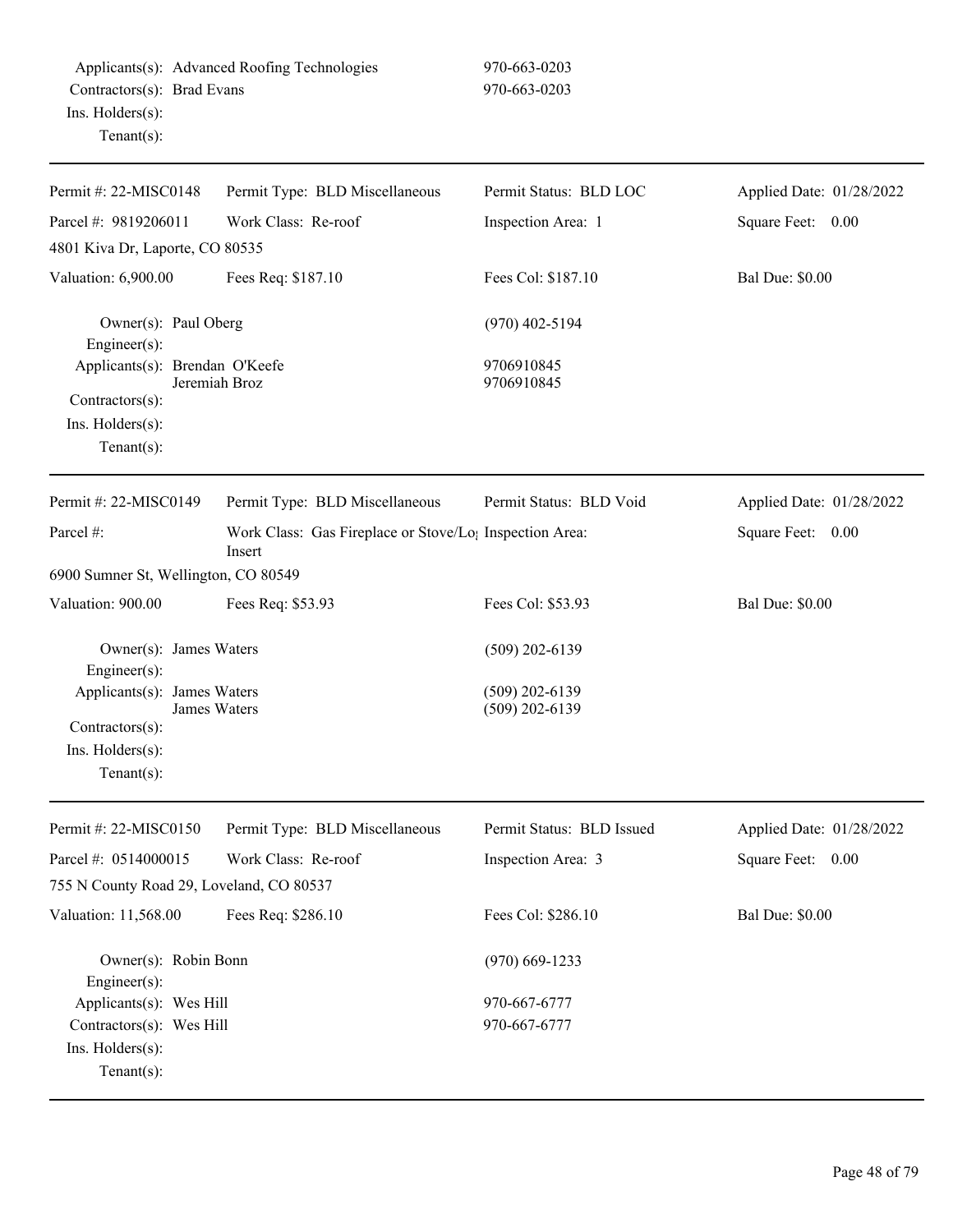| Permit #: 22-MISC0151                                                                           | Permit Type: BLD Miscellaneous | Permit Status: BLD Issued    | Applied Date: 01/28/2022 |
|-------------------------------------------------------------------------------------------------|--------------------------------|------------------------------|--------------------------|
| Parcel #: 9827000027                                                                            | Work Class: Demolition         | Inspection Area: 1           | Square Feet: 0.00        |
| 2960 N County Road 19, Fort Collins, CO 80524                                                   |                                |                              |                          |
| Valuation: 0.00                                                                                 | Fees Req: \$51.64              | Fees Col: \$51.64            | <b>Bal Due: \$0.00</b>   |
| Owner(s): Ron Talarico<br>Engineer(s):                                                          |                                | 970-493-1121                 |                          |
| Applicants(s): Ron Talarico<br>Contractors(s):<br>Ins. Holders(s):<br>$Tenant(s)$ :             |                                | 970-493-1121                 |                          |
| Permit #: 22-MISC0152                                                                           | Permit Type: BLD Miscellaneous | Permit Status: BLD Issued    | Applied Date: 01/28/2022 |
| Parcel #: 0701315703<br>6021 Red Ridge Trl, Bellvue, CO 80512                                   | Work Class: Mechanical         | Inspection Area: 1           | Square Feet: 0.00        |
| Valuation: 4,017.35                                                                             | Fees Req: \$103.77             | Fees Col: \$103.77           | <b>Bal Due: \$0.00</b>   |
| Owner(s): Andrew Orr<br>Engineer(s):                                                            |                                | 9705567494                   |                          |
| Applicants(s): Glenn Frank<br>Contractors(s): Glenn Frank<br>Ins. Holders(s):<br>Tenant $(s)$ : |                                | 970-484-4552<br>970-484-4552 |                          |
| Permit #: 22-MISC0153                                                                           | Permit Type: BLD Miscellaneous | Permit Status: BLD Issued    | Applied Date: 01/28/2022 |
| Parcel #: 0701315703                                                                            | Work Class: Plumbing           | Inspection Area: 1           | Square Feet: 0.00        |
| 6021 Red Ridge Trl, Bellvue, CO 80512<br>Valuation: 4,017.35 Fees Req: \$103.77                 |                                | Fees Col: \$103.77           | <b>Bal Due: \$0.00</b>   |
|                                                                                                 |                                |                              |                          |
| Owner(s): Andrew Orr<br>Engineer(s):                                                            |                                | 9705567494                   |                          |
| Applicants(s): Glenn Frank<br>Contractors(s): Glenn Frank<br>Ins. Holders(s):<br>$Tenant(s)$ :  |                                | 970-484-4552<br>970-484-4552 |                          |
| Permit #: 22-MISC0154                                                                           | Permit Type: BLD Miscellaneous | Permit Status: BLD Issued    | Applied Date: 01/28/2022 |
| Parcel #: 9836112024                                                                            | Work Class: Mechanical         | Inspection Area: 1           | Square Feet: 0.00        |
| 1029 Valley View Rd, Fort Collins, CO 80524                                                     |                                |                              |                          |
| Valuation: 25,710.36                                                                            | Fees Req: \$599.44             | Fees Col: \$599.44           | <b>Bal Due: \$0.00</b>   |
| Owner(s): Jere Jane Levy<br>Engineer(s):                                                        |                                | 9704938780                   |                          |
| Applicants(s): Glenn Frank                                                                      |                                | 970-484-4552                 |                          |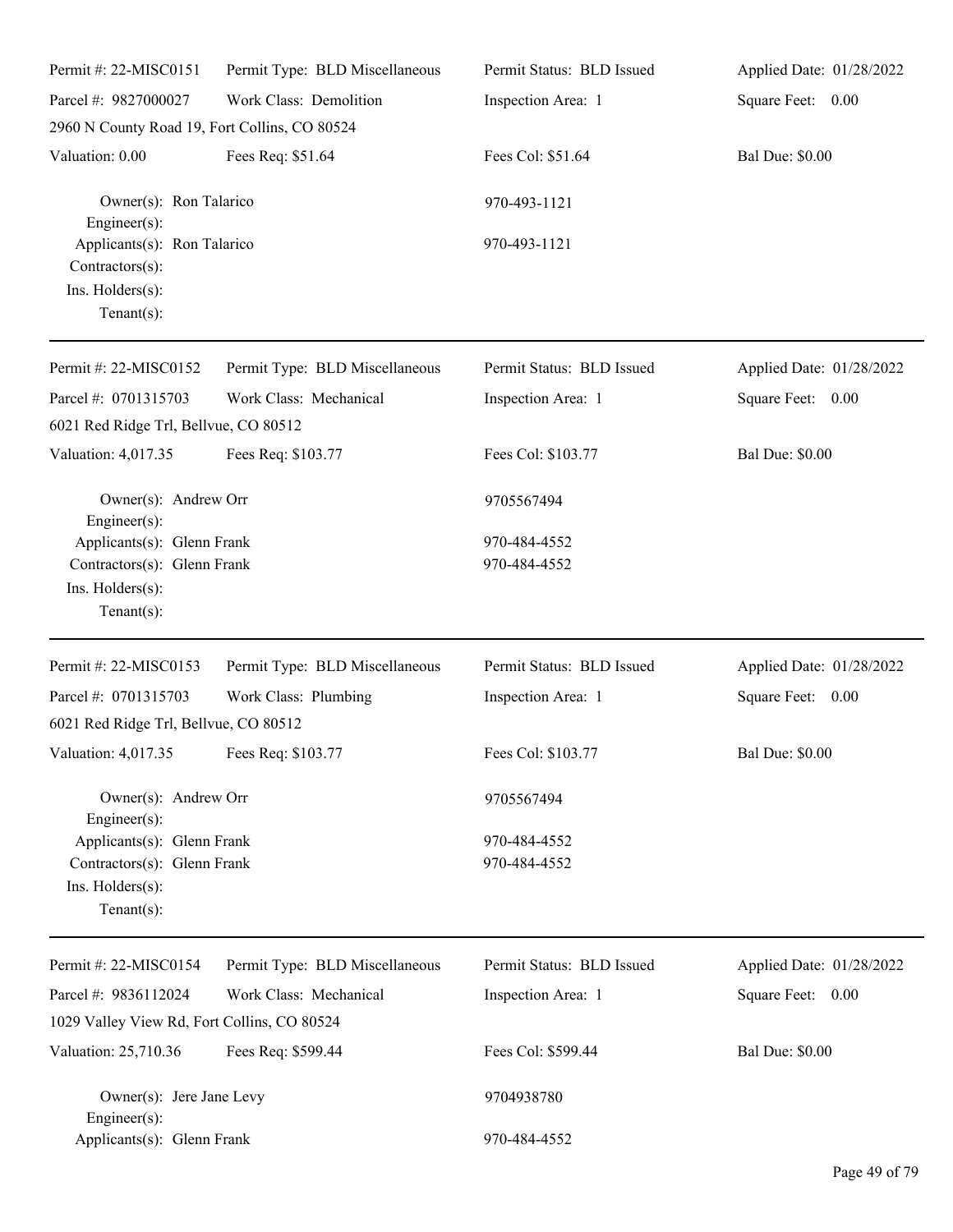| Permit #: 22-MISC0155                                                                               | Permit Type: BLD Miscellaneous | Permit Status: BLD Issued | Applied Date: 01/28/2022 |
|-----------------------------------------------------------------------------------------------------|--------------------------------|---------------------------|--------------------------|
| Parcel #: 8532405007                                                                                | Work Class: Mechanical         | Inspection Area: 3        | Square Feet: 0.00        |
| 3588 Snug Harbor Ct, Loveland, CO 80537                                                             |                                |                           |                          |
| Valuation: 9,594.49                                                                                 | Fees Req: \$267.50             | Fees Col: \$267.50        | <b>Bal Due: \$0.00</b>   |
| Owner(s): Lisa Bowers<br>Engineer(s):                                                               |                                | 7203646040                |                          |
| Applicants(s): Glenn Frank                                                                          |                                | 970-484-4552              |                          |
| Contractors(s): Glenn Frank                                                                         |                                | 970-484-4552              |                          |
| Ins. Holders(s):<br>Tenant $(s)$ :                                                                  |                                |                           |                          |
| Permit #: 22-MISC0156                                                                               | Permit Type: BLD Miscellaneous | Permit Status: BLD Issued | Applied Date: 01/31/2022 |
| Parcel #: 8710414014                                                                                | Work Class: Electrical         | Inspection Area: 2        | Square Feet: 0.00        |
| 347 Camino Del Mundo, Fort Collins, CO 80524                                                        |                                |                           |                          |
| Valuation: 1,400.00                                                                                 | Fees Req: \$120.00             | Fees Col: \$120.00        | <b>Bal Due: \$0.00</b>   |
| Owner(s): Gil Thomas                                                                                |                                | 9702152912                |                          |
| Engineer(s):<br>Applicants(s): Casey Shupe<br>Contractors(s):<br>Ins. Holders(s):<br>Tenant $(s)$ : |                                | 9706914335                |                          |
| Permit #: 22-MISC0157                                                                               | Permit Type: BLD Miscellaneous | Permit Status: BLD Issued | Applied Date: 01/31/2022 |
| Parcel #: 9531210010                                                                                | Work Class: Re-roof            | Inspection Area: 3        | Square Feet: 0.00        |
| 6114 Kelly Beth Ct, Loveland, CO 80537                                                              |                                |                           |                          |
| Valuation: 28,271.05                                                                                | Fees Req: \$607.65             | Fees Col: \$607.65        | <b>Bal Due: \$0.00</b>   |
| Owner(s): Tracy Ireland<br>Engineer(s):                                                             |                                | 9703716080                |                          |
| Applicants(s): Josue Jasso                                                                          |                                | 3039150398                |                          |
| Contractors(s): Raul Rocha                                                                          |                                | 303-274-1111              |                          |
| Ins. Holders(s):<br>Tenant $(s)$ :                                                                  |                                |                           |                          |
| Permit #: 22-MISC0158                                                                               | Permit Type: BLD Miscellaneous | Permit Status: BLD Issued | Applied Date: 01/31/2022 |
| Parcel #: 9709208014                                                                                | Work Class: Mechanical         | Inspection Area: 2        | Square Feet: 0.00        |
| 503 N Hollywood St, Fort Collins, CO 80521                                                          |                                |                           |                          |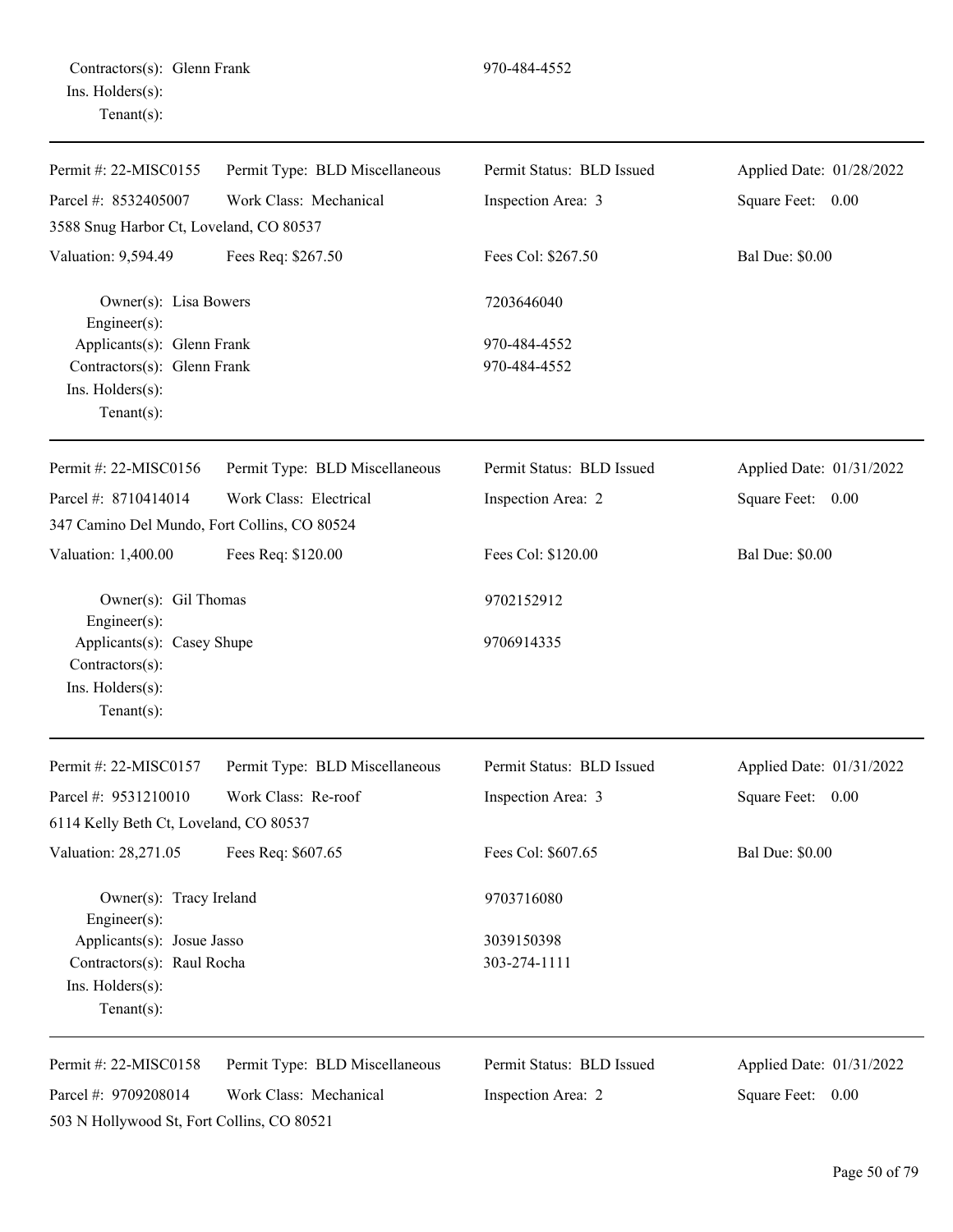| Valuation: 6,626.27                                                                | Fees Req: \$145.26                                                              | Fees Col: \$145.26         | <b>Bal Due: \$0.00</b>   |
|------------------------------------------------------------------------------------|---------------------------------------------------------------------------------|----------------------------|--------------------------|
| Owner(s): Gary Spivak<br>Engineer(s):                                              |                                                                                 | 9702212546                 |                          |
| Applicants(s): Robert Weisser                                                      |                                                                                 | 970-493-2050               |                          |
| Contractors(s): Robert Weisser                                                     |                                                                                 | 970-493-2050               |                          |
| Ins. Holders(s):<br>$Tenant(s)$ :                                                  |                                                                                 |                            |                          |
| Permit #: 22-MISC0159                                                              | Permit Type: BLD Miscellaneous                                                  | Permit Status: BLD Issued  | Applied Date: 01/31/2022 |
| Parcel #: 2904307051                                                               | Work Class: Gas Fireplace or Stove/Lo <sub>1</sub> Inspection Area: 5<br>Insert |                            | Square Feet: 0.00        |
|                                                                                    | 925 Springmeadow Way, Red Feather Lakes, CO 80545                               |                            |                          |
| Valuation: 4,975.00                                                                | Fees Req: \$103.77                                                              | Fees Col: \$103.77         | <b>Bal Due: \$0.00</b>   |
| Owner(s): Fred Barlow<br>Engineer(s):                                              |                                                                                 | 9706170942                 |                          |
| Applicants(s): Fred Barlow<br>Contractors(s):<br>Ins. Holders(s):<br>$Tenant(s)$ : |                                                                                 | 9706170942                 |                          |
| Permit #: 22-RES0001                                                               | Permit Type: BLD Residential                                                    | Permit Status: BLD Issued  | Applied Date: 01/03/2022 |
|                                                                                    |                                                                                 |                            |                          |
| Parcel #: 9733417027                                                               | Work Class: Addition                                                            | Inspection Area: 2         | Square Feet: 1,536.00    |
| 4309 Picadilly Dr, Fort Collins, CO 80526                                          |                                                                                 |                            |                          |
| Valuation: 70,000.00                                                               | Fees Req: \$1,791.59                                                            | Fees Col: \$1,791.59       | <b>Bal Due: \$0.00</b>   |
| Owner(s): Scott Trimmer                                                            |                                                                                 | 6023706600                 |                          |
| Engineer(s): John McBride                                                          |                                                                                 | 9704205316                 |                          |
| Applicants(s): Dean Diedrich                                                       |                                                                                 | 9208108708                 |                          |
| <b>Scott Trimmer</b><br>Contractors(s):                                            |                                                                                 | 6023706600                 |                          |
| Ins. Holders(s):                                                                   |                                                                                 |                            |                          |
| $Tenant(s)$ :                                                                      |                                                                                 |                            |                          |
| Permit #: 22-RES0002                                                               | Permit Type: BLD Residential                                                    | Permit Status: BLD Applied | Applied Date: 01/03/2022 |
| Parcel #: 1730406015                                                               | Work Class: Cabin                                                               | Inspection Area: 6         | Square Feet: 2,078.00    |
| 1429 Granite Rd, Bellvue, CO 80512                                                 |                                                                                 |                            |                          |
| Valuation: 75,000.00                                                               | Fees Req: \$5,921.73                                                            | Fees Col: \$0.00           | Bal Due: \$5,921.73      |
| Owner(s): Nancy Mulligan                                                           |                                                                                 |                            |                          |
| Engineer(s): Mark Benjamin                                                         |                                                                                 | 970-472-2394               |                          |
| Applicants(s): Matthew Glascott                                                    |                                                                                 | 970-214-2111               |                          |
| Contractors(s): Matthew Glascott                                                   |                                                                                 | 970-214-2111               |                          |
| Ins. Holders(s):                                                                   |                                                                                 |                            |                          |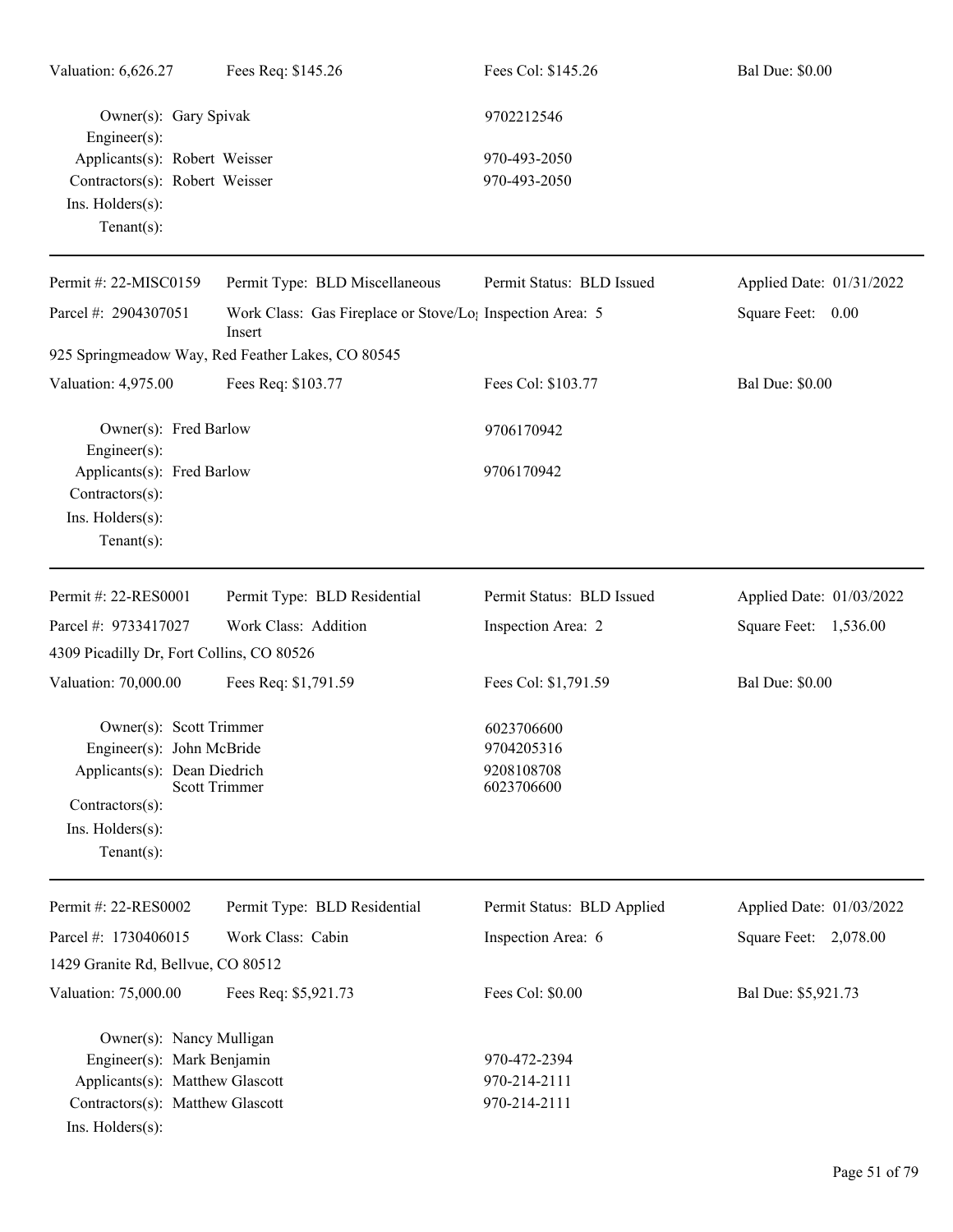| Permit #: 22-RES0003                                                                                                                                             | Permit Type: BLD Residential                                                                             | Permit Status: BLD Issued                                            | Applied Date: 01/03/2022                       |
|------------------------------------------------------------------------------------------------------------------------------------------------------------------|----------------------------------------------------------------------------------------------------------|----------------------------------------------------------------------|------------------------------------------------|
| Parcel #: 8831428004                                                                                                                                             | Work Class: Alteration                                                                                   | Inspection Area: 1                                                   | Square Feet: 0.00                              |
| 1924 Shelburne Ct, Fort Collins, CO 80524                                                                                                                        |                                                                                                          |                                                                      |                                                |
| Valuation: 80,000.00                                                                                                                                             | Fees Req: \$2,016.71                                                                                     | Fees Col: \$2,016.71                                                 | <b>Bal Due: \$0.00</b>                         |
| Owner(s): Santiago Di Pietro<br>Engineer(s): Wayne Thompson<br>Applicants(s): Jason Norris<br>Contractors(s): Jason Norris<br>Ins. Holders(s):<br>Tenant $(s)$ : |                                                                                                          | 970-492-5370<br>970-206-9455<br>$(406)$ 579-2675<br>$(406)$ 579-2675 |                                                |
| Permit #: 22-RES0004                                                                                                                                             | Permit Type: BLD Residential                                                                             | Permit Status: BLD Withdrawn                                         | Applied Date: 01/04/2022                       |
| Parcel #: 4011105021                                                                                                                                             | Work Class: New                                                                                          | Inspection Area: 5                                                   | Square Feet:<br>0.00                           |
| Valuation: 500,000.00                                                                                                                                            | Fees Req:                                                                                                | Fees Col:                                                            | <b>Bal Due:</b>                                |
| Owner(s): Adam Meyer<br>Engineer(s): Angela Poss<br>Applicants(s): Adam Meyer<br>Contractors(s):<br>Ins. Holders(s):<br>$Tenant(s)$ :                            | Gary Weeks                                                                                               | 720-468-2235<br>8282583685<br>970-225-2422<br>720-468-2235           |                                                |
| Permit #: 22-RES0005                                                                                                                                             | Permit Type: BLD Residential                                                                             | Permit Status: BLD Applied                                           | Applied Date: 01/04/2022                       |
| Parcel #: 0832211004                                                                                                                                             | Work Class: New                                                                                          | Inspection Area: 1                                                   | Square Feet:<br>3,653.00                       |
| 317 Walking Wind Dr, Bellvue, CO 80512                                                                                                                           |                                                                                                          |                                                                      |                                                |
| Valuation: 454,406.57                                                                                                                                            | Fees Req: \$17,420.06                                                                                    | Fees Col: \$1,049.28                                                 | Bal Due: \$16,370.78                           |
| Owner(s): Allison Davis<br>Engineer(s): Denise Weber<br>Applicants(s): Dean Maclennan<br>Contractors(s):<br>Ins. Holders(s):<br>Tenant $(s)$ :                   | Dean Maclennan                                                                                           | 3032101925<br>3038579280<br>3032101925                               |                                                |
| Permit #: 22-RES0006<br>Parcel #: 2915105046                                                                                                                     | Permit Type: BLD Residential<br>Work Class: Alteration<br>238 Deadhorse Mountain Ct, Livermore, CO 80536 | Permit Status: BLD Issued<br>Inspection Area: 5                      | Applied Date: 01/04/2022<br>Square Feet: 52.00 |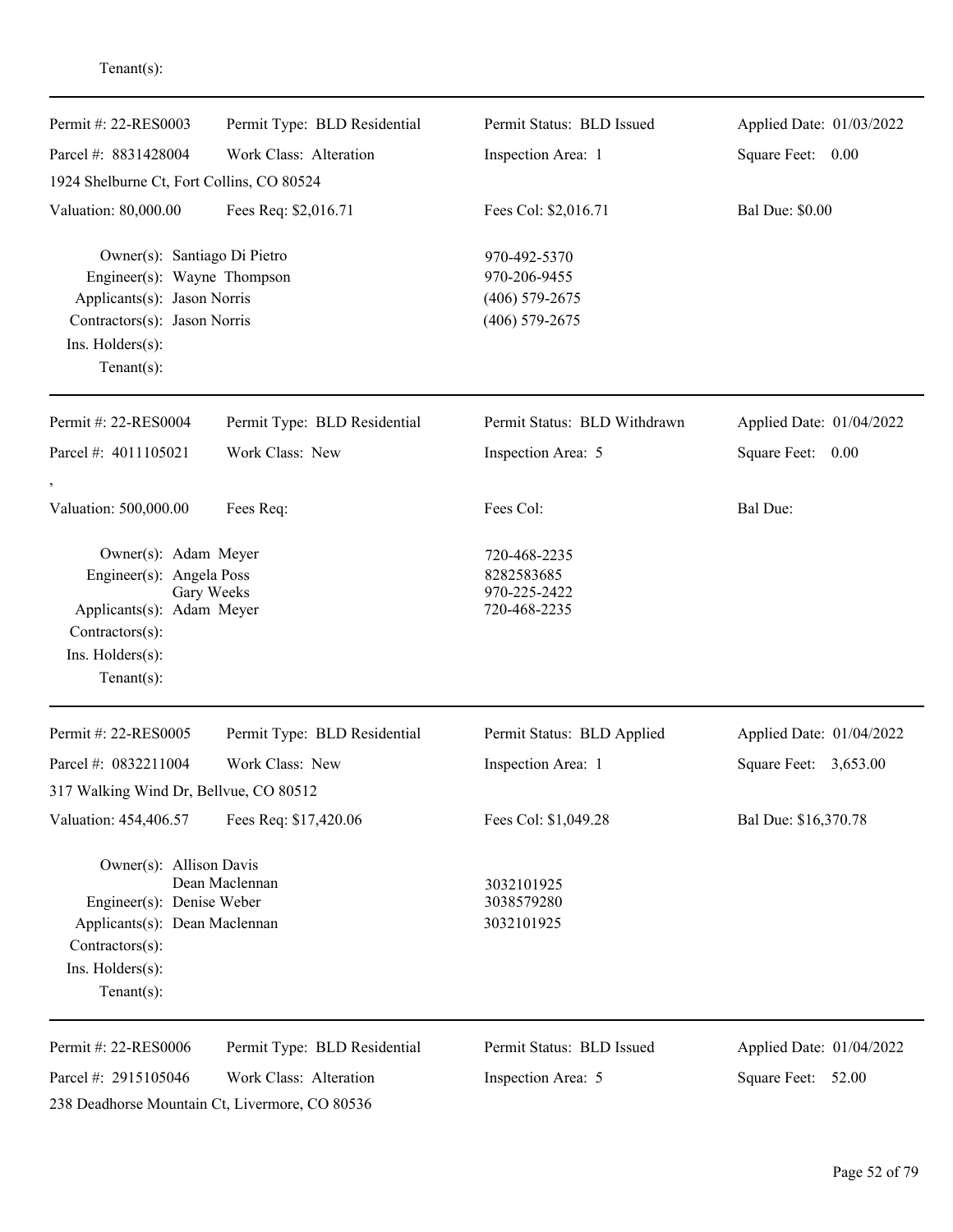| Valuation: 10,000.00                                                                                   | Fees Req: \$455.45           | Fees Col: \$455.45         | <b>Bal Due: \$0.00</b>   |
|--------------------------------------------------------------------------------------------------------|------------------------------|----------------------------|--------------------------|
| Owner(s): Robert Mooney<br>Engineer(s):                                                                |                              | 9704956353                 |                          |
| Applicants(s): Robert Mooney<br>Contractors(s):<br>Ins. Holders(s):<br>Tenant $(s)$ :                  |                              | 9704956353                 |                          |
| Permit #: 22-RES0007                                                                                   | Permit Type: BLD Residential | Permit Status: BLD Issued  | Applied Date: 01/04/2022 |
| Parcel #: 9417108010                                                                                   | Work Class: Alteration       | Inspection Area: 3         | Square Feet: 1,680.00    |
| 1260 Paramount Dr, Berthoud, CO 80513                                                                  |                              |                            |                          |
| Valuation: 80,000.00                                                                                   | Fees Req: \$2,069.51         | Fees Col: \$2,069.51       | <b>Bal Due: \$0.00</b>   |
| Owner(s): Elysa M Sokol<br>Engineer(s):                                                                | Jeffrey Sokol                | 352-988-3206<br>3529883206 |                          |
| Applicants(s): Scott Slaugh                                                                            |                              | 9705873897                 |                          |
| Contractors(s): Scott Slaugh                                                                           |                              | 9705873897                 |                          |
| Ins. Holders(s):<br>$Tenant(s)$ :                                                                      |                              |                            |                          |
| Permit #: 22-RES0008                                                                                   | Permit Type: BLD Residential | Permit Status: BLD Applied | Applied Date: 01/05/2022 |
| Parcel #: 8831435041                                                                                   | Work Class: Alteration       | Inspection Area: 1         | Square Feet: 1,742.00    |
| 1732 Nedrah Dr, Fort Collins, CO 80524                                                                 |                              |                            |                          |
| Valuation: 86,333.52                                                                                   | Fees Req: \$2,035.84         | Fees Col: \$0.00           | Bal Due: \$2,035.84      |
| Owner(s): Nancy Burnham<br>$Engineering(s)$ :                                                          | Kenneth Burnham              | 9709803238<br>9702182389   |                          |
| Applicants(s): Kenneth Burnham<br>Contractors(s):<br>Ins. Holders(s):<br>Tenant $(s)$ :                |                              | 9702182389                 |                          |
| Permit #: 22-RES0009                                                                                   | Permit Type: BLD Residential | Permit Status: BLD Applied | Applied Date: 01/05/2022 |
| Parcel #: 3401418025                                                                                   | Work Class: Alteration       | Inspection Area: 4         | Square Feet: 0.00        |
| 1005 Rambling Dr, Estes Park, CO 80517                                                                 |                              |                            |                          |
| Valuation: 30,000.00                                                                                   | Fees Req: \$879.05           | Fees Col: \$0.00           | Bal Due: \$879.05        |
| Owner(s): Amanda Lopez                                                                                 | Christian Lopez              | 7208395034<br>7208395034   |                          |
| Engineer(s):<br>Applicants(s): Eric Kingswood<br>Contractors(s): Michael Kingswood<br>Ins. Holders(s): |                              | 970-586-6551               |                          |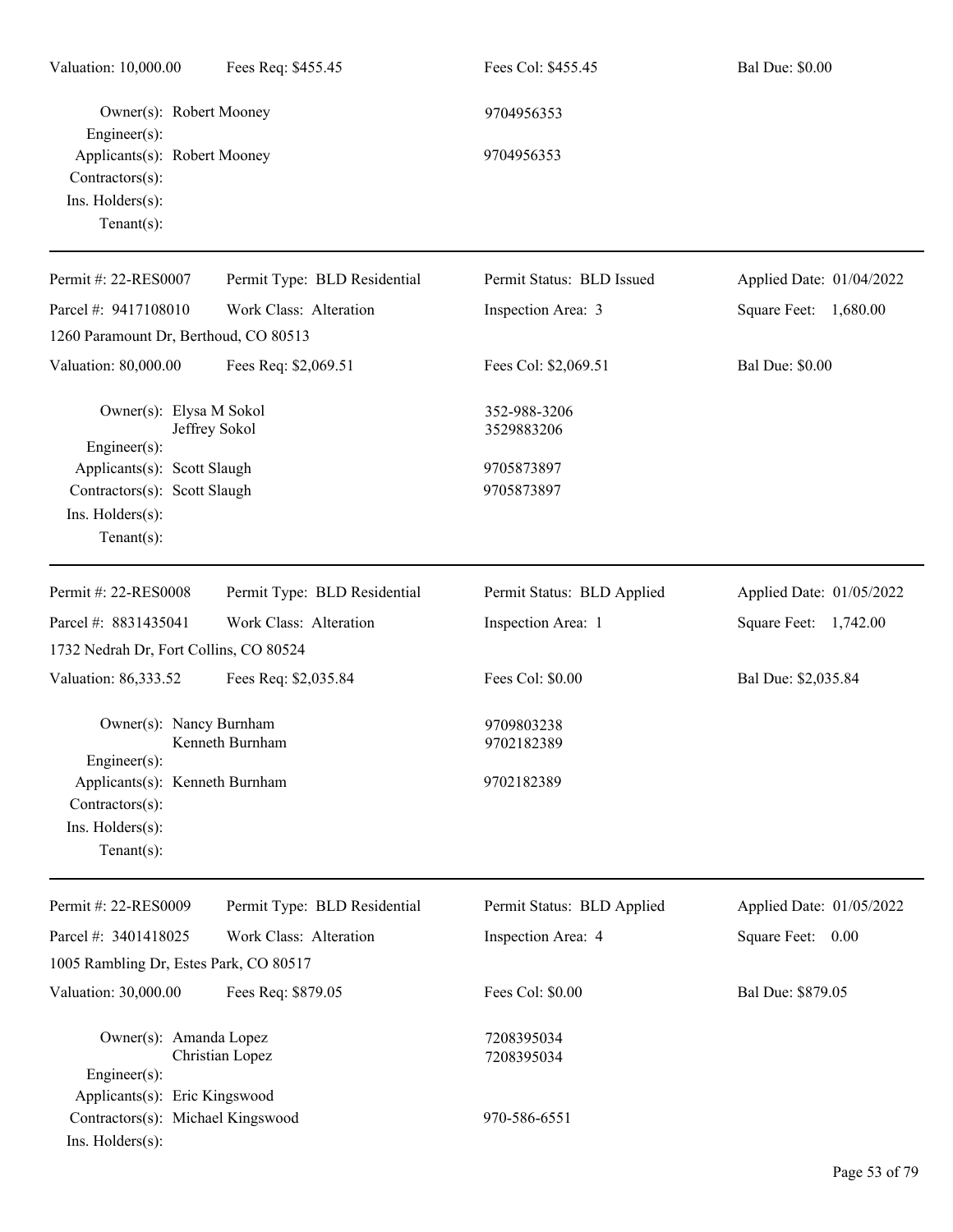| Permit #: 22-RES0010                                                                                                                          | Permit Type: BLD Residential | Permit Status: BLD Applied | Applied Date: 01/05/2022 |
|-----------------------------------------------------------------------------------------------------------------------------------------------|------------------------------|----------------------------|--------------------------|
| Parcel #: 3534305016                                                                                                                          | Work Class: Addition         | Inspection Area: 4         | Square Feet:<br>72.00    |
| 2334 Highway 66, Estes Park, CO 80517                                                                                                         |                              |                            |                          |
| Valuation: 4,000.00                                                                                                                           | Fees Req: \$252.32           | Fees Col: \$0.00           | Bal Due: \$252.32        |
| Owner(s): Shelley Powers<br>$Engineering(s)$ :                                                                                                |                              | 9704434100                 |                          |
| Applicants(s): Shelley Powers<br>Contractors(s):                                                                                              |                              | 9704434100                 |                          |
| Ins. Holders(s):<br>Tenant $(s)$ :                                                                                                            |                              |                            |                          |
| Permit #: 22-RES0011                                                                                                                          | Permit Type: BLD Residential | Permit Status: BLD Applied | Applied Date: 01/05/2022 |
| Parcel #: 3535000089                                                                                                                          | Work Class: New              | Inspection Area: 4         | Square Feet: 3,966.00    |
| Valuation: 500,000.00                                                                                                                         | Fees Req: \$21,503.35        | Fees Col: \$1,942.35       | Bal Due: \$19,561.00     |
| Owner(s): Opportunity Ridge LLC<br>Engineer(s):                                                                                               |                              | 9703107432                 |                          |
| Applicants(s): Jared Kingswood                                                                                                                |                              | 9702148007                 |                          |
| Contractors(s): Michael Kingswood<br>Ins. Holders(s):<br>Tenant $(s)$ :                                                                       |                              | 970-586-6551               |                          |
| Permit #: 22-RES0012                                                                                                                          | Permit Type: BLD Residential | Permit Status: BLD Applied | Applied Date: 01/05/2022 |
| Parcel #: 0501300046                                                                                                                          | Work Class: Addition         | Inspection Area: 2         | Square Feet: 1,710.00    |
| 3064 Wildes Rd, Loveland, CO 80538                                                                                                            |                              |                            |                          |
| Valuation: 56,336.10                                                                                                                          | Fees Req: \$2,543.35         | Fees Col: \$0.00           | Bal Due: \$2,543.35      |
| Owner(s): David Thielk<br>Engineer(s): Michael Ikeler<br>Applicants(s): David Thielk<br>Contractors(s):<br>Ins. Holders(s):<br>Tenant $(s)$ : |                              | 970-461-3700               |                          |
| Permit #: 22-RES0013                                                                                                                          | Permit Type: BLD Residential | Permit Status: BLD Applied | Applied Date: 01/05/2022 |
| Parcel #: 9624408008<br>900 Cub Ct, Fort Collins, CO 80525                                                                                    | Work Class: New              | Inspection Area: 2         | Square Feet: 8,354.00    |
| Valuation: 1,350,000.00                                                                                                                       | Fees Req: \$26,598.25        | Fees Col: \$3,774.68       | Bal Due: \$22,823.57     |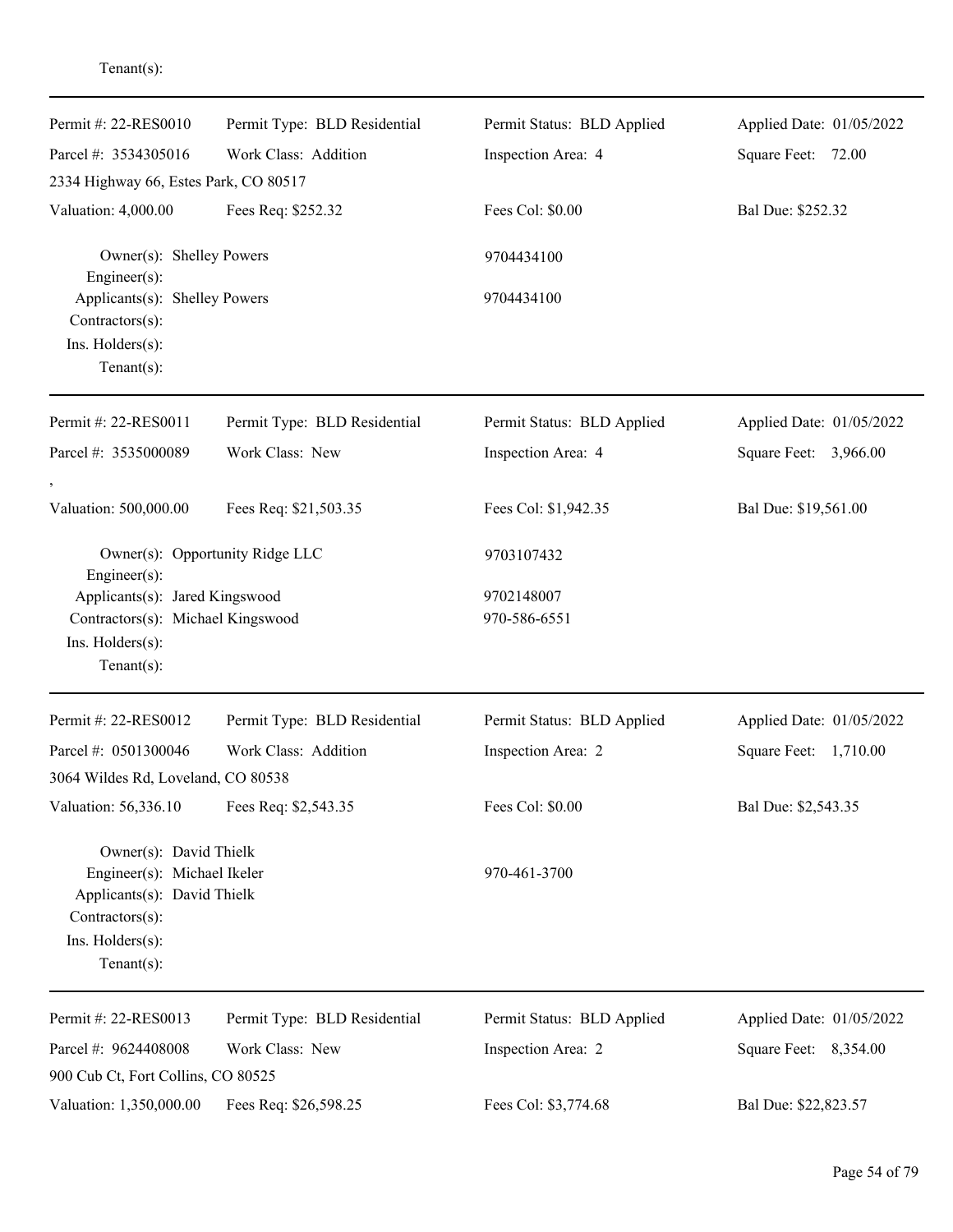| Owner(s): Kyle Meyer<br>Engineer(s):<br>Applicants(s): Kyle Meyer<br>Contractors(s): Kyle Meyer |                                                                   | 720-454-2991               |                          |  |
|-------------------------------------------------------------------------------------------------|-------------------------------------------------------------------|----------------------------|--------------------------|--|
|                                                                                                 |                                                                   | 720-454-2991               |                          |  |
|                                                                                                 |                                                                   | 720-454-2991               |                          |  |
| Ins. Holders(s):                                                                                |                                                                   |                            |                          |  |
| $Tenant(s)$ :                                                                                   |                                                                   |                            |                          |  |
|                                                                                                 |                                                                   |                            |                          |  |
| Permit #: 22-RES0014                                                                            | Permit Type: BLD Residential                                      | Permit Status: BLD Applied | Applied Date: 01/06/2022 |  |
| Parcel #: 3536307016                                                                            | Work Class: Conversion to Short-Term Inspection Area: 4<br>Rental |                            | Square Feet: 0.00        |  |
| 1615 Prospect Mountain Dr, Estes Park, CO 80517                                                 |                                                                   |                            |                          |  |
| Valuation: 0.00                                                                                 | Fees Req: \$300.00                                                | Fees Col: \$0.00           | Bal Due: \$300.00        |  |
| Owner(s): Cathy Gibb                                                                            | Michael Gibb                                                      | 7139075834<br>7138056067   |                          |  |
| Engineer(s):<br>Applicants(s): Cathy Gibb                                                       |                                                                   | 7139075834                 |                          |  |
| Contractors(s):                                                                                 |                                                                   |                            |                          |  |
| Ins. Holders(s):                                                                                |                                                                   |                            |                          |  |
| $Tenant(s)$ :                                                                                   |                                                                   |                            |                          |  |
| Permit #: 22-RES0015                                                                            | Permit Type: BLD Residential                                      | Permit Status: BLD Applied | Applied Date: 01/06/2022 |  |
| Parcel #: 9431207001                                                                            | Work Class: Alteration                                            | Inspection Area: 3         | Square Feet: 0.00        |  |
| 2101 S County Road 23e, Berthoud, CO 80513                                                      |                                                                   |                            |                          |  |
| Valuation: 60,000.00                                                                            | Fees Req: \$1,458.23                                              | Fees Col: \$0.00           | Bal Due: \$1,458.23      |  |
| Owner(s): Jason Gregg                                                                           |                                                                   |                            |                          |  |
| Engineer(s):                                                                                    |                                                                   |                            |                          |  |
| Applicants(s): Zack Ballard<br>$Contractors(s)$ :                                               |                                                                   | 7206646441                 |                          |  |
| Ins. Holders(s):                                                                                |                                                                   |                            |                          |  |
| Tenant $(s)$ :                                                                                  |                                                                   |                            |                          |  |
|                                                                                                 |                                                                   |                            |                          |  |
| Permit #: 22-RES0016                                                                            | Permit Type: BLD Residential                                      | Permit Status: BLD Applied | Applied Date: 01/10/2022 |  |
| Parcel #: 8717119176                                                                            | Work Class: Alteration                                            | Inspection Area: 2         | Square Feet: 0.00        |  |
| 2606 Darren St, Fort Collins, CO 80524                                                          |                                                                   |                            |                          |  |
| Valuation: 7,719.00                                                                             | Fees Req: \$294.23                                                | Fees Col: \$0.00           | Bal Due: \$294.23        |  |
| Owner(s): Sara Carniglia                                                                        |                                                                   | 9702199211                 |                          |  |
| Engineer(s):                                                                                    |                                                                   |                            |                          |  |
| Applicants(s): Russell Meinzer                                                                  |                                                                   | 7204413611                 |                          |  |
| Contractors(s): Byron Johnson                                                                   |                                                                   | 7204413611                 |                          |  |
| Ins. Holders(s):                                                                                |                                                                   |                            |                          |  |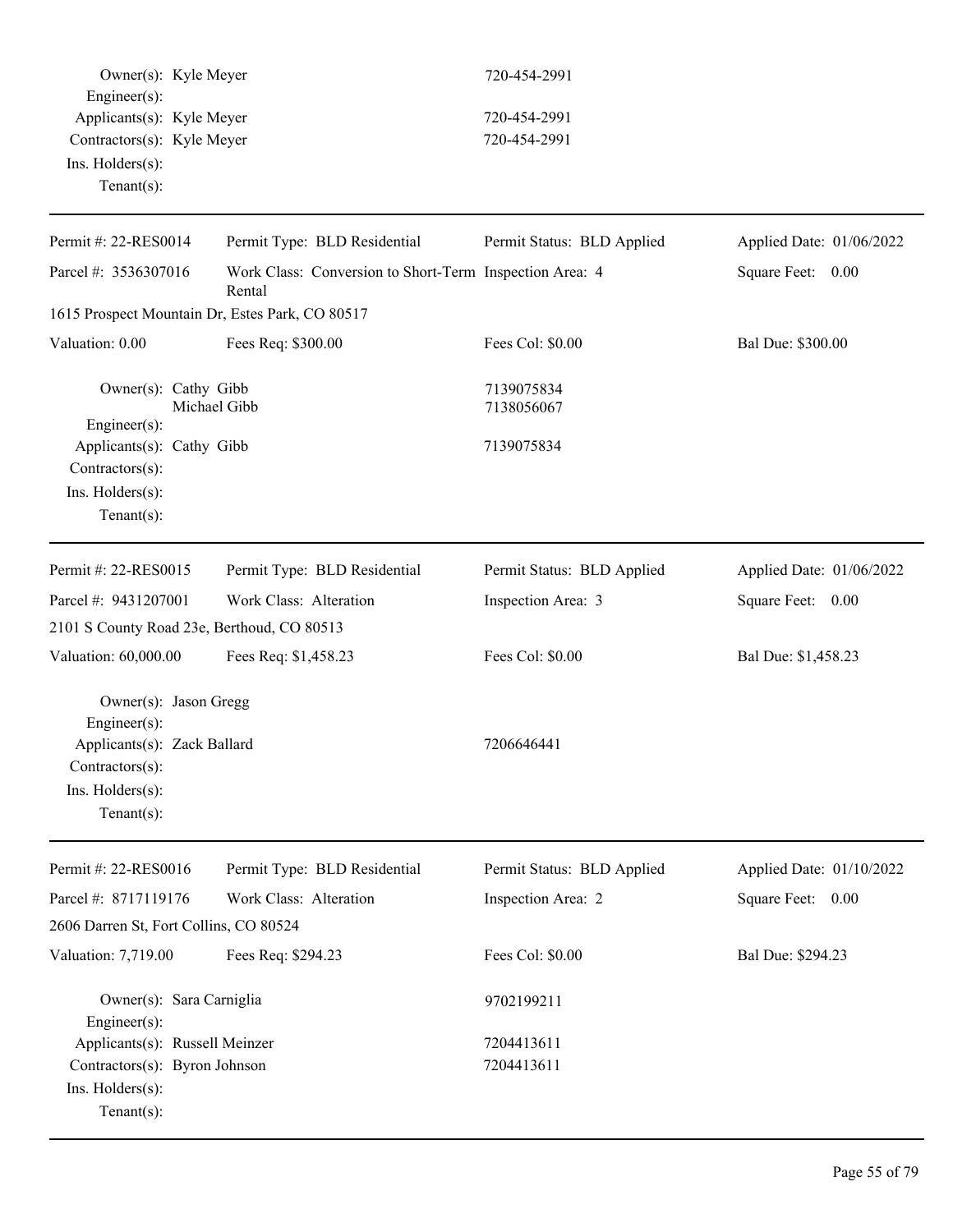| Permit #: 22-RES0017                                                                                 | Permit Type: BLD Residential                                      | Permit Status: BLD Issued   | Applied Date: 01/10/2022 |
|------------------------------------------------------------------------------------------------------|-------------------------------------------------------------------|-----------------------------|--------------------------|
| Parcel #: 9731312002                                                                                 | Work Class: Conversion to Short-Term Inspection Area: 2<br>Rental |                             | Square Feet: 0.00        |
| 4809 Brookside Dr, Fort Collins, CO 80526                                                            |                                                                   |                             |                          |
| Valuation: 0.00                                                                                      | Fees Req: \$300.00                                                | Fees Col: \$300.00          | <b>Bal Due: \$0.00</b>   |
| Owner(s): Cynthia Dugan<br>Engineer(s):                                                              |                                                                   | 9708296404                  |                          |
| Applicants(s): Cynthia Dugan<br>Contractors(s):<br>Ins. Holders(s):<br>Tenant $(s)$ :                |                                                                   | 9708296404                  |                          |
| Permit #: 22-RES0018                                                                                 | Permit Type: BLD Residential                                      | Permit Status: BLD Issued   | Applied Date: 01/11/2022 |
| Parcel #: 3402216004                                                                                 | Work Class: Alteration                                            | Inspection Area: 4          | Square Feet: 0.00        |
| 565 Lakewood Ct, Estes Park, CO 80517                                                                |                                                                   |                             |                          |
| Valuation: 23,835.00                                                                                 | Fees Req: \$978.64                                                | Fees Col: \$978.64          | <b>Bal Due: \$0.00</b>   |
| Owner(s): Sherry Flanery                                                                             |                                                                   | 970-577-9200                |                          |
| Engineer(s):<br>Applicants(s): Tania Garcia<br>Contractors(s):<br>Ins. Holders(s):<br>Tenant $(s)$ : |                                                                   | 7277298777                  |                          |
| Permit #: 22-RES0019                                                                                 | Permit Type: BLD Residential                                      | Permit Status: BLD Approved | Applied Date: 01/11/2022 |
| Parcel #: 9923105031                                                                                 | Work Class: Alteration                                            | Inspection Area: 1          | Square Feet: 280.00      |
| 318 W County Road 66e, Fort Collins, CO 80524                                                        |                                                                   |                             |                          |
| Valuation: 11,090.80                                                                                 | Fees Req: \$464.09                                                | Fees Col: \$0.00            | Bal Due: \$464.09        |
| Owner(s): Jeffrey Schmid<br>Engineer(s):                                                             |                                                                   | 9704818136                  |                          |
| Applicants(s): Jeffrey Schmid<br>Contractors(s):<br>Ins. Holders(s):<br>Tenant $(s)$ :               |                                                                   | 9704818136                  |                          |
| Permit #: 22-RES0020                                                                                 | Permit Type: BLD Residential                                      | Permit Status: BLD Issued   | Applied Date: 01/11/2022 |
| Parcel #: 8623411016                                                                                 | Work Class: Alteration                                            | Inspection Area: 2          | Square Feet: 2,000.00    |
| 8258 Scenic Ridge Ct, Fort Collins, CO 80528                                                         |                                                                   |                             |                          |
| Valuation: 72,000.00                                                                                 | Fees Req: \$1,924.15                                              | Fees Col: \$1,924.15        | <b>Bal Due: \$0.00</b>   |

Owner(s): George Shook Engineer(s):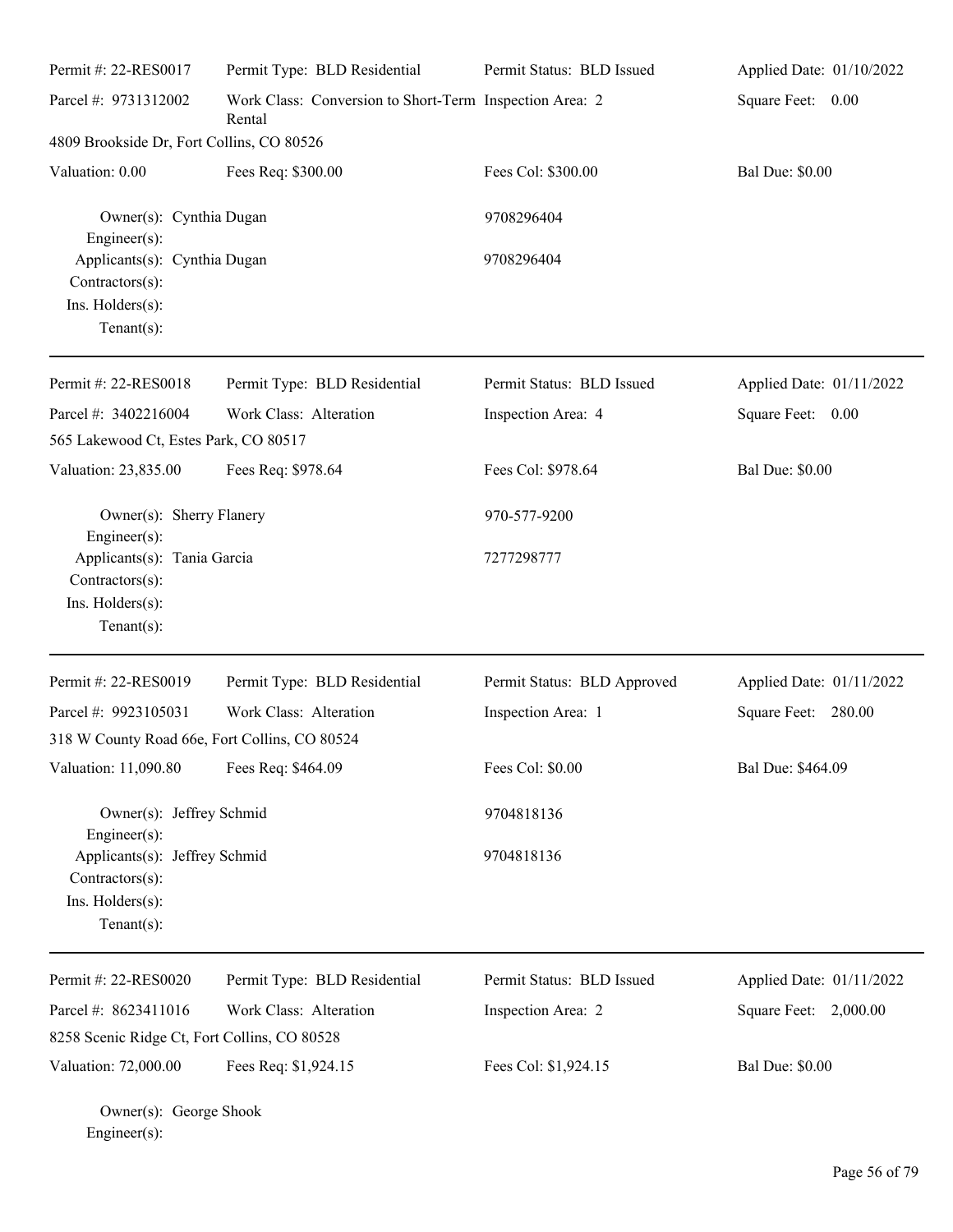Applicants(s): Steven Suchy 9705664040  $Contractors(s):$  Kim Rose 970-226-1241 Steven Suchy 9705664040 Ins. Holders(s):

| Permit #: 22-RES0021                                                                                                                                       | Permit Type: BLD Residential | Permit Status: BLD Approved                          | Applied Date: 01/11/2022 |
|------------------------------------------------------------------------------------------------------------------------------------------------------------|------------------------------|------------------------------------------------------|--------------------------|
| Parcel #: 9836310012                                                                                                                                       | Work Class: Addition         | Inspection Area: 1                                   | Square Feet: 130.00      |
| 2118 Sandstone Dr, Fort Collins, CO 80524                                                                                                                  |                              |                                                      |                          |
| Valuation: 2,340.00                                                                                                                                        | Fees Req: \$281.61           | Fees Col: \$0.00                                     | Bal Due: \$281.61        |
| Owner(s): Jessica West-Walker<br>Engineer(s): Mark Benjamin<br>Applicants(s): Jessica West-Walker<br>Contractors(s):<br>Ins. Holders(s):<br>Tenant $(s)$ : |                              | 9702275465<br>970-472-2394<br>9702275465             |                          |
| Permit #: 22-RES0022                                                                                                                                       | Permit Type: BLD Residential | Permit Status: BLD Applied                           | Applied Date: 01/11/2022 |
| Parcel #: 0422206006                                                                                                                                       | Work Class: Addition         | Inspection Area: 3                                   | Square Feet: 612.00      |
| 312 Mccolm St, Berthoud, CO 80513                                                                                                                          |                              |                                                      |                          |
| Valuation: 5,000.00                                                                                                                                        | Fees Req: \$407.79           | Fees Col: \$0.00                                     | Bal Due: \$407.79        |
| Owner(s): Kevin Quillen<br>Engineer(s): Jason Baker<br>Applicants(s): Kevin Quillen<br>Contractors(s):<br>Ins. Holders(s):<br>Tenant $(s)$ :               | Sarah Quillen                | 7209381908<br>7209370908<br>9702781909<br>7209381908 |                          |
| Permit #: 22-RES0023                                                                                                                                       | Permit Type: BLD Residential | Permit Status: BLD Approved                          | Applied Date: 01/11/2022 |
| Parcel #: 1626212018                                                                                                                                       | Work Class: Alteration       | Inspection Area: 4                                   | 1,002.00<br>Square Feet: |
| 236 Wren Pl, Drake, CO 80515                                                                                                                               |                              |                                                      |                          |
| Valuation: 20,981.88                                                                                                                                       | Fees Req: \$1,164.48         | Fees Col: \$0.00                                     | Bal Due: \$1,164.48      |
| Owner(s): Mark Bruemmer<br>$Engineering(s)$ :                                                                                                              | Sarah E Bruemmer             | 9709888854<br>970-988-8854                           |                          |
| Applicants(s): Mark Bruemmer<br>$Contractors(s)$ :<br>Ins. Holders(s):<br>Tenant $(s)$ :                                                                   | Sarah E Bruemmer             | 9709888854<br>970-988-8854                           |                          |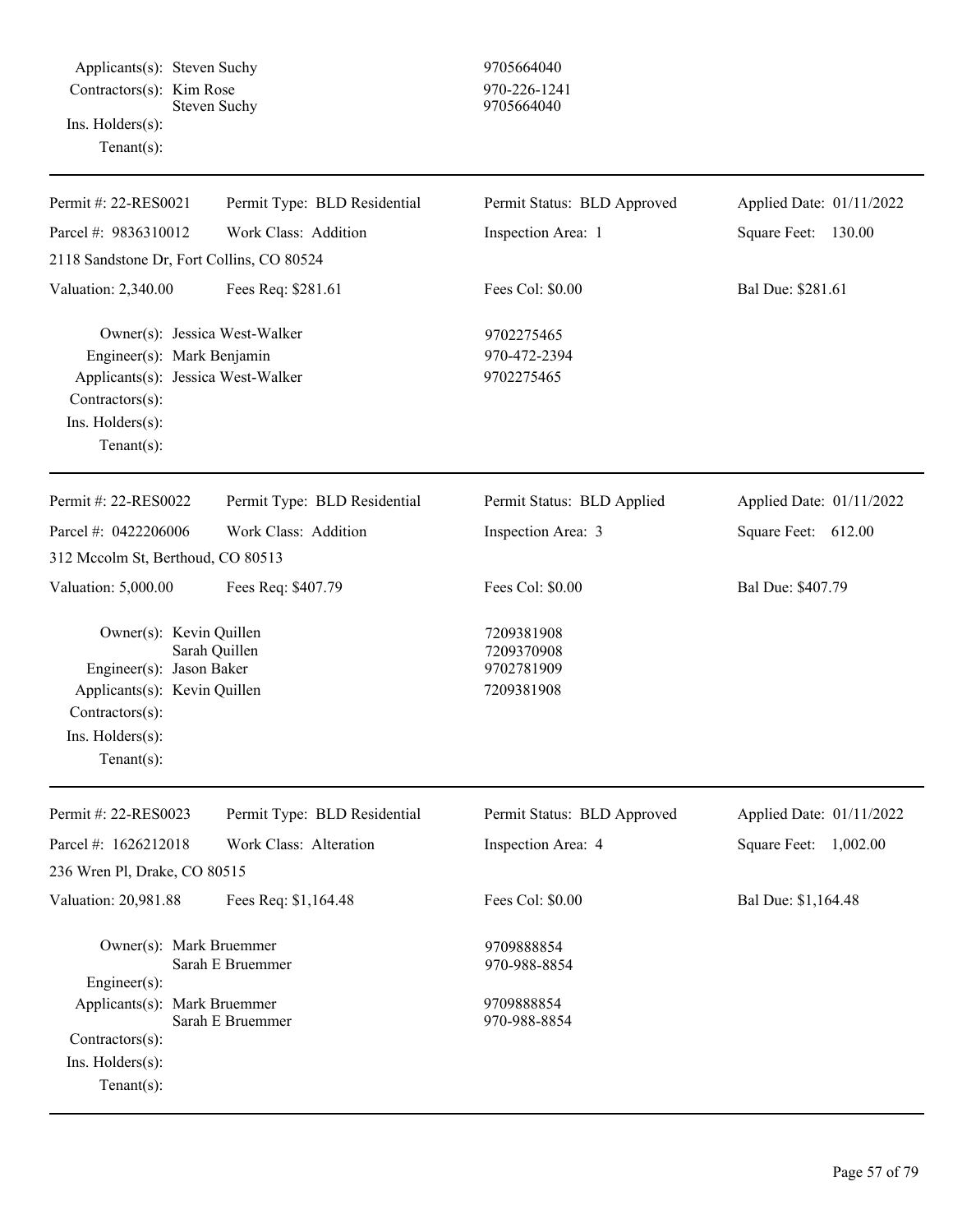| Permit #: 22-RES0024                                                                                                                                    | Permit Type: BLD Residential                                            | Permit Status: BLD COC                   | Applied Date: 01/11/2022 |
|---------------------------------------------------------------------------------------------------------------------------------------------------------|-------------------------------------------------------------------------|------------------------------------------|--------------------------|
| Parcel #: 2411000018                                                                                                                                    | Work Class: Alteration                                                  | Inspection Area: 4                       | Square Feet: 180.00      |
| 6756 E Highway 36, Estes Park, CO 80517                                                                                                                 |                                                                         |                                          |                          |
| Valuation: 3,240.00                                                                                                                                     | Fees Req: \$410.77                                                      | Fees Col: \$410.77                       | <b>Bal Due: \$0.00</b>   |
| Owner(s): Kent Carbaugh                                                                                                                                 | Karey Carbaugh<br>Kevin Carbaugh<br>Kristin McWilliams                  | 9703815580                               |                          |
| Engineer(s):<br>Applicants(s): Kevin Carbaugh<br>Contractors(s):<br>Ins. Holders(s):<br>Tenant $(s)$ :                                                  |                                                                         | 9703815580                               |                          |
| Permit #: 22-RES0025                                                                                                                                    | Permit Type: BLD Residential                                            | Permit Status: BLD Issued                | Applied Date: 01/11/2022 |
| Parcel #: 9835400046                                                                                                                                    | Work Class: Addition<br>2025 N College Ave #184, Fort Collins, CO 80524 | Inspection Area: 1                       | Square Feet: 0.00        |
| Valuation: 7,000.00                                                                                                                                     | Fees Req: \$336.64                                                      | Fees Col: \$336.64                       | <b>Bal Due: \$0.00</b>   |
| Owner(s): Alexander Zumarraga<br>Engineer(s): Gary Weeks<br>Applicants(s): Alexander Zumarraga<br>Contractors(s):<br>Ins. Holders(s):<br>Tenant $(s)$ : |                                                                         | 9703108477<br>970-225-2422<br>9703108477 |                          |
| Permit #: 22-RES0026                                                                                                                                    | Permit Type: BLD Residential                                            | Permit Status: BLD Issued                | Applied Date: 01/11/2022 |
| Parcel #: 9925205002                                                                                                                                    | Work Class: Alteration                                                  | Inspection Area: 1                       | Square Feet: 1,740.00    |
| 9424 N County Road 15, Fort Collins, CO 80524                                                                                                           |                                                                         |                                          |                          |
| Valuation: 36,435.60                                                                                                                                    | Fees Req: \$1,306.77                                                    | Fees Col: \$1,306.77                     | <b>Bal Due: \$0.00</b>   |
| Owner(s): Brian Blake<br>Engineer(s):                                                                                                                   |                                                                         | 9706250873                               |                          |
| Applicants(s): Brian Blake<br>Contractors(s):<br>Ins. Holders(s):<br>Tenant $(s)$ :                                                                     |                                                                         | 9706250873                               |                          |
| Permit #: 22-RES0027                                                                                                                                    | Permit Type: BLD Residential                                            | Permit Status: BLD Issued                | Applied Date: 01/12/2022 |
| Parcel #: 9704217062                                                                                                                                    | Work Class: Alteration                                                  | Inspection Area: 1                       | Square Feet: 1,450.00    |
| 1356 Bubbling Brook Ct, Fort Collins, CO 80521                                                                                                          |                                                                         |                                          |                          |
| Valuation: 50,000.00                                                                                                                                    | Fees Req: \$1,608.77                                                    | Fees Col: \$1,608.77                     | <b>Bal Due: \$0.00</b>   |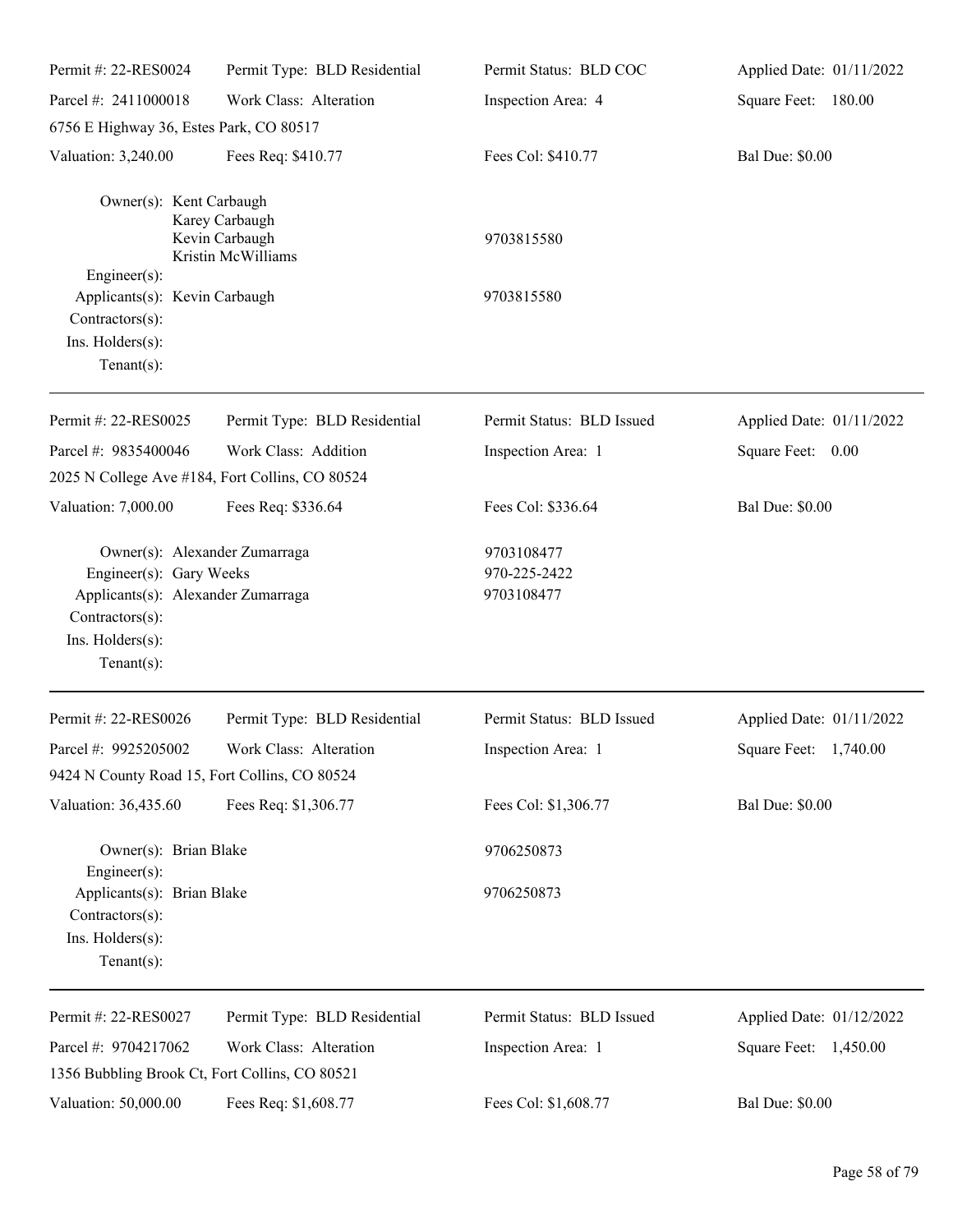| Owner(s): Jeffrey Muhs<br>Engineer(s):<br>Applicants(s): Jeffrey Muhs                                             | Lori Muhs                                                                                  | 8655661139<br>9702158898<br>8655661139 |                          |
|-------------------------------------------------------------------------------------------------------------------|--------------------------------------------------------------------------------------------|----------------------------------------|--------------------------|
| Contractors(s):<br>Ins. Holders(s):<br>Tenant $(s)$ :                                                             |                                                                                            |                                        |                          |
| Permit #: 22-RES0028                                                                                              | Permit Type: BLD Residential                                                               | Permit Status: BLD Issued              | Applied Date: 01/12/2022 |
| Parcel #: 9519200009                                                                                              | Work Class: Alteration                                                                     | Inspection Area: 3                     | Square Feet: 1,120.00    |
| 6550 Chipper Ln, Loveland, CO 80537                                                                               |                                                                                            |                                        |                          |
| Valuation: 30,000.00                                                                                              | Fees Req: \$1,141.33                                                                       | Fees Col: \$1,141.33                   | <b>Bal Due: \$0.00</b>   |
| Owner(s): William Hange<br>Engineer(s):                                                                           | Rene Hange                                                                                 | 9705673440<br>970-302-8855             |                          |
| Applicants(s): William Hange<br>Contractors(s):<br>Ins. Holders(s):<br>$Tenant(s)$ :                              |                                                                                            | 9705673440                             |                          |
| Permit #: 22-RES0029                                                                                              | Permit Type: BLD Residential                                                               | Permit Status: BLD Applied             | Applied Date: 01/12/2022 |
| Parcel #: 9606233030                                                                                              | Work Class: Addition                                                                       | Inspection Area: 2                     | Square Feet: 0.00        |
| 5009 Holiday Dr, Fort Collins, CO 80526                                                                           |                                                                                            |                                        |                          |
| Valuation: 275,000.00                                                                                             | Fees Req: \$4,653.35                                                                       | Fees Col: \$0.00                       | Bal Due: \$4,653.35      |
| Engineer(s): John McBride<br>Applicants(s): David Scherer<br>Contractors(s):<br>Ins. Holders(s):<br>$Tenant(s)$ : | Owner(s): Star Dallas Morris-Mejia                                                         | 4085904268<br>9704205316<br>9706852905 |                          |
| Permit #: 22-RES0030                                                                                              | Permit Type: BLD Residential                                                               | Permit Status: BLD Applied             | Applied Date: 01/13/2022 |
| Parcel #: 9925205004                                                                                              | Work Class: Alteration                                                                     | Inspection Area: 1                     | Square Feet: 0.00        |
|                                                                                                                   | 9540 N County Road 15, Fort Collins, CO 80524                                              |                                        |                          |
| Valuation: 3,300.00                                                                                               | Fees Req: \$180.15                                                                         | Fees Col: \$0.00                       | Bal Due: \$180.15        |
| Owner(s): Michael Fox<br>Engineer(s):<br>Contractors(s): Chad Hribar<br>Ins. Holders(s):<br>$Tenant(s)$ :         | Applicants(s): Straight Line Construction CO dba Ram Jack of 970-556-7455<br>Dianna Taylor | 7195459942<br>970-556-7455             |                          |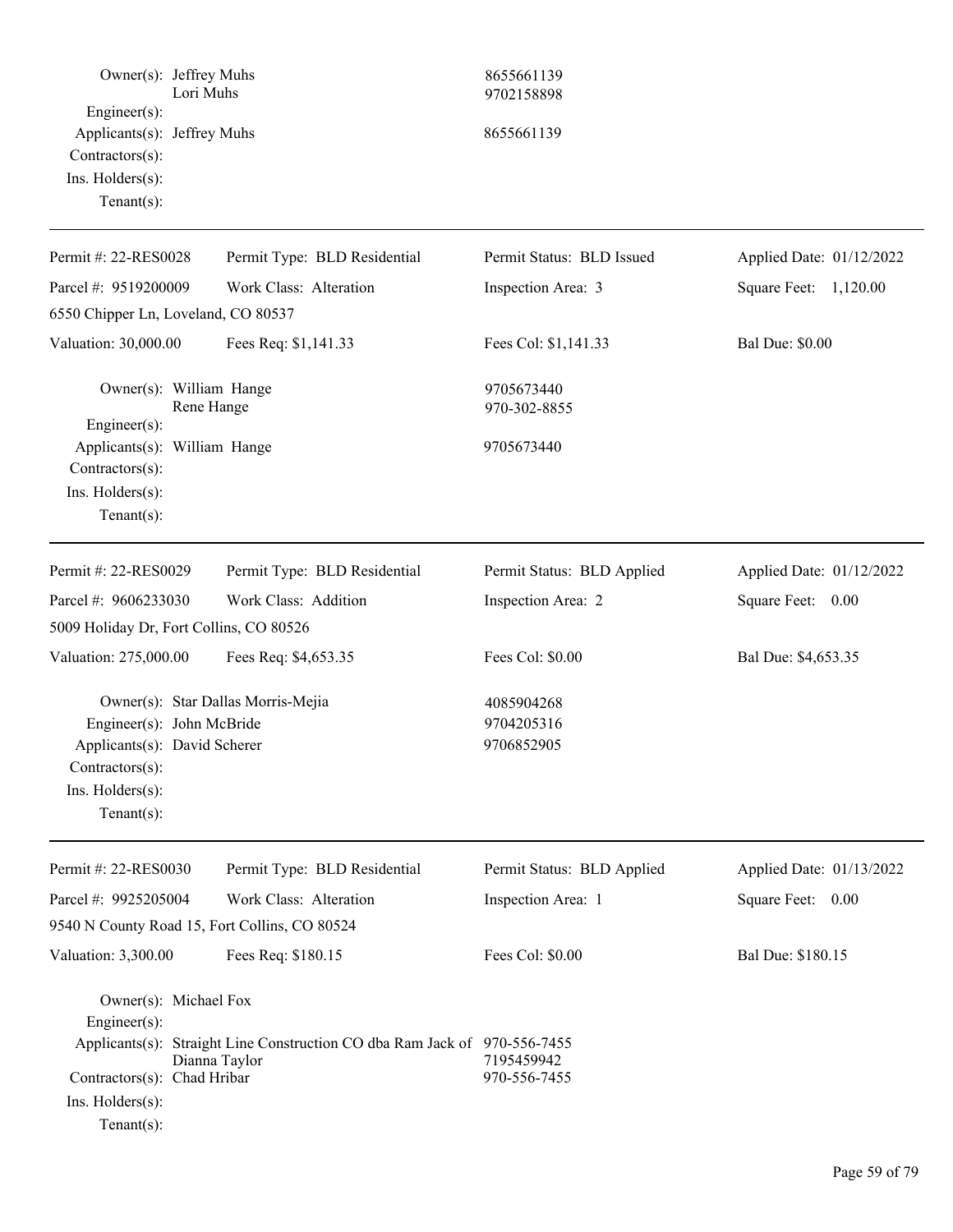| Permit #: 22-RES0031                                                                                   | Permit Type: BLD Residential | Permit Status: BLD Issued   | Applied Date: 01/13/2022 |
|--------------------------------------------------------------------------------------------------------|------------------------------|-----------------------------|--------------------------|
| Parcel #: 3535106014                                                                                   | Work Class: Alteration       | Inspection Area: 4          | Square Feet: 0.00        |
| 1230 Meadow Ln, Estes Park, CO 80517                                                                   |                              |                             |                          |
| Valuation: 45,000.00                                                                                   | Fees Req: \$1,419.18         | Fees Col: \$1,419.18        | <b>Bal Due: \$0.00</b>   |
| Owner(s): Peter Mcelroy                                                                                | Nancy Warzecha               | 5127893956                  |                          |
| $Engineering(s)$ :<br>Applicants(s): Colleen Logan                                                     |                              | 9704433872                  |                          |
| Contractors(s): Bob Iwanicki                                                                           |                              | 970-586-9342                |                          |
| Ins. Holders(s):<br>Tenant $(s)$ :                                                                     |                              |                             |                          |
| Permit #: 22-RES0032                                                                                   | Permit Type: BLD Residential | Permit Status: BLD Issued   | Applied Date: 01/13/2022 |
| Parcel #: 9520405001                                                                                   | Work Class: Alteration       | Inspection Area: 3          | Square Feet: 264.00      |
| 4101 Redbird Pl, Loveland, CO 80537                                                                    |                              |                             |                          |
| Valuation: 21,000.00                                                                                   | Fees Req: \$894.08           | Fees Col: \$894.08          | <b>Bal Due: \$0.00</b>   |
| Owner(s): Jeff Fuller<br>Engineer(s):                                                                  |                              | 7603109959                  |                          |
| Applicants(s): Jon Mills<br>Contractors(s): Jeremy Bloyd<br>Ins. Holders(s):<br>Tenant $(s)$ :         |                              | 9705811443<br>9705811443    |                          |
| Permit #: 22-RES0033                                                                                   | Permit Type: BLD Residential | Permit Status: BLD Approved | Applied Date: 01/13/2022 |
| Parcel #: 0535000076                                                                                   | Work Class: Alteration       | Inspection Area: 3          | Square Feet: 1,215.00    |
| 2833 Sedona Hills Dr, Loveland, CO 80537                                                               |                              |                             |                          |
| Valuation: 82,000.00                                                                                   | Fees Req: \$2,128.51         | Fees Col: \$0.00            | Bal Due: \$2,128.51      |
| Owner(s): Jennifer Blend<br>Engineer(s):                                                               |                              | 9702148748                  |                          |
| Applicants(s): Herman Boonstra<br>Contractors(s): Herman Boonstra<br>Ins. Holders(s):<br>$Tenant(s)$ : |                              | 9706923122<br>9706923122    |                          |
| Permit #: 22-RES0034                                                                                   | Permit Type: BLD Residential | Permit Status: BLD Applied  | Applied Date: 01/19/2022 |
| Parcel #: 3401418034                                                                                   | Work Class: Alteration       | Inspection Area: 4          | Square Feet: 708.00      |
| 2704 Sunrise Ct, Estes Park, CO 80517                                                                  |                              |                             |                          |
| Valuation: 14,155.20                                                                                   | Fees Req: \$602.57           | Fees Col: \$0.00            | Bal Due: \$602.57        |
| Owner(s): Suzanne Frazier                                                                              |                              | 7204908346                  |                          |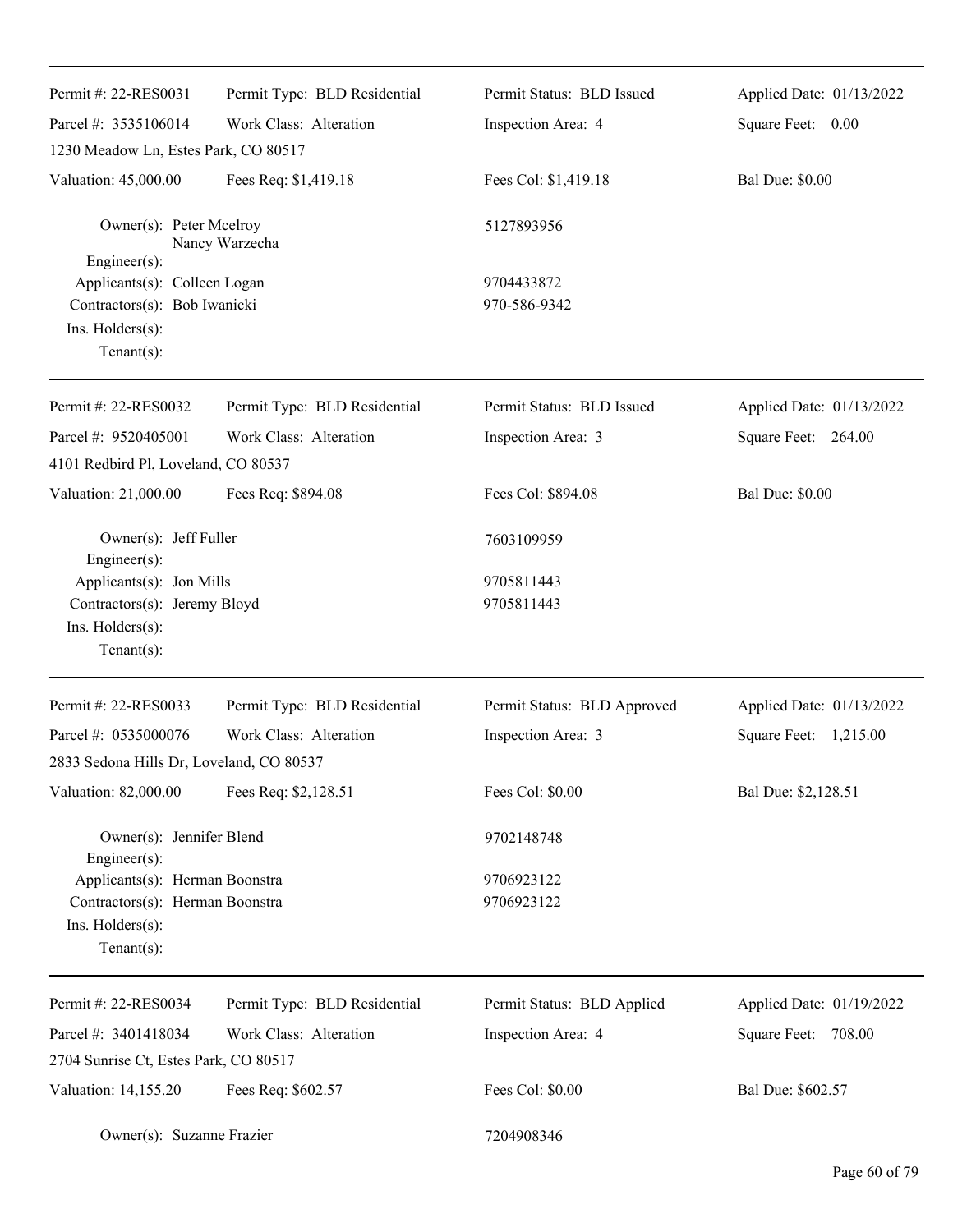Engineer(s): Applicants(s): Suzanne Frazier 7204908346 Contractors(s): Ins. Holders(s): Tenant(s):

| Permit #: 22-RES0035                                                                    | Permit Type: BLD Residential                                      | Permit Status: BLD Approved | Applied Date: 01/19/2022 |
|-----------------------------------------------------------------------------------------|-------------------------------------------------------------------|-----------------------------|--------------------------|
| Parcel #: 3007406067                                                                    | Work Class: Alteration                                            | Inspection Area: 5          | Square Feet: 322.00      |
| 472 Ute Ct, Red Feather Lakes, CO 80545                                                 |                                                                   |                             |                          |
| Valuation: 5,796.00                                                                     | Fees Req: \$352.25                                                | Fees Col: \$0.00            | Bal Due: \$352.25        |
| Owner(s): James Goar<br>Engineer(s):                                                    | Ashley Cagle-Goar                                                 | 3035144775<br>7202017766    |                          |
| Applicants(s): James Goar<br>Contractors(s):<br>Ins. Holders(s):<br>$Tenant(s)$ :       |                                                                   | 3035144775                  |                          |
| Permit #: 22-RES0036                                                                    | Permit Type: BLD Residential                                      | Permit Status: BLD Applied  | Applied Date: 01/20/2022 |
| Parcel #: 9606208010                                                                    | Work Class: Addition                                              | Inspection Area: 2          | Square Feet: 0.00        |
| 4621 Canyon View Dr, Fort Collins, CO 80526                                             |                                                                   |                             |                          |
| Valuation: 5,885.00                                                                     | Fees Req: \$581.55                                                | Fees Col: \$0.00            | Bal Due: \$581.55        |
| Owner(s): David<br>Engineer(s):                                                         |                                                                   | 9282214481                  |                          |
| Applicants(s): David                                                                    |                                                                   | 9282214481                  |                          |
| Contractors(s):<br>Ins. Holders(s):                                                     |                                                                   |                             |                          |
| $Tenant(s)$ :                                                                           |                                                                   |                             |                          |
| Permit #: 22-RES0037                                                                    | Permit Type: BLD Residential                                      | Permit Status: BLD Applied  | Applied Date: 01/20/2022 |
| Parcel #: 2505000011                                                                    | Work Class: Conversion to Short-Term Inspection Area: 4<br>Rental |                             | Square Feet: 0.00        |
| 2145 Mcgraw Ranch Rd, Estes Park, CO 80517                                              |                                                                   |                             |                          |
| Valuation: 0.00                                                                         | Fees Req: \$300.00                                                | Fees Col: \$0.00            | Bal Due: \$300.00        |
| Owner(s): Timothy Roberts<br>Engineer(s):                                               | <b>Courtney Roberts</b>                                           | 4402066043<br>4402066043    |                          |
| Applicants(s): Courtney Roberts<br>Contractors(s):<br>Ins. Holders(s):<br>$Tenant(s)$ : |                                                                   | 4402066043                  |                          |

# Page 61 of 79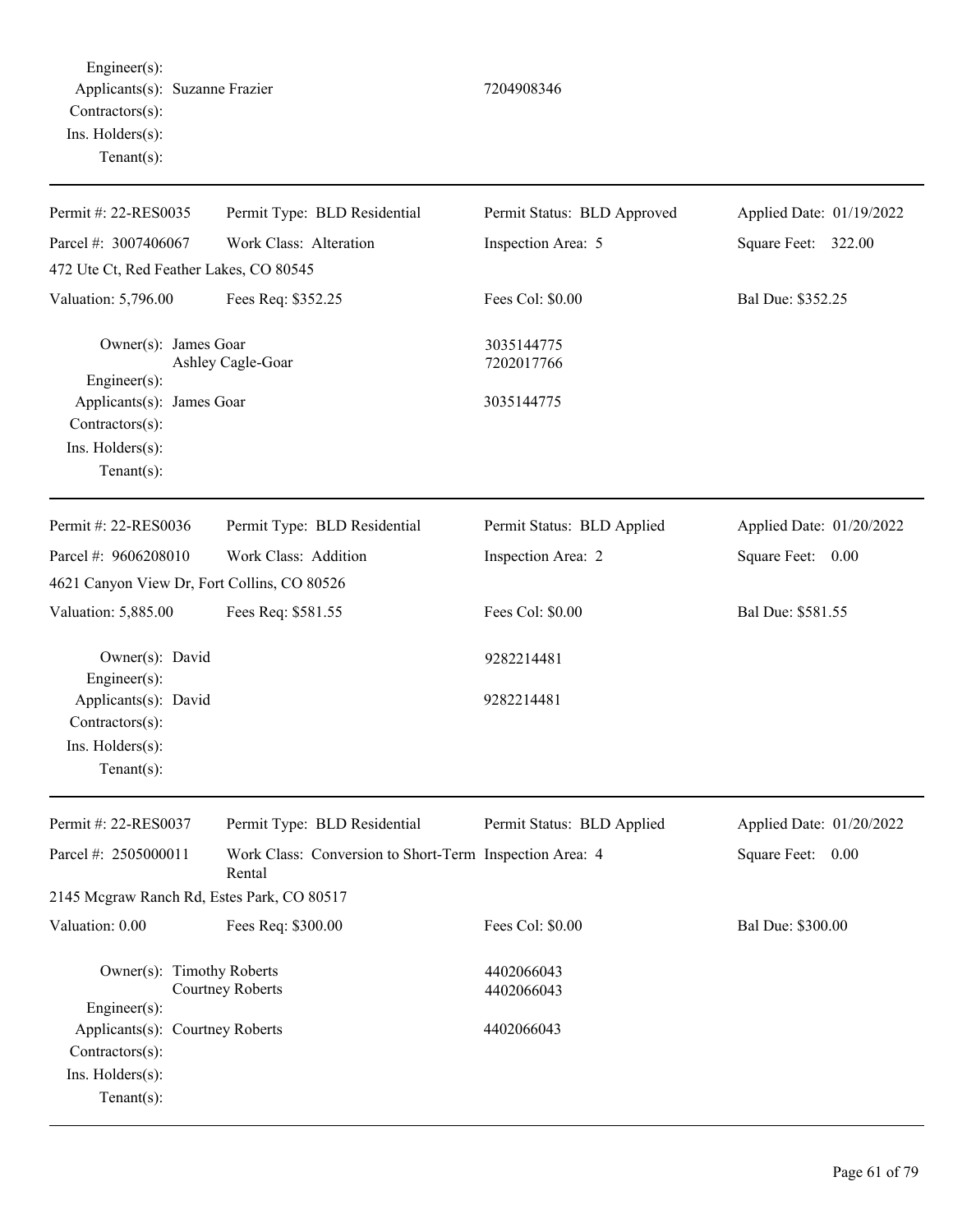| Permit #: 22-RES0038                                                                                  | Permit Type: BLD Residential                                      | Permit Status: BLD Issued                | Applied Date: 01/20/2022 |
|-------------------------------------------------------------------------------------------------------|-------------------------------------------------------------------|------------------------------------------|--------------------------|
| Parcel #: 3401112006                                                                                  | Work Class: Conversion to Short-Term Inspection Area: 4<br>Rental |                                          | Square Feet: 0.00        |
| 2311 Pine Meadow Dr, Estes Park, CO 80517                                                             |                                                                   |                                          |                          |
| Valuation: 0.00                                                                                       | Fees Req: \$300.00                                                | Fees Col: \$300.00                       | <b>Bal Due: \$0.00</b>   |
| $Engineering(s)$ :                                                                                    | Owner(s): My Three Sons Investments, LLC                          | 3033302750                               |                          |
| Applicants(s): Paul Martin<br>Contractors(s):<br>Ins. Holders(s):<br>Tenant $(s)$ :                   |                                                                   | 3033302750                               |                          |
| Permit #: 22-RES0039                                                                                  | Permit Type: BLD Residential                                      | Permit Status: BLD Issued                | Applied Date: 01/20/2022 |
| Parcel #: 2713106010                                                                                  | Work Class: Cabin                                                 | Inspection Area: 6                       | Square Feet: 768.00      |
| 139 Moose Ridge Rd, Bellvue, CO 80512                                                                 |                                                                   |                                          |                          |
| Valuation: 21,885.44                                                                                  | Fees Req: \$828.98                                                | Fees Col: \$828.98                       | <b>Bal Due: \$0.00</b>   |
| Owner(s): Keven Hoover<br>$Engineer(s)$ :                                                             |                                                                   | 8152222572                               |                          |
| Applicants(s): John Esh<br>John Esh<br>Contractors(s): John Esh<br>Ins. Holders(s):<br>Tenant $(s)$ : |                                                                   | 9702328171<br>970-232-8171<br>9702328171 |                          |
| Permit #: 22-RES0040                                                                                  | Permit Type: BLD Residential                                      | Permit Status: BLD Issued                | Applied Date: 01/21/2022 |
| Parcel #: 9830420026                                                                                  | Work Class: Alteration                                            | Inspection Area: 1                       | Square Feet:<br>0.00     |
| 3413 Killarney Ct, Laporte, CO 80535                                                                  |                                                                   |                                          |                          |
| Valuation: 40,000.00                                                                                  | Fees Req: \$1,324.64                                              | Fees Col: \$1,324.64                     | <b>Bal Due: \$0.00</b>   |
| Owner(s): Sarah McTate<br>$Engineering(s)$ :                                                          | Michael McTate                                                    | 5408184610<br>5408184610                 |                          |
| Contractors(s): Adam Gunter<br>Ins. Holders(s):<br>Tenant $(s)$ :                                     | Applicants(s): Northern Colorado Craftsman                        | 970-539-8330<br>970-539-8330             |                          |
| Permit #: 22-RES0041                                                                                  | Permit Type: BLD Residential                                      | Permit Status: BLD Applied               | Applied Date: 01/21/2022 |
| Parcel #: 9418106057<br>1116 Shelby Dr, Berthoud, CO 80513                                            | Work Class: Addition                                              | Inspection Area: 3                       | Square Feet: 0.00        |
| Valuation: 155,000.00                                                                                 | Fees Req: \$3,042.37                                              | Fees Col: \$0.00                         | Bal Due: \$3,042.37      |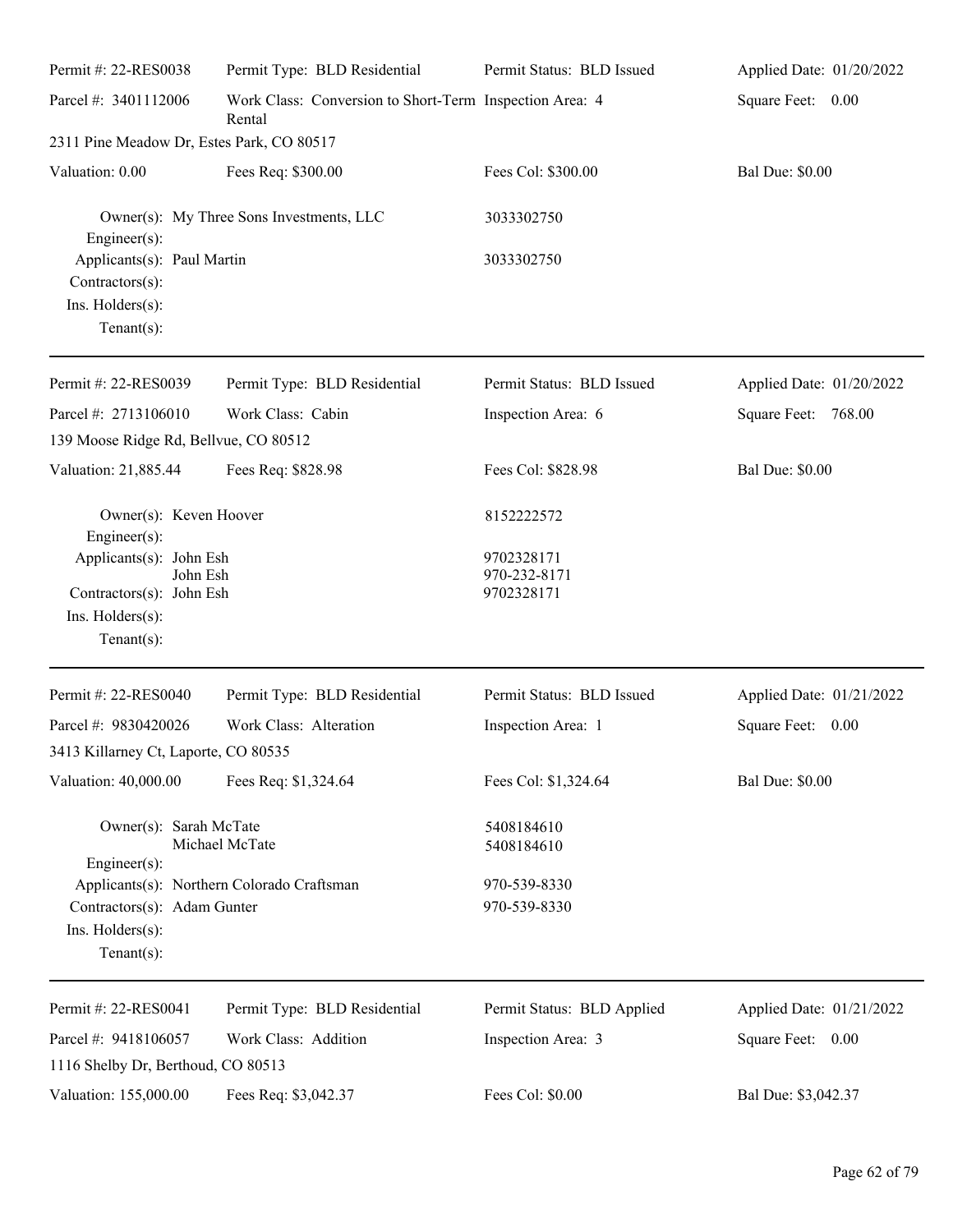| Owner(s): Catherine Oakley                                                                                                                              | Michelle Oakley               | 3035206925                                           |                          |
|---------------------------------------------------------------------------------------------------------------------------------------------------------|-------------------------------|------------------------------------------------------|--------------------------|
| Engineer(s):<br>Applicants(s): Cody Shriver<br>Contractors(s): John "Jack" Cooney<br>Ins. Holders(s):<br>Tenant $(s)$ :                                 |                               | 9708449190<br>6308774249                             |                          |
| Permit #: 22-RES0042                                                                                                                                    | Permit Type: BLD Residential  | Permit Status: BLD Applied                           | Applied Date: 01/24/2022 |
| Parcel #: 9730405013                                                                                                                                    | Work Class: Addition          | Inspection Area: 2                                   | Square Feet: 0.00        |
| 3509 Dixon Cove Dr, Fort Collins, CO 80526                                                                                                              |                               |                                                      |                          |
| Valuation: 110,000.00                                                                                                                                   | Fees Req: \$2,439.91          | Fees Col: \$0.00                                     | Bal Due: \$2,439.91      |
| $Engineering(s)$ :                                                                                                                                      | Owner(s): 3509 Dixon Cove LLC | 9857918160                                           |                          |
| Applicants(s): Alan Strope<br>Contractors(s): Alan Strope<br>Ins. $H$ olders $(s)$ :<br>Tenant $(s)$ :                                                  | <b>Taryn Strope</b>           | 970-472-5667<br>9704725667<br>970-472-5667           |                          |
| Permit #: 22-RES0043                                                                                                                                    | Permit Type: BLD Residential  | Permit Status: BLD Issued                            | Applied Date: 01/24/2022 |
| Parcel #: 9635119012                                                                                                                                    | Work Class: Alteration        | Inspection Area: 2                                   | Square Feet: 0.00        |
| 5616 Mckinley Ave, Loveland, CO 80538                                                                                                                   |                               |                                                      |                          |
| Valuation: 14,385.00                                                                                                                                    | Fees Req: \$489.57            | Fees Col: \$489.57                                   | <b>Bal Due: \$0.00</b>   |
| Owner(s): Stacy Masin<br>Engineer(s): Ronald Roche<br>Applicants(s): Kelly Farris<br>Contractors(s): Kelly Farris<br>Ins. Holders(s):<br>Tenant $(s)$ : | Paula Brady                   | 9704438227<br>3035015007<br>3035918308<br>3035015007 |                          |
| Permit #: 22-RES0044                                                                                                                                    | Permit Type: BLD Residential  | Permit Status: BLD Issued                            | Applied Date: 01/24/2022 |
| Parcel #: 8716218024                                                                                                                                    | Work Class: Alteration        | Inspection Area: 2                                   | Square Feet: 0.00        |
| 3423 Surrey Ln, Fort Collins, CO 80524                                                                                                                  |                               |                                                      |                          |
| Valuation: 7,896.00                                                                                                                                     | Fees Req: \$294.91            | Fees Col: \$294.91                                   | <b>Bal Due: \$0.00</b>   |
| Owner(s): Gail Werth<br>Engineer(s): Ronald Roche                                                                                                       |                               | 9703104991                                           |                          |
| Applicants(s): Paula Brady                                                                                                                              |                               | 3035918308                                           |                          |
| Contractors(s): Kelly Farris<br>Ins. Holders(s):<br>Tenant $(s)$ :                                                                                      |                               | 3035015007                                           |                          |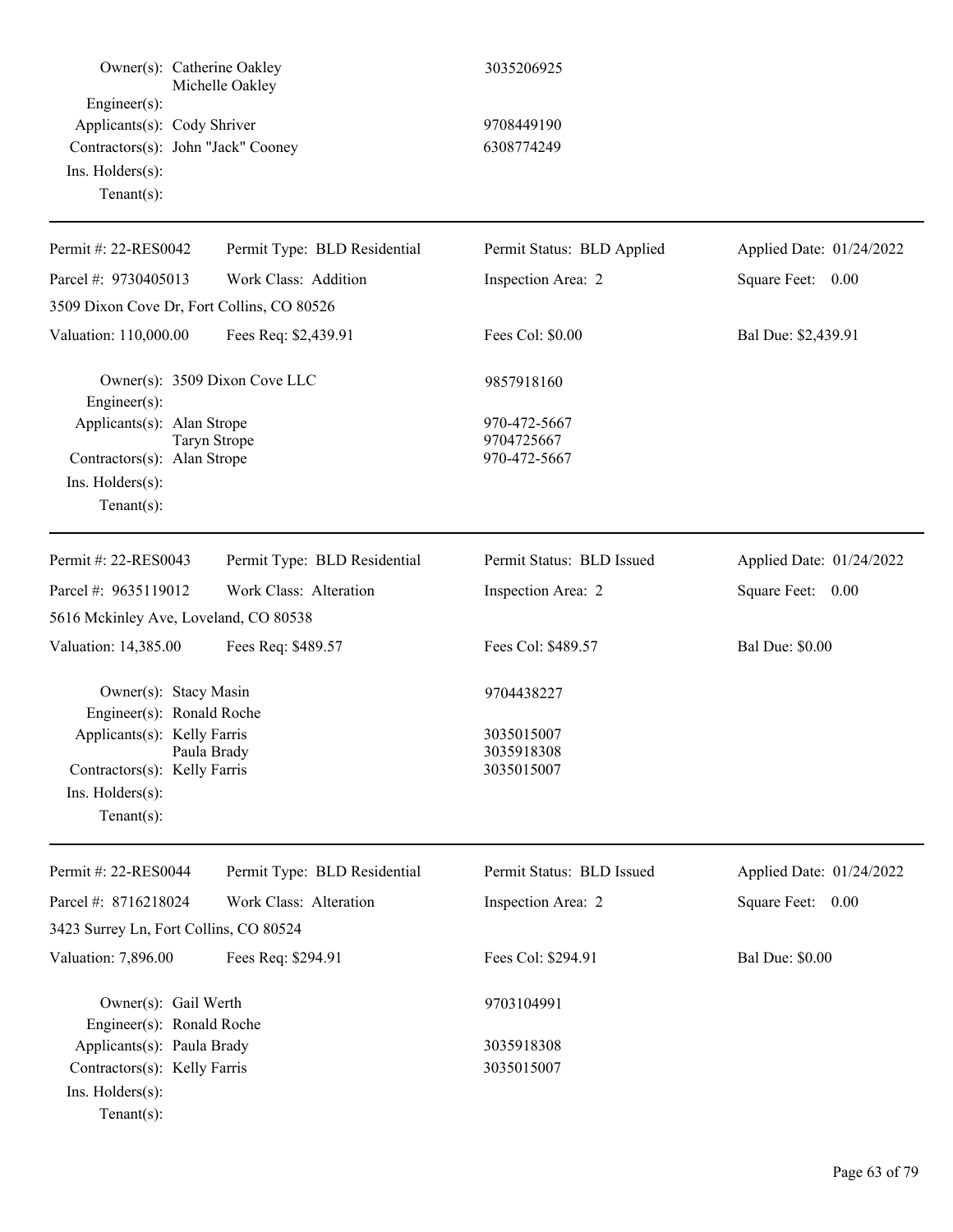| Permit #: 22-RES0045                                                                                                                                                      | Permit Type: BLD Residential                     | Permit Status: BLD Applied                           | Applied Date: 01/24/2022 |
|---------------------------------------------------------------------------------------------------------------------------------------------------------------------------|--------------------------------------------------|------------------------------------------------------|--------------------------|
| Parcel #: 1917000055                                                                                                                                                      | Work Class: Addition                             | Inspection Area: 5                                   | Square Feet: 0.00        |
| 280 Hewlett Gulch Rd, Livermore, CO 80536                                                                                                                                 |                                                  |                                                      |                          |
| Valuation: 213,000.00                                                                                                                                                     | Fees Req: \$3,901.45                             | Fees Col: \$0.00                                     | Bal Due: \$3,901.45      |
| Owner(s): Russell Wunderlich<br>Engineer(s): Jason Baker<br>Applicants(s): Christian Renger<br>Contractors(s): Dwight Sailer<br>Ins. $H$ olders $(s)$ :<br>Tenant $(s)$ : |                                                  | 3607904424<br>9702781909<br>9708931329<br>9704728100 |                          |
| Permit #: 22-RES0046                                                                                                                                                      | Permit Type: BLD Residential                     | Permit Status: BLD Applied                           | Applied Date: 01/24/2022 |
| Parcel #: 3906100016                                                                                                                                                      | Work Class: New                                  | Inspection Area: 5                                   | Square Feet: 0.00        |
|                                                                                                                                                                           | 8027 County Road 69, Red Feather Lakes, CO 80545 |                                                      |                          |
| Valuation: 670,000.00                                                                                                                                                     | Fees Req: \$9,719.05                             | Fees Col: \$2,335.13                                 | Bal Due: \$7,383.92      |
| Owner(s): Jeffrey Hardy<br>Leah Hardy<br>Engineer(s):                                                                                                                     |                                                  | 7206446810<br>7206446810                             |                          |
| Applicants(s): Michael Franklin                                                                                                                                           |                                                  | 9700690088                                           |                          |
| Contractors(s): Michael Franklin                                                                                                                                          |                                                  | 9700690088                                           |                          |
| Ins. $H$ olders $(s)$ :                                                                                                                                                   |                                                  |                                                      |                          |
| Tenant $(s)$ :                                                                                                                                                            |                                                  |                                                      |                          |
| Permit #: 22-RES0047                                                                                                                                                      | Permit Type: BLD Residential                     | Permit Status: BLD Approved                          | Applied Date: 01/24/2022 |
| Parcel #: 3536205036                                                                                                                                                      | Work Class: Alteration                           | Inspection Area: 4                                   | Square Feet:<br>$0.00\,$ |
| 590 Hondius Cir, Estes Park, CO 80517                                                                                                                                     |                                                  |                                                      |                          |
| Valuation: 8,000.00                                                                                                                                                       | Fees Req: \$295.35                               | Fees Col: \$295.35                                   | <b>Bal Due: \$0.00</b>   |
| Owner(s): Angela Walter<br>Greg Walter<br>Engineer(s):                                                                                                                    |                                                  | 9705561223<br>9705561223                             |                          |
| Applicants(s): Jared Kingswood                                                                                                                                            |                                                  | 9702148007                                           |                          |
| Contractors(s): Michael Kingswood                                                                                                                                         |                                                  | 970-586-6551                                         |                          |
| Ins. Holders(s):<br>Tenant $(s)$ :                                                                                                                                        |                                                  |                                                      |                          |
| Permit #: 22-RES0048                                                                                                                                                      | Permit Type: BLD Residential                     | Permit Status: BLD Issued                            | Applied Date: 01/25/2022 |
| Parcel #: 8521405010                                                                                                                                                      | Work Class: Alteration                           | Inspection Area: 3                                   | Square Feet: 0.00        |
| 1209 Martin Ct, Loveland, CO 80537                                                                                                                                        |                                                  |                                                      |                          |
| Valuation: 23,310.00                                                                                                                                                      | Fees Req: \$742.14                               | Fees Col: \$742.14                                   | <b>Bal Due: \$0.00</b>   |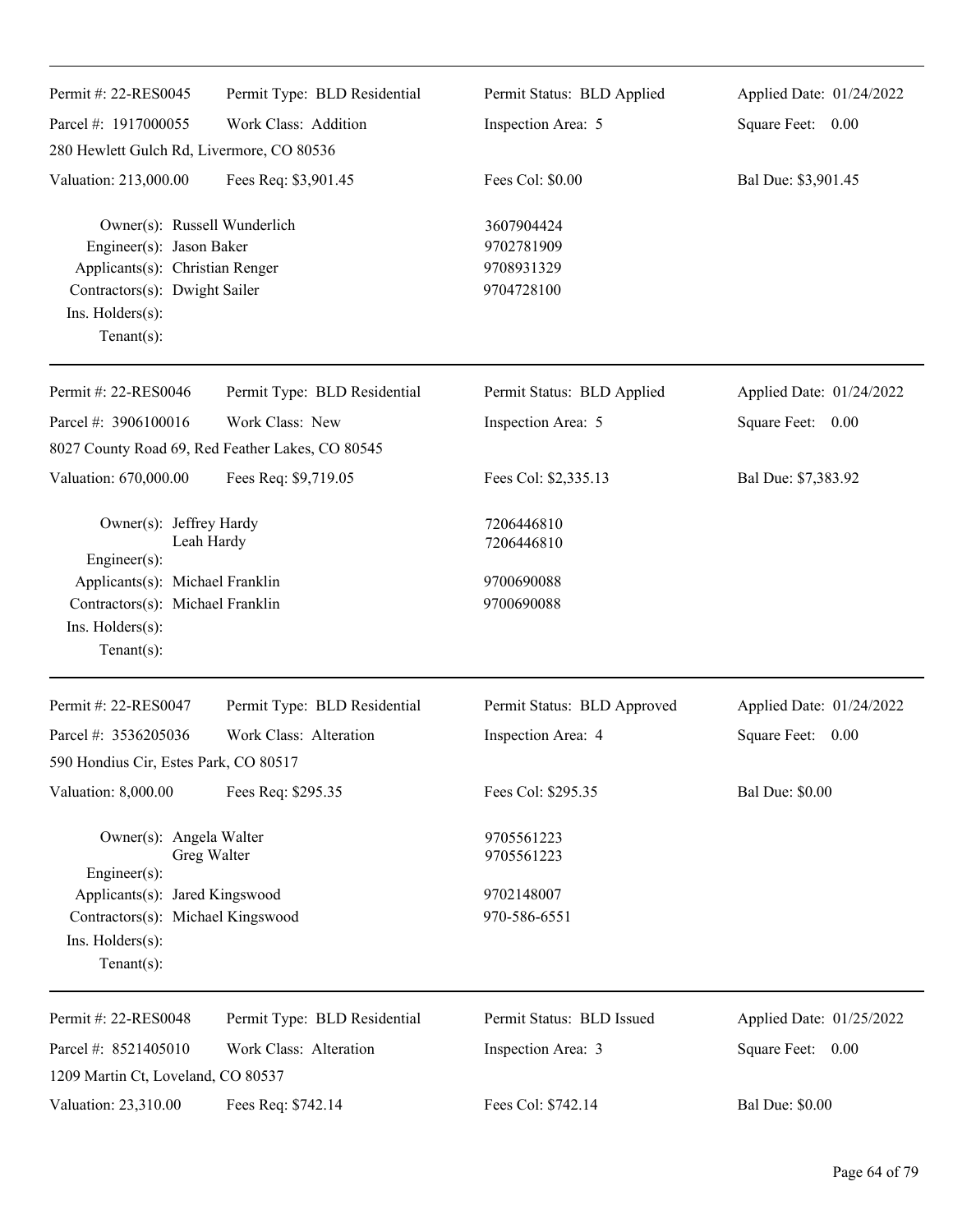Owner(s): Lark Lewis (972) 270-7279 Engineer(s): Applicants(s): Greg Knapp 7205072711 Contractors(s): Ins. Holders(s): Tenant(s): Permit #: 22-RES0049 Parcel #: 9733417043 Permit Type: BLD Residential Work Class: Alteration Permit Status: BLD Applied Inspection Area: 2 Applied Date: 01/25/2022 Square Feet: 0.00 4208 Wellington Dr, Fort Collins, CO 80526 Valuation: 18,730.00 Fees Req: \$882.85 Fees Col: \$0.00 Bal Due: \$882.85 Owner(s): Barb Knierim 9702174815 Engineer(s): Applicants(s): Cody Shriver 9708449190 Contractors(s): John "Jack" Cooney 6308774249 Ins. Holders(s): Tenant(s): Permit #: 22-RES0050 Parcel #: 3401424004 Permit Type: BLD Residential Work Class: New Permit Status: BLD Approved Inspection Area: 4 Applied Date: 01/25/2022 Square Feet: 2,002.00 732 Sanborn Dr, Estes Park, CO 80517 Valuation: 15,000.00 Fees Req: \$420.00 Fees Col: \$0.00 Bal Due: \$420.00 Owner(s): Janet Biasi 9705860339 Engineer(s): Amy Plummer 970-586-9388 Applicants(s): Janet Biasi 9705860339 Contractors(s): Ins. Holders(s): Tenant(s): Permit #: 22-RES0051 Parcel #: 2627205047 Permit Type: BLD Residential Work Class: Addition Permit Status: BLD Applied Inspection Area: 4 Applied Date: 01/26/2022 Square Feet: 0.00 100 Triangle Mountain Rd, Glen Haven, CO 80532 Valuation: 275,000.00 Fees Req: \$4,662.90 Fees Col: \$0.00 Bal Due: \$4,662.90 Owner(s): \* Leslie Hazlett Trust 9132690866 Engineer(s): David Bangs 9703088221 Applicants(s): Jordan Nuffer 9705907739 Contractors(s): Bob Iwanicki 970-586-9342 Ins. Holders(s): Tenant(s):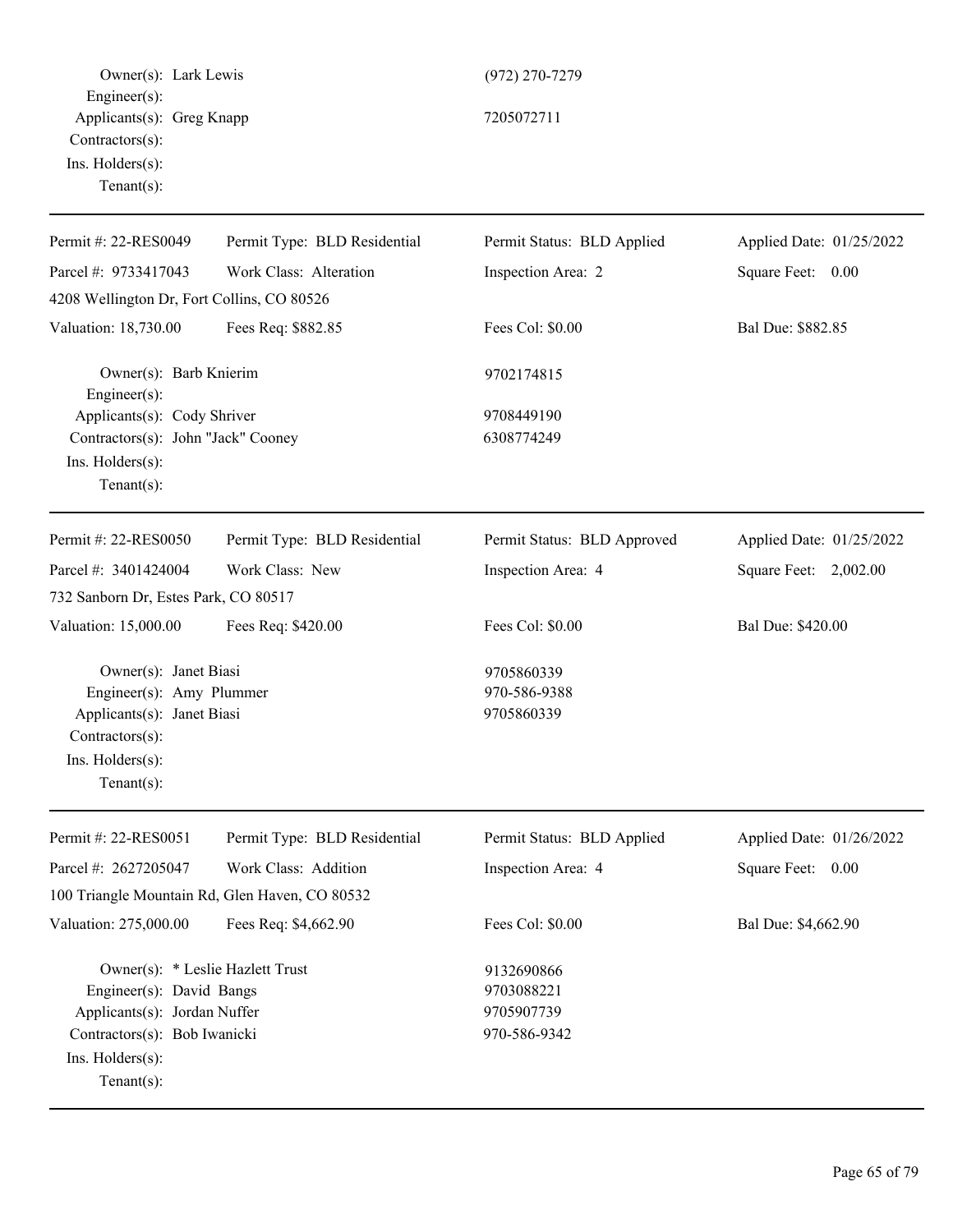| Permit #: 22-RES0052                                                                 | Permit Type: BLD Residential                                      | Permit Status: BLD Applied                 | Applied Date: 01/26/2022 |
|--------------------------------------------------------------------------------------|-------------------------------------------------------------------|--------------------------------------------|--------------------------|
| Parcel #: 8830210002                                                                 | Work Class: Addition                                              | Inspection Area: 1                         | Square Feet: 0.00        |
| 3570 Hearthfire Way, Fort Collins, CO 80524                                          |                                                                   |                                            |                          |
| Valuation: 800,000.00                                                                | Fees Req: \$11,083.83                                             | Fees Col: \$2,636.37                       | Bal Due: \$8,447.46      |
| Owner(s): Camron Lente<br>$Engineering(s)$ :                                         |                                                                   | 9703661884                                 |                          |
| Applicants(s): Savant Homes Inc<br>Alan Strope                                       | Traegan Strope                                                    | 970-472-5667<br>9706921412<br>970-472-5667 |                          |
| Contractors(s): Alan Strope<br>Ins. Holders(s):<br>Tenant $(s)$ :                    |                                                                   | 970-472-5667                               |                          |
| Permit #: 22-RES0053                                                                 | Permit Type: BLD Residential                                      | Permit Status: BLD Applied                 | Applied Date: 01/26/2022 |
| Parcel #: 9517200056                                                                 | Work Class: Conversion to Short-Term Inspection Area: 3<br>Rental |                                            | Square Feet: 0.00        |
| 4928 W Eisenhower Blvd, Loveland, CO 80537                                           |                                                                   |                                            |                          |
| Valuation: 0.00                                                                      | Fees Req: \$300.00                                                | Fees Col: \$0.00                           | Bal Due: \$300.00        |
| Owner(s): David Szabo<br>$Engineering(s)$ :                                          |                                                                   | 6176020444                                 |                          |
| Applicants(s): John Runkles<br>Contractors(s):<br>Ins. Holders(s):<br>Tenant $(s)$ : |                                                                   | 9706314013                                 |                          |
| Permit #: 22-RES0054                                                                 | Permit Type: BLD Residential                                      | Permit Status: BLD Applied                 | Applied Date: 01/26/2022 |
| Parcel #: 3535400096                                                                 | Work Class: New                                                   | Inspection Area: 4                         | Square Feet: 0.00        |
| Valuation: 500,000.00                                                                | Fees Req: \$9,629.06                                              | Fees Col: \$1,942.35                       | Bal Due: \$7,686.71      |
| Engineer(s):                                                                         | Owner(s): Opportunity Ridge LLC                                   | 9703107432                                 |                          |
| Applicants(s): Kingswood Homes Inc                                                   |                                                                   | 9702197868                                 |                          |
| Contractors(s): Michael Kingswood                                                    | Jared Kingswood                                                   | 9702148007<br>970-586-6551                 |                          |
| Ins. Holders(s):<br>Tenant $(s)$ :                                                   |                                                                   |                                            |                          |
| Permit #: 22-RES0055                                                                 | Permit Type: BLD Residential                                      | Permit Status: BLD Applied                 | Applied Date: 01/26/2022 |
| Parcel #: 2517106002                                                                 | Work Class: New                                                   | Inspection Area: 4                         | Square Feet:<br>0.00     |
| Valuation: 1,200,000.00                                                              | Fees Req: \$16,152.27                                             | Fees Col: \$3,568.75                       | Bal Due: \$12,583.52     |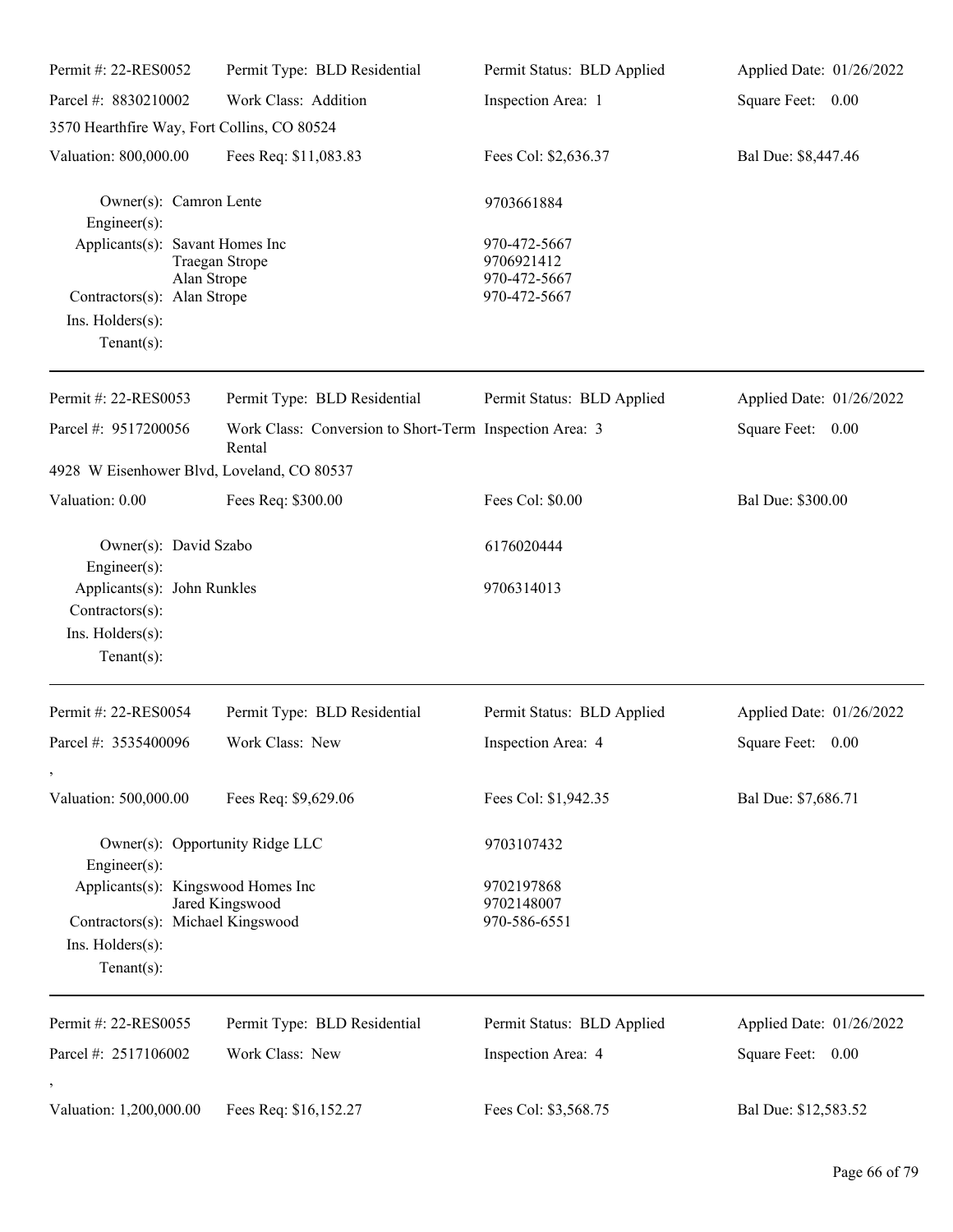| Owner(s): Kristine Kravik<br>Engineer(s): David Bangs<br>Applicants(s): Mark Theiss<br>Contractors(s): Mark Theiss<br>$Ins.$ Holders $(s)$ :<br>Tenant $(s)$ : | Kerry Kravik                                                      | 6083587050<br>6083582050<br>9703088221<br>970-215-9606<br>970-215-9606 |                          |
|----------------------------------------------------------------------------------------------------------------------------------------------------------------|-------------------------------------------------------------------|------------------------------------------------------------------------|--------------------------|
| Permit #: 22-RES0056                                                                                                                                           | Permit Type: BLD Residential                                      | Permit Status: BLD Applied                                             | Applied Date: 01/27/2022 |
| Parcel #: 2411000018                                                                                                                                           | Work Class: Conversion to Short-Term Inspection Area: 4<br>Rental |                                                                        | Square Feet: 0.00        |
| 6756 E Highway 36, Estes Park, CO 80517                                                                                                                        |                                                                   |                                                                        |                          |
| Valuation: 0.00                                                                                                                                                | Fees Req: \$300.00                                                | Fees Col: \$0.00                                                       | Bal Due: \$300.00        |
| Owner(s): Kent Carbaugh<br>Engineer(s):                                                                                                                        | Karey Carbaugh<br>Kevin Carbaugh<br>Kristin McWilliams            | 9703815580                                                             |                          |
| Applicants(s): Glenn McWilliams<br>Contractors(s):<br>Ins. Holders(s):<br>Tenant $(s)$ :                                                                       |                                                                   |                                                                        |                          |
| Permit #: 22-RES0057                                                                                                                                           | Permit Type: BLD Residential                                      | Permit Status: BLD Void                                                | Applied Date: 01/28/2022 |
| Parcel #:                                                                                                                                                      | Work Class: Conversion to Short-Term Inspection Area: 2<br>Rental |                                                                        | Square Feet: 0.00        |
| Valuation: 0.00                                                                                                                                                | Fees Req:                                                         | Fees Col:                                                              | <b>Bal Due:</b>          |
| Owner(s): Ed Stoner<br>Engineer(s):                                                                                                                            |                                                                   | 3076300930                                                             |                          |
| Applicants(s): Ed Stoner<br>Contractors(s):<br>Ins. Holders(s):<br>Tenant $(s)$ :                                                                              |                                                                   | 3076300930                                                             |                          |
| Permit #: 22-RES0058                                                                                                                                           | Permit Type: BLD Residential                                      | Permit Status: BLD Issued                                              | Applied Date: 01/28/2022 |
| Parcel #: 9636120003                                                                                                                                           | Work Class: Alteration                                            | Inspection Area: 2                                                     | Square Feet: 541.00      |
| 926 Ptarmigan Ln, Loveland, CO 80538                                                                                                                           |                                                                   |                                                                        |                          |
| Valuation: 11,328.54                                                                                                                                           | Fees Req: \$518.97                                                | Fees Col: \$518.97                                                     | <b>Bal Due: \$0.00</b>   |
| Owner(s): Halldis Kelly<br>Engineer(s):<br>Applicants(s): Halldis Kelly<br>Contractors(s):                                                                     |                                                                   | $(970) 646 - 0151$<br>$(970)$ 646-0151                                 |                          |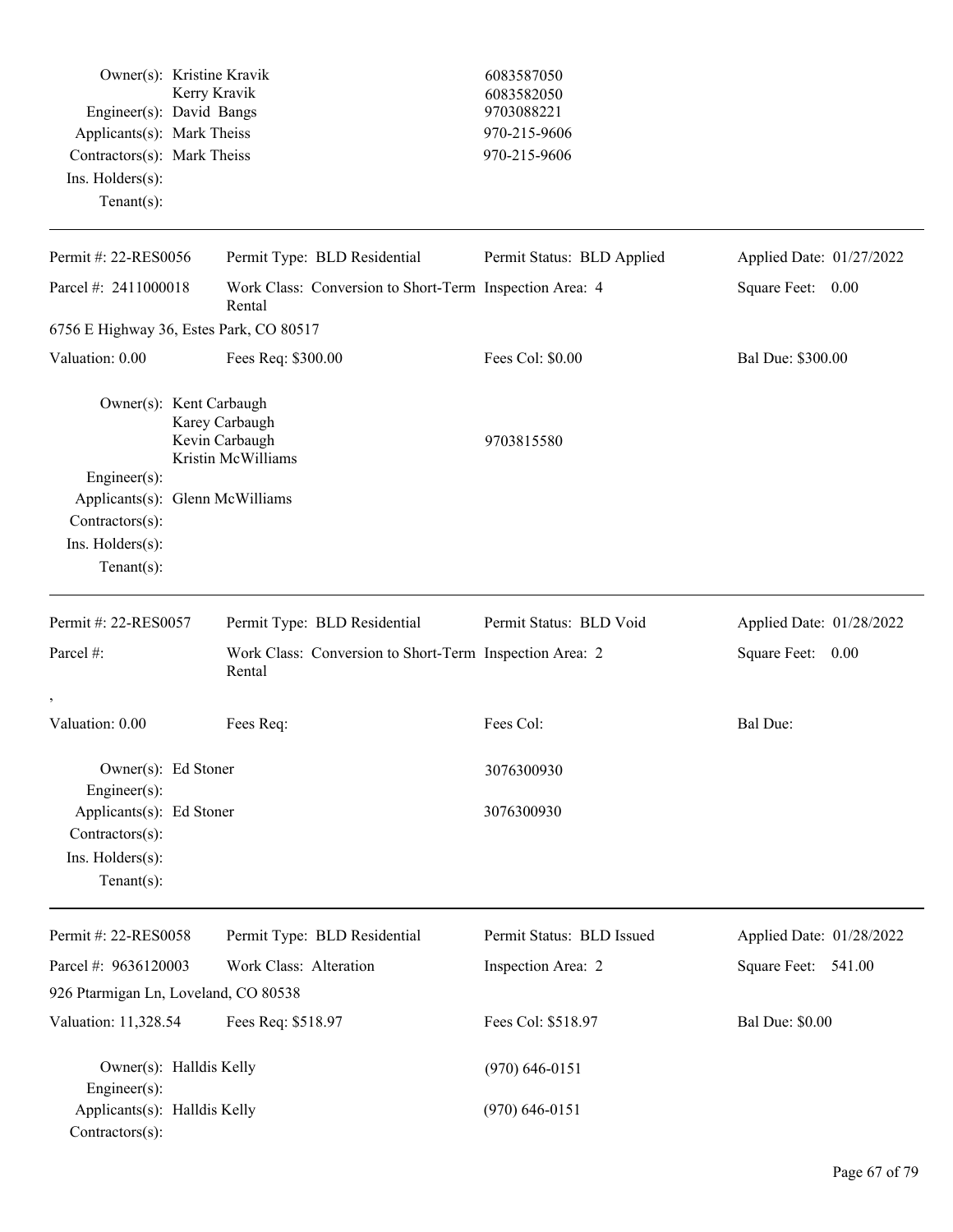Ins. Holders(s): Tenant(s):

| Permit #: 22-RES0059                                                                                                                                                                | Permit Type: BLD Residential                           | Permit Status: BLD Applied                                           | Applied Date: 01/31/2022                           |
|-------------------------------------------------------------------------------------------------------------------------------------------------------------------------------------|--------------------------------------------------------|----------------------------------------------------------------------|----------------------------------------------------|
| Parcel #: 8706205005                                                                                                                                                                | Work Class: Addition                                   | Inspection Area: 1                                                   | Square Feet: 0.00                                  |
| 1208 Forest Hills Ln, Fort Collins, CO 80524                                                                                                                                        |                                                        |                                                                      |                                                    |
| Valuation: 320,000.00                                                                                                                                                               | Fees Req: \$5,147.94                                   | Fees Col: \$0.00                                                     | Bal Due: \$5,147.94                                |
| Owner(s): Brian Parsonnet<br>Engineer(s): Christopher Schabron<br>Applicants(s): Richard Splittgerber<br>Contractors(s): Richard Splittgerber<br>Ins. Holders(s):<br>Tenant $(s)$ : | Wanda Kelley-Simmons                                   | 970-567-4445<br>9702229632<br>3077605661<br>9702184999<br>9702184999 |                                                    |
| Permit #: 22-RES0060                                                                                                                                                                | Permit Type: BLD Residential                           | Permit Status: BLD Approved                                          | Applied Date: 01/31/2022                           |
| Parcel #: 0425108033                                                                                                                                                                | Work Class: Alteration                                 | Inspection Area: 3                                                   | Square Feet: 0.00                                  |
| 5408 Foothills Dr, Berthoud, CO 80513                                                                                                                                               |                                                        |                                                                      |                                                    |
| Valuation: 19,000.00                                                                                                                                                                | Fees Req: \$778.35                                     | Fees Col: \$0.00                                                     | Bal Due: \$778.35                                  |
| Owner(s): Joshua Buelo<br>Engineer(s):                                                                                                                                              |                                                        | 9708169063                                                           |                                                    |
| Applicants(s): Joshua Buelo<br>Contractors(s):<br>Ins. Holders(s):<br>Tenant $(s)$ :                                                                                                |                                                        | 9708169063                                                           |                                                    |
| Permit #: 22-RES0061                                                                                                                                                                | Permit Type: BLD Residential                           | Permit Status: BLD Approved                                          | Applied Date: 01/31/2022                           |
| Parcel #: 3931400010                                                                                                                                                                | Work Class: Alteration                                 | Inspection Area: 1                                                   | Square Feet:<br>0.00                               |
| 32 Old Cabin Rd, Bellvue, CO 80512                                                                                                                                                  |                                                        |                                                                      |                                                    |
| Valuation: 10,000.00                                                                                                                                                                | Fees Req: \$351.52                                     | Fees Col: \$0.00                                                     | Bal Due: \$351.52                                  |
| Owner(s): Ken Williams<br>Engineer(s): Reyes Sarmiento<br>Applicants(s): Phil Boonstra<br>Contractors(s): Phil Boonstra<br>Ins. Holders(s):<br>Tenant $(s)$ :                       |                                                        | 9708812109<br>970-498-9537<br>9706923122<br>9706923122               |                                                    |
| Permit #: 22-RES0062<br>Parcel #: 0412000057<br>5943 Sandia Ln, Berthoud, CO 80513                                                                                                  | Permit Type: BLD Residential<br>Work Class: Alteration | Permit Status: BLD Approved<br>Inspection Area: 3                    | Applied Date: 01/31/2022<br>Square Feet:<br>728.00 |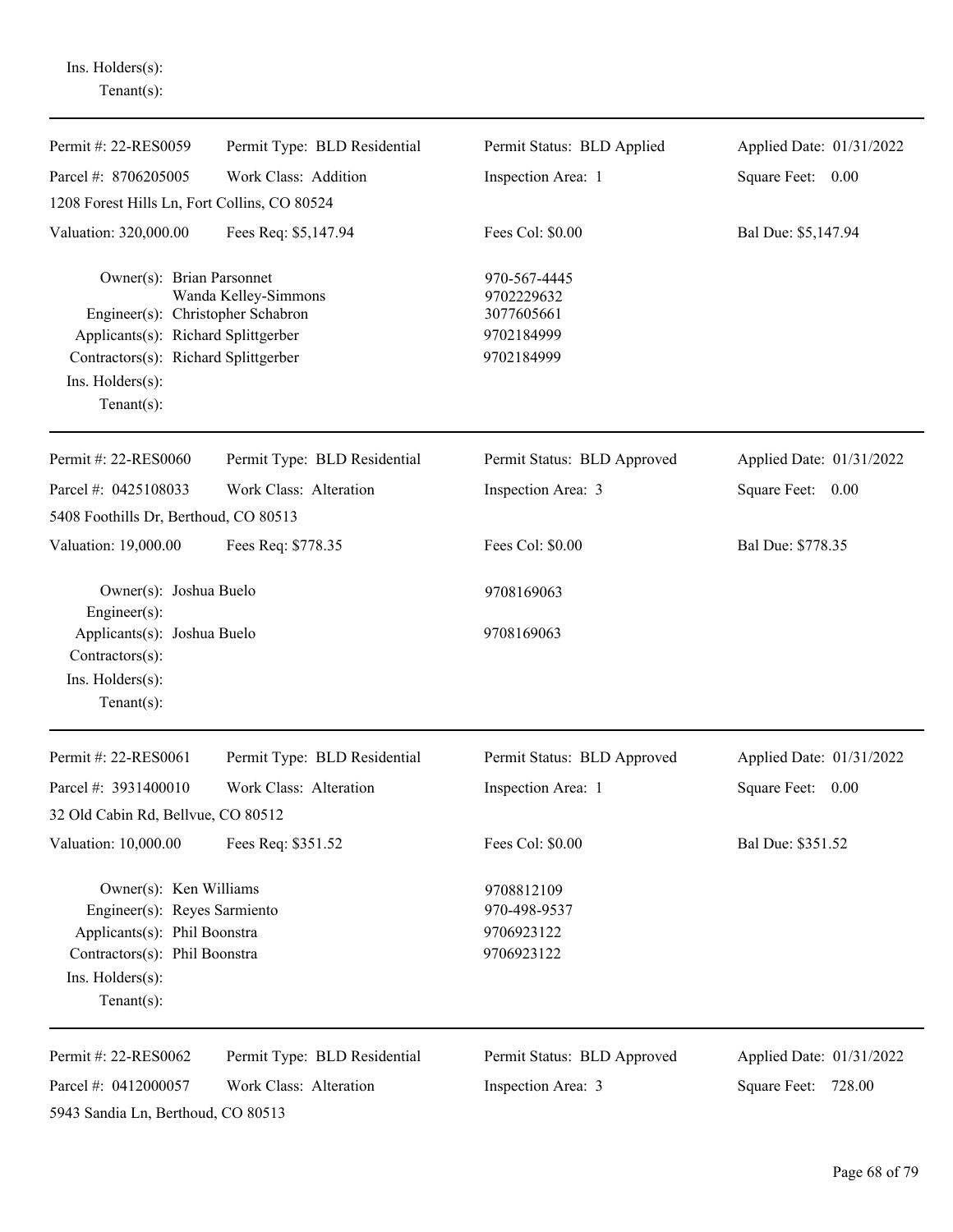| Valuation: 15,244.32                                                                             | Fees Req: \$827.45                                             | Fees Col: \$0.00                                         | Bal Due: \$827.45        |
|--------------------------------------------------------------------------------------------------|----------------------------------------------------------------|----------------------------------------------------------|--------------------------|
| Owner(s): Eric Sigler<br>$Engineering(s)$ :                                                      | Jennifer Sigler                                                | 3036417273<br>9705991066                                 |                          |
| Applicants(s): Jennifer Sigler<br>Contractors(s):<br>Ins. Holders(s):<br>Tenant $(s)$ :          |                                                                | 9705991066                                               |                          |
| Permit #: 22-SGN0001                                                                             | Permit Type: BLD Sign                                          | Permit Status: BLD Issued                                | Applied Date: 01/03/2022 |
| Parcel #: 9828400022                                                                             | Work Class: Freestanding/Monument                              | Inspection Area: 1                                       | Square Feet: 0.00        |
|                                                                                                  | 2520 W County Road 54g, Fort Collins, CO 80524                 |                                                          |                          |
| Valuation: 29,701.00                                                                             | Fees Req: \$1,104.48                                           | Fees Col: \$1,104.48                                     | <b>Bal Due: \$0.00</b>   |
| Applicants(s): Randy Lerich<br>Contractors(s): Randy Lerich<br>Ins. Holders(s):<br>$Tenant(s)$ : | Owner(s): WJY Enterprises LLC<br>Engineer(s): Michael Sullaway | 9703974733<br>8583125150<br>970-223-2124<br>970-223-2124 |                          |
| Permit #: 22-SGN0002                                                                             | Permit Type: BLD Sign                                          | Permit Status: BLD Applied                               | Applied Date: 01/05/2022 |
| Parcel #: 2529100905                                                                             | Work Class: Freestanding/Monument                              | Inspection Area: 4                                       | Square Feet: 0.00        |
| 2200 Mall Rd, Estes Park, CO 80517                                                               |                                                                |                                                          |                          |
| Valuation: 900.00                                                                                | Fees Req: \$235.94                                             | Fees Col: \$0.00                                         | Bal Due: \$235.94        |
| $Engineering(s)$ :                                                                               | Owner(s): Estes Park Baptist Church                            | 9704811072                                               |                          |
| Applicants(s): James Docter<br>Contractors(s):<br>Ins. Holders(s):<br>$Tenant(s)$ :              |                                                                | 970-586-3033                                             |                          |
| Permit #: 22-SGN0003                                                                             | Permit Type: BLD Sign                                          | Permit Status: BLD Issued                                | Applied Date: 01/31/2022 |
| Parcel #: 8707320006<br>1413 Duff Dr, Fort Collins, CO 80524                                     | Work Class: Building Mounted                                   | Inspection Area: 2                                       | Square Feet: 0.00        |
| Valuation: 1,874.48                                                                              | Fees Req: \$173.97                                             | Fees Col: \$173.97                                       | <b>Bal Due: \$0.00</b>   |
| Owner(s): Duff LLC<br>Engineer(s):                                                               |                                                                | 7208288007                                               |                          |
| Applicants(s): Joe Landin<br>Contractors(s): Joe Landin<br>Ins. Holders(s):<br>Tenant $(s)$ :    |                                                                | 7202515601<br>7202515601                                 |                          |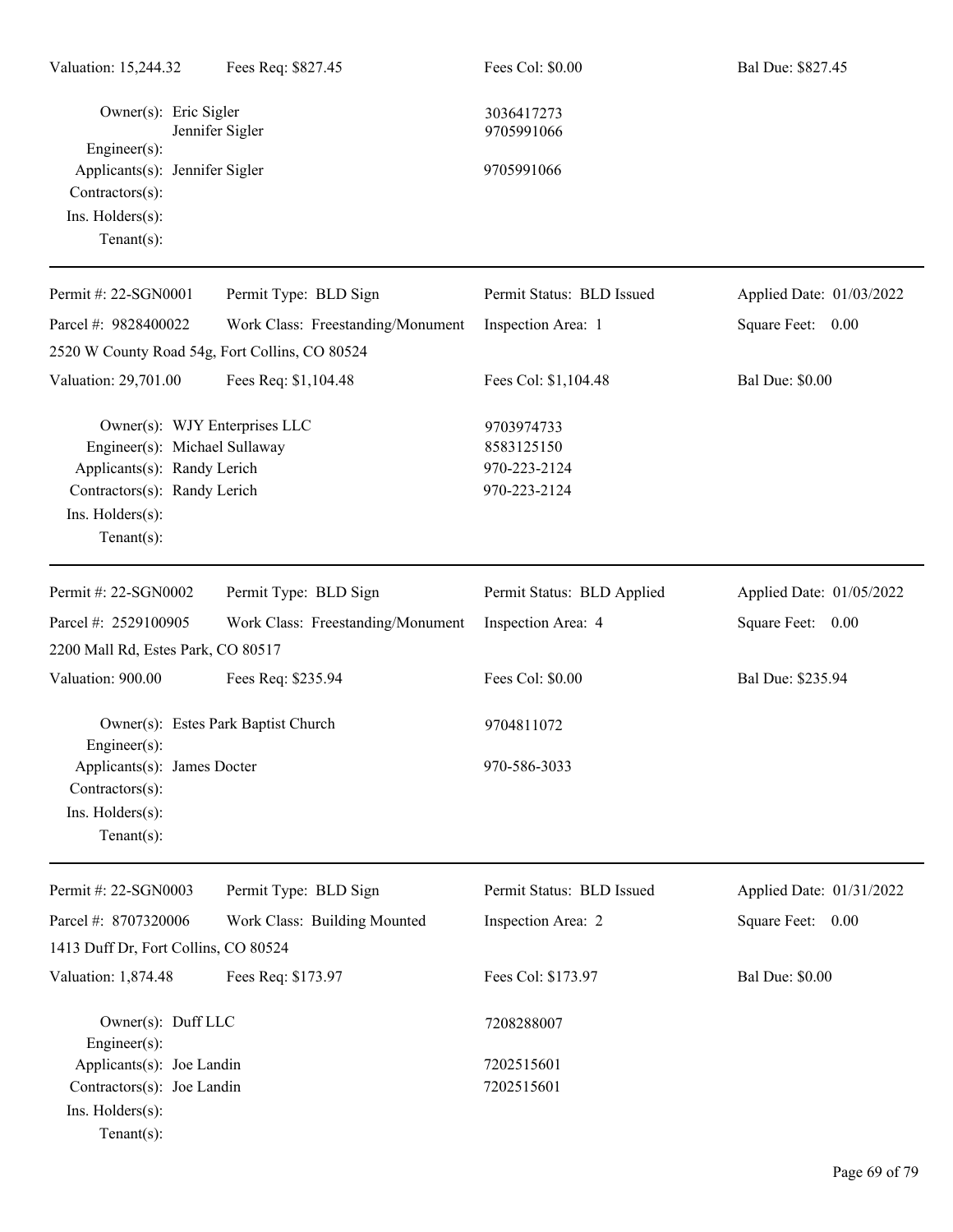| Permit #: 22-UTIL0001                                                                                                                                       | Permit Type: BLD Utility-Detached                 | Permit Status: BLD Withdrawn                             | Applied Date: 01/04/2022 |
|-------------------------------------------------------------------------------------------------------------------------------------------------------------|---------------------------------------------------|----------------------------------------------------------|--------------------------|
| Parcel #: 4011105021                                                                                                                                        | Work Class: New                                   | Inspection Area: 5                                       | Square Feet: 0.00        |
|                                                                                                                                                             |                                                   |                                                          |                          |
| Valuation: 40,000.00                                                                                                                                        | Fees Req:                                         | Fees Col:                                                | Bal Due:                 |
| Owner(s): Adam Meyer<br>Engineer(s): Gary Weeks<br>Applicants(s): Adam Meyer<br>Contractors(s):<br>Ins. Holders(s):<br>Tenant $(s)$ :                       |                                                   | 720-468-2235<br>970-225-2422<br>720-468-2235             |                          |
| Permit #: 22-UTIL0002                                                                                                                                       | Permit Type: BLD Utility-Detached                 | Permit Status: BLD Applied                               | Applied Date: 01/04/2022 |
| Parcel #: 9606209031                                                                                                                                        | Work Class: New                                   | Inspection Area: 2                                       | Square Feet: 0.00        |
| 4809 Key Largo Dr, Fort Collins, CO 80526                                                                                                                   |                                                   |                                                          |                          |
| Valuation: 65,000.00                                                                                                                                        | Fees Req: \$1,556.53                              | Fees Col: \$0.00                                         | Bal Due: \$1,556.53      |
| Owner(s): Renee Oppel<br>Engineer(s): Wyatt Knutson<br>Applicants(s): Corey McCormick<br>Contractors(s): Keira Harkin<br>Ins. Holders(s):<br>Tenant $(s)$ : |                                                   | 2144938567<br>970-472-6255<br>9707753734<br>970-617-8983 |                          |
| Permit #: 22-UTIL0003                                                                                                                                       | Permit Type: BLD Utility-Detached                 | Permit Status: BLD LOC                                   | Applied Date: 01/04/2022 |
| Parcel #: 9615000002                                                                                                                                        | Work Class: Stand Alone Structure -<br><b>New</b> | Inspection Area: 2                                       | Square Feet: 320.00      |
| 7315 S Shields St, Fort Collins, CO 80526                                                                                                                   |                                                   |                                                          |                          |
| Valuation: 2,900.00                                                                                                                                         | Fees Req: \$163.46                                | Fees Col: \$163.46                                       | <b>Bal Due: \$0.00</b>   |
| Owner(s): Ramona King<br>Engineer(s):                                                                                                                       |                                                   | 9702266587                                               |                          |
| Applicants(s): Ramona King<br>Contractors(s):<br>Ins. Holders(s):<br>Tenant $(s)$ :                                                                         |                                                   | 9702266587                                               |                          |
| Permit #: 22-UTIL0004                                                                                                                                       | Permit Type: BLD Utility-Detached                 | Permit Status: BLD Issued                                | Applied Date: 01/05/2022 |
| Parcel #: 9431205058<br>1800 Front Range Ave, Berthoud, CO 80513                                                                                            | Work Class: New                                   | Inspection Area: 3                                       | Square Feet: 357.00      |
| Valuation: 15,751.41                                                                                                                                        | Fees Req: \$475.09                                | Fees Col: \$475.09                                       | <b>Bal Due: \$0.00</b>   |
| Owner(s): Matthew Romig                                                                                                                                     |                                                   | 7204228649                                               |                          |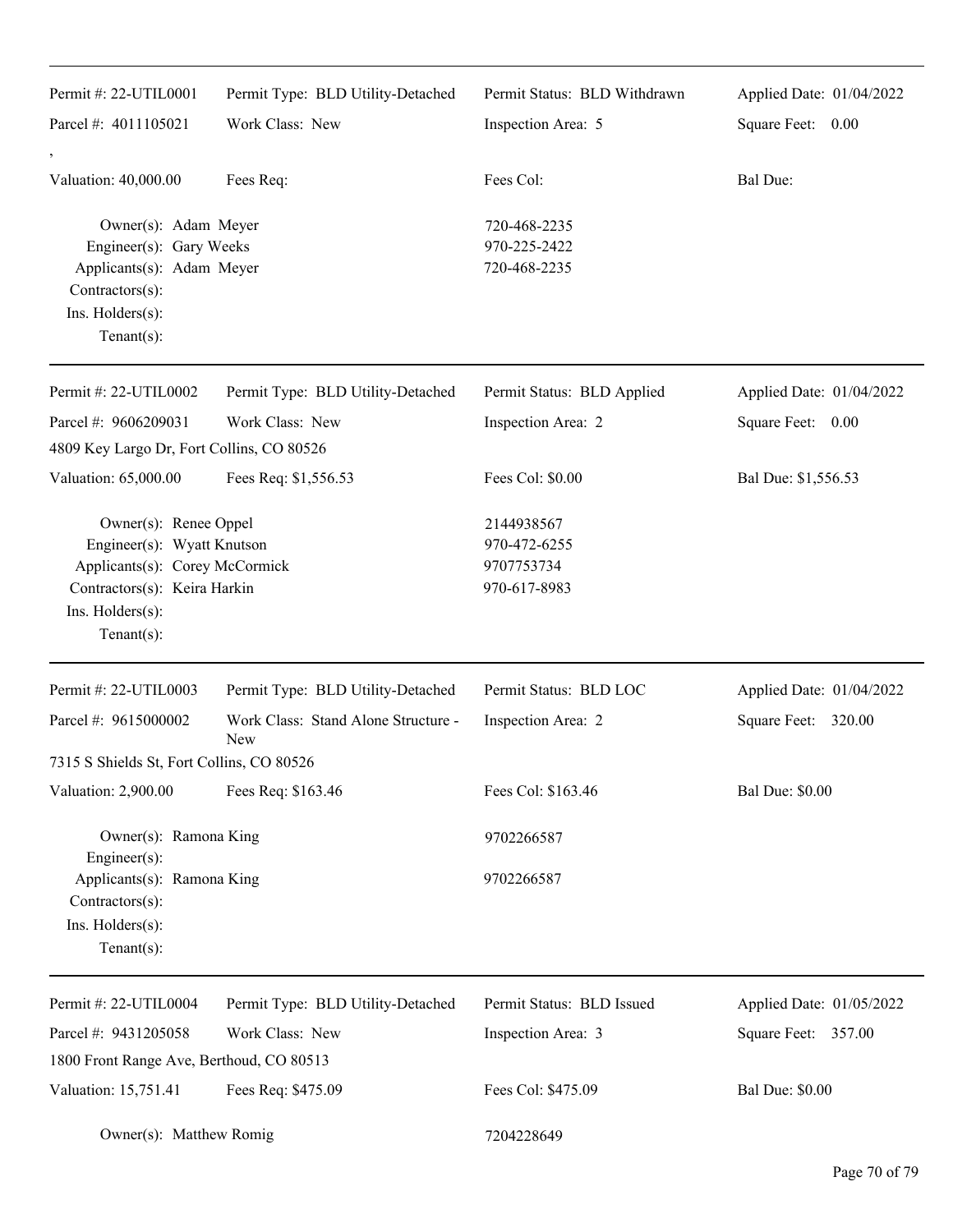Engineer(s): Kevin Nolan Applicants(s): Matthew Romig 7204228649 Contractors(s): Ins. Holders(s): Tenant(s):

Permit #: 22-UTIL0005 Parcel #: 3534305016 Permit Type: BLD Utility-Detached Work Class: New Permit Status: BLD Applied Inspection Area: 4 Applied Date: 01/05/2022 Square Feet: 99.00 2334 Highway 66, Estes Park, CO 80517 Valuation: 1,247.40 Fees Req: \$114.47 Fees Col: \$0.00 Bal Due: \$114.47 Owner(s): Shelley Powers 9704434100 Engineer(s): Applicants(s): Shelley Powers 9704434100 Contractors(s): Ins. Holders(s): Tenant(s): Permit #: 22-UTIL0006 Parcel #: 3534305016 Permit Type: BLD Utility-Detached Work Class: New Permit Status: BLD Applied Inspection Area: 4 Applied Date: 01/05/2022 Square Feet: 296.00 2334 Highway 66, Estes Park, CO 80517 Valuation: 5,215.52 Fees Req: \$292.76 Fees Col: \$0.00 Bal Due: \$292.76 Owner(s): Shelley Powers 9704434100 Engineer(s): Applicants(s): Shelley Powers 9704434100 Contractors(s): Ins. Holders(s): Tenant(s): Permit #: 22-UTIL0007 Parcel #: 3534305016 Permit Type: BLD Utility-Detached Work Class: New Permit Status: BLD Applied Inspection Area: 4 Applied Date: 01/05/2022 Square Feet: 120.00 2334 Highway 66, Estes Park, CO 80517 Valuation: 2,114.40 Fees Req: \$210.33 Fees Col: \$0.00 Bal Due: \$210.33 Owner(s): Shelley Powers 9704434100 Engineer(s): Applicants(s): Shelley Powers 9704434100 Contractors(s): Ins. Holders(s): Tenant(s): Permit #: 22-UTIL0008 Parcel #: 9624408008 Permit Type: BLD Utility-Detached Work Class: New Permit Status: BLD Applied Inspection Area: 2 Applied Date: 01/06/2022 Square Feet: 1,984.00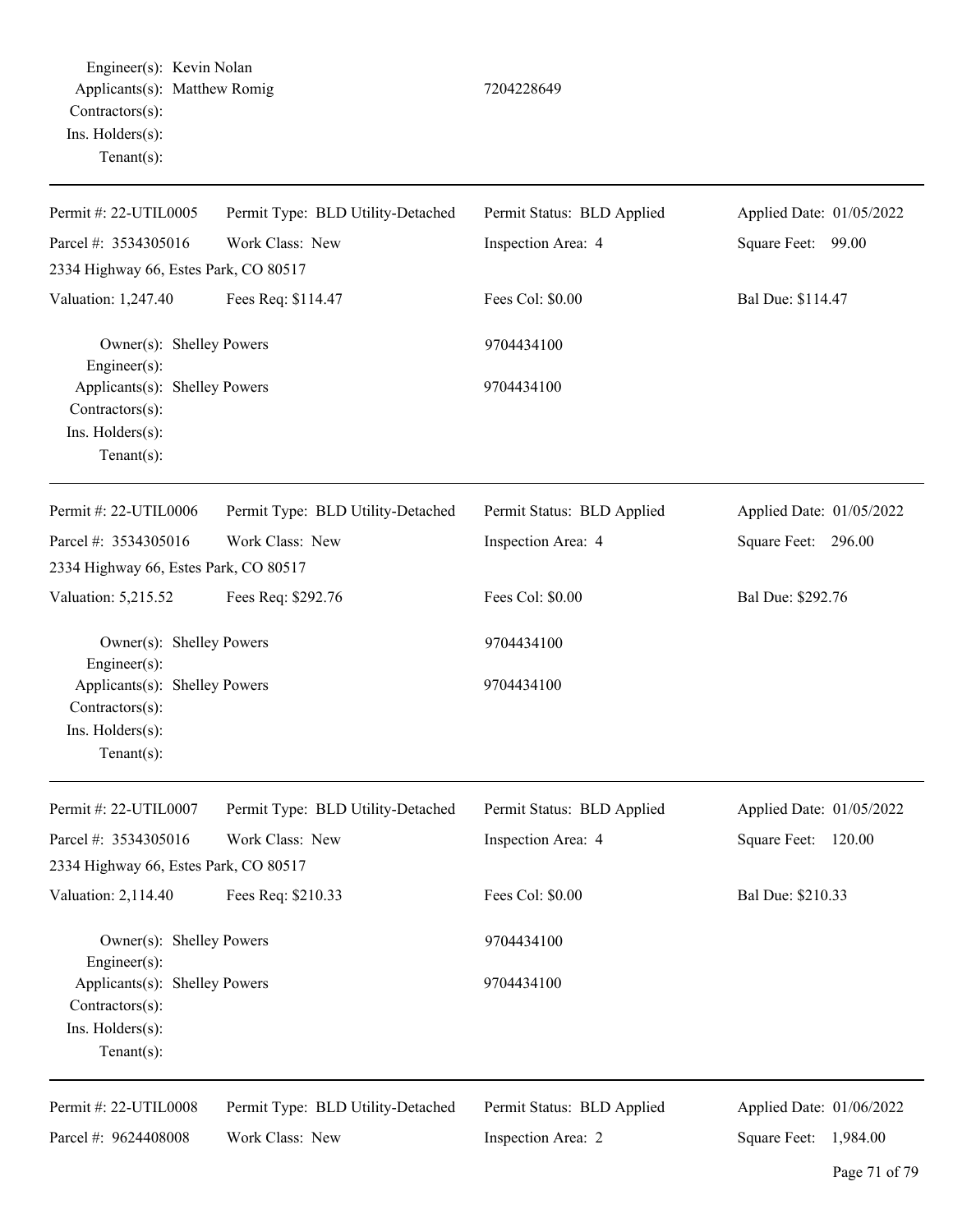| Valuation: 117,120.00                    | Fees Req: \$2,295.73              | Fees Col: \$552.60        | Bal Due: \$1,743.13      |
|------------------------------------------|-----------------------------------|---------------------------|--------------------------|
| Owner(s): Kyle Meyer<br>Engineer $(s)$ : |                                   | 720-454-2991              |                          |
| Applicants(s): Kyle Meyer                |                                   | 720-454-2991              |                          |
| Contractors(s): Kyle Meyer               |                                   | 720-454-2991              |                          |
| $Ins.$ Holders $(s)$ :                   |                                   |                           |                          |
| Tenant $(s)$ :                           |                                   |                           |                          |
| Permit #: $22$ -UTIL0009                 | Permit Type: BLD Utility-Detached | Permit Status: BLD Issued | Applied Date: 01/07/2022 |
| Parcel #: 1833000044                     | Work Class: Bridges - Private     | Inspection Area: 1        | Square Feet:<br>0.00     |
| 17007 Rist Canyon Rd, Bellvue, CO 80512  |                                   |                           |                          |
| Valuation: 300.00                        | Fees Req: \$52.84                 | Fees Col: \$52.84         | <b>Bal Due: \$0.00</b>   |
| Owner(s): Robert Edwards                 |                                   |                           |                          |
| $Engineering(s)$ :                       |                                   |                           |                          |
| Applicants(s): Robert Edwards            |                                   |                           |                          |
| $Contractors(s)$ :                       |                                   |                           |                          |

Ins. Holders(s):

| Permit #: $22$ -UTIL0010<br>Permit Status: BLD Issued<br>Applied Date: 01/07/2022<br>Permit Type: BLD Utility-Detached<br>Parcel #: $9609000902$<br>Work Class: Temporary<br>Inspection Area: 2<br>Square Feet:<br>1,360.00<br>Building/Structure<br>2260 W Trilby Rd, Fort Collins, CO 80526<br><b>Bal Due: \$0.00</b><br>Valuation: 9,300.00<br>Fees Req: \$465.36<br>Fees Col: \$465.36<br>Owner(s): David Bragg<br>9704985918<br>County Of Larimer<br>970-498-5650<br>Engineer $(s)$ :<br>Applicants(s): Kevin Hoff<br>7204542498<br>3037511478<br>Contractors(s): Jarrod Fugate<br>$Ins.$ Holders $(s)$ : |                |  |  |
|----------------------------------------------------------------------------------------------------------------------------------------------------------------------------------------------------------------------------------------------------------------------------------------------------------------------------------------------------------------------------------------------------------------------------------------------------------------------------------------------------------------------------------------------------------------------------------------------------------------|----------------|--|--|
|                                                                                                                                                                                                                                                                                                                                                                                                                                                                                                                                                                                                                |                |  |  |
|                                                                                                                                                                                                                                                                                                                                                                                                                                                                                                                                                                                                                |                |  |  |
|                                                                                                                                                                                                                                                                                                                                                                                                                                                                                                                                                                                                                |                |  |  |
|                                                                                                                                                                                                                                                                                                                                                                                                                                                                                                                                                                                                                |                |  |  |
|                                                                                                                                                                                                                                                                                                                                                                                                                                                                                                                                                                                                                |                |  |  |
|                                                                                                                                                                                                                                                                                                                                                                                                                                                                                                                                                                                                                |                |  |  |
|                                                                                                                                                                                                                                                                                                                                                                                                                                                                                                                                                                                                                |                |  |  |
|                                                                                                                                                                                                                                                                                                                                                                                                                                                                                                                                                                                                                |                |  |  |
|                                                                                                                                                                                                                                                                                                                                                                                                                                                                                                                                                                                                                |                |  |  |
|                                                                                                                                                                                                                                                                                                                                                                                                                                                                                                                                                                                                                |                |  |  |
|                                                                                                                                                                                                                                                                                                                                                                                                                                                                                                                                                                                                                | Tenant $(s)$ : |  |  |

| Permit #: 22-UTIL0011                      | Permit Type: BLD Utility-Detached | Permit Status: BLD Applied | Applied Date: 01/10/2022 |
|--------------------------------------------|-----------------------------------|----------------------------|--------------------------|
| Parcel #: 3101000015                       | Work Class: New                   | Inspection Area: 6         | 1,080.00<br>Square Feet: |
| 2893 N County Road 59, Livermore, CO 80536 |                                   |                            |                          |
| Valuation: 65,000.00                       | Fees Req: \$1,633.67              | Fees Col: $$0.00$          | Bal Due: \$1,633.67      |
| Owner(s): Douglas Jobe                     |                                   | 3076312993                 |                          |
| $Engineering(s)$ :                         |                                   |                            |                          |
| Applicants(s): Douglas Jobe                |                                   | 3076312993                 |                          |
| Contractors(s): Jacob Renninger            |                                   | 970-305-7086               |                          |
|                                            |                                   |                            |                          |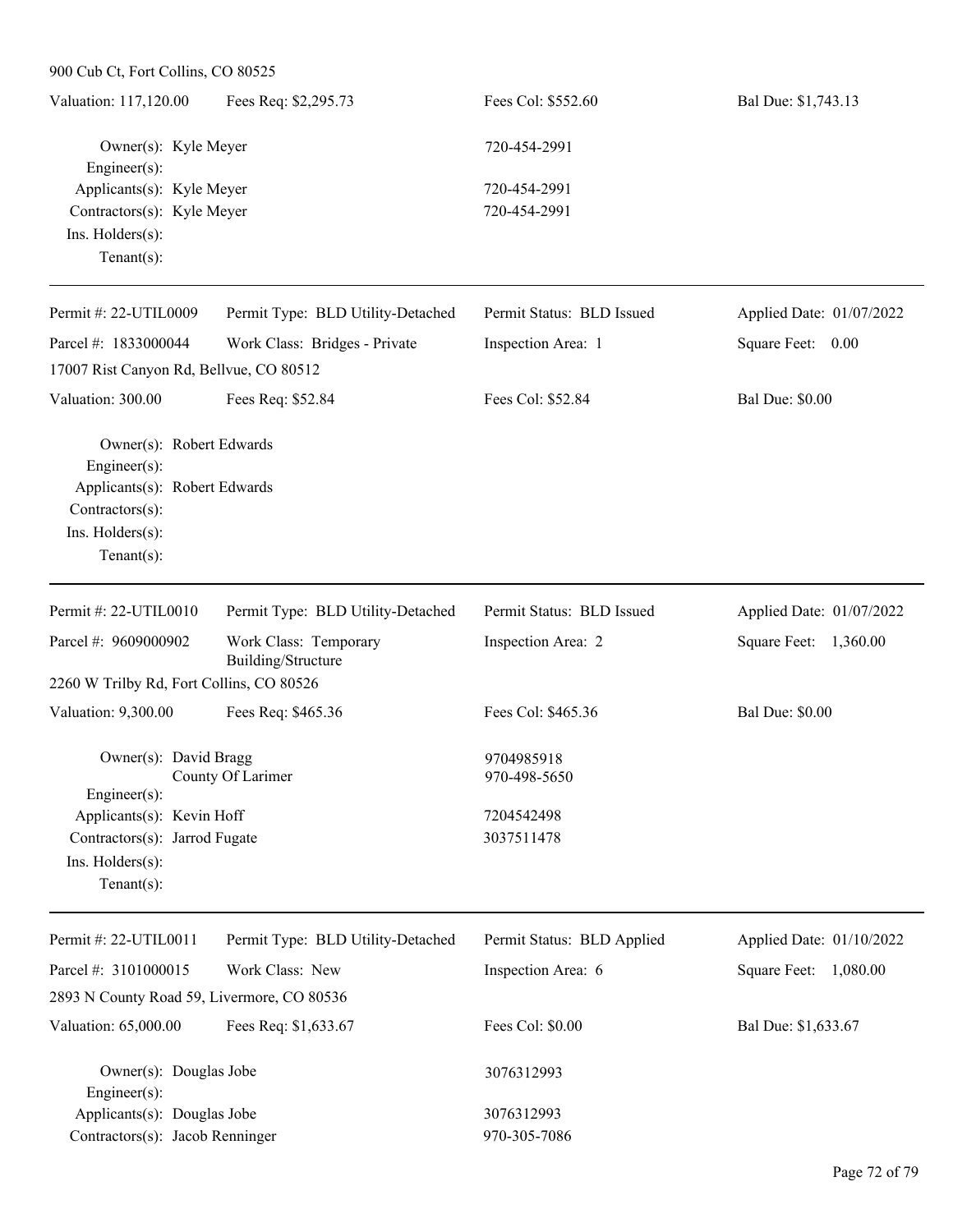Ins. Holders(s): Tenant(s):

| Permit #: 22-UTIL0012                                                                                                                            | Permit Type: BLD Utility-Detached                             | Permit Status: BLD Approved              | Applied Date: 01/11/2022 |
|--------------------------------------------------------------------------------------------------------------------------------------------------|---------------------------------------------------------------|------------------------------------------|--------------------------|
| Parcel #: 9923105031                                                                                                                             | Work Class: Addition - Attached to<br><b>Utility Building</b> | Inspection Area: 1                       | Square Feet: 310.00      |
| 318 W County Road 66e, Fort Collins, CO 80524                                                                                                    |                                                               |                                          |                          |
| Valuation: 2,228.90                                                                                                                              | Fees Req: \$160.79                                            | Fees Col: \$0.00                         | Bal Due: \$160.79        |
| Owner(s): Jeffrey Schmid<br>Engineer(s): Mark Benjamin<br>Applicants(s): Jeffrey Schmid<br>Contractors(s):<br>Ins. Holders(s):<br>Tenant $(s)$ : |                                                               | 9704818136<br>970-472-2394<br>9704818136 |                          |
| Permit #: 22-UTIL0013                                                                                                                            | Permit Type: BLD Utility-Detached                             | Permit Status: BLD Approved              | Applied Date: 01/11/2022 |
| Parcel #: 9923105031<br>318 W County Road 66e, Fort Collins, CO 80524                                                                            | Work Class: Alteration                                        | Inspection Area: 1                       | Square Feet: 336.00      |
| Valuation: 6,048.00                                                                                                                              | Fees Req: \$449.23                                            | Fees Col: \$0.00                         | Bal Due: \$449.23        |
| Owner(s): Jeffrey Schmid<br>Engineer(s): Mark Benjamin<br>Applicants(s): Jeffrey Schmid<br>Contractors(s):<br>Ins. Holders(s):<br>Tenant $(s)$ : |                                                               | 9704818136<br>970-472-2394<br>9704818136 |                          |
| Permit #: 22-UTIL0014                                                                                                                            | Permit Type: BLD Utility-Detached                             | Permit Status: BLD Approved              | Applied Date: 01/11/2022 |
| Parcel #: 9923105031                                                                                                                             | Work Class: Addition - Attached to<br><b>Utility Building</b> | Inspection Area: 1                       | Square Feet: 300.00      |
| 318 W County Road 66e, Fort Collins, CO 80524                                                                                                    |                                                               |                                          |                          |
| Valuation: 5,286.00                                                                                                                              | Fees Req: \$293.05                                            | Fees Col: \$0.00                         | Bal Due: \$293.05        |
| Owner(s): Jeffrey Schmid<br>Engineer(s): Mark Benjamin<br>Applicants(s): Jeffrey Schmid<br>Contractors(s):<br>Ins. Holders(s):<br>Tenant $(s)$ : |                                                               | 9704818136<br>970-472-2394<br>9704818136 |                          |
| Permit #: 22-UTIL0015                                                                                                                            | Permit Type: BLD Utility-Detached                             | Permit Status: BLD Applied               | Applied Date: 01/11/2022 |
| Parcel #: 9832106002                                                                                                                             | Work Class: Addition - Attached to<br><b>Utility Building</b> | Inspection Area: 1                       | Square Feet: 0.00        |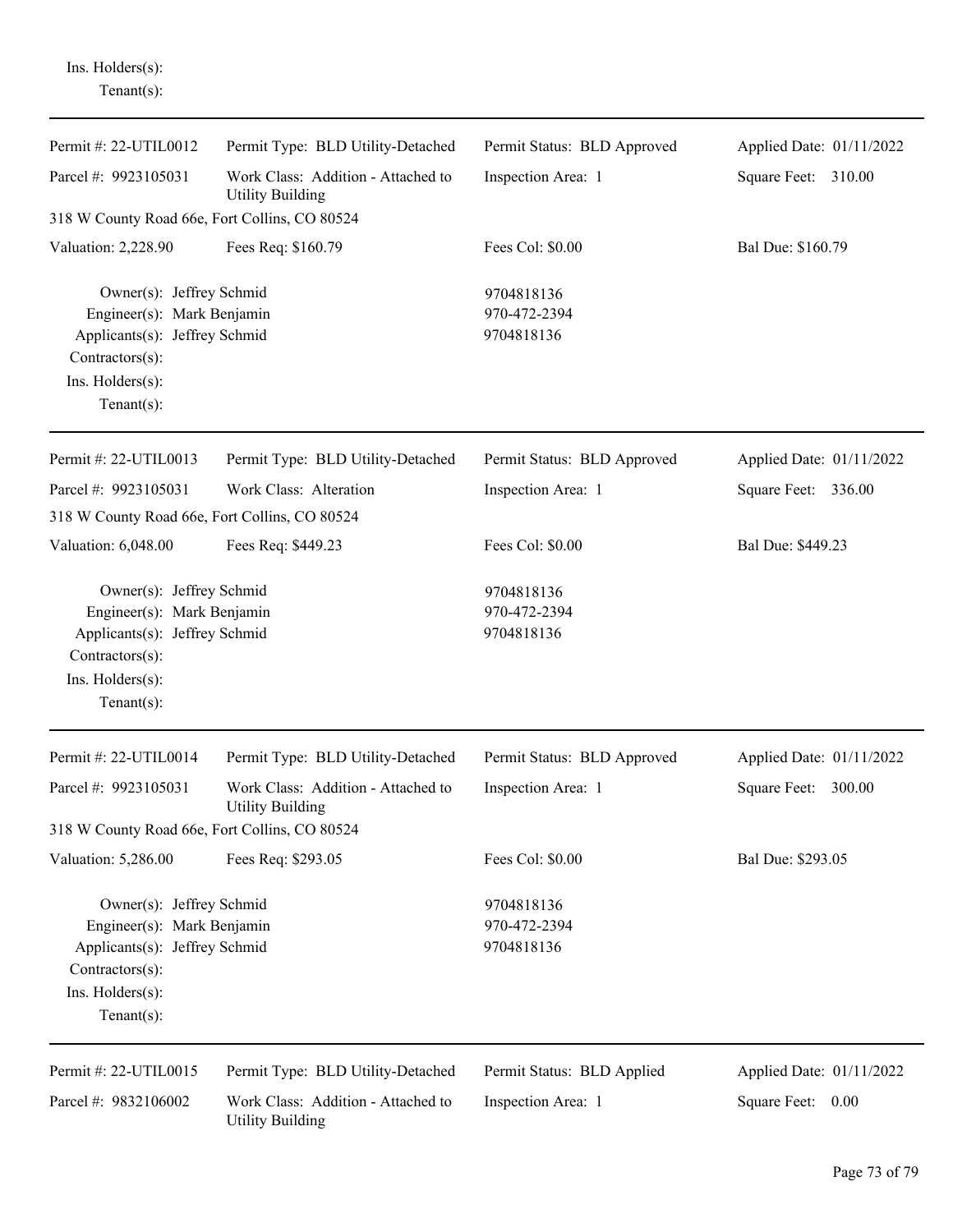2204 N Overland Trl, Fort Collins, CO 80521 Valuation: 40,000.00 Fees Req: \$1,200.46 Fees Col: \$290.34 Bal Due: \$910.12 Owner(s): Chris Erskine 719-640-6488 Engineer(s): Applicants(s): Chris Erskine 719-640-6488 Contractors(s): Ins. Holders(s): Tenant(s): Permit #: 22-UTIL0017 Parcel #: 3536307016 Permit Type: BLD Utility-Detached Work Class: New Permit Status: BLD Void Inspection Area: 4 Applied Date: 01/12/2022 Square Feet: 0.00 1615 Prospect Mountain Dr, Estes Park, CO 80517 Valuation: 100.00 Fees Req: \$159.87 Fees Col: \$0.00 Bal Due: \$159.87 Owner(s): Ed Stoner 3076300930 Engineer(s): Applicants(s): Ed Stoner 3076300930 Contractors(s): Ins. Holders(s): Tenant(s): Permit #: 22-UTIL0019 Parcel #: 3536307016 Permit Type: BLD Utility-Detached Work Class: New Permit Status: BLD F&F Applied Inspection Area: 4 Applied Date: 01/13/2022 Square Feet: 0.00 1615 Prospect Mountain Dr, Estes Park, CO 80517 Valuation: 100.00 Fees Req: \$159.87 Fees Col: \$0.00 Bal Due: \$159.87 Owner(s): Ed Stoner 3076300930 Engineer(s): Applicants(s): Ed Stoner 3076300930 Contractors(s): Ins. Holders(s): Tenant(s):

Permit #: 22-UTIL0020 Parcel #: 9505408004 Permit Type: BLD Utility-Detached Work Class: Stand Alone Structure - New Permit Status: BLD Applied Inspection Area: 2 Applied Date: 01/13/2022 Square Feet: 0.00 3554 Backbone Dr, Loveland, CO 80538 Valuation: 84,000.00 Fees Req: \$1,897.78 Fees Col: \$0.00 Bal Due: \$1,897.78 Owner(s): Ray Aley 5185691256 Engineer(s): Applicants(s): Bob Colaiano 3034353436 Contractors(s):

Ins. Holders(s):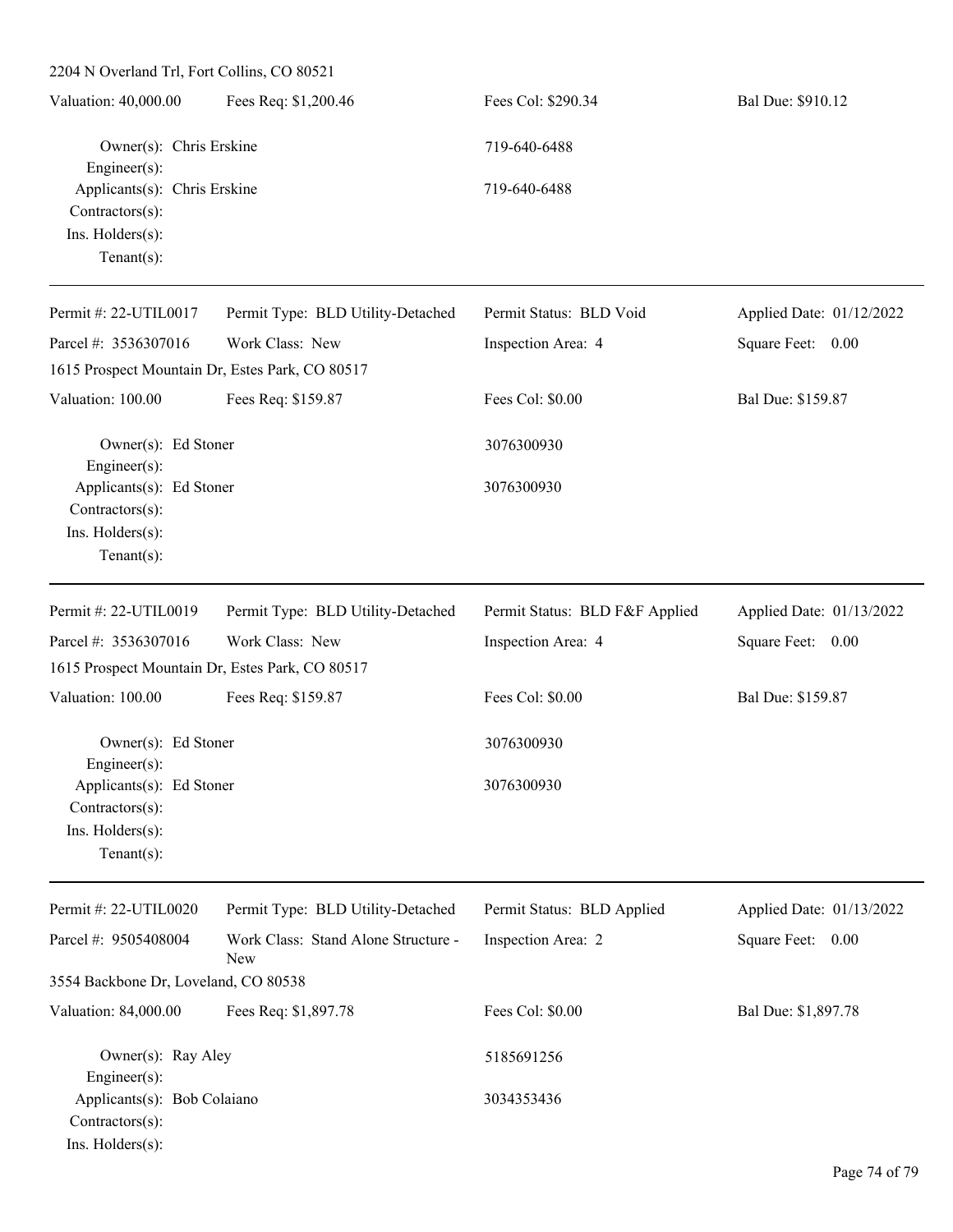| Permit #: 22-UTIL0021<br>Parcel #: 2708305702                                                                                                                | Permit Type: BLD Utility-Detached<br>Work Class: New | Permit Status: BLD Applied<br>Inspection Area: 6                     | Applied Date: 01/13/2022<br>Square Feet: 400.00 |
|--------------------------------------------------------------------------------------------------------------------------------------------------------------|------------------------------------------------------|----------------------------------------------------------------------|-------------------------------------------------|
| 33390 Buckhorn Rd, Bellvue, CO 80512                                                                                                                         |                                                      |                                                                      |                                                 |
| Valuation: 20,000.00                                                                                                                                         | Fees Req: \$696.88                                   | Fees Col: \$0.00                                                     | Bal Due: \$696.88                               |
| Owner(s): $J & V$ Wilson<br>Engineer(s): Brian Bruckbauer<br>Applicants(s): $J & W$ Wilson<br>Contractors(s):<br>Ins. Holders(s):<br>$Tenant(s)$ :           |                                                      | 9702320445<br>970-226-5334<br>9702320445                             |                                                 |
| Permit #: 22-UTIL0022                                                                                                                                        | Permit Type: BLD Utility-Detached                    | Permit Status: BLD Applied                                           | Applied Date: 01/19/2022                        |
| Parcel #: 8532000004                                                                                                                                         | Work Class: Alteration                               | Inspection Area: 3                                                   | Square Feet: 0.00                               |
| 3553 E Highway 60, Loveland, CO 80537                                                                                                                        |                                                      |                                                                      |                                                 |
| Valuation: 1.00                                                                                                                                              | Fees Req: \$77.46                                    | Fees Col: \$0.00                                                     | Bal Due: \$77.46                                |
| Owner(s): Steve Olander<br>Engineer(s): Brian Bruckbauer<br>Applicants(s): Todd Olander<br>Contractors(s): Derek Cohen<br>Ins. Holders(s):<br>Tenant $(s)$ : | <b>Steve Olander</b>                                 | 9702172342<br>970-226-5334<br>9702270475<br>9702172342<br>9708259400 |                                                 |
| Permit #: 22-UTIL0023                                                                                                                                        | Permit Type: BLD Utility-Detached                    | Permit Status: BLD Approved                                          | Applied Date: 01/19/2022                        |
| Parcel #: 8532000004<br>3553 E Highway 60, Loveland, CO 80537                                                                                                | Work Class: Moved                                    | Inspection Area: 3                                                   | Square Feet:<br>0.00                            |
| Valuation: 5,300.00                                                                                                                                          | Fees Req: \$217.09                                   | Fees Col: \$0.00                                                     | Bal Due: \$217.09                               |
| Owner(s): Steve Olander<br>Engineer(s): Brian Bruckbauer<br>Applicants(s): Todd Olander<br>Contractors(s): Derek Cohen<br>Ins. Holders(s):<br>Tenant $(s)$ : | Steve Olander                                        | 9702172342<br>970-226-5334<br>9702270475<br>9702172342<br>9708259400 |                                                 |
| Permit #: 22-UTIL0024                                                                                                                                        | Permit Type: BLD Utility-Detached                    | Permit Status: BLD Applied                                           | Applied Date: 01/20/2022                        |
| Parcel #: 8532000004                                                                                                                                         | Work Class: Stand Alone Structure -<br>New           | Inspection Area: 3                                                   | Square Feet: 0.00                               |
| 3553 E Highway 60, Loveland, CO 80537                                                                                                                        |                                                      |                                                                      |                                                 |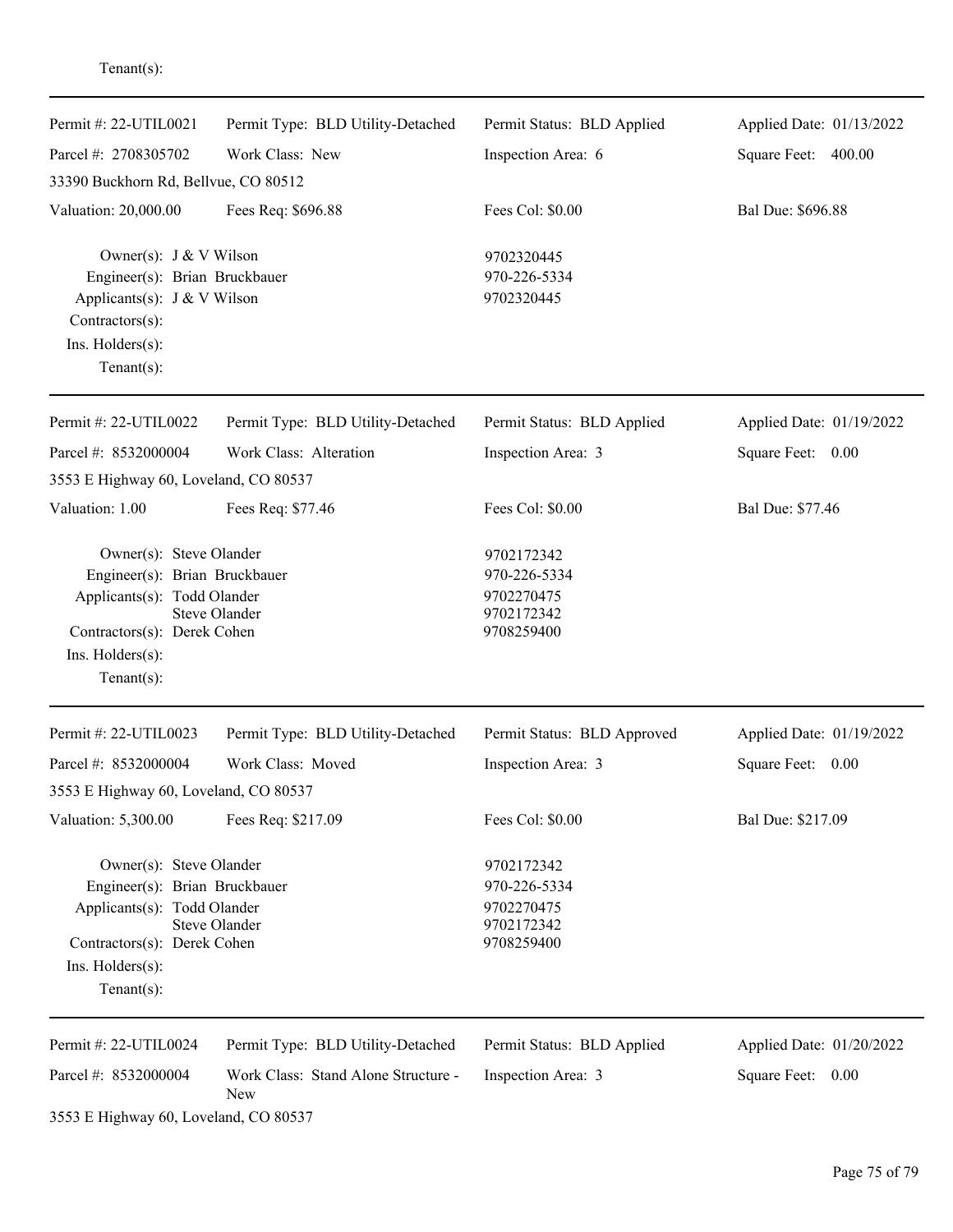| Valuation: 1.00                                                                                                                              | Fees Req: \$93.47                                     | Fees Col: \$0.00                                                     | Bal Due: \$93.47         |
|----------------------------------------------------------------------------------------------------------------------------------------------|-------------------------------------------------------|----------------------------------------------------------------------|--------------------------|
| Owner(s): Steve Olander<br>Applicants(s): Todd Olander<br>Contractors(s): Derek Cohen<br>Ins. Holders(s):<br>Tenant $(s)$ :                  | Engineer(s): Brian Bruckbauer<br><b>Steve Olander</b> | 9702172342<br>970-226-5334<br>9702270475<br>9702172342<br>9708259400 |                          |
| Permit #: 22-UTIL0025                                                                                                                        | Permit Type: BLD Utility-Detached                     | Permit Status: BLD Applied                                           | Applied Date: 01/20/2022 |
| Parcel #: 0520000049                                                                                                                         | Work Class: New                                       | Inspection Area: 3                                                   | Square Feet: 0.00        |
|                                                                                                                                              | 1601 Turkey Walk Trl, Loveland, CO 80537              |                                                                      |                          |
| Valuation: 250,000.00                                                                                                                        | Fees Req: \$4,074.23                                  | Fees Col: \$0.00                                                     | Bal Due: \$4,074.23      |
| Owner(s): Stephen Okay<br>Engineer(s): Mark Benjamin<br>Applicants(s): Stephen Okay<br>Contractors(s):<br>Ins. Holders(s):<br>Tenant $(s)$ : | Andrea Longo<br>Andrea Longo                          | 4157898505<br>4157868505<br>970-472-2394<br>4157898505<br>4157868505 |                          |
| Permit#: 22-UTIL0026                                                                                                                         | Permit Type: BLD Utility-Detached                     | Permit Status: BLD Applied                                           | Applied Date: 01/21/2022 |
| Parcel #: 9825213023                                                                                                                         | Work Class: New                                       | Inspection Area: 1                                                   | Square Feet: 0.00        |
|                                                                                                                                              | 440 Richards Lake Rd, Fort Collins, CO 80524          |                                                                      |                          |
| Valuation: 100,000.00                                                                                                                        | Fees Req: \$2,750.19                                  | Fees Col: \$0.00                                                     | Bal Due: \$2,750.19      |
| Engineer(s):                                                                                                                                 | Owner(s): Sasha Bannister<br><b>Brian Bannister</b>   | 9702861387<br>9706461673                                             |                          |
| Applicants(s): Brian Bannister<br>Contractors(s):<br>Ins. Holders(s):<br>Tenant $(s)$ :                                                      |                                                       | 9706461673                                                           |                          |
| Permit #: 22-UTIL0027                                                                                                                        | Permit Type: BLD Utility-Detached                     | Permit Status: BLD Applied                                           | Applied Date: 01/21/2022 |
| Parcel #: 0606000018                                                                                                                         | Work Class: New                                       | Inspection Area: 2                                                   | Square Feet: 0.00        |
| 12600 Big Bear Rd, Loveland, CO 80538                                                                                                        |                                                       |                                                                      |                          |
| Valuation: 100,000.00                                                                                                                        | Fees Req: \$1,972.43                                  | Fees Col: \$0.00                                                     | Bal Due: \$1,972.43      |
| Owner(s): Laura Cofrin<br>Engineer(s):<br>Applicants(s): Laura Cofrin<br>Contractors(s): Jacob Renninger                                     |                                                       | 970-305-7086                                                         |                          |
|                                                                                                                                              |                                                       |                                                                      |                          |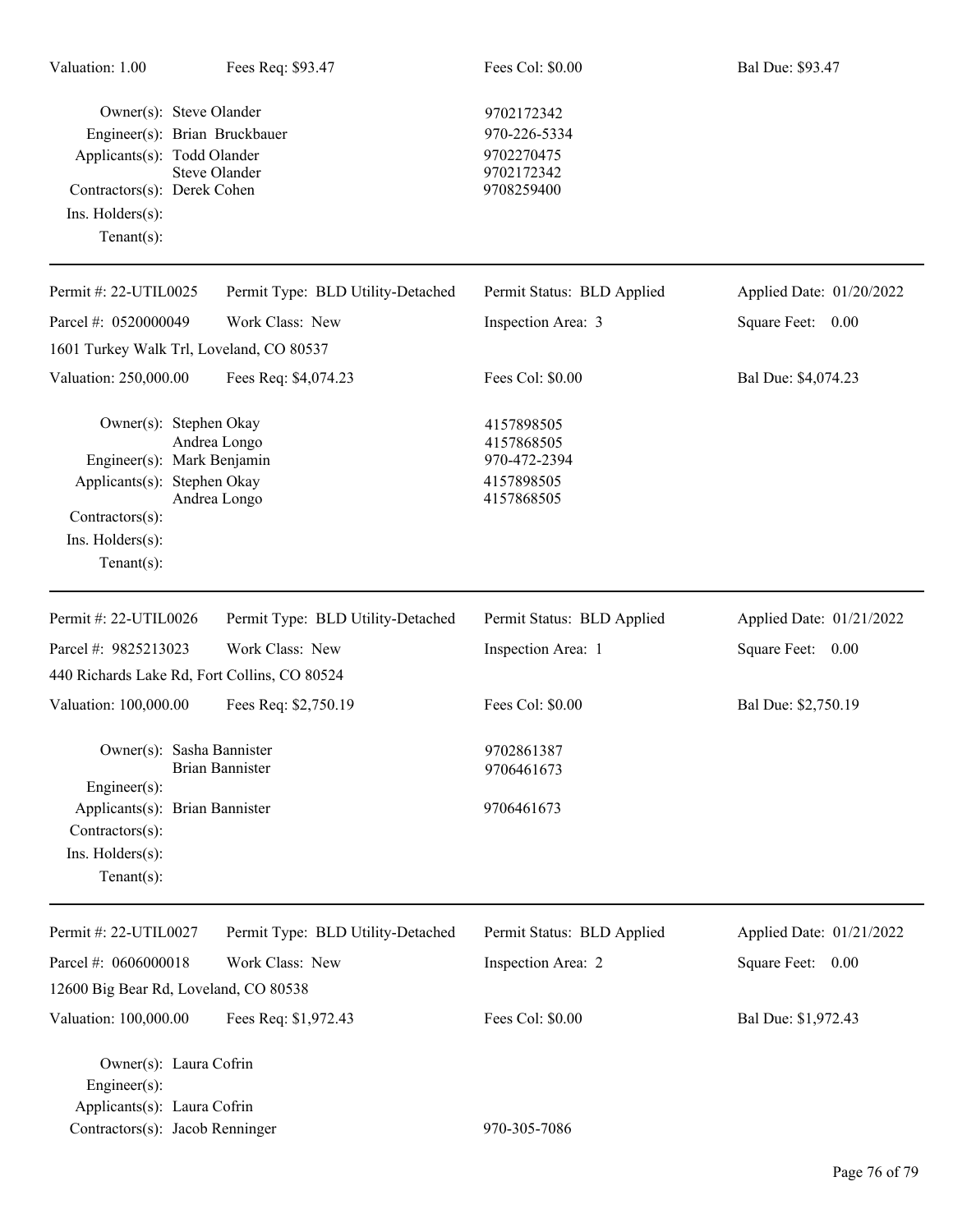Ins. Holders(s): Tenant(s):

| Permit #: 22-UTIL0028                                                                                                                                                    | Permit Type: BLD Utility-Detached             | Permit Status: BLD Approved              | Applied Date: 01/24/2022 |
|--------------------------------------------------------------------------------------------------------------------------------------------------------------------------|-----------------------------------------------|------------------------------------------|--------------------------|
| Parcel #: 0636400020                                                                                                                                                     | Work Class: New                               | Inspection Area: 2                       | Square Feet: 600.00      |
| 4604 Norwood Ave, Loveland, CO 80538                                                                                                                                     |                                               |                                          |                          |
| Valuation: 34,000.00                                                                                                                                                     | Fees Req: \$856.75                            | Fees Col: \$0.00                         | Bal Due: \$856.75        |
| Owner(s): Jason Schlenker<br>$Engineering(s)$ :<br>Applicants(s): Rite Hand Construction Inc<br>Contractors(s): Dick Schantz<br>$Ins.$ Holders $(s)$ :<br>Tenant $(s)$ : | Heather Hatfield-Schlenker<br>Garrett Schantz | 9703979058<br>9703024125<br>970-330-3375 |                          |
| Permit #: 22-UTIL0029                                                                                                                                                    | Permit Type: BLD Utility-Detached             | Permit Status: BLD Applied               | Applied Date: 01/24/2022 |
| Parcel #: 9734208005                                                                                                                                                     | Work Class: New                               | Inspection Area: 2                       | Square Feet: 1,260.00    |
| 3908 S Taft Hill Rd, Fort Collins, CO 80526                                                                                                                              |                                               |                                          |                          |
| Valuation: 18,647.00                                                                                                                                                     | Fees Req: \$546.73                            | Fees Col: \$0.00                         | Bal Due: \$546.73        |
| Owner(s): Rick Stouffer<br>Kristin Stouffer<br>$Engineering(s)$ :                                                                                                        |                                               | 9706906519                               |                          |
| Applicants(s): Rick Stouffer<br>Contractors(s):<br>Ins. Holders(s):<br>Tenant $(s)$ :                                                                                    |                                               | 9706906519                               |                          |
| Permit #: 22-UTIL0030                                                                                                                                                    | Permit Type: BLD Utility-Detached             | Permit Status: BLD Applied               | Applied Date: 01/25/2022 |
| Parcel #: $3401424008$                                                                                                                                                   | Work Class: New                               | Inspection Area: 4                       | Square Feet: 0.00        |
| 700 Sanborn Dr, Estes Park, CO 80517                                                                                                                                     |                                               |                                          |                          |
| Valuation: 1.00                                                                                                                                                          | Fees Req: \$219.48                            | Fees Col: \$0.00                         | Bal Due: \$219.48        |
| Owner(s): Robert James Akers<br>Engineer $(s)$ :                                                                                                                         |                                               | 303-547-4966                             |                          |
| Applicants(s): Renee McCauley<br>Contractors(s):<br>Ins. Holders(s):<br>Tenant $(s)$ :                                                                                   |                                               | 9706247191                               |                          |
| Permit #: 22-UTIL0031                                                                                                                                                    | Permit Type: BLD Utility-Detached             | Permit Status: BLD Issued                | Applied Date: 01/25/2022 |
| Parcel #: 9923000057                                                                                                                                                     | Work Class: New                               | Inspection Area: 1                       | Square Feet: 1,800.00    |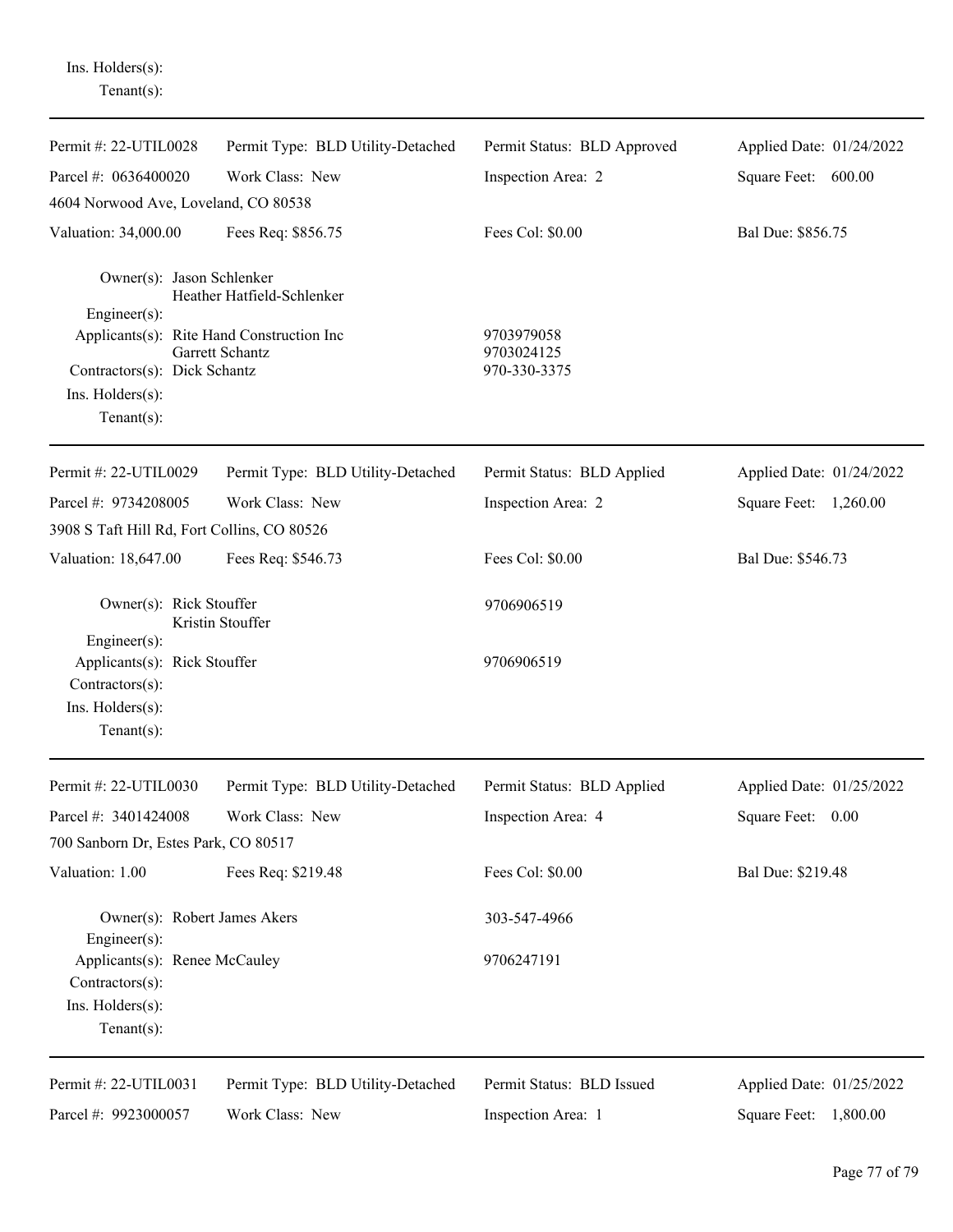9728 N County Road 17, Fort Collins, CO 80524 Valuation: 35,000.00 Fees Req: \$875.13 Fees Col: \$875.13 Bal Due: \$0.00 Owner(s): Julia Reynolds 9704132189 Engineer(s): Applicants(s): Dennis Kuipers 970-568-9855 Contractors(s): Ins. Holders(s): Tenant(s): Permit #: 22-UTIL0032 Parcel #: 2627205047 Permit Type: BLD Utility-Detached Work Class: New Permit Status: BLD Applied Inspection Area: 4 Applied Date: 01/26/2022 Square Feet: 0.00 100 Triangle Mountain Rd, Glen Haven, CO 80532 Valuation: 190,000.00 Fees Req: \$3,179.91 Fees Col: \$0.00 Bal Due: \$3,179.91 Owner(s): \* Leslie Hazlett Trust 9132690866 Engineer(s): David Bangs 9703088221 Applicants(s): Jordan Nuffer 9705907739 Contractors(s): Bob Iwanicki 970-586-9342 Ins. Holders(s): Tenant(s): Permit #: 22-UTIL0033 Parcel #: 2517106002 Permit Type: BLD Utility-Detached Work Class: New Permit Status: BLD Applied Inspection Area: 4 Applied Date: 01/26/2022 Square Feet: 0.00 , Valuation: 150,000.00 Fees Req: \$2,800.93 Fees Col: \$710.31 Bal Due: \$2,090.62 Owner(s): Kristine Kravik 6083587050 Kerry Kravik 6083582050 Engineer(s): David Bangs 9703088221 Applicants(s): Kerry Kravik 6083582050 Contractors(s): Ins. Holders(s): Tenant(s): Permit #: 22-UTIL0034 Parcel #: 9420107005 Permit Type: BLD Utility-Detached Work Class: Alteration Permit Status: BLD Applied Inspection Area: 3 Applied Date: 01/28/2022 Square Feet: 0.00 240 Goose Hollow Rd, Berthoud, CO 80513 Valuation: 20,000.00 Fees Req: \$594.07 Fees Col: \$0.00 Bal Due: \$594.07 Owner(s): Joel Christensen (970) 420-4341 Engineer(s): Applicants(s): Joel Christensen (970) 420-4341 Contractors(s): Ins. Holders(s):